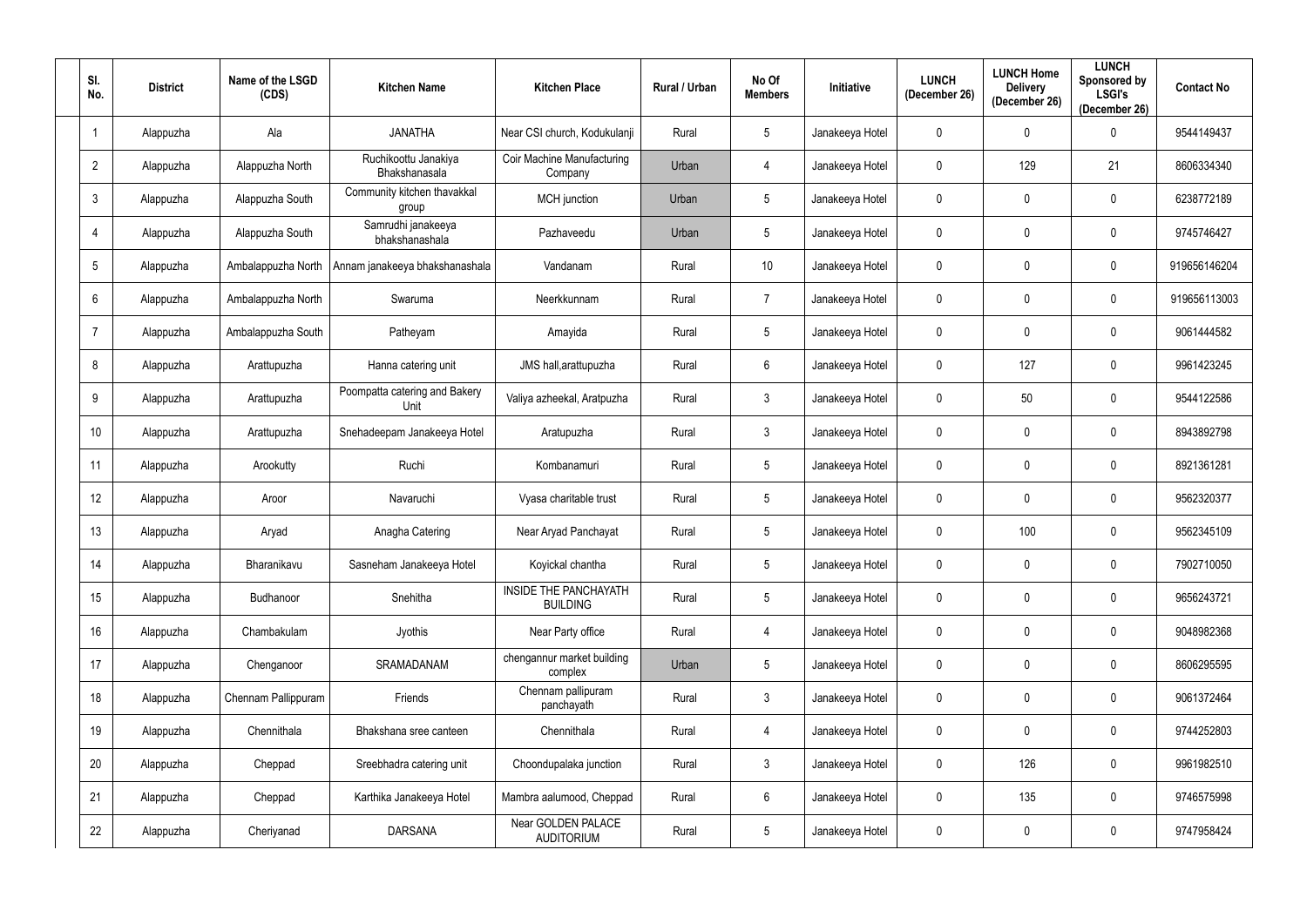|    | SI.<br>No. | <b>District</b> | Name of the LSGD<br>(CDS) | <b>Kitchen Name</b>                     | <b>Kitchen Place</b>               | Rural / Urban | No Of<br><b>Members</b> | <b>Initiative</b> | <b>LUNCH</b><br>(December 26) | <b>LUNCH Home</b><br><b>Delivery</b><br>(December 26) | <b>LUNCH</b><br>Sponsored by<br><b>LSGI's</b><br>(December 26) | <b>Contact No</b> |
|----|------------|-----------------|---------------------------|-----------------------------------------|------------------------------------|---------------|-------------------------|-------------------|-------------------------------|-------------------------------------------------------|----------------------------------------------------------------|-------------------|
|    | 23         | Alappuzha       | Cherthala Municipality    | Santwanam                               | Ward 10                            | Urban         | $5\overline{)}$         | Janakeeya Hotel   | 0                             | 0                                                     | 0                                                              | 8848178001        |
|    | 24         | Alappuzha       | Cherthala Municipality    | <b>NULM</b> canteen                     | Cherthala Municipality             | Urban         | $5\phantom{.0}$         | Janakeeya Hotel   | 0                             | $\mathbf 0$                                           | $\mathbf 0$                                                    | 6282870356        |
|    | 25         | Alappuzha       | Cherthala South           | Kashinandana                            | Cherthala S                        | Rural         | 10                      | Janakeeya Hotel   | 0                             | 0                                                     | $\mathbf 0$                                                    | 9745940057        |
|    | 26         | Alappuzha       | Cheruthana                | Sreedurga janakeeya hotel               | Near govt HSS aayaparambu          | Rural         | $\overline{4}$          | Janakeeya Hotel   | 0                             | 0                                                     | 0                                                              | 9961178936        |
|    | 27         | Alappuzha       | Chettikulangara           | SREE VINAYAKA JANAKEEYA<br><b>HOTEL</b> | <b>KARIPUZHA</b>                   | Rural         | $\mathbf{3}$            | Janakeeya Hotel   | 235                           | $\mathbf 0$                                           | $\mathbf 0$                                                    | 9656810109        |
|    | 28         | Alappuzha       | Chingoli                  | souhridam unit                          | karthikappally I p school          | Rural         | $\mathbf{3}$            | Janakeeya Hotel   | $\mathbf 0$                   | $\mathbf 0$                                           | $\boldsymbol{0}$                                               | 7559808470        |
|    | 29         | Alappuzha       | Chunakkara                | Vanitha Canteen                         | Chunakkara                         | Rural         | $\mathbf{3}$            | Janakeeya Hotel   | $\mathbf 0$                   | $\mathbf 0$                                           | $\boldsymbol{0}$                                               | 9400509985        |
|    | 30         | Alappuzha       | Devikulangara             | Thripthi                                | Buds school, devikulangara         | Rural         | $\overline{4}$          | Janakeeya Hotel   | $\mathbf 0$                   | $\mathbf 0$                                           | 0                                                              | 9746712528        |
|    | 31         | Alappuzha       | Edathua                   | Theertham                               | Edathua market                     | Rural         | $\mathbf{3}$            | Janakeeya Hotel   | $\mathbf 0$                   | $\mathbf 0$                                           | $\mathbf 0$                                                    | 9544351169        |
|    | 32         | Alappuzha       | Ezhupunna                 | Neethipeedam                            | Eramalloor                         | Rural         | 8                       | Janakeeya Hotel   | $\mathbf 0$                   | $\mathbf 0$                                           | $\mathbf 0$                                                    | 9946790986        |
|    | 33         | Alappuzha       | Harippad                  | Swad                                    | A private Hotel's Kitchen          | Urban         | 4                       | Janakeeya Hotel   | $\mathbf 0$                   | 0                                                     | $\mathbf 0$                                                    | 9562373933        |
|    | 34         | Alappuzha       | Kadakkarappally           | Soorya                                  | Kandamangalam temple<br>auditorium | Rural         | $5\overline{)}$         | Janakeeya Hotel   | 0                             | 0                                                     | 0                                                              | 9895266763        |
|    | 35         | Alappuzha       | Kainakary                 | Sivakashi                               | Near Panchayath                    | Rural         | $5\overline{)}$         | Janakeeya Hotel   | $\mathbf 0$                   | $\mathbf 0$                                           | 0                                                              | 8111821552        |
|    | 36         | Alappuzha       | Kandalloor                | Annapoorna Hotel                        | Near Velanchira junction           | Rural         | $\overline{4}$          | Janakeeya Hotel   | $\mathbf 0$                   | $\mathbf 0$                                           | $\pmb{0}$                                                      | -9747600181       |
|    | 37         | Alappuzha       | Kanjikuzhy                | Santhwanam                              | Opposite NSS college               | Rural         | $5\overline{)}$         | Janakeeya Hotel   | $\mathbf 0$                   | $\mathbf 0$                                           | $\pmb{0}$                                                      | 9605307328        |
|    | 38         | Alappuzha       | Karthikappally            | Ruchi                                   | Community hall                     | Rural         | $6\overline{6}$         | Janakeeya Hotel   | $\mathbf 0$                   | $\mathbf 0$                                           | $\pmb{0}$                                                      | 9747607478        |
|    | 39         | Alappuzha       | Karuvatta                 | Karunya janakeeya hotel                 | Near Aashramam junction            | Rural         | $6\overline{6}$         | Janakeeya Hotel   | $\mathbf 0$                   | $\mathbf 0$                                           | $\pmb{0}$                                                      | 916282508791      |
|    | 40         | Alappuzha       | Kavalam                   | Koottukari Janakeeya Hotel              | <b>Near Permanent Outlet</b>       | Rural         | $5\phantom{.0}$         | Janakeeya Hotel   | $\mathbf 0$                   | $\mathbf 0$                                           | $\pmb{0}$                                                      | 9744173219        |
|    | 41         | Alappuzha       | Kayamkulam West           | palazhy catering unit                   | Kallummood junction                | Urban         | $5\overline{)}$         | Janakeeya Hotel   | 0                             | 92                                                    | $\pmb{0}$                                                      | 9388819110        |
|    | 42         | Alappuzha       | Kodamthurath              | <b>MATRUSAKTHI</b>                      | <b>KUTHIYATHODE</b>                | Rural         | $5\overline{)}$         | Janakeeya Hotel   | $\mathbf 0$                   | $\mathbf 0$                                           | $\pmb{0}$                                                      | 8281687439        |
| 86 | 43         | Alappuzha       | Krishnapuram              | Kanivu catering unit                    | Near SCB, kappil                   | Rural         | $\overline{4}$          | Janakeeya Hotel   | 0                             | 97                                                    | $\pmb{0}$                                                      | 9544047480        |
|    | 44         | Alappuzha       | Kumarapuram               | Mahadeva jankeeya hotel                 | Near kavarattu temple              | Rural         | $\mathbf{3}$            | Janakeeya Hotel   | 0                             | $\bf{0}$                                              | $\pmb{0}$                                                      | 918606736168      |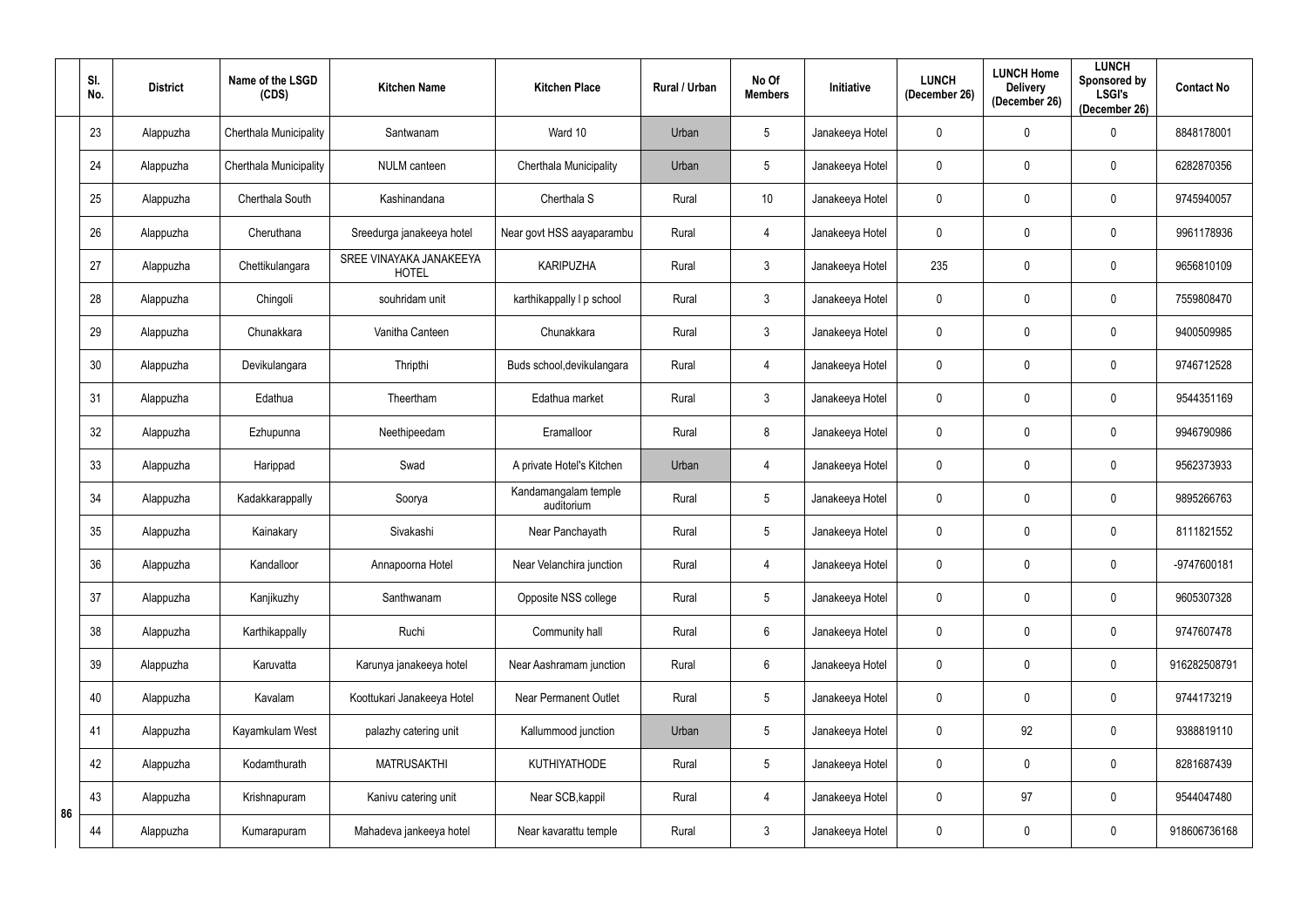| SI.<br>No. | <b>District</b> | Name of the LSGD<br>(CDS)   | <b>Kitchen Name</b>                | <b>Kitchen Place</b>                        | Rural / Urban | No Of<br><b>Members</b> | Initiative      | <b>LUNCH</b><br>(December 26) | <b>LUNCH Home</b><br><b>Delivery</b><br>(December 26) | <b>LUNCH</b><br><b>Sponsored by</b><br><b>LSGI's</b><br>(December 26) | <b>Contact No</b> |
|------------|-----------------|-----------------------------|------------------------------------|---------------------------------------------|---------------|-------------------------|-----------------|-------------------------------|-------------------------------------------------------|-----------------------------------------------------------------------|-------------------|
| 45         | Alappuzha       | Kumarapuram                 | Navodhaya janakeeya hotel          | Kumarapuram                                 | Rural         | $\mathbf{3}$            | Janakeeya Hotel | $\overline{0}$                | $\mathbf 0$                                           | $\Omega$                                                              | 9037499871        |
| 46         | Alappuzha       | Kuthiyathode                | Ruchi Janakeeya Hotel              | Near kuthiyathode panchayath<br>office      | Rural         | $5\phantom{.0}$         | Janakeeya Hotel | $\overline{0}$                | $\mathbf 0$                                           | $\mathbf 0$                                                           | 9249269374        |
| 47         | Alappuzha       | Mannanchery                 | Snehitha                           | Panchayat building                          | Rural         | $\overline{4}$          | Janakeeya Hotel | $\overline{0}$                | 43                                                    | $\mathbf 0$                                                           | 9544461740        |
| 48         | Alappuzha       | Mannar                      | Snehadhara                         | Kunnathur devasom                           | Rural         | $5\overline{)}$         | Janakeeya Hotel | $\overline{0}$                | $\mathbf 0$                                           | $\mathbf 0$                                                           | 9567853570        |
| 49         | Alappuzha       | Mararikulam South           | Snehasparsham                      | Kattoor                                     | Rural         | $\overline{4}$          | Janakeeya Hotel | $\mathbf 0$                   | 10                                                    | $\mathbf 0$                                                           | 9747881642        |
| 50         | Alappuzha       | Mavelikara<br>Municipality  | Ruchi janakeeya hotel              | Municipality building                       | Urban         | 10 <sup>°</sup>         | Janakeeya Hotel | $\overline{0}$                | $\overline{0}$                                        | $\mathbf 0$                                                           | 8289996136        |
| 51         | Alappuzha       | Mavelikkara<br>Thamarakulam | Thripthi Catering                  | Thamarakulam                                | Rural         | $5\overline{)}$         | Janakeeya Hotel | $\mathbf 0$                   | $\mathbf 0$                                           | $\mathbf 0$                                                           | 8281558036        |
| 52         | Alappuzha       | Mavelikkara<br>Thekkekara   | Bhai catering                      | Pallarimangalam                             | Rural         | $5\phantom{.0}$         | Janakeeya Hotel | $\overline{0}$                | $\mathbf 0$                                           | $\mathbf{0}$                                                          | 9539851155        |
| 53         | Alappuzha       | Muhamma                     | <b>SNV Catering</b>                | Near Community Health<br>Centre             | Rural         | $5\phantom{.0}$         | Janakeeya Hotel | $\mathbf 0$                   | 100                                                   | $\mathbf 0$                                                           | 9605388763        |
| 54         | Alappuzha       | Mulakkuzha                  | Snehathanal                        | Mulakkuzha                                  | Rural         | $5\phantom{.0}$         | Janakeeya Hotel | $\overline{0}$                | $\overline{0}$                                        | $\mathbf 0$                                                           | 9037085079        |
| 55         | Alappuzha       | Muttar                      | Ruchi Catering Unit                | Panchayat Building                          | Rural         |                         | Janakeeya Hotel | $\overline{0}$                | $\mathbf 0$                                           | $\mathbf 0$                                                           | 9072276826        |
| 56         | Alappuzha       | Nedumudy                    | Oruma                              | Champakulam                                 | Rural         | $5\phantom{.0}$         | Janakeeya Hotel | $\overline{0}$                | $\mathbf 0$                                           | $\mathbf 0$                                                           | 9188536147        |
| 57         | Alappuzha       | Neelamperoor                | Amrutha Janakeeya<br>Bhakshanasala | Panchayat Building                          | Rural         | 3 <sup>1</sup>          | Janakeeya Hotel | $\mathbf 0$                   | $\mathbf 0$                                           | $\mathbf 0$                                                           | 9656167060        |
| 58         | Alappuzha       | Nooranad                    | Amma Canteen                       | Inside market place, Noornad                | Rural         | $5\phantom{.0}$         | Janakeeya Hotel | $\overline{0}$                | $\mathbf 0$                                           | $\mathbf 0$                                                           | 7034377340        |
| 59         | Alappuzha       | Palamel                     | Arogya Canteen                     | Panchayat office compound                   | Rural         | $\overline{4}$          | Janakeeya Hotel | 275                           | $\overline{0}$                                        | $\pmb{0}$                                                             | 9497107651        |
| 60         | Alappuzha       | Pallippad                   | Annapoorneswari catering unit      | Irattakulangara junction                    | Rural         | $5\overline{)}$         | Janakeeya Hotel | $\overline{0}$                | $\mathbf 0$                                           | $\mathbf 0$                                                           | 9562318624        |
| 61         | Alappuzha       | Panavally                   | Harikrishnan                       | near nalpatheneswaram<br>temple             | Rural         |                         | Janakeeya Hotel | $\overline{0}$                | $\overline{0}$                                        | $\mathbf 0$                                                           | 9961774363        |
| 62         | Alappuzha       | Pandanad                    | Sreebhadra                         | Muthavazhi                                  | Rural         | $5\overline{)}$         | Janakeeya Hotel | $\overline{0}$                | $\mathbf 0$                                           | $\mathbf 0$                                                           | 9947120239        |
| 63         | Alappuzha       | Pathiyoor                   | Dakshina catering unit             | Mahalekshmi auditorium,<br>kareelakulangara | Rural         | $5\phantom{.0}$         | Janakeeya Hotel | $\overline{0}$                | 181                                                   | $\mathbf 0$                                                           | 9048200655        |
| 64         | Alappuzha       | Pattanakkad                 | Aparna                             | Opposite of pattanakkad<br>gramapanchayath  | Rural         | $5\phantom{.0}$         | Janakeeya Hotel | $\overline{0}$                | $\overline{0}$                                        | $\mathbf 0$                                                           | 9037450634        |
| 65         | Alappuzha       | Perumbalam                  | Amritham                           | Near by govt hospital                       | Rural         | 4                       | Janakeeya Hotel | $\mathbf 0$                   | $\mathbf 0$                                           | $\pmb{0}$                                                             | 8592809257        |
| 66         | Alappuzha       | Pulincunnu                  | Nanma Janakeeya Hotel              | Near Krishi Bhavan                          | Rural         | $5\overline{)}$         | Janakeeya Hotel | $\mathbf 0$                   | $\bm{0}$                                              | $\pmb{0}$                                                             | 9544752465        |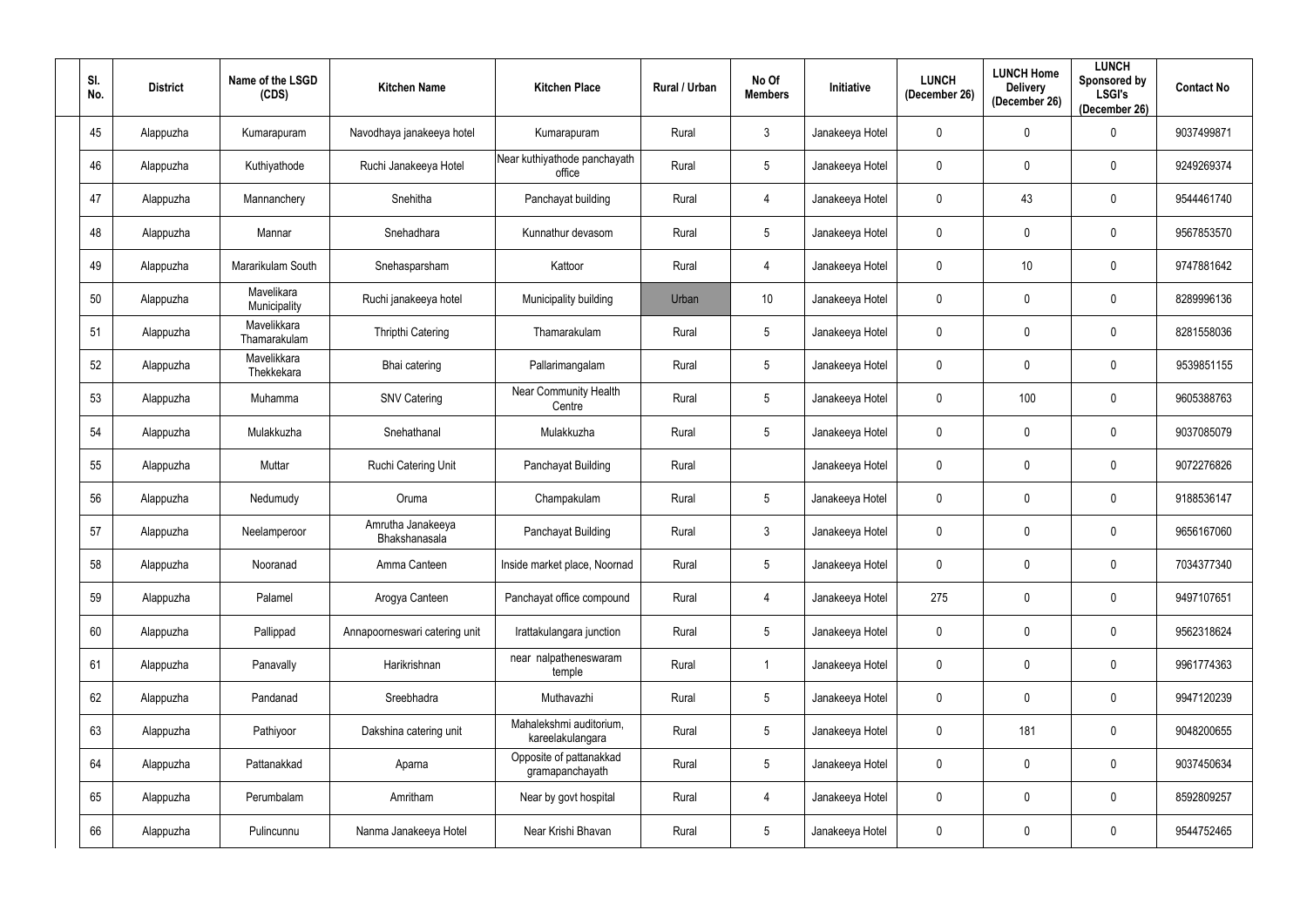|    | SI.<br>No. | <b>District</b> | Name of the LSGD<br>(CDS) | <b>Kitchen Name</b>         | <b>Kitchen Place</b>                                        | Rural / Urban | No Of<br><b>Members</b> | <b>Initiative</b> | <b>LUNCH</b><br>(December 26) | <b>LUNCH Home</b><br><b>Delivery</b><br>(December 26) | <b>LUNCH</b><br>Sponsored by<br><b>LSGI's</b><br>(December 26) | <b>Contact No</b> |
|----|------------|-----------------|---------------------------|-----------------------------|-------------------------------------------------------------|---------------|-------------------------|-------------------|-------------------------------|-------------------------------------------------------|----------------------------------------------------------------|-------------------|
|    | 67         | Alappuzha       | Puliyoor                  | <b>UPPUM MULAKUM</b>        | <b>INSIDE PANCHAYATH</b><br><b>COMPOUND</b>                 | Rural         | $5\phantom{.0}$         | Janakeeya Hotel   | $\mathbf 0$                   | $\mathbf 0$                                           | $\Omega$                                                       | 6238836314        |
|    | 68         | Alappuzha       | Punnapra North            | Annapoorneshwary            | Janajagrithi                                                | Rural         | $\overline{4}$          | Janakeeya Hotel   | $\mathbf 0$                   | $\overline{0}$                                        | $\mathbf{0}$                                                   | 8129450136        |
|    | 69         | Alappuzha       | Punnapra South            | Thripthy janakeeya hotel    | Punnapra south                                              | Rural         | 9                       | Janakeeya Hotel   | $\mathbf 0$                   | $\mathbf 0$                                           | $\mathbf{0}$                                                   | 9846179646        |
|    | 70         | Alappuzha       | Purakad                   | Pulari                      | Purakkad gp                                                 | Rural         | $5\phantom{.0}$         | Janakeeya Hotel   | $\mathbf 0$                   | $\mathbf 0$                                           | $\mathbf{0}$                                                   | 7034494313        |
|    | 71         | Alappuzha       | Purakad                   | Thiruvonam catering service | Thottappally                                                | Rural         | $\overline{4}$          | Janakeeya Hotel   | $\mathbf 0$                   | $\overline{0}$                                        | $\overline{0}$                                                 |                   |
|    | 72         | Alappuzha       | Ramankary                 | Kudumbashree Vanitha Hotel  | Ramankary Town, Opposite<br>Judicial First Class Magistrate | Rural         | $\overline{4}$          | Janakeeya Hotel   | $\mathbf 0$                   | $\overline{0}$                                        | $\mathbf 0$                                                    | 8281314746        |
|    | 73         | Alappuzha       | Thaicattussery            | Unarv                       | Thyakattusheri junction                                     | Rural         | $\overline{4}$          | Janakeeya Hotel   | $\overline{0}$                | $\mathbf 0$                                           | $\boldsymbol{0}$                                               | 9605897567        |
|    | 74         | Alappuzha       | Thakazhy                  | Thripthi Thakazhy           | <b>GBHSS Thakazhy</b>                                       | Rural         | $6\overline{6}$         | Janakeeya Hotel   | $\mathbf 0$                   | $\mathbf 0$                                           | $\mathbf 0$                                                    | 9747405368        |
|    | 75         | Alappuzha       | Thalavady                 | Sakthi                      | Panayanbnoorkavu Temple<br>Auditorium                       | Rural         | $5\overline{)}$         | Janakeeya Hotel   | $\mathbf 0$                   | $\mathbf 0$                                           | $\overline{0}$                                                 |                   |
|    | 76         | Alappuzha       | Thannermukkom             | Patheyam                    | Panchayath office                                           | Rural         | $\overline{4}$          | Janakeeya Hotel   | $\mathbf 0$                   | $\mathbf 0$                                           | $\mathbf{0}$                                                   | 9633933288        |
|    | 77         | Alappuzha       | Thazhakkara               | Akshaya catering            | Building at glassfactory<br>junction                        | Rural         | $5\phantom{.0}$         | Janakeeya Hotel   | 300                           | $\boldsymbol{0}$                                      | 0                                                              | 9847177930        |
|    | 78         | Alappuzha       | Thiruvanvandoor           | <b>SREE KRISHNA</b>         | Near pravinkoodu junction,                                  | Rural         | 5                       | Janakeeya Hotel   | $\mathbf 0$                   | 93                                                    | $\mathbf{0}$                                                   | 9446627175        |
|    | 79         | Alappuzha       | Thrikkunnappuzha          | Akshara janakeeya hotel     | KV jetty road                                               | Rural         | $5\overline{)}$         | Janakeeya Hotel   | $\mathbf 0$                   | $\mathbf 0$                                           | $\overline{0}$                                                 | 918891921223      |
|    | 80         | Alappuzha       | Thuravoor                 | RUCHI JANAKEEYA HOTEL       | Near alakkaparambu                                          | Rural         | $5\phantom{.0}$         | Janakeeya Hotel   | $\mathbf 0$                   | $\mathbf 0$                                           | $\overline{0}$                                                 | 8157934346        |
|    | 81         | Alappuzha       | Vallikunnam               | Samthripthi                 | Padayanivattom temple<br>Auditorium                         | Rural         | $\overline{4}$          | Janakeeya Hotel   | $\mathbf 0$                   | $\mathbf 0$                                           | $\overline{0}$                                                 | 8078962129        |
|    | 82         | Alappuzha       | Vayalar                   | Five star                   | Near Nagamkulangara Market                                  | Rural         | $5\phantom{.0}$         | Janakeeya Hotel   | $\overline{0}$                | $\mathbf 0$                                           | $\mathbf 0$                                                    | 8606081847        |
|    | 83         | Alappuzha       | Veeyapuram                | Swad 2                      | Veeyapuram jn                                               | Rural         | $5\phantom{.0}$         | Janakeeya Hotel   | $\overline{0}$                | $\mathbf 0$                                           | $\boldsymbol{0}$                                               |                   |
|    | 84         | Alappuzha       | Veeyapuram                | Karuthal                    | Payippad LPS                                                | Rural         | $5\phantom{.0}$         | Janakeeya Hotel   | $\mathbf 0$                   | $\mathbf 0$                                           | $\overline{0}$                                                 | 8606846513        |
|    | 85         | Alappuzha       | Veliyanad                 | Manus Janakeeya Hotel       | Kurishmoodu, Near Veliyanadu<br>Grama Panchayat             | Rural         | $\mathfrak{Z}$          | Janakeeya Hotel   | $\pmb{0}$                     | $\mathbf 0$                                           | $\overline{0}$                                                 | 8086782924        |
|    | 86         | Alappuzha       | Venmoney                  | Annapoorna                  | Poyka                                                       | Rural         | 5 <sub>5</sub>          | Janakeeya Hotel   | $\overline{0}$                | 85                                                    | $\boldsymbol{0}$                                               |                   |
| 86 |            |                 |                           |                             |                                                             |               | 408                     |                   | 810                           | 1368                                                  | 21                                                             |                   |
|    |            | Ernakulam       | Aikkaranad                | Subiksha Janakeeya Hotel    | Kolancherry                                                 | Rural         | $\overline{4}$          | Janakeeya Hotel   | $\pmb{0}$                     | $\mathbf 0$                                           | $\boldsymbol{0}$                                               | 9074033529        |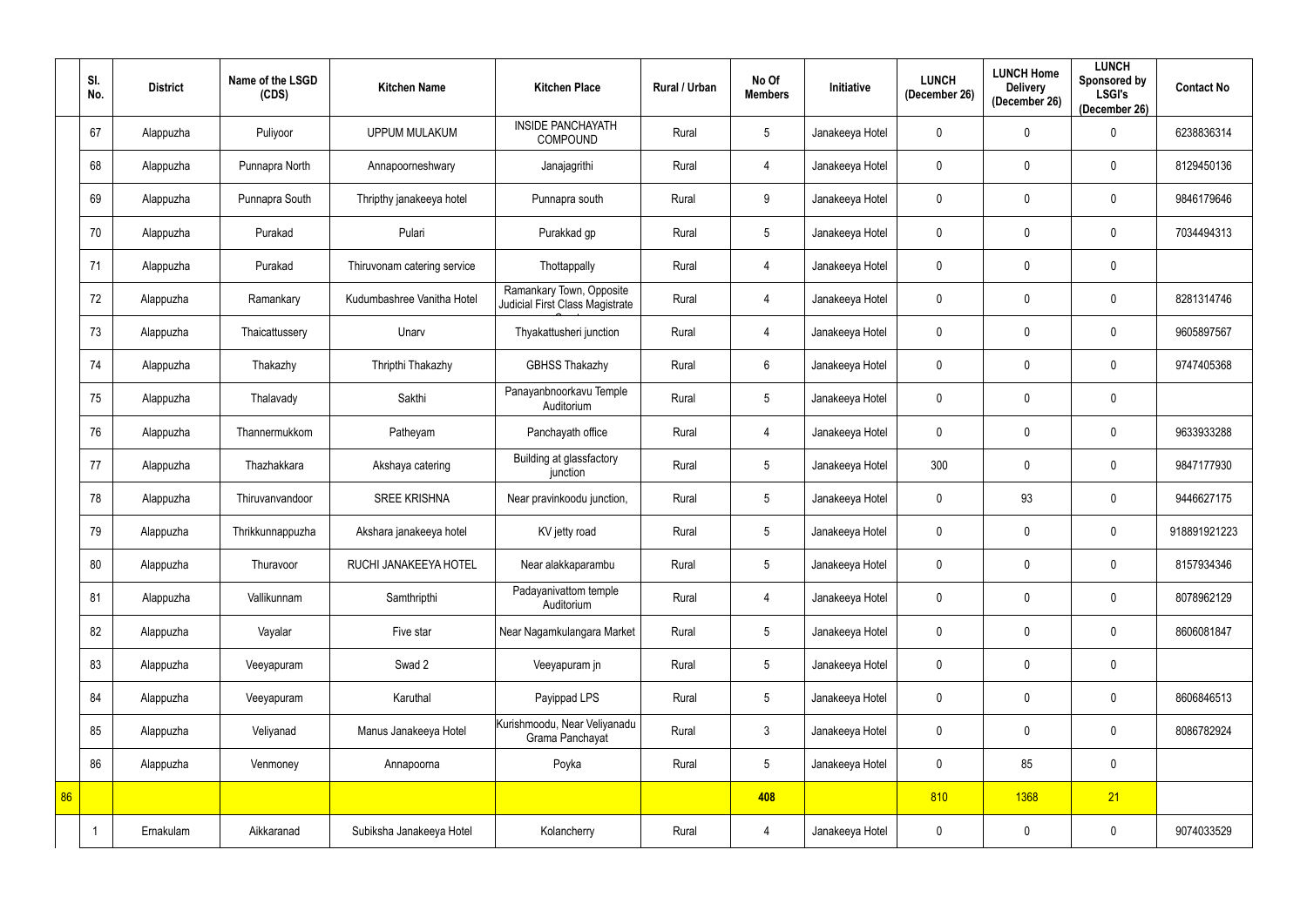| SI.<br>No.       | <b>District</b> | Name of the LSGD<br>(CDS) | <b>Kitchen Name</b>                  | <b>Kitchen Place</b>         | Rural / Urban | No Of<br><b>Members</b> | Initiative      | <b>LUNCH</b><br>(December 26) | <b>LUNCH Home</b><br><b>Delivery</b><br>(December 26) | <b>LUNCH</b><br><b>Sponsored by</b><br><b>LSGI's</b><br>(December 26) | <b>Contact No</b> |
|------------------|-----------------|---------------------------|--------------------------------------|------------------------------|---------------|-------------------------|-----------------|-------------------------------|-------------------------------------------------------|-----------------------------------------------------------------------|-------------------|
| $\overline{2}$   | Ernakulam       | Alengade                  | Thanima foods                        | Koduvazhanga                 | Rural         | $\mathbf{3}$            | Janakeeya Hotel | 50                            | $\mathbf 0$                                           | $\Omega$                                                              | 9349013322        |
| $\mathfrak{Z}$   | Ernakulam       | Alengade                  | Mr.Bakers                            | Malikam peedika              | Rural         | $\mathbf{3}$            | Janakeeya Hotel | 19                            | $\overline{0}$                                        | $\mathbf 0$                                                           | 9633887779        |
| $\overline{4}$   | Ernakulam       | Alengade                  | Kasthurba kitchen                    | Neerikkode                   | Rural         | $\mathbf{3}$            | Janakeeya Hotel | $\mathbf 0$                   | $\overline{0}$                                        | $\mathbf 0$                                                           | 9388462558        |
| $\sqrt{5}$       | Ernakulam       | Aluva                     | Ruchi janakeeya hotel                | Aluva                        | Urban         | 4                       | Janakeeya Hotel | $\overline{0}$                | $\overline{0}$                                        | $\mathbf 0$                                                           | 9947236080        |
| 6                | Ernakulam       | Amballoor                 | Dhanshree catering                   | St.ignatius schools Amballur | Rural         | $5\overline{)}$         | Janakeeya Hotel | $\mathbf 0$                   | $\overline{0}$                                        | $\mathbf 0$                                                           | 8330081552        |
| $\overline{7}$   | Ernakulam       | Angamaly                  | Cafe Shree Canteen                   | Municipality Canteen         | Urban         | $5\phantom{.0}$         | Janakeeya Hotel | 30                            | $\overline{0}$                                        | $\mathbf 0$                                                           | 9656619614        |
| 8                | Ernakulam       | Angamaly                  | Cafe Kudumbashree                    | T B Junction                 | Urban         | $\mathbf{3}$            | Janakeeya Hotel | $\mathbf 0$                   | $\overline{0}$                                        | $\mathbf 0$                                                           | 9447924974        |
| 9                | Ernakulam       | Arakuzha                  | Ruchi Janakeeya hotel, Arakkuzha     | Pandappilly                  | Rural         | $5\phantom{.0}$         | Janakeeya Hotel | $\overline{0}$                | $\overline{0}$                                        | $\mathbf 0$                                                           | 9744864225        |
| 10 <sup>°</sup>  | Ernakulam       | Assamannoor               | New Life kudumbasree Hotel           | Cherukunnam                  | Rural         | $\mathbf{3}$            | Janakeeya Hotel | $\mathbf 0$                   | $\overline{0}$                                        | $\mathbf 0$                                                           | 9656729450        |
| 11               | Ernakulam       | Avoly                     | Janakeeya Hotel, Avoli               | Hostel Junction, Avoli       | Rural         | $\mathbf{3}$            | Janakeeya Hotel | $\overline{0}$                | $\mathbf 0$                                           | $\mathbf 0$                                                           | 9847983621        |
| 12 <sup>°</sup>  | Ernakulam       | Ayavana                   | Keralashree Janakeeya hotel          | Ayavana                      | Rural         | $5\phantom{.0}$         | Janakeeya Hotel | $\overline{0}$                | $\mathbf 0$                                           | $\mathbf 0$                                                           | 9744864210        |
| 13               | Ernakulam       | Ayyampuzha                | Five Star Hotel and Catering         | Panchayat Junction           | Rural         | 4                       | Janakeeya Hotel | $\overline{0}$                | $\mathbf 0$                                           | $\mathbf 0$                                                           | 9744836324        |
| 14               | Ernakulam       | Ayyampuzha                | Sneha Janakeeya Hotel                | Ayyamppuzha                  | Rural         | $\overline{4}$          | Janakeeya Hotel | $\mathbf 0$                   | $\mathbf 0$                                           | $\mathbf 0$                                                           | 8590753551        |
| 15 <sub>15</sub> | Ernakulam       | Chendamangalam            | Anugraha Kudumbashree hotel          | Vadakkumpuram                | Rural         | $5\phantom{.0}$         | Janakeeya Hotel | $\overline{0}$                | $\mathbf 0$                                           | $\pmb{0}$                                                             | 9061419729        |
| 16               | Ernakulam       | Chengamanade              | Mythri janakeeya hotel               | Purayar                      | Rural         | $5\overline{)}$         | Janakeeya Hotel | $\overline{0}$                | $\mathbf 0$                                           | $\pmb{0}$                                                             | 9496818865        |
| 17               | Ernakulam       | Cheranalloor              | Adukkala                             | Chittoor                     | Rural         | $5\overline{)}$         | Janakeeya Hotel | $\overline{0}$                | $\mathbf 0$                                           | $\pmb{0}$                                                             | 9846423001        |
| 18               | Ernakulam       | Cheranalloor              | Chaithanya Janakeeya hotel           | Vishnupuram                  | Rural         | 5 <sub>5</sub>          | Janakeeya Hotel | $\mathbf 0$                   | $\overline{0}$                                        | $\pmb{0}$                                                             | 9747411465        |
| 19               | Ernakulam       | Chittattukara             | Swadh Janakeeya Hotel                | Neendoor                     | Rural         | $5\overline{)}$         | Janakeeya Hotel | $\overline{0}$                | $\mathbf 0$                                           | $\mathbf 0$                                                           | 9447812788        |
| 20               | Ernakulam       | Choornikkara              | Metro hotel                          | Ambattukavu                  | Rural         | $\mathbf{3}$            | Janakeeya Hotel | $\overline{0}$                | $\overline{0}$                                        | $\mathbf 0$                                                           | 9605319455        |
| 21               | Ernakulam       | Chottanikkara             | Ahalya Cafe                          | Kottayatthupara              | Rural         | $6\overline{6}$         | Janakeeya Hotel | $\overline{0}$                | $\overline{0}$                                        | $\pmb{0}$                                                             | 9567512337        |
| 22               | Ernakulam       | Edakkattuvayal            | SANDHVANAM JANAKEEYA<br><b>HOTEL</b> | PEPPATHI                     | Rural         | $\mathbf{3}$            | Janakeeya Hotel | $\mathbf 0$                   | $\mathbf 0$                                           | $\pmb{0}$                                                             | 9447047980        |
| 23               | Ernakulam       | Edathala                  | Veetiloru oonne                      | Manalimukke                  | Rural         | 3 <sup>1</sup>          | Janakeeya Hotel | 93                            | $\mathbf 0$                                           | $\pmb{0}$                                                             |                   |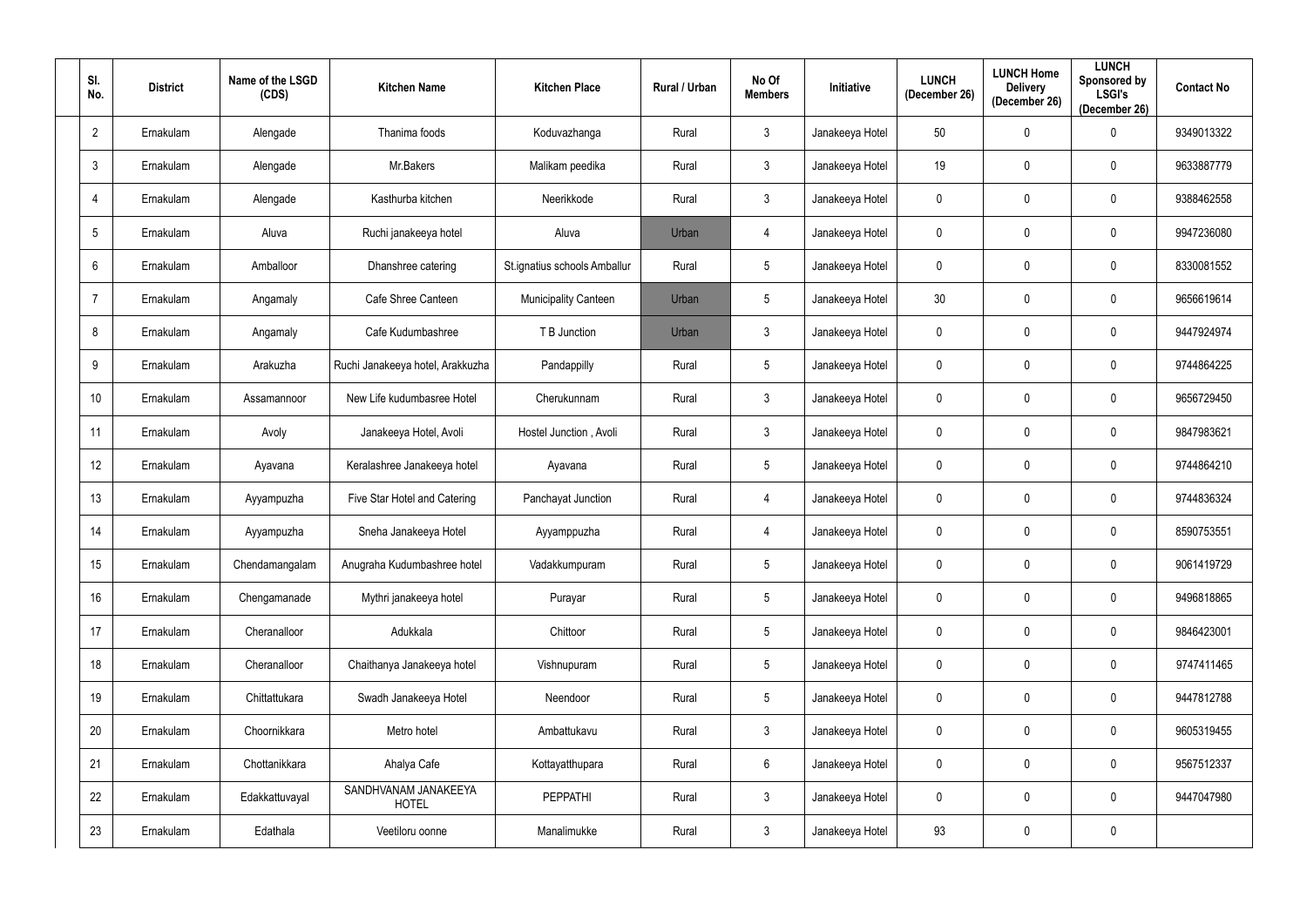| SI.<br>No.      | <b>District</b> | Name of the LSGD<br>(CDS) | <b>Kitchen Name</b>                   | <b>Kitchen Place</b>                 | Rural / Urban | No Of<br><b>Members</b> | Initiative      | <b>LUNCH</b><br>(December 26) | <b>LUNCH Home</b><br><b>Delivery</b><br>(December 26) | <b>LUNCH</b><br>Sponsored by<br><b>LSGI's</b><br>(December 26) | <b>Contact No</b> |
|-----------------|-----------------|---------------------------|---------------------------------------|--------------------------------------|---------------|-------------------------|-----------------|-------------------------------|-------------------------------------------------------|----------------------------------------------------------------|-------------------|
| 24              | Ernakulam       | Edathala                  | Souhridam Kudumbashree canteen        | Edathala                             | Rural         | $\mathbf{3}$            | Janakeeya Hotel | $\overline{0}$                | $\mathbf 0$                                           | $\Omega$                                                       | 7593057378        |
| 25              | Ernakulam       | Edavanakkad               | Royal Hotel                           | Edavanakad                           | Rural         | $\mathbf{3}$            | Janakeeya Hotel | $\overline{0}$                | $\mathbf 0$                                           | $\mathbf 0$                                                    | 9446742863        |
| 26              | Ernakulam       | Elanji                    | janakiya hotel elanji                 | elanji punjayathu junction           | Rural         | $5\phantom{.0}$         | Janakeeya Hotel | $\mathbf 0$                   | $\mathbf 0$                                           | $\mathbf 0$                                                    | 8921266850        |
| 27              | Ernakulam       | Eloor                     | Nalanandhana janakeeya hotel          | Eloor                                | Urban         | $\mathbf{3}$            | Janakeeya Hotel | $\overline{0}$                | $\mathbf 0$                                           | $\mathbf 0$                                                    | 8848524108        |
| 28              | Ernakulam       | Ezhikkara                 | Sree Rajarajeswari Janakeeya<br>Hotel | Ezhikkara                            | Rural         | $5\overline{)}$         | Janakeeya Hotel | $\mathbf 0$                   | $\mathbf 0$                                           | $\mathbf 0$                                                    | 7558020438        |
| 29              | Ernakulam       | Kadungalloor              | Snehitha janakeeya hotel              | Kadungalloor                         | Rural         | $\mathbf{3}$            | Janakeeya Hotel | $\overline{0}$                | $\mathbf 0$                                           | $\mathbf 0$                                                    | $9.20E+11$        |
| 30 <sub>o</sub> | Ernakulam       | Kalady                    | Jyothi Vanitha Canteen                | Kalady                               | Rural         | $5\overline{)}$         | Janakeeya Hotel | $\mathbf 0$                   | $\mathbf 0$                                           | $\mathbf 0$                                                    | 9544624439        |
| 31              | Ernakulam       | <b>Kalamassery East</b>   | Nanma janakeeya hotel                 | HMT, kalammassery                    | Urban         | $\mathbf{3}$            | Janakeeya Hotel | 152                           | $\mathbf 0$                                           | $\mathbf 0$                                                    | 9061986861        |
| 32              | Ernakulam       | <b>Kalamassery East</b>   | Thanima Janakeeya Hotel               | Kangarappady Medical college<br>Road | Urban         | $\mathbf{3}$            | Janakeeya Hotel | $\mathbf 0$                   | $\mathbf 0$                                           | $\mathbf 0$                                                    | 9745481742        |
| 33              | Ernakulam       | Kalamassery West          | Pulari janakeeya hotel                | Kunamthai                            | Urban         | $\mathbf{3}$            | Janakeeya Hotel | $\overline{0}$                | $\overline{0}$                                        | $\mathbf 0$                                                    | 7736594305        |
| 34              | Ernakulam       | Kalamassery West          | Kismath janakeeya hotel               | Vattekkunnam                         | Urban         | $\mathbf{3}$            | Janakeeya Hotel | $\overline{0}$                | $\mathbf 0$                                           | $\mathbf 0$                                                    | 9895049873        |
| 35              | Ernakulam       | Kalloorkkad               | Puthuma Janakeeya Hotel               | Kallorkkad                           | Rural         | $\mathbf{3}$            | Janakeeya Hotel | $\overline{0}$                | $\mathbf 0$                                           | $\mathbf 0$                                                    | 7558091353        |
| 36              | Ernakulam       | Kanjoor                   | Ammachiyude Adukkala                  | Parappuram                           | Rural         | 3 <sup>1</sup>          | Janakeeya Hotel | 75                            | $\mathbf 0$                                           | $\mathbf 0$                                                    | 8547064578        |
| 37              | Ernakulam       | Karukutty                 | Anugraha Janakeeya Hotel              | Pallissery                           | Rural         | $5\phantom{.0}$         | Janakeeya Hotel | $\overline{0}$                | $\mathbf 0$                                           | $\pmb{0}$                                                      | 8943838295        |
| 38              | Ernakulam       | Karumalloor               | Koottayma janakeeya hotel             | Kariyachira                          | Rural         | $\overline{4}$          | Janakeeya Hotel | $\overline{0}$                | $\mathbf 0$                                           | $\pmb{0}$                                                      | 8281548828        |
| 39              | Ernakulam       | Kavalangad                | Five star Janakeeya Hotel             | Nellimattom                          | Rural         | $5\overline{)}$         | Janakeeya Hotel | $\overline{0}$                | $\mathbf 0$                                           | $\mathbf 0$                                                    | 9744705648        |
| 40              | Ernakulam       | Keerampara                | Abhaya Janakeeya Hotel                | Punnekkad                            | Rural         | $\overline{4}$          | Janakeeya Hotel | $\overline{0}$                | $\overline{0}$                                        | $\mathbf 0$                                                    | 9074528135        |
| 41              | Ernakulam       | Keezhmad                  | Sadyalayam janakeeya hotel            | Keezhmad                             | Rural         | $5\overline{)}$         | Janakeeya Hotel | $\overline{0}$                | $\mathbf 0$                                           | $\mathbf 0$                                                    | 7012778281        |
| 42              | Ernakulam       | Kochi East                | ANNAPOORNA JANAKEEYA<br><b>HOTEL</b>  | ALINCHUVADU                          | Urban         | $5\phantom{.0}$         | Janakeeya Hotel | $\overline{0}$                | $\mathbf 0$                                           | $\pmb{0}$                                                      | 9567529849        |
| 43              | Ernakulam       | Kochi East                | YUMMEES KITCHEN                       | VADUTHALA                            | Urban         | $5\phantom{.0}$         | Janakeeya Hotel | $\overline{0}$                | $\mathbf 0$                                           | $\pmb{0}$                                                      | 9497680558        |
| 44              | Ernakulam       | Kochi East                | ORUMA KITCHEN                         | PACHALAM                             | Urban         | $\mathbf{3}$            | Janakeeya Hotel | $\overline{0}$                | $\overline{0}$                                        | $\pmb{0}$                                                      | 9497680558        |
| 45              | Ernakulam       | Kochi East                | <b>PONPULARI</b>                      | KEERHI NAGAR,<br><b>ELAMAKKARA</b>   | Urban         | 3 <sup>1</sup>          | Janakeeya Hotel | $\overline{0}$                | $\overline{0}$                                        | $\pmb{0}$                                                      | 9446607548        |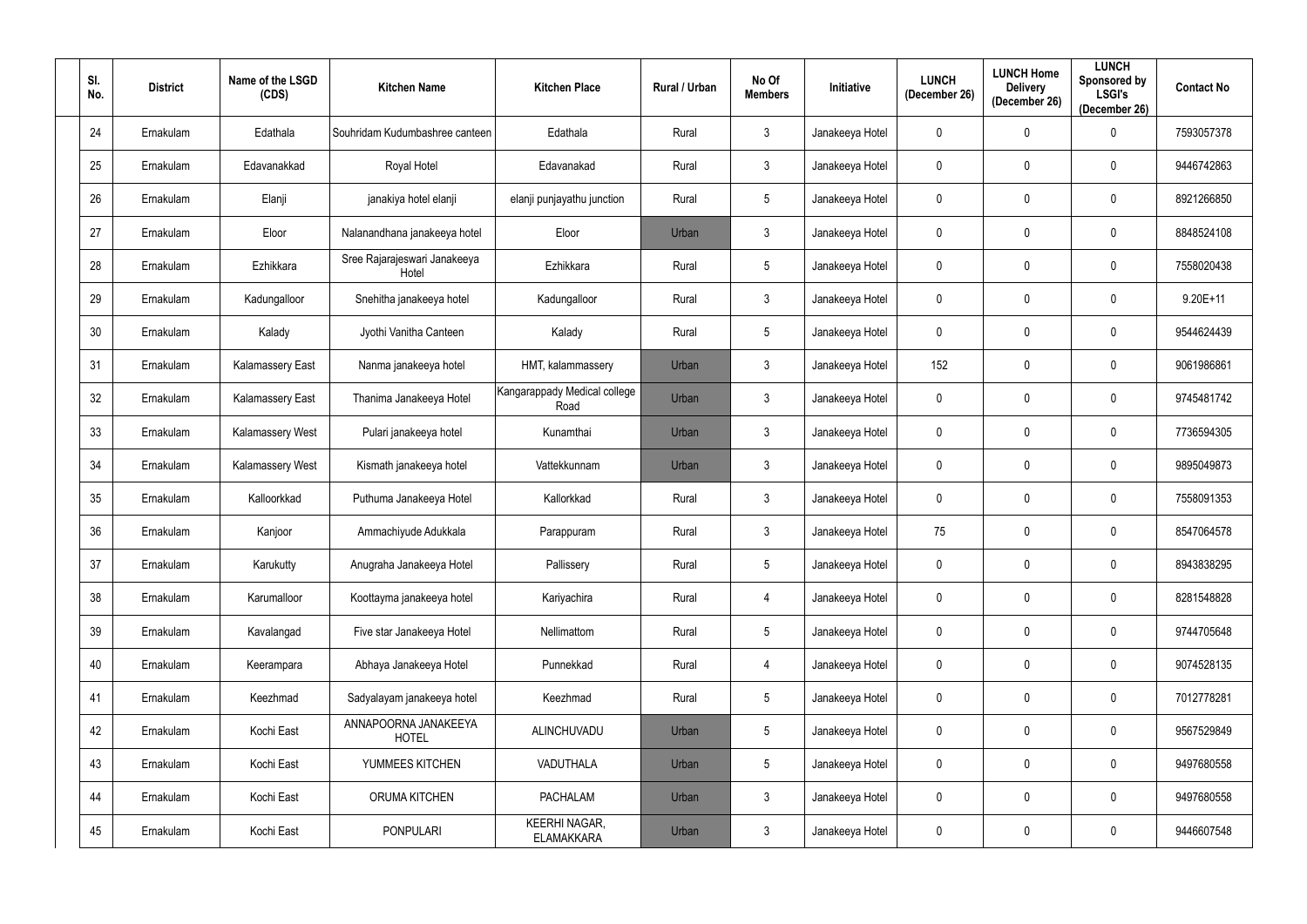|     | SI.<br>No. | <b>District</b> | Name of the LSGD<br>(CDS) | <b>Kitchen Name</b>                       | <b>Kitchen Place</b>                   | Rural / Urban | No Of<br><b>Members</b> | <b>Initiative</b> | <b>LUNCH</b><br>(December 26) | <b>LUNCH Home</b><br><b>Delivery</b><br>(December 26) | <b>LUNCH</b><br>Sponsored by<br><b>LSGI's</b><br>(December 26) | <b>Contact No</b> |
|-----|------------|-----------------|---------------------------|-------------------------------------------|----------------------------------------|---------------|-------------------------|-------------------|-------------------------------|-------------------------------------------------------|----------------------------------------------------------------|-------------------|
|     | 46         | Ernakulam       | Kochi East                | <b>RUCHI CATERING</b>                     | PUNNACKAL                              | Urban         | $5\overline{)}$         | Janakeeya Hotel   | 315                           | $\mathbf 0$                                           | $\Omega$                                                       | 9947080022        |
|     | 47         | Ernakulam       | Kochi East                | Samrudhi @ Kochi                          | Ernakulam North                        | Urban         | 14                      | Janakeeya Hotel   | 930                           | 541                                                   | 0                                                              | 9048609615        |
|     | 48         | Ernakulam       | Kochi South               | <b>AMMAS KITCHEN</b>                      | <b>THEVARA</b>                         | Urban         | 4                       | Janakeeya Hotel   | 0                             | $\mathbf 0$                                           | $\mathbf 0$                                                    | 8547855284        |
|     | 49         | Ernakulam       | Kochi South               | NEW AKSHAYA HOTEL                         | <b>PONNURUNNI</b>                      | Urban         | $5\phantom{.0}$         | Janakeeya Hotel   | 0                             | 0                                                     | 0                                                              | 8547855284        |
|     | 50         | Ernakulam       | Kochi South               | <b>FRIENDS</b>                            | <b>MINI PARK</b>                       | Urban         | $5\phantom{.0}$         | Janakeeya Hotel   | 0                             | $\mathbf 0$                                           | $\mathbf 0$                                                    | 9567127064        |
|     | 51         | Ernakulam       | Kochi West                | PUTHUMA KUDUMBASHREE<br><b>HOTEL</b>      | PALLURUTHY NADA                        | Urban         | $5\phantom{.0}$         | Janakeeya Hotel   | $\mathbf 0$                   | $\mathbf 0$                                           | $\mathbf 0$                                                    | 9496025576        |
|     | 52         | Ernakulam       | Kochi West                | NAMMUDE ADUKKALA                          | ERAVELI COLONY                         | Urban         | $5\phantom{.0}$         | Janakeeya Hotel   | 0                             | $\mathbf 0$                                           | $\mathbf 0$                                                    | 9496025576        |
|     | 53         | Ernakulam       | Kochi West                | <b>USHUS KUDUMBASHREE</b><br><b>HOTEL</b> | <b>FORT KOCHI</b>                      | Urban         | 4                       | Janakeeya Hotel   | 0                             | $\mathbf 0$                                           | 0                                                              | 9847866090        |
|     | 54         | Ernakulam       | Koothattukulam            | Niravu janakeeya hotel                    | Near ksrtc bus stand<br>koothattukulam | Urban         | $\mathbf{3}$            | Janakeeya Hotel   | $\mathbf 0$                   | $\mathbf 0$                                           | $\mathbf 0$                                                    | 9656619614        |
|     | 55         | Ernakulam       | Koovappady                | Kaipunyam Janakeeya hotel                 | Koovappady                             | Rural         | $5\phantom{.0}$         | Janakeeya Hotel   | 0                             | 0                                                     | 0                                                              | 9526628158        |
|     | 56         | Ernakulam       | Kothamangalam             | Thanima catering unit                     | Kothamangalam                          | Urban         | $\mathbf{3}$            | Janakeeya Hotel   | 0                             | 0                                                     | $\mathbf 0$                                                    | 9846664377        |
|     | 57         | Ernakulam       | Kothamangalam             | P.K Janakeeya hotel                       | Kothamangalam                          | Urban         | $\mathbf{3}$            | Janakeeya Hotel   | 0                             | 0                                                     | 0                                                              | 8156869114        |
| 114 | 58         | Ernakulam       | Kottapady                 | Janakeeya Hotel                           | Kottappady junction                    | Rural         | $\mathbf{3}$            | Janakeeya Hotel   | 0                             | $\mathbf 0$                                           | 0                                                              | 9497406993        |
|     | 59         | Ernakulam       | Kottuvally                | Amritha Janakeeya Hotel                   | kottuvally                             | Rural         | $5\overline{)}$         | Janakeeya Hotel   | $\mathbf 0$                   | $\mathbf 0$                                           | $\mathbf 0$                                                    | 8590034196        |
|     | 60         | Ernakulam       | Kumbalam                  | JANAKEEYA HOTEL KUMBALAM                  | <b>MADAVANA</b>                        | Rural         | $5\phantom{.0}$         | Janakeeya Hotel   | $\pmb{0}$                     | $\mathbf 0$                                           | $\mathbf 0$                                                    | 9746652717        |
|     | 61         | Ernakulam       | Kumbalangy                | St Antoneys kudumbashree                  | OLD POST OFFICE                        | Rural         | $\mathbf{3}$            | Janakeeya Hotel   | $\pmb{0}$                     | $\overline{0}$                                        | $\mathbf 0$                                                    | 8138860764        |
|     | 62         | Ernakulam       | Kunnathunad               | Thripthi Janakeeya Hotel                  | Pallikkara                             | Rural         | $6\overline{6}$         | Janakeeya Hotel   | 0                             | $\mathbf 0$                                           | $\mathbf 0$                                                    | 9744561425        |
|     | 63         | Ernakulam       | Kunnukara                 | Greenchilly cafe                          | Kunnukara                              | Rural         | $\mathbf{3}$            | Janakeeya Hotel   | $\pmb{0}$                     | $\mathbf 0$                                           | $\mathbf 0$                                                    | 9496852989        |
|     | 64         | Ernakulam       | Kunnukara                 | Thanima canteen                           | North aduvassery                       | Rural         | $5\phantom{.0}$         | Janakeeya Hotel   | $\pmb{0}$                     | $\mathbf 0$                                           | $\mathbf 0$                                                    | 9744200583        |
|     | 65         | Ernakulam       | Kuttampuzha               | Nila kudumbashree janakiya hotel          | Mini stadium, vadattupara              | Rural         | $6\overline{6}$         | Janakeeya Hotel   | $\pmb{0}$                     | $\mathbf 0$                                           | $\mathbf 0$                                                    | 9496754018        |
|     | 66         | Ernakulam       | Kuzhippilly               | Janakeeya hotel                           | Kuzhupilli                             | Rural         | $\mathbf 0$             | Janakeeya Hotel   | 0                             | $\mathbf 0$                                           | $\mathbf 0$                                                    | 9744631998        |
|     | 67         | Ernakulam       | Malayattoor               | Whats app Janakeeya Hotel                 | Thottuva                               | Rural         | $\mathbf{3}$            | Janakeeya Hotel   | 0                             | $\pmb{0}$                                             | $\pmb{0}$                                                      | 9.19E+11          |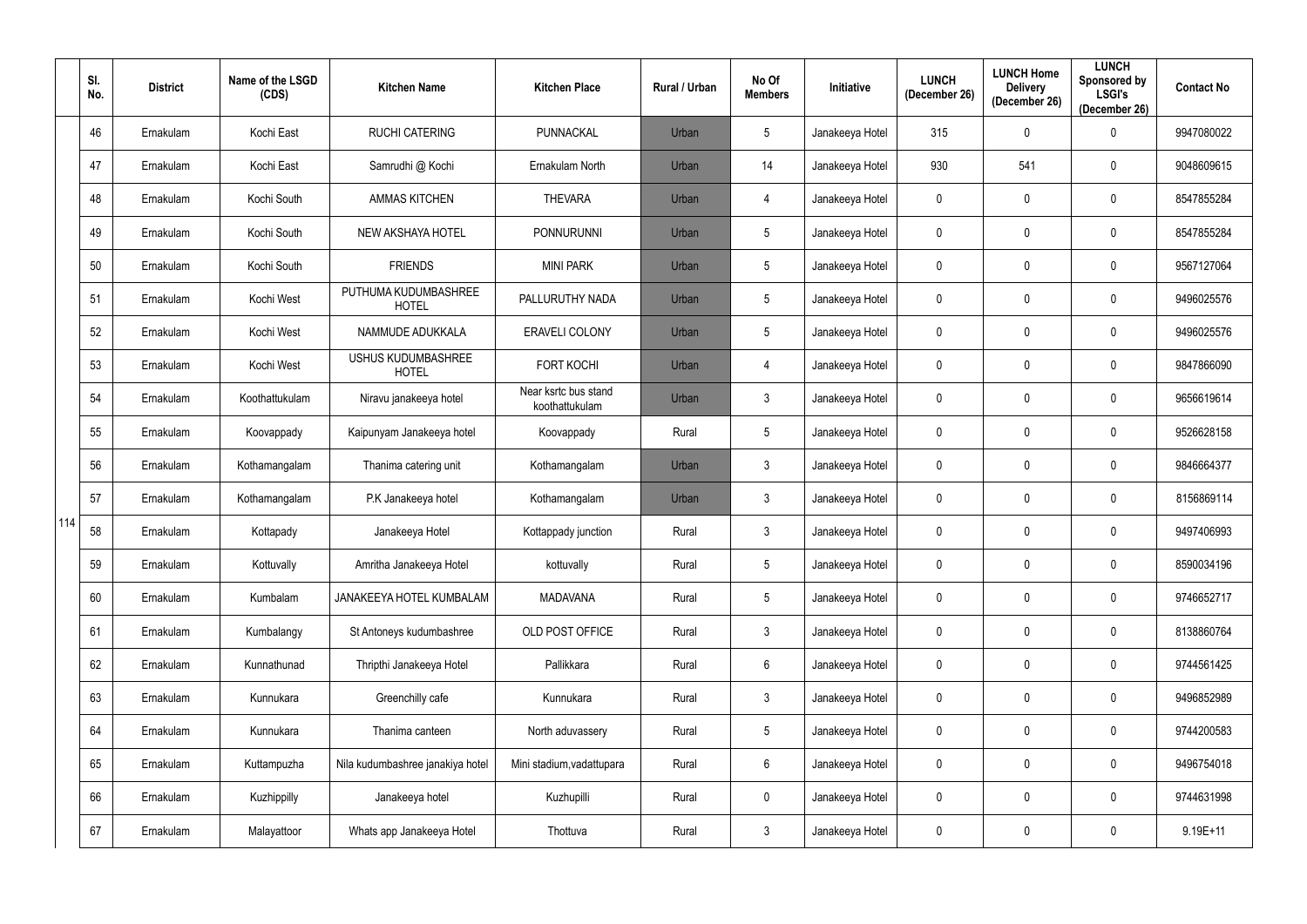| SI.<br>No. | <b>District</b> | Name of the LSGD<br>(CDS) | <b>Kitchen Name</b>            | <b>Kitchen Place</b>                    | Rural / Urban | No Of<br><b>Members</b> | Initiative      | <b>LUNCH</b><br>(December 26) | <b>LUNCH Home</b><br><b>Delivery</b><br>(December 26) | <b>LUNCH</b><br>Sponsored by<br><b>LSGI's</b><br>(December 26) | <b>Contact No</b> |
|------------|-----------------|---------------------------|--------------------------------|-----------------------------------------|---------------|-------------------------|-----------------|-------------------------------|-------------------------------------------------------|----------------------------------------------------------------|-------------------|
| 68         | Ernakulam       | Malayattoor               | Natturuchi Janakeeya Hotel     | Ettakkadavu                             | Rural         | $\mathbf{3}$            | Janakeeya Hotel | $\overline{0}$                | $\overline{0}$                                        | 0                                                              | 9745470234        |
| 69         | Ernakulam       | Maneed                    | Coral Island                   | Maneed                                  | Rural         | 4                       | Janakeeya Hotel | $\overline{0}$                | $\mathbf 0$                                           | $\mathbf 0$                                                    | 7012652495        |
| 70         | Ernakulam       | Manjalloor                | Thanima Kudumbashree hotel     | Vazhakkulam                             | Rural         | $5\phantom{.0}$         | Janakeeya Hotel | $\overline{0}$                | $\mathbf 0$                                           | $\mathbf 0$                                                    | 7306907918        |
| 71         | Ernakulam       | Manjapra                  | Sara's Kitchen                 | Puthenpalli                             | Rural         | $3\phantom{.0}$         | Janakeeya Hotel | $\mathbf 0$                   | $\mathbf 0$                                           | $\mathbf 0$                                                    | 8547392730        |
| 72         | Ernakulam       | Maradu                    | <b>VANITHA HOTEL</b>           | <b>KUNDANNOR JN</b>                     | Urban         | 4                       | Janakeeya Hotel | $\mathbf 0$                   | $\mathbf 0$                                           | $\mathbf 0$                                                    | 9349505008        |
| 73         | Ernakulam       | Marady                    | Janakeeya hotel, Marady        | Unnakkuppa                              | Rural         | 4                       | Janakeeya Hotel | $\overline{0}$                | $\mathbf 0$                                           | $\mathbf 0$                                                    | 9947943177        |
| 74         | Ernakulam       | Mazhuvannoor              | Sruthi Janakeeya Hotel         | Valayanchirangara                       | Rural         | $\mathbf{3}$            | Janakeeya Hotel | $\mathbf 0$                   | $\mathbf 0$                                           | $\mathbf 0$                                                    | 9747924485        |
| 75         | Ernakulam       | Mookkannoor               | Mammaks Kitchen                | Mookkannoor                             | Rural         | $3\phantom{.0}$         | Janakeeya Hotel | $\mathbf 0$                   | $\mathbf 0$                                           | $\mathbf 0$                                                    | $9.19E+11$        |
| 76         | Ernakulam       | Mudakkuzha                | Janakeeya Hotel                | Mudakkuzha                              | Rural         | $3\phantom{.0}$         | Janakeeya Hotel | $\pmb{0}$                     | $\mathbf 0$                                           | $\mathbf 0$                                                    | $9.19E+11$        |
| 77         | Ernakulam       | Mulanthuruthy             | Sulabha                        | karikode, mulanthuruthy                 | Rural         | $\mathbf 0$             | Janakeeya Hotel | $\mathbf 0$                   | $\mathbf 0$                                           | 0                                                              | 9633427553        |
| 78         | Ernakulam       | Mulavukad                 | Kudumbashree Veetile bakshanam | Mulavukad                               | Rural         | $5\phantom{.0}$         | Janakeeya Hotel | $\mathbf 0$                   | $\mathbf 0$                                           | $\mathbf 0$                                                    | 9061339557        |
| 79         | Ernakulam       | Muvattupuzha              | Oottupura                      | Muvattupuzha                            | Urban         | $3\phantom{.0}$         | Janakeeya Hotel | $\boldsymbol{0}$              | $\mathbf 0$                                           | $\mathbf 0$                                                    |                   |
| 80         | Ernakulam       | Nayarambalam              | Four star cafe                 | Nayarambalam                            | Rural         | $\mathbf{3}$            | Janakeeya Hotel | $\mathbf 0$                   | $\mathbf 0$                                           | 0                                                              | 8891755948        |
| 81         | Ernakulam       | Nedumbassery              | Thani Nadan                    | Athani                                  | Rural         | $5\phantom{.0}$         | Janakeeya Hotel | $\overline{0}$                | $\overline{0}$                                        | $\mathbf 0$                                                    | 8138917514        |
| 82         | Ernakulam       | Nellikuzhy                | Janakeeya Hotel                | Nellikkuzhi                             | Rural         | $\mathbf{3}$            | Janakeeya Hotel | $\mathbf 0$                   | $\mathbf 0$                                           | $\mathbf 0$                                                    | 9562713076        |
| 83         | Ernakulam       | Njarakkal                 | Kripa Catering Unit            | Njarakkal                               | Rural         | $\mathbf{3}$            | Janakeeya Hotel | $\overline{0}$                | $\overline{0}$                                        | $\mathbf 0$                                                    | 9567534006        |
| 84         | Ernakulam       | Okkal                     | Manna Janakeeya Hotel          | Edavoor                                 | Rural         | $\overline{4}$          | Janakeeya Hotel | $\overline{0}$                | $\boldsymbol{0}$                                      | $\mathbf 0$                                                    | 9539507674        |
| 85         | Ernakulam       | Paingottoor               | Janakeeya hotel                | Paingottoor                             | Rural         | $\overline{7}$          | Janakeeya Hotel | $\mathbf 0$                   | $\boldsymbol{0}$                                      | $\mathbf 0$                                                    | 9656855730        |
| 86         | Ernakulam       | Paipra                    | Nanma Janakeeya Hotel          | Pezhakkappilly                          | Rural         | $\mathbf{3}$            | Janakeeya Hotel | $\mathbf 0$                   | $\boldsymbol{0}$                                      | $\mathbf 0$                                                    | 9567747725        |
| 87         | Ernakulam       | Pallarimangalam           | Janakeeya Hotel                | Janakeeya Hotel, Koovalloor             | Rural         | $\overline{4}$          | Janakeeya Hotel | $\mathbf 0$                   | $\mathbf 0$                                           | $\mathbf 0$                                                    | 7025992310        |
| 88         | Ernakulam       | Pallipuram                | SANTHWANAM Janakeeyahotel      | Pothen valav                            | Rural         | $5\phantom{.0}$         | Janakeeya Hotel | $\pmb{0}$                     | $\boldsymbol{0}$                                      | $\pmb{0}$                                                      | 9747525176        |
| 89         | Ernakulam       | Pambakkuda                | viswastha catering unit        | pambakkuda block punjayathu<br>building | Rural         | $\overline{4}$          | Janakeeya Hotel | $\pmb{0}$                     | $\boldsymbol{0}$                                      | $\mathbf 0$                                                    | 9946404045        |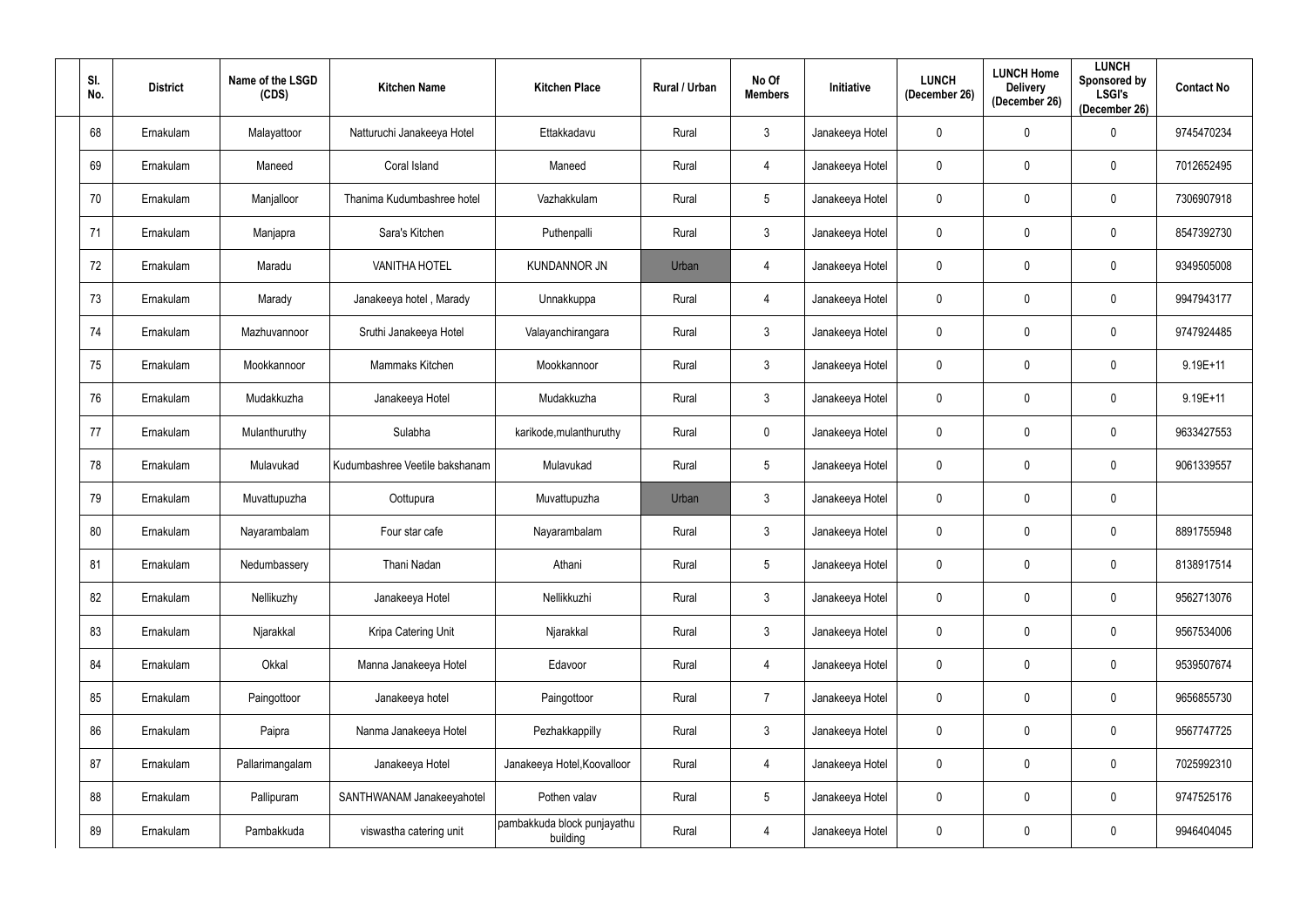| SI.<br>No. | <b>District</b> | Name of the LSGD<br>(CDS) | <b>Kitchen Name</b>                                             | <b>Kitchen Place</b>                        | Rural / Urban | No Of<br><b>Members</b> | Initiative      | <b>LUNCH</b><br>(December 26) | <b>LUNCH Home</b><br><b>Delivery</b><br>(December 26) | <b>LUNCH</b><br>Sponsored by<br><b>LSGI's</b><br>(December 26) | <b>Contact No</b> |
|------------|-----------------|---------------------------|-----------------------------------------------------------------|---------------------------------------------|---------------|-------------------------|-----------------|-------------------------------|-------------------------------------------------------|----------------------------------------------------------------|-------------------|
| 90         | Ernakulam       | Parakkadave               | Thejus catering unit                                            | Moozhikkulam                                | Rural         | 10 <sup>°</sup>         | Janakeeya Hotel | $\overline{0}$                | $\mathbf 0$                                           | 0                                                              | 9847936303        |
| 91         | Ernakulam       | Paravoor                  | sree vigneswara sc cafe                                         | Govt.boys' HSS, N.Paravur                   | Urban         | 4                       | Janakeeya Hotel | $\overline{0}$                | $\mathbf 0$                                           | $\mathbf 0$                                                    |                   |
| 92         | Ernakulam       | Perumbavoor               | Janakeeya Hotel                                                 | Kanjirakkad pallippady                      | Urban         | $3\phantom{.0}$         | Janakeeya Hotel | $\overline{0}$                | $\mathbf 0$                                           | $\mathbf 0$                                                    | 9847015470        |
| 93         | Ernakulam       | Perumbavoor               | <b>JANAKEEYA HOTEL MINI CIVIL</b><br><b>STATION PERUMBAVOOR</b> | <b>CIVIL STATION</b>                        | Urban         | $3\phantom{.0}$         | Janakeeya Hotel | $\mathbf 0$                   | $\mathbf 0$                                           | $\mathbf 0$                                                    | 9847008734        |
| 94         | Ernakulam       | Perumbavoor               | Swath kudumbashree canteen                                      | Perumbavoor                                 | Urban         | $\mathbf{3}$            | Janakeeya Hotel | $\overline{0}$                | $\mathbf 0$                                           | $\mathbf 0$                                                    | 9847015470        |
| 95         | Ernakulam       | Pindimana                 | Janakeeya hotel                                                 | Muthamkuzhi                                 | Rural         | 4                       | Janakeeya Hotel | $\mathbf 0$                   | $\mathbf 0$                                           | $\mathbf 0$                                                    | 9656297799        |
| 96         | Ernakulam       | Piravam                   | sneha canteen                                                   | municipality building base floor<br>piravom | Urban         | 4                       | Janakeeya Hotel | $\overline{0}$                | $\mathbf 0$                                           | $\mathbf 0$                                                    | 8075376906        |
| 97         | Ernakulam       | Pootrikka                 | <b>GRANDMA JANAKEEYA HOTEL</b>                                  | <b>CHOONDI</b>                              | Rural         | $3\phantom{.0}$         | Janakeeya Hotel | $\mathbf 0$                   | $\mathbf 0$                                           | $\mathbf 0$                                                    | 9400550287        |
| 98         | Ernakulam       | Pothanikkad               | Taj hotel                                                       | Pothanikkad                                 | Rural         | $3\phantom{.0}$         | Janakeeya Hotel | $\pmb{0}$                     | $\mathbf 0$                                           | $\mathbf 0$                                                    | 9645079573        |
| 99         | Ernakulam       | Puthanvelikkara           | Panjami cafe kudumbashree                                       | Near panjayath office                       | Rural         | $5\phantom{.0}$         | Janakeeya Hotel | $\mathbf 0$                   | $\mathbf 0$                                           | 0                                                              | 9645530669        |
| 100        | Ernakulam       | Ramamangalam              | Kalavara janakeeya hotel                                        | ramamngalam                                 | Rural         | 4                       | Janakeeya Hotel | $\mathbf 0$                   | $\mathbf 0$                                           | $\mathbf 0$                                                    | 9961344346        |
| 101        | Ernakulam       | Rayamangalam              | Arya canteen                                                    | Kuruppampady                                | Rural         | $\mathbf{3}$            | Janakeeya Hotel | $\boldsymbol{0}$              | $\mathbf 0$                                           | 0                                                              | 8281825730        |
| 102        | Ernakulam       | Thirumarady               | janakiya hotel thirumarady                                      | edappara jn.                                | Rural         | $3\phantom{.0}$         | Janakeeya Hotel | $\mathbf 0$                   | $\overline{0}$                                        | 0                                                              | 7594811868        |
| 103        | Ernakulam       | Thiruvaniyoor             | Thanima                                                         | Thiruvaniyoor                               | Rural         | $\mathbf 0$             | Janakeeya Hotel | $\overline{0}$                | $\mathbf 0$                                           | $\mathbf 0$                                                    | 9061239698        |
| 104        | Ernakulam       | Thrikkakkara East         | Thanima Janakeeya Hotel                                         | Kakkanad                                    | Urban         | $\bf 8$                 | Janakeeya Hotel | $\mathbf 0$                   | $\mathbf 0$                                           | $\mathbf 0$                                                    | 9207134763        |
| 105        | Ernakulam       | Thrikkakkara west         | Janakeeya hotel                                                 | Chembumukku                                 | Urban         | $5\phantom{.0}$         | Janakeeya Hotel | $\mathbf 0$                   | $\mathbf 0$                                           | $\mathbf 0$                                                    | 9496530576        |
| 106        | Ernakulam       | Thuravoor                 | e-grill Janakeeya Hotel                                         | Yudapuram                                   | Rural         | $\overline{4}$          | Janakeeya Hotel | $\mathbf 0$                   | $\mathbf 0$                                           | $\mathbf 0$                                                    | 9526845935        |
| 107        | Ernakulam       | Tripunithura              | Janakeeya Hotel Tripunithura                                    | Eroor                                       | Urban         | $\mathfrak{Z}$          | Janakeeya Hotel | $\mathbf 0$                   | $\boldsymbol{0}$                                      | $\mathbf 0$                                                    | 8137977644        |
| 108        | Ernakulam       | Vadakkekkara              | vadakkekkara kudumbasree<br>janakeeya hotel                     | Madaplathuruth                              | Rural         | 4                       | Janakeeya Hotel | $\overline{0}$                | $\mathbf 0$                                           | $\mathbf 0$                                                    | 8301806778        |
| 109        | Ernakulam       | Vadavukode<br>Puthancruz  | <b>JANAKEEYA HOTEL</b>                                          | Puthencruz                                  | Rural         | $\mathfrak{Z}$          | Janakeeya Hotel | $\pmb{0}$                     | $\mathbf 0$                                           | $\mathbf 0$                                                    | $9.19E+11$        |
| 110        | Ernakulam       | Valakom                   | Ruchi                                                           | Valakom                                     | Rural         | $5\phantom{.0}$         | Janakeeya Hotel | $\pmb{0}$                     | $\boldsymbol{0}$                                      | 0                                                              | 9074232700        |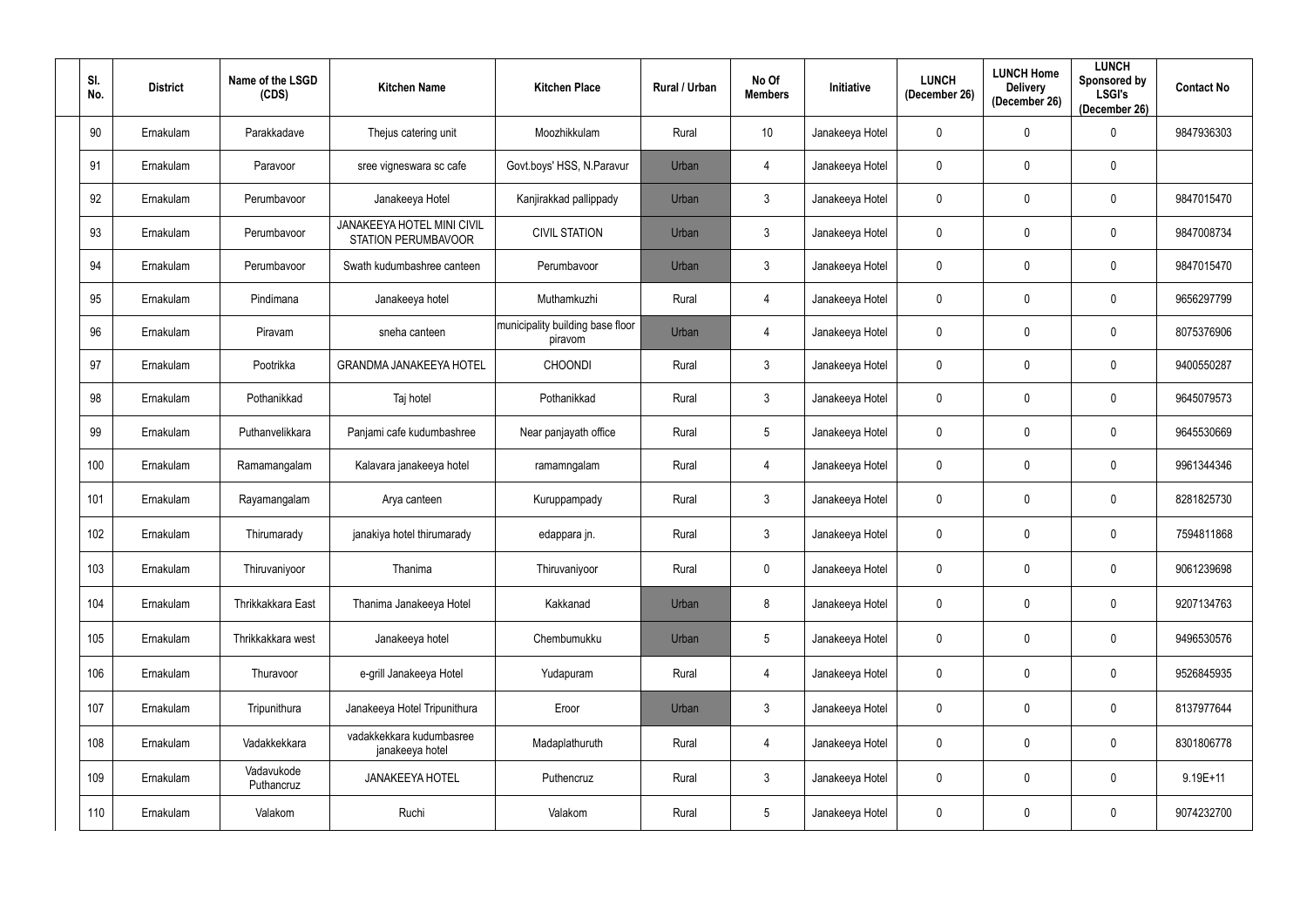|     | SI.<br>No.      | <b>District</b> | Name of the LSGD<br>(CDS) | <b>Kitchen Name</b>          | <b>Kitchen Place</b>                              | Rural / Urban | No Of<br><b>Members</b> | Initiative      | <b>LUNCH</b><br>(December 26) | <b>LUNCH Home</b><br><b>Delivery</b><br>(December 26) | <b>LUNCH</b><br>Sponsored by<br><b>LSGI's</b><br>(December 26) | <b>Contact No</b> |
|-----|-----------------|-----------------|---------------------------|------------------------------|---------------------------------------------------|---------------|-------------------------|-----------------|-------------------------------|-------------------------------------------------------|----------------------------------------------------------------|-------------------|
|     | 111             | Ernakulam       | Varapuzha                 | <b>DURGA ACTIVITY</b>        | CHETTIBHAGAM                                      | Rural         | 8                       | Janakeeya Hotel | 0                             | 0                                                     | $\Omega$                                                       | 9496160074        |
|     | 112             | Ernakulam       | Vazhakulam                | Three Star Hotel             | Marampally                                        | Rural         | $\mathbf{3}$            | Janakeeya Hotel | 0                             | $\mathbf 0$                                           | $\mathbf 0$                                                    | 6282644893        |
|     | 113             | Ernakulam       | Vengola                   | Janakeeya Hotel              | Pathipalam                                        | Rural         | $5\overline{)}$         | Janakeeya Hotel | 0                             | 0                                                     | $\mathbf 0$                                                    | 8137887455        |
|     | 114             | Ernakulam       | Vengoor                   | <b>JANAKEEYA HOTEL</b>       | Choorathod                                        | Rural         | $\overline{4}$          | Janakeeya Hotel | 0                             | $\mathbf 0$                                           | $\mathbf 0$                                                    | 9656904682        |
| 114 |                 |                 |                           |                              |                                                   |               | 449                     |                 | 1664                          | 541                                                   | $\overline{0}$                                                 |                   |
|     |                 | Idukki          | Adimaly                   | Friends Janakeeya Hotel      | Adimaly                                           | Rural         | $\overline{4}$          | Janakeeya Hotel | $\mathbf 0$                   | $\mathbf 0$                                           | $\mathbf 0$                                                    | 9961635779        |
|     | $\overline{2}$  | Idukki          | Alackode                  | Five Star Canteen            | Elamdesham Block<br>Panchayath Building, Alakode  | Rural         | $5\phantom{.0}$         | Janakeeya Hotel | $\mathbf 0$                   | $\pmb{0}$                                             | $\mathbf 0$                                                    | 9961482164        |
|     | 3               | Idukki          | Arakkulam                 | Sabhalyam                    | Moolamattom                                       | Rural         | $\overline{4}$          | Janakeeya Hotel | $\mathbf 0$                   | 0                                                     | 0                                                              | 8848124921        |
|     | 4               | Idukki          | Ayyappancovil             | Maria Janakeeya Hotel        | Parappu                                           | Rural         | $\mathbf{3}$            | Janakeeya Hotel | $\mathbf 0$                   | $\mathbf 0$                                           | $\mathbf 0$                                                    | 9544622096        |
|     | $5\overline{)}$ | Idukki          | Bysonvalley               | Famous Janakiya Hotel        | Pottankad                                         | Rural         | $\overline{4}$          | Janakeeya Hotel | 0                             | $\mathbf 0$                                           | $\mathbf 0$                                                    | 9744566398        |
|     | 6               | Idukki          | Chakkupallam              | Vanithasree Janakeeya Hotel  | Anakkara                                          | Rural         | $\mathbf{3}$            | Janakeeya Hotel | $\mathbf 0$                   | $\mathbf 0$                                           | $\mathbf 0$                                                    | 8075143547        |
|     | -7              | Idukki          | Devikulam                 | Kudumbashree Janakeeya Hotel | Echo point                                        | Rural         | $\mathbf{3}$            | Janakeeya Hotel | 393                           | 0                                                     | $\mathbf 0$                                                    | 8281640208        |
|     | 8               | Idukki          | Edavetty                  | Kudumbashree Janakeeya Hotel | Edavetty                                          | Rural         | $\mathbf{3}$            | Janakeeya Hotel | $\mathbf 0$                   | $\mathbf 0$                                           | 0                                                              | 6238694173        |
|     | 9               | Idukki          | Erattayar                 | Vanitha Janakeeya Hotel      | Erattayar                                         | Rural         | $\overline{4}$          | Janakeeya Hotel | $\mathbf 0$                   | $\mathbf 0$                                           | $\mathbf 0$                                                    | 9188166929        |
|     | 10 <sup>°</sup> | Idukki          | Kamakshi                  | Kripa Catering               | Thankamani                                        | Rural         | $5\phantom{.0}$         | Janakeeya Hotel | $\pmb{0}$                     | $\mathbf 0$                                           | $\mathbf 0$                                                    | 9544021398        |
|     | 11              | Idukki          | Kanchiyar                 | Swadh Janakeeya Hotel        | Kanchiyar                                         | Rural         | $5\phantom{.0}$         | Janakeeya Hotel | $\mathbf 0$                   | $\mathbf 0$                                           | $\mathbf 0$                                                    | 8606856496        |
|     | 12              | Idukki          | Kanjikkuzhi               | Samarppanam                  | Kanjikkuzhi                                       | Rural         | $\overline{4}$          | Janakeeya Hotel | $\mathbf 0$                   | $\overline{0}$                                        | $\mathbf 0$                                                    | 9447169262        |
|     | 13              | Idukki          | Kanthaloor                | Morningstar Janakeeya Hotel  | Sahayagiri complex, near<br>Kanthalloor Bus stand | Rural         | $\overline{4}$          | Janakeeya Hotel | 280                           | $\mathbf 0$                                           | $\mathbf 0$                                                    | 9447941632        |
|     | 14              | Idukki          | Karimannoor               | Rujiya Catering Unit         | Karimannoor                                       | Rural         | $5\phantom{.0}$         | Janakeeya Hotel | $\pmb{0}$                     | $\mathbf 0$                                           | $\mathbf 0$                                                    | 9497454952        |
|     | 15              | Idukki          | Karunapuram               | Karuna Hotel                 | Panchayathu complex                               | Rural         | $\overline{4}$          | Janakeeya Hotel | $\mathbf 0$                   | $\overline{0}$                                        | $\mathbf 0$                                                    | 9961152820        |
|     | 16              | Idukki          | Kattappana                | Karunya Janakeeya Hotel      | Kattappana                                        | Urban         | $5\phantom{.0}$         | Janakeeya Hotel | 265                           | $\mathbf 0$                                           | $\mathbf 0$                                                    | 9497684477        |
|     | 17              | Idukki          | Kodikkulam                | Kulirma Janakiya Hotel       | Kodikkulam                                        | Rural         | $6\overline{6}$         | Janakeeya Hotel | $\pmb{0}$                     | $\pmb{0}$                                             | $\pmb{0}$                                                      | 9605111852        |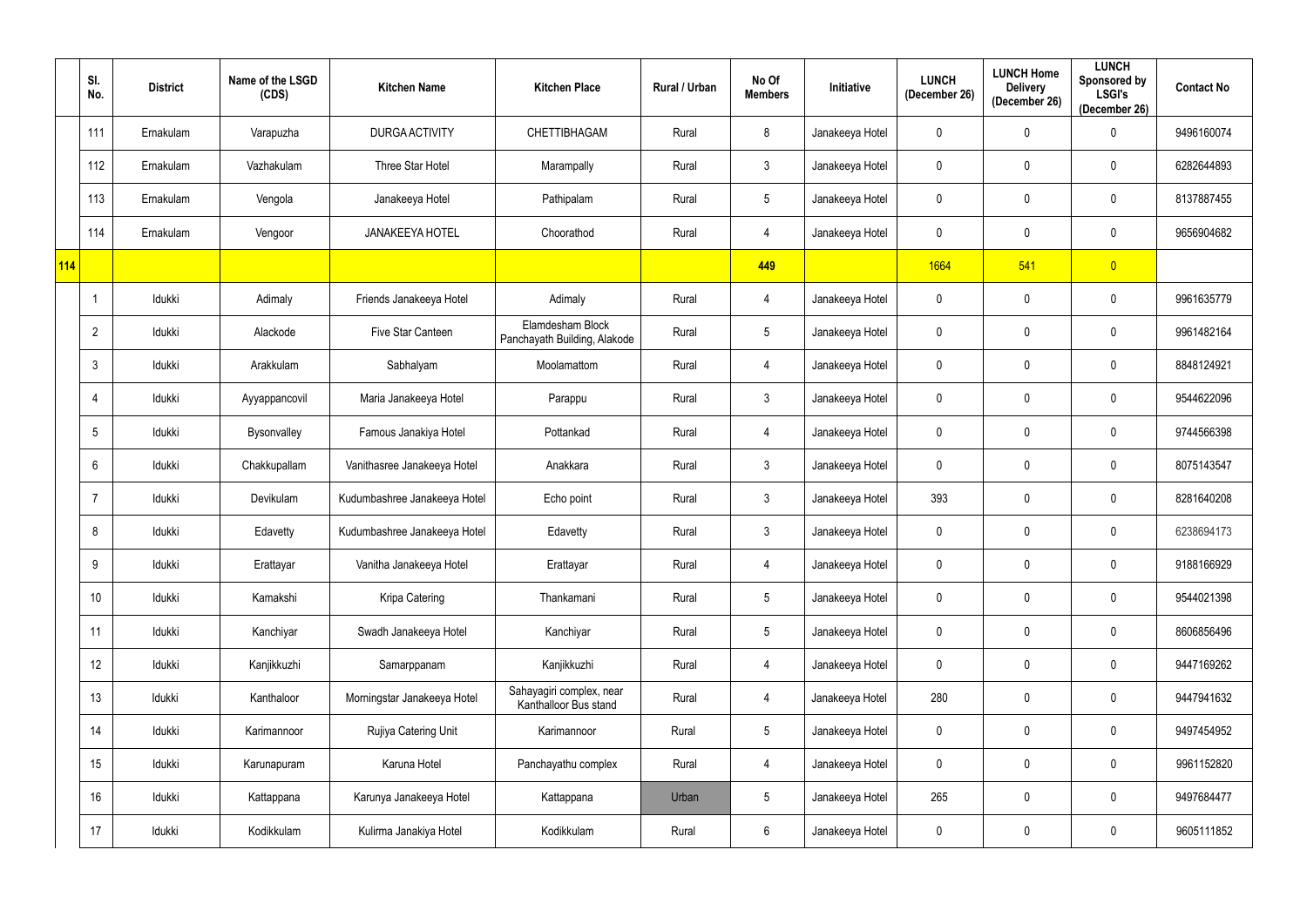|    | SI.<br>No. | <b>District</b> | Name of the LSGD<br>(CDS) | <b>Kitchen Name</b>                   | <b>Kitchen Place</b>          | Rural / Urban | No Of<br><b>Members</b> | Initiative      | <b>LUNCH</b><br>(December 26) | <b>LUNCH Home</b><br><b>Delivery</b><br>(December 26) | <b>LUNCH</b><br>Sponsored by<br><b>LSGI's</b><br>(December 26) | <b>Contact No</b> |
|----|------------|-----------------|---------------------------|---------------------------------------|-------------------------------|---------------|-------------------------|-----------------|-------------------------------|-------------------------------------------------------|----------------------------------------------------------------|-------------------|
|    | 18         | Idukki          | Kokkayar                  | Sevana Janakeeya hotel                | 35th Mile                     | Rural         | $\mathbf{3}$            | Janakeeya Hotel | 19                            | $\mathbf 0$                                           | $\Omega$                                                       | 9562067674        |
|    | 19         | Idukki          | Konnathadi                | Friends Janakeeya Hotel               | Panickankudi                  | Rural         | $6\phantom{.}6$         | Janakeeya Hotel | $\mathbf 0$                   | $\mathbf 0$                                           | $\mathbf 0$                                                    | 9544048878        |
|    | 20         | Idukki          | Konnathadi                | Janapriya Janakeeya Hotel             | Konnathadi                    | Rural         | $\mathbf{3}$            | Janakeeya Hotel | $\mathbf 0$                   | $\mathbf 0$                                           | $\mathbf 0$                                                    | 9895147074        |
|    | 21         | Idukki          | Kudayathoor               | Kudumbashree Janakeeya Hotel          | Kanjar                        | Rural         | $\mathbf{3}$            | Janakeeya Hotel | $\mathbf 0$                   | $\mathbf 0$                                           | $\mathbf 0$                                                    | 9526762560        |
|    | 22         | Idukki          | Kumaramangalam            | Kumaramangalam Janakeeya<br>Hotel     | Kumaramangalam                | Rural         | $\overline{4}$          | Janakeeya Hotel | $\mathbf 0$                   | $\mathbf 0$                                           | $\boldsymbol{0}$                                               | 9745633509        |
|    | 23         | Idukki          | Kumili                    | Ruchi Hotel                           | Kumili                        | Rural         | 4                       | Janakeeya Hotel | $\mathbf 0$                   | $\mathbf 0$                                           | 0                                                              | 9447980637        |
|    | 24         | Idukki          | Manakkadu                 | Vanitha Hotel                         | Chittoor                      | Rural         | $\mathbf{3}$            | Janakeeya Hotel | $\mathbf 0$                   | $\mathbf 0$                                           | $\mathbf 0$                                                    | 8330097933        |
|    | 25         | Idukki          | Mankulam                  | Jeevanam Catering Janakeeya<br>Hotel  | Panchayathu Building          | Rural         | 4                       | Janakeeya Hotel | $\mathbf 0$                   | $\mathbf 0$                                           | 0                                                              | 9495060505        |
| 51 | 26         | Idukki          | Mankulam                  | Happy Janakéeya Hotel                 | Aanakkulam                    | Rural         | $\mathbf{3}$            | Janakeeya Hotel | 95                            | $\mathbf 0$                                           | $\mathbf 0$                                                    | 9496251027        |
|    | 27         | Idukki          | Marayoor                  | Malabar food court Janakeeya<br>Hotel | Marayoor Near IDCB bank       | Rural         | 4                       | Janakeeya Hotel | 407                           | $\mathbf 0$                                           | $\mathbf 0$                                                    | 9446925610        |
|    | 28         | Idukki          | Mariyapuram               | Anaswara Hotel & Catering             | Idukki                        | Rural         | 4                       | Janakeeya Hotel | $\mathbf 0$                   | $\mathbf 0$                                           | $\mathbf 0$                                                    | 9526329438        |
|    | 29         | Idukki          | Munnar                    | Annapoorna catering                   | Lorry stand, old munnar       | Rural         | 5 <sub>5</sub>          | Janakeeya Hotel | $\mathbf 0$                   | $\mathbf 0$                                           | 0                                                              | 8281009478        |
|    | 30         | Idukki          | Muttom                    | Nila Janakeeya Hotel                  | Muttom                        | Rural         | $\mathbf{3}$            | Janakeeya hotel | $\mathbf 0$                   | $\mathbf 0$                                           | 0                                                              | 9961104818        |
|    | 31         | Idukki          | Nedumkandam               | Annus catering                        | Nedumkandam<br>Kizhakkekavala | Rural         | $\overline{4}$          | Janakeeya Hotel | $\mathbf 0$                   | $\mathbf 0$                                           | $\pmb{0}$                                                      | 9747458576        |
|    | 32         | Idukki          | Pallivasal                | <b>Blessing Janakeeya Hotel</b>       | Pallivasal                    | Rural         | $\overline{4}$          | Janakeeya Hotel | $\mathbf 0$                   | $\mathbf 0$                                           | $\pmb{0}$                                                      | 9947981574        |
|    | 33         | ldukki          | Pampadumpara              | Thripthy Janakeeya Hotel              | Pampadumpara                  | Rural         | $\mathbf{3}$            | Janakeeya Hotel | $\mathbf 0$                   | $\mathbf 0$                                           | $\pmb{0}$                                                      | 9207150558        |
|    | 34         | Idukki          | Peermedu                  | Thripthy Janakeeya Hotel              | Peermedu                      | Rural         | 3 <sup>1</sup>          | Janakeeya Hotel | $\mathbf 0$                   | $\mathbf 0$                                           | $\pmb{0}$                                                      | 9633311267        |
|    | 35         | Idukki          | Peruvanthanam             | Janakeeya Hotel                       | Peruvanthanam                 | Rural         | $5\overline{)}$         | Janakeeya Hotel | $\mathbf 0$                   | $\mathbf 0$                                           | $\pmb{0}$                                                      | 9562274720        |
|    | 36         | Idukki          | Purappuzha                | Ammas Janakeeya Hotel                 | Purappuzha                    | Rural         | $\mathbf{3}$            | Janakeeya Hotel | $\mathbf 0$                   | $\mathbf 0$                                           | $\pmb{0}$                                                      | 9744954032        |
|    | 37         | Idukki          | Rajakkadu                 | Janakeeya Hotel                       | Rajakkadu Town                | Rural         | 3 <sup>1</sup>          | Janakeeya Hotel | 298                           | $\mathbf 0$                                           | $\pmb{0}$                                                      | 9446766999        |
|    | 38         | Idukki          | Rajakumari                | Aiswarya Vanitha Restaurent           | Rajakumari South              | Rural         | $\overline{4}$          | Janakeeya Hotel | $\mathbf 0$                   | $\mathbf 0$                                           | $\pmb{0}$                                                      | 9526570410        |
|    | 39         | Idukki          | Santhanpara               | Janakeeya Hotel                       | Santhanpara                   | Rural         | $\overline{4}$          | Janakeeya Hotel | 200                           | $\mathbf 0$                                           | $\pmb{0}$                                                      | 9526174553        |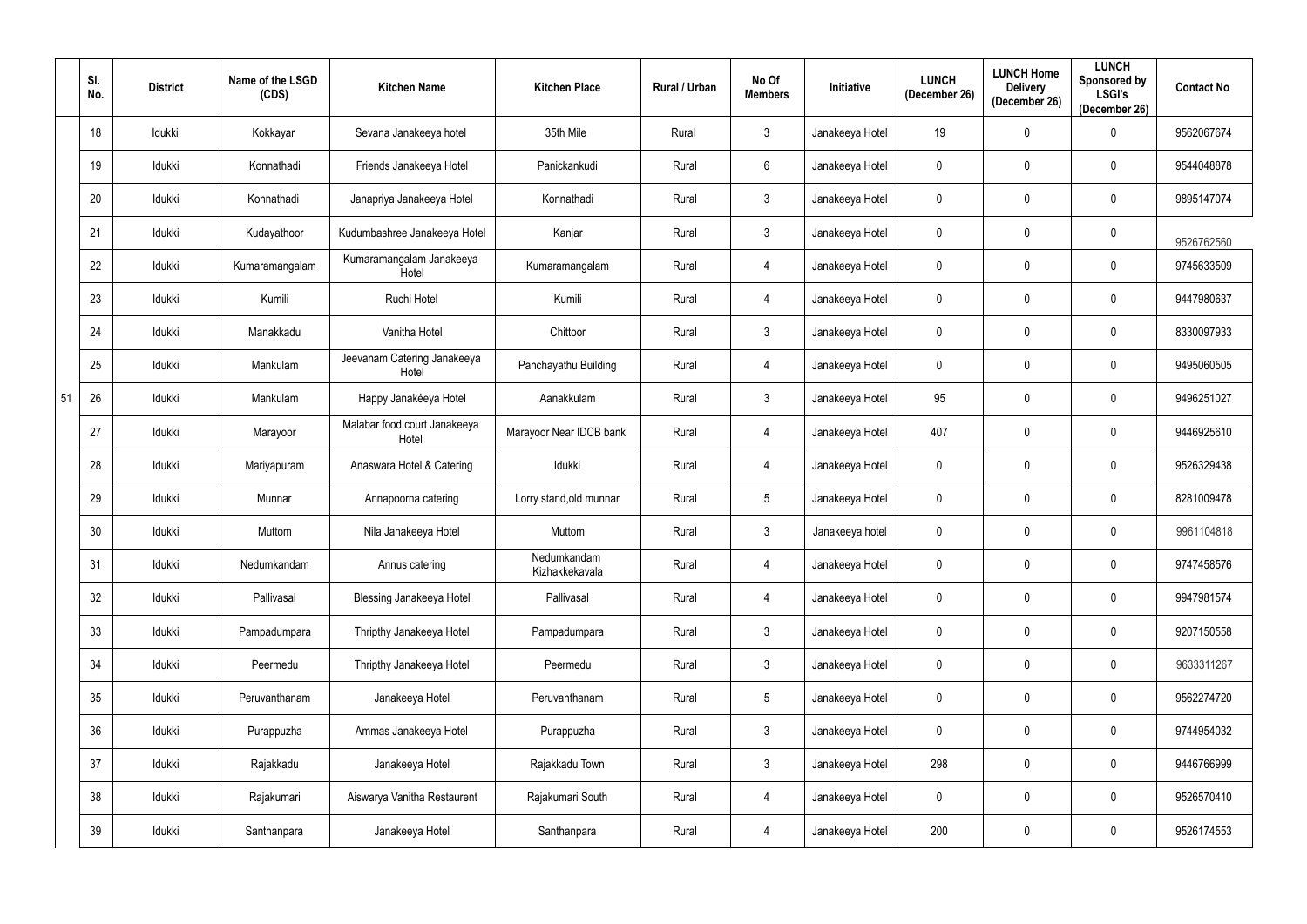|    | SI.<br>No.     | <b>District</b> | Name of the LSGD<br>(CDS)   | <b>Kitchen Name</b>                       | <b>Kitchen Place</b>                      | Rural / Urban | No Of<br><b>Members</b> | <b>Initiative</b> | <b>LUNCH</b><br>(December 26) | <b>LUNCH Home</b><br><b>Delivery</b><br>(December 26) | <b>LUNCH</b><br>Sponsored by<br><b>LSGI's</b><br>(December 26) | <b>Contact No</b> |
|----|----------------|-----------------|-----------------------------|-------------------------------------------|-------------------------------------------|---------------|-------------------------|-------------------|-------------------------------|-------------------------------------------------------|----------------------------------------------------------------|-------------------|
|    | 40             | Idukki          | Senapathy                   | Ammoose Hotel                             | Mangathotty                               | Rural         | 3 <sup>1</sup>          | Janakeeya Hotel   | 0                             | $\mathbf 0$                                           | 0                                                              | 9539396626        |
|    | 41             | Idukki          | Udumbannoor                 | Kudumbashree Janakeeya Hotel              | Udumbannor                                | Rural         | $\mathbf{3}$            | Janakeeya Hotel   | 173                           | $\mathbf 0$                                           | 0                                                              | 9633678438        |
|    | 42             | Idukki          | Upputhara                   | Samarppitha Janakeeya hotel               | Upputhara                                 | Rural         | 5                       | Janakeeya Hotel   | 0                             | $\mathbf 0$                                           | $\mathbf 0$                                                    | 9526590710        |
|    | 43             | Idukki          | Vandanmedu                  | Dharshana Janakeeya Hotel                 | Vandanmedu                                | Rural         | $\overline{4}$          | Janakeeya Hotel   | 0                             | 0                                                     | 0                                                              | 9744038737        |
|    | 44             | Idukki          | Vandiperiyar                | Vandiperiyar Janakeeya Hotel              | Vandiperiyar                              | Rural         | 5 <sup>5</sup>          | Janakeeya Hotel   | 0                             | $\mathbf 0$                                           | $\mathbf 0$                                                    | 8086863254        |
|    | 45             | Idukki          | Vannappuram                 | Souhrudham Janakeeya Hotel                | Vannappuram                               | Rural         | 5 <sup>5</sup>          | Janakeeya Hotel   | 0                             | $\mathbf 0$                                           | 0                                                              | 8113054492        |
|    | 46             | Idukki          | Vathikudy                   | Karthika                                  | Thopramkudi                               | Rural         | $\overline{4}$          | Janakeeya Hotel   | 0                             | $\pmb{0}$                                             | $\boldsymbol{0}$                                               | 9947636989        |
|    | 47             | Idukki          | Vathikudy                   | Mahima                                    | Murickassery                              | Rural         | $\mathbf{3}$            | Janakeeya Hotel   | 0                             | $\mathbf 0$                                           | 0                                                              | 8289945652        |
|    | 48             | Idukki          | Vattavada                   | Vattavada Kudumbashree<br>Janakeeya Hotel | Keekkara, Kovilur                         | Rural         | $\overline{4}$          | Janakeeya Hotel   | 307                           | $\mathbf 0$                                           | 0                                                              | 9497790469        |
|    | 49             | Idukki          | Vazhathoppu                 | Grahalakshmi Hotel & Catering             | Cheruthoni                                | Rural         | 4                       | Janakeeya Hotel   | 0                             | 0                                                     | 0                                                              | 9496178884        |
|    | 50             | Idukki          | Vellathooval                | Flowers Janakeeya Hotel                   | Vellathooval                              | Rural         | $\overline{4}$          | Janakeeya Hotel   | 0                             | $\boldsymbol{0}$                                      | $\mathbf 0$                                                    | 9961419892        |
|    | 51             | Idukki          | Velliyamattam               | Padhayam Kudumbashree<br>Janakeeya Hotel  | Velliyamattam                             | Rural         | $\overline{4}$          | Janakeeya Hotel   | 0                             | 0                                                     | 0                                                              | 7902854627        |
| 51 |                |                 |                             |                                           |                                           |               | 201                     |                   | 2437                          | $\overline{\mathbf{0}}$                               | $\bullet$                                                      |                   |
|    | -1             | Kannur          | Maloor                      | Maloor Janakeeya Hotel                    | Thrikandaripoyil, PO-<br>Thrikandaripoyil | Rural         | $\mathbf{3}$            | Janakeeya Hotel   | $\mathbf 0$                   | $\mathbf 0$                                           | $\mathbf 0$                                                    | 9656132294        |
|    | $\overline{2}$ | Kannur          | Kolachery                   | Janakeeya Hotel                           | Kolachery Paramba, PO-<br>Kolacheri       | Rural         | $5\phantom{.0}$         | Janakeeya Hotel   | $\pmb{0}$                     | $\mathbf 0$                                           | $\mathbf 0$                                                    | 9895324699        |
|    | $\mathbf{3}$   | Kannur          | Pinarayi                    | Janakeeya hotel, Pinarayi                 | Pinarayi                                  | Rural         | $6\overline{6}$         | Janakeeya Hotel   | $\mathbf 0$                   | $\overline{0}$                                        | $\mathbf 0$                                                    | 9447215211        |
|    | $\overline{4}$ | Kannur          | Muzhakunnu                  | Thripthy Janakeeya Hotel                  | Kakkayangad, Muzhakkunnu                  | Rural         | $5\phantom{.0}$         | Janakeeya Hotel   | $\mathbf 0$                   | $\mathbf 0$                                           | $\mathbf 0$                                                    | 9526047538        |
|    | 5              | Kannur          | Chapparappadavu             | Kudumbasree janakeeya hotel               | Near village office,<br>Chapparappadav    | Rural         | $\mathbf{3}$            | Janakeeya Hotel   | $\mathbf 0$                   | $\mathbf 0$                                           | $\mathbf 0$                                                    | 9605413324        |
|    | 6              | Kannur          | Iritty                      | Roopasree Kudumbashree hotel              | Koolichembra                              | Urban         | 8                       | Janakeeya Hotel   | 256                           | $\mathbf 0$                                           | $\mathbf 0$                                                    | 8589921533        |
|    |                | Kannur          | Dharmadam                   | Dharmadam Janakeeya hotel                 | Near Andalloor kav,<br>Dharmadam          | Rural         | $\mathbf{3}$            | Janakeeya Hotel   | $\mathbf 0$                   | $\mathbf 0$                                           | $\mathbf 0$                                                    | 9526975778        |
|    | 8              | Kannur          | Peralassery                 | Janakeeya Hotel                           | Peralassery Town, PO -<br>Mundallur       | Rural         | 9                       | Janakeeya Hotel   | $\pmb{0}$                     | $\mathbf 0$                                           | $\mathbf 0$                                                    | 70256213909       |
|    | 9              | Kannur          | Kadannappalli<br>Panappuzha | Kudumbasree janakeeya hotel               | Chanthappura                              | Rural         | $\overline{4}$          | Janakeeya Hotel   | $\pmb{0}$                     | $\pmb{0}$                                             | $\boldsymbol{0}$                                               | 9961089935        |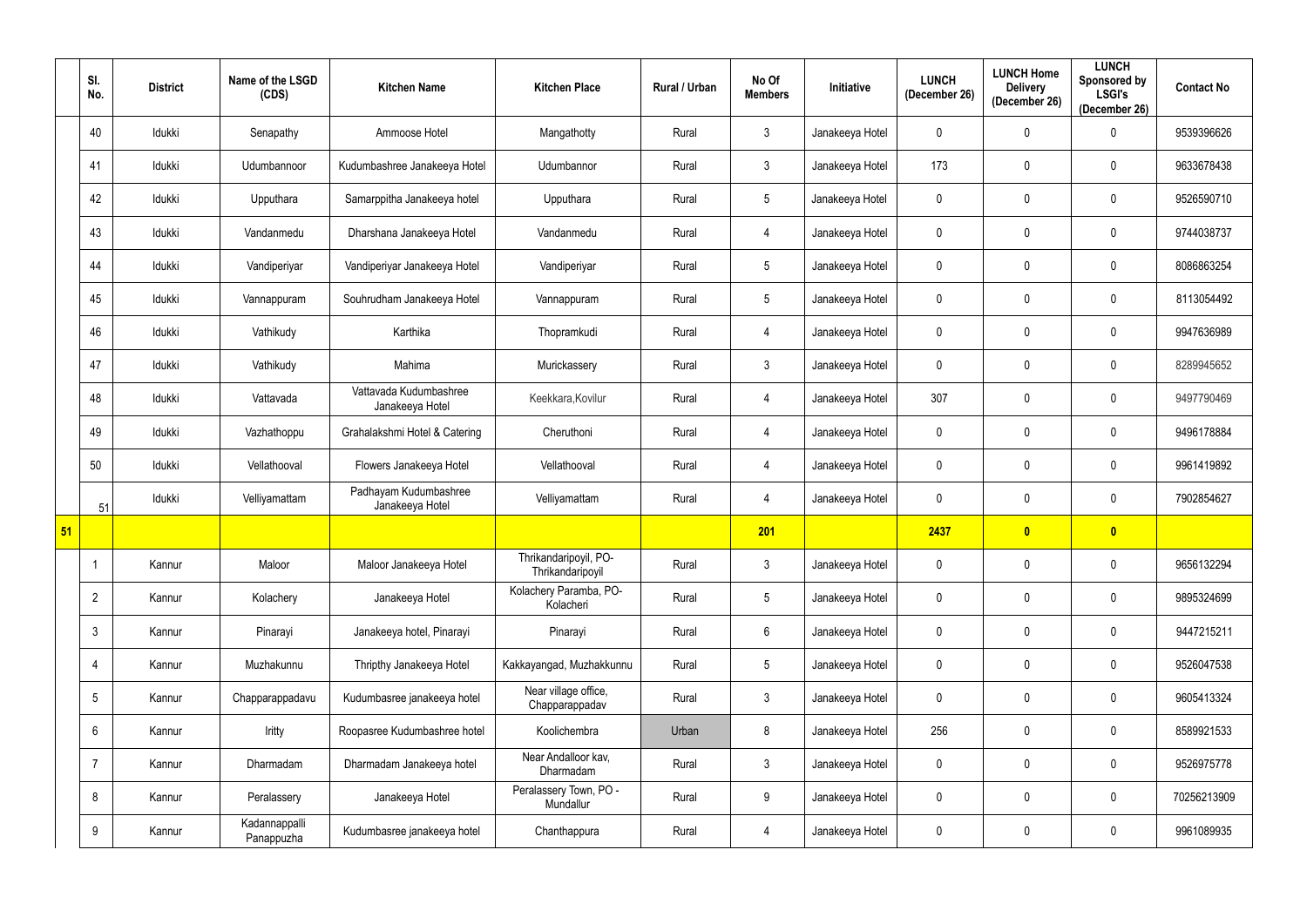| SI.<br>No. | <b>District</b> | Name of the LSGD<br>(CDS) | <b>Kitchen Name</b>                                | <b>Kitchen Place</b>                          | Rural / Urban | No Of<br><b>Members</b> | Initiative      | <b>LUNCH</b><br>(December 26) | <b>LUNCH Home</b><br><b>Delivery</b><br>(December 26) | <b>LUNCH</b><br>Sponsored by<br><b>LSGI's</b><br>(December 26) | <b>Contact No</b> |
|------------|-----------------|---------------------------|----------------------------------------------------|-----------------------------------------------|---------------|-------------------------|-----------------|-------------------------------|-------------------------------------------------------|----------------------------------------------------------------|-------------------|
| 10         | Kannur          | Anthur                    | Janakeeya hotel                                    | Dharmasala                                    | Urban         | $5\phantom{.0}$         | Janakeeya Hotel | $\mathbf 0$                   | $\mathbf 0$                                           | $\Omega$                                                       | 9544138650        |
| 11         | Kannur          | Cheruthazham              | Janakeeya Hotel (Thripthi<br>Kudumbashree Canteen) | Pilathara                                     | Rural         | $\mathbf{3}$            | Janakeeya Hotel | $\mathbf 0$                   | $\mathbf 0$                                           | $\mathbf{0}$                                                   | 9947540361        |
| 12         | Kannur          | Peravoor                  | Kudumbashree Janakeeya Hotel                       | Peravoor Bus stand, Peravoor<br>PO            | Rural         | 3 <sup>1</sup>          | Janakeeya Hotel | $\mathbf 0$                   | $\mathbf 0$                                           | $\mathbf 0$                                                    | 9947567857        |
| 13         | Kannur          | Kalliassery               | Janakeeya Hotel                                    | Irinav Road, Payyattam, PO-<br>Irinav         | Rural         | $\overline{4}$          | Janakeeya Hotel | 142                           | $\mathbf 0$                                           | $\mathbf 0$                                                    | 8848330570        |
| 14         | Kannur          | Panniyannur               | Janakeeya Hotel                                    | Panoor Block office compound                  | Rural         | $6\overline{6}$         | Janakeeya Hotel | $\mathbf 0$                   | $\mathbf 0$                                           | $\mathbf 0$                                                    | 9447449875        |
| 15         | Kannur          | Kannapuram                | Janakeeya Hotel                                    | Chynaclay road, Kannapuram                    | Rural         | $5\overline{)}$         | Janakeeya Hotel | $\mathbf 0$                   | $\overline{0}$                                        | 0                                                              | 8089127045        |
| 16         | Kannur          | Sreekandapuram            | Janakeeya Hotel                                    | Sreekandapuram, near bus<br>stand             | Urban         | $5\overline{)}$         | Janakeeya Hotel | $\overline{0}$                | $\overline{0}$                                        | $\mathbf 0$                                                    | 7591948757        |
| 17         | Kannur          | Thalasseri                | Janakeeya Hotel                                    | New bus stand, Thalasseri                     | Urban         | $6\overline{6}$         | Janakeeya Hotel | $\mathbf 0$                   | $\mathbf 0$                                           | $\mathbf{0}$                                                   | 9446263864        |
| 18         | Kannur          | Chokli                    | Janakeeya Hotel                                    | Olavilam, Chokli                              | Rural         | $5\overline{)}$         | Janakeeya Hotel | $\mathbf 0$                   | $\mathbf 0$                                           | $\mathbf 0$                                                    | 9846892821        |
| 19         | Kannur          | Udayagiri                 | Janakeeya Hotel                                    | Karthikapuram                                 | Rural         | 4                       | Janakeeya Hotel | 177                           | $\mathbf 0$                                           | $\mathbf 0$                                                    | 9562375342        |
| 20         | Kannur          | Karivellur Peralam        | Janakeeya Hotel                                    | Panchayah building,<br>Onakkunnu              | Rural         | 4                       | Janakeeya Hotel | $\mathbf 0$                   | $\mathbf 0$                                           | $\mathbf 0$                                                    | 7025519714        |
| 21         | Kannur          | Muzhappilangad            | Janakeeya Hotel                                    | Near FCI godown,<br>Muzhappilangad            | Rural         | 5 <sup>5</sup>          | Janakeeya Hotel | $\mathbf 0$                   | $\mathbf 0$                                           | $\mathbf{0}$                                                   | 7306005267        |
| 22         | Kannur          | Narath                    | Janakeeya Hotel                                    | Janakeeya Hotel, Kambil,<br>Narath            | Rural         | $\overline{7}$          | Janakeeya Hotel | $\mathbf 0$                   | $\overline{0}$                                        | 0                                                              | 9747441162        |
| 23         | Kannur          | Payyannur                 | Janakeeya Hotel                                    | Municipality compoud,<br>Payyannur            | Urban         | $\mathbf{3}$            | Janakeeya Hotel | $\mathbf 0$                   | $\mathbf 0$                                           | $\boldsymbol{0}$                                               | 9526620805        |
| 24         | Kannur          | Kangol Alappadamba        | Janakeeya Hotel                                    | Mathil, Near Kangol<br>Alappadamba Panchayath | Rural         | $\overline{4}$          | Janakeeya Hotel | $\mathbf 0$                   | $\mathbf 0$                                           | $\pmb{0}$                                                      | 9495296142        |
| 25         | Kannur          | Naduvil                   | Janakeeya Hotel                                    | Panchayath compound,<br>Naduvil town          | Rural         | $\overline{4}$          | Janakeeya Hotel | $\overline{0}$                | $\mathbf 0$                                           | $\boldsymbol{0}$                                               | 7902902490        |
| 26         | Kannur          | Koothuparamba             | Janakeeya Hotel                                    | Manghad Vayal, Near HSS<br>Koothuparamba, PO- | Urban         | $8\phantom{.}$          | Janakeeya Hotel | $\mathbf 0$                   | $\mathbf 0$                                           | $\boldsymbol{0}$                                               | 9645608253        |
| 27         | Kannur          | Kuttiatoor                | Janakeeya Hotel                                    | Near Panchayath office,<br>Chattukappara      | Rural         | $5\overline{)}$         | Janakeeya Hotel | $\overline{0}$                | $\mathbf 0$                                           | $\boldsymbol{0}$                                               | 9544644195        |
| 28         | Kannur          | Kathirur                  | Janakeeya Hotel                                    | Panchayath office building,<br>Kathirur       | Rural         | $5\phantom{.0}$         | Janakeeya Hotel | $\mathbf 0$                   | $\mathbf 0$                                           | $\boldsymbol{0}$                                               | 8129404833        |
| 29         | Kannur          | Panoor                    | Janakeeya Hotel                                    | Elangode, Panoor                              | Urban         | $5\overline{)}$         | Janakeeya Hotel | $\mathbf 0$                   | $\overline{0}$                                        | $\boldsymbol{0}$                                               | 9605852157        |
| 30         | Kannur          | Chirakkal                 | Janakeeya Hotel                                    | Chirakkal weavers,<br>Puthiyatheru            | Rural         | $5\overline{)}$         | Janakeeya Hotel | $\mathbf 0$                   | $\mathbf 0$                                           | $\mathbf 0$                                                    | 9895854873        |
| 31         | Kannur          | Eranjoli                  | Janakeeya Hotel                                    | Near Thalassery RTO office,<br>Chungam        | Rural         | 5 <sub>5</sub>          | Janakeeya Hotel | $\mathbf 0$                   | $\overline{0}$                                        | $\boldsymbol{0}$                                               | 9656368808        |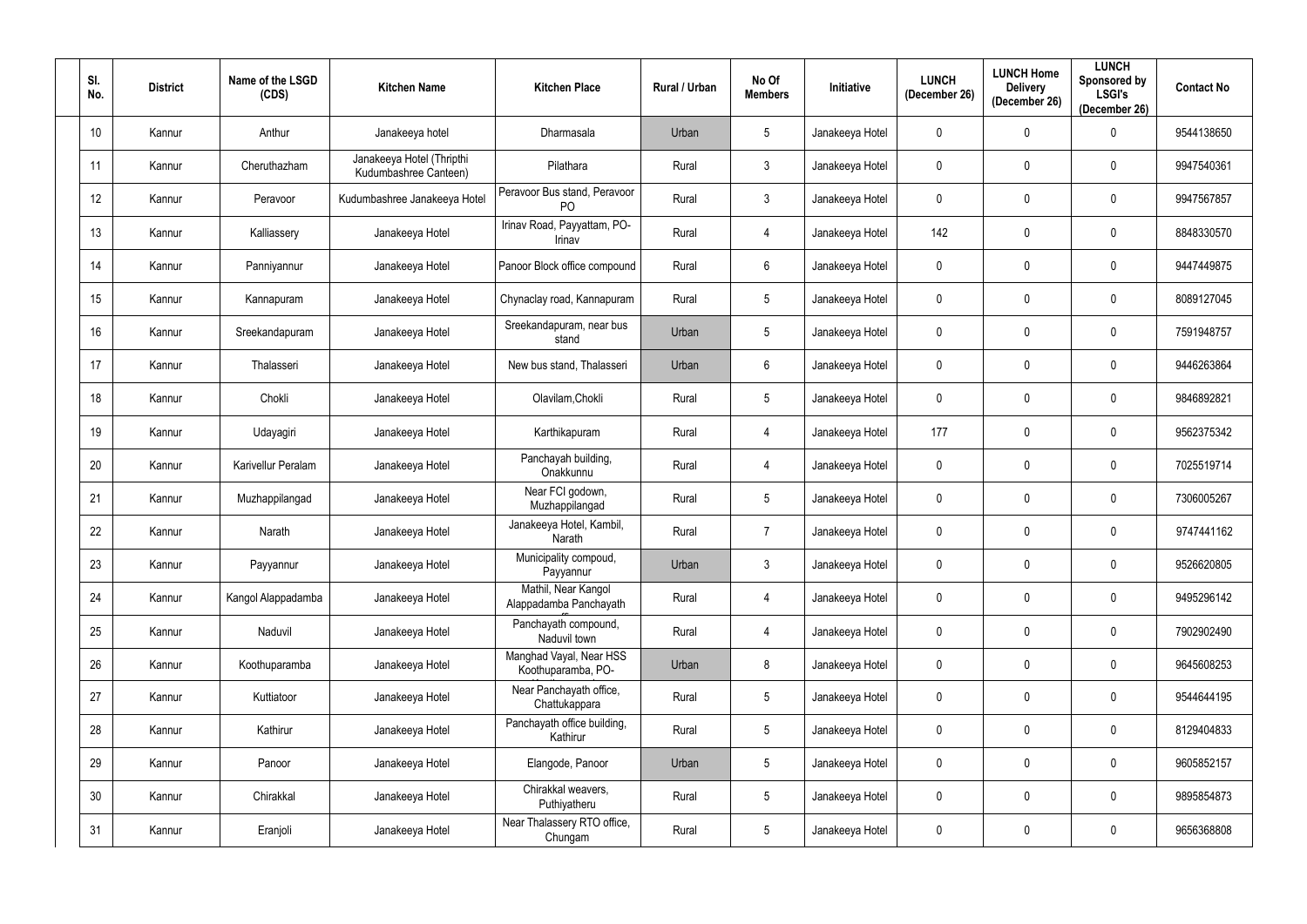|    | SI.<br>No. | <b>District</b> | Name of the LSGD<br>(CDS) | <b>Kitchen Name</b> | <b>Kitchen Place</b>                                           | Rural / Urban | No Of<br><b>Members</b> | Initiative      | <b>LUNCH</b><br>(December 26) | <b>LUNCH Home</b><br><b>Delivery</b><br>(December 26) | <b>LUNCH</b><br>Sponsored by<br><b>LSGI's</b><br>(December 26) | <b>Contact No</b> |
|----|------------|-----------------|---------------------------|---------------------|----------------------------------------------------------------|---------------|-------------------------|-----------------|-------------------------------|-------------------------------------------------------|----------------------------------------------------------------|-------------------|
|    | 32         | Kannur          | Payam                     | Janakeeya Hotel     | Near Panchayath office,<br>Madathil                            | Rural         | $\overline{4}$          | Janakeeya Hotel | 0                             | $\mathbf 0$                                           | 0                                                              | 9496554678        |
|    | 33         | Kannur          | Eramam Kuttoor            | Janakeeya Hotel     | Mathamangalam, Near CDS<br>office                              | Rural         | $\overline{4}$          | Janakeeya Hotel | 0                             | $\boldsymbol{0}$                                      | 0                                                              | 9562473576        |
|    | 34         | Kannur          | Ramanthally               | Janakeeya hotel     | Ramanthally                                                    | Rural         | $\overline{4}$          | Janakeeya Hotel | 0                             | $\mathbf 0$                                           | 0                                                              | 9496705429        |
|    | 35         | Kannur          | Thripangottur             | Janakeeya Hotel     | Kallikkandy, Thripangottur                                     | Rural         | $\mathbf{3}$            | Janakeeya Hotel | 0                             | 0                                                     | $\mathbf 0$                                                    | 9495191659        |
|    | 36         | Kannur          | Madayi                    | Janakeeya Hotel     | Eripuram, Near Vrindhavan<br>Residency, PO Pazhayangadi        | Rural         | $\mathfrak{Z}$          | Janakeeya Hotel | 0                             | $\mathbf 0$                                           | $\mathbf{0}$                                                   | 7561006271        |
|    | 37         | Kannur          | Kelakam                   | Janakeeya Hotel     | Kelakam PO                                                     | Rural         | $\mathbf{3}$            | Janakeeya Hotel | $\pmb{0}$                     | $\boldsymbol{0}$                                      | $\mathbf 0$                                                    | 8113866296        |
|    | 38         | Kannur          | Kurumathoor               | Janakeeya Hotel     | Near GVHSS, Kurumathoor                                        | Rural         | $\mathbf{3}$            | Janakeeya Hotel | 0                             | 0                                                     | $\mathbf{0}$                                                   | 9633816470        |
|    | 39         | Kannur          | Peringome Vayakkara       | Janakeeya Hotel     | Peringome, Near Police station                                 | Rural         | $5\overline{)}$         | Janakeeya Hotel | 0                             | 0                                                     | $\mathbf{0}$                                                   | 9961413726        |
|    | 40         | Kannur          | Munderi                   | Janakeeya Hotel     | Kanjirode Karakkadu, Munderi                                   | Rural         | 4                       | Janakeeya Hotel | 0                             | 0                                                     | $\mathbf 0$                                                    | 8547609196        |
|    | 41         | Kannur          | Anjarakandy               | Janakeeya Hotel     | Panayatham Paramba,<br>Anjarankandy                            | Rural         | $\overline{4}$          | Janakeeya Hotel | $\mathbf 0$                   | $\mathbf 0$                                           | $\mathbf 0$                                                    | 9496900755        |
| 89 | 42         | Kannur          | Ayyankkunnu               | Janakeeya Hotel     | Ayyankunnu Panchayth<br>Anghadikkadavu                         | Rural         | $\overline{4}$          | Janakeeya Hotel | $\mathbf 0$                   | $\mathbf 0$                                           | $\mathbf 0$                                                    | 9946734976        |
|    | 43         | Kannur          | Padiyoor                  | Janakeeya Hotel     | Padiyoor PO                                                    | Rural         | $\overline{4}$          | Janakeeya Hotel | 0                             | $\mathbf 0$                                           | $\mathbf 0$                                                    | 9539028498        |
|    | 44         | Kannur          | Ezhome                    | Janakeeya Hotel     | Pazhayangadi bus stand,<br>Ezhom                               | Rural         | $5\overline{)}$         | Janakeeya Hotel | 161                           | $\mathbf 0$                                           | $\mathbf 0$                                                    | 8086910862        |
|    | 45         | Kannur          | Koodali                   | Janakeeya Hotel     | Near Koodali Panchayath<br>Office, Kololam, PO -<br>Edavannoor | Rural         | $\overline{4}$          | Janakeeya Hotel | 0                             | $\mathbf 0$                                           | $\mathbf 0$                                                    | 9526524230        |
|    | 46         | Kannur          | Pappinisseri              | Janakeeya Hotel     | Near EMS Smaraka Govt.<br>Higher secondary school,             | Rural         | $\overline{4}$          | Janakeeya Hotel | $\pmb{0}$                     | $\mathbf 0$                                           | $\mathbf 0$                                                    | 9605727307        |
|    | 47         | Kannur          | Mattannur                 | Janakeeya Hotel     | Near Municipality office,<br>Mattannur                         | Urban         | $5\overline{)}$         | Janakeeya Hotel | $\pmb{0}$                     | $\overline{0}$                                        | $\mathbf 0$                                                    | 7510706897        |
|    | 48         | Kannur          | Chenghalayi               | Janakeeya Hotel     | Valakai, Chenghalayi                                           | Rural         | $\mathbf{3}$            | Janakeeya Hotel | $\pmb{0}$                     | $\mathbf 0$                                           | $\mathbf 0$                                                    | 8547696233        |
|    | 49         | Kannur          | Pattiam                   | Janakeeya Hotel     | Cheruvancheri PO,<br>Cheruvancheri                             | Rural         | $\overline{4}$          | Janakeeya Hotel | $\pmb{0}$                     | $\overline{0}$                                        | $\mathbf 0$                                                    | 7025025275        |
|    | 50         | Kannur          | Thaliparamba              | Janakeeya Hotel     | Municipality compoud,<br>Thaliparamba                          | Urban         | $\overline{4}$          | Janakeeya Hotel | 0                             | $\mathbf 0$                                           | $\mathbf 0$                                                    | 8547849019        |
|    | 51         | Kannur          | Payyavoor                 | Janakeeya Hotel     | Payyavoor - PO, Payyavoor                                      | Rural         | $5\phantom{.0}$         | Janakeeya Hotel | $\mathbf 0$                   | $\overline{0}$                                        | $\mathbf 0$                                                    | 9495311608        |
|    | 52         | Kannur          | Kottiyoor                 | Janakeeya Hotel     | Neendunokki, Kottiyoor - PO                                    | Rural         | $5\phantom{.0}$         | Janakeeya Hotel | $\pmb{0}$                     | $\overline{0}$                                        | $\mathbf 0$                                                    | 6282565854        |
|    | 53         | Kannur          | Kunnothparamba            | Janakeeya Hotel     | Kunnothparamba PO,<br>Kunnothparamba                           | Rural         | $\mathbf{3}$            | Janakeeya Hotel | 0                             | $\mathbf 0$                                           | $\boldsymbol{0}$                                               | 8156840487        |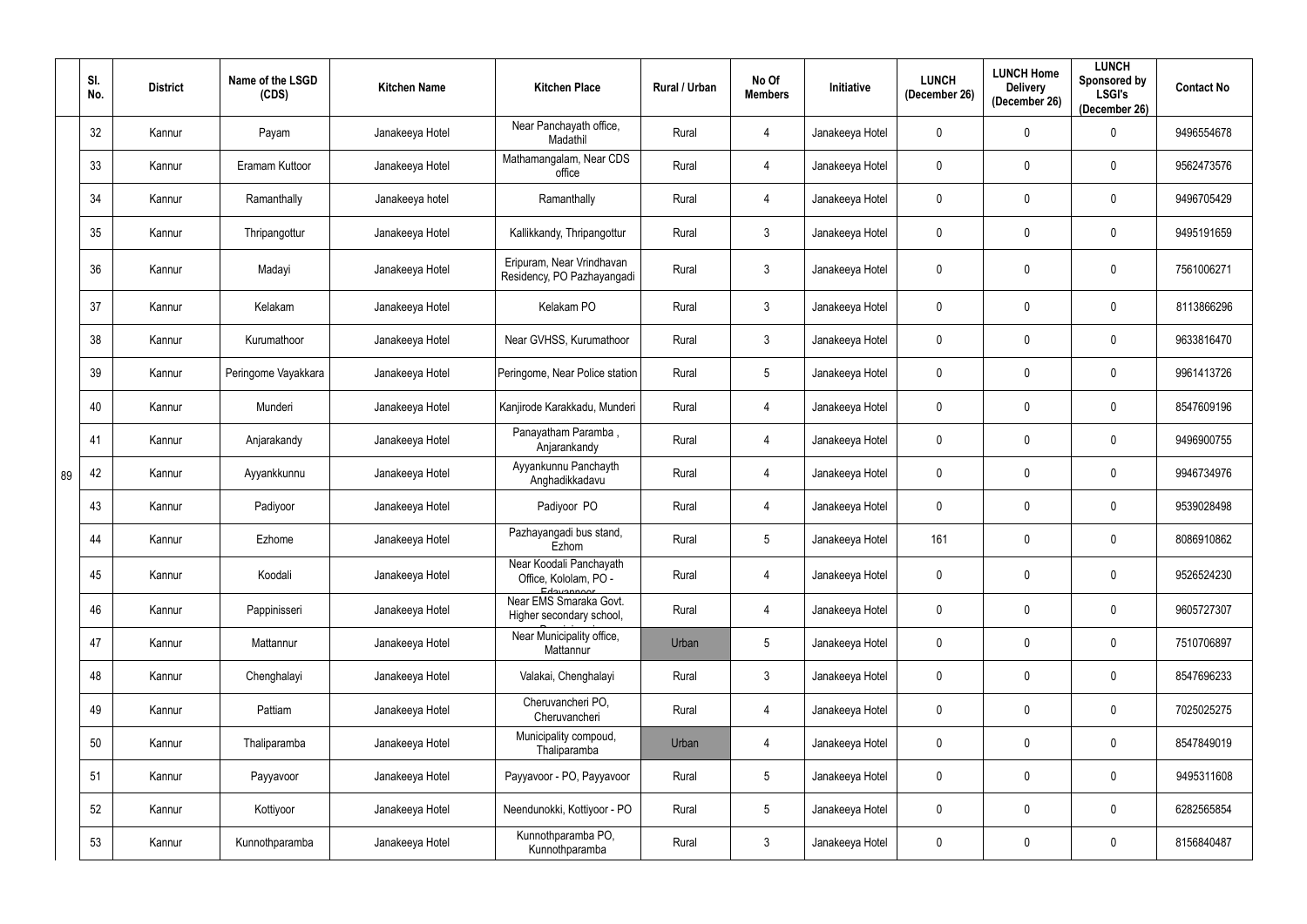| SI.<br>No. | <b>District</b> | Name of the LSGD<br>(CDS) | <b>Kitchen Name</b>                          | <b>Kitchen Place</b>                                    | Rural / Urban | No Of<br><b>Members</b> | <b>Initiative</b> | <b>LUNCH</b><br>(December 26) | <b>LUNCH Home</b><br><b>Delivery</b><br>(December 26) | <b>LUNCH</b><br>Sponsored by<br><b>LSGI's</b><br>(December 26) | <b>Contact No</b> |
|------------|-----------------|---------------------------|----------------------------------------------|---------------------------------------------------------|---------------|-------------------------|-------------------|-------------------------------|-------------------------------------------------------|----------------------------------------------------------------|-------------------|
| 54         | Kannur          | Pariyaram                 | Janakeeya Hotel                              | Near Panchayath Office,<br>Chithappile poyil, Pariyaram | Rural         | $\overline{4}$          | Janakeeya Hotel   | $\mathbf 0$                   | $\mathbf 0$                                           | $\mathbf 0$                                                    | 9744385083        |
| 55         | Kannur          | Kunjimangalam             | Janakeeya Hotel                              | Old Post office building,<br>Andamkovil, Kunjimangalam  | Rural         | $\overline{4}$          | Janakeeya Hotel   | $\pmb{0}$                     | $\mathbf 0$                                           | $\mathbf 0$                                                    | 9526981326        |
| 56         | Kannur          | Thillenkeri               | Janakeeya Hotel                              | Thekkam poyil, Near Uliyil<br>Town                      | Rural         | $\mathbf{3}$            | Janakeeya Hotel   | 0                             | 0                                                     | $\mathbf{0}$                                                   | 9745059451        |
| 57         | Kannur          | Chittariparamba           | Janakeeya Hotel                              | Poovathinkeezhil, PO-<br>Chittariparamba                | Rural         | $6\overline{6}$         | Janakeeya Hotel   | $\mathbf 0$                   | $\mathbf 0$                                           | $\mathbf 0$                                                    | 8943506825        |
| 58         | Kannur          | Mayyil                    | Janakeeya Hotel                              | Near Mayyil Panchayath office,<br>Mayyil                | Rural         | 4                       | Janakeeya Hotel   | 0                             | 0                                                     | $\mathbf{0}$                                                   | 9526072638        |
| 59         | Kannur          | Cherukunnu                | Janakeeya Hotel                              | Pallichal, PO - Cherukunnu,<br>Pin-670301               | Rural         | $\overline{4}$          | Janakeeya Hotel   | 0                             | $\mathbf 0$                                           | 0                                                              | 8547361298        |
| 60         | Kannur          | Aaralam                   | Janakeeya Hotel                              | Athikkal, PO - Keezhpally                               | Rural         | $5\overline{)}$         | Janakeeya Hotel   | $\mathbf 0$                   | $\mathbf 0$                                           | $\mathbf 0$                                                    | 9961285762        |
| 61         | Kannur          | Alakkode                  | Janakeeya Hotel                              | Therthally, Therthally PO,<br>Alakkode                  | Rural         | $5\phantom{.0}$         | Janakeeya Hotel   | 0                             | $\mathbf 0$                                           | $\mathbf 0$                                                    | 8547045070        |
| 62         | Kannur          | Malappattam               | Janakeeya Hotel                              | Near Malappattam<br>panchayath, Malappattam             | Rural         | $\mathbf{3}$            | Janakeeya Hotel   | 0                             | $\mathbf 0$                                           | $\mathbf 0$                                                    | 9400571842        |
| 63         | Kannur          | Kanichar                  | Janakeeya Hotel                              | Kanichar PO, Kanichar                                   | Rural         | $\mathbf{3}$            | Janakeeya Hotel   | 0                             | $\mathbf 0$                                           | $\mathbf 0$                                                    | 9526167667        |
| 64         | Kannur          | Mokeri                    | Kudumbashree Janakeeya Hotel,<br>Mokeri      | Vallangad, Mokeri                                       | Rural         | $5\overline{)}$         | Janakeeya Hotel   | 0                             | $\mathbf 0$                                           | $\mathbf 0$                                                    | 9947037223        |
| 65         | Kannur          | Anjarakandy 2             | Kudumbashree Janakeeya Hotel,<br>Anjarakandy | Kavinmoola, Anjarakandy                                 | Rural         | $5\overline{)}$         | Janakeeya Hotel   | 0                             | $\mathbf 0$                                           | $\mathbf{0}$                                                   | 9446657510        |
| 66         | Kannur          | Newmahi                   | Kudumbashree Janakeeya Hotel                 | Newmahi bridge, Newmahi                                 | Rural         | $\mathbf{3}$            | Janakeeya Hotel   | 90                            | 0                                                     | $\mathbf{0}$                                                   | 9946056862        |
| 67         | Kannur          | Keezhallur                | Janakeeya Hotel                              | Kummanam, Elambara                                      | Rural         | $\mathbf{3}$            | Janakeeya Hotel   | $\pmb{0}$                     | $\mathbf 0$                                           | $\mathbf 0$                                                    | 9947648580        |
| 68         | Kannur          | Chembilode                | Janakeeya hotel                              | Chakkarakal bus stand,<br>mowanchery                    | Rural         | $5\overline{)}$         | Janakeeya Hotel   | 0                             | $\mathbf 0$                                           | $\mathbf 0$                                                    | 9847951631        |
| 69         | Kannur          | vengad                    | Janakeeya hotel                              | mambaram                                                | Rural         | $6\overline{6}$         | Janakeeya Hotel   | $\pmb{0}$                     | $\mathbf 0$                                           | $\mathbf 0$                                                    | 7902970902        |
| 70         | Kannur          | Azhikode                  | Janakeeya hotel                              | vankulathvayayal                                        | Rural         | $\overline{4}$          | Janakeeya Hotel   | $\pmb{0}$                     | $\mathbf 0$                                           | 0                                                              | 9895910633        |
| 71         | Kannur          | Kolayad                   | Janakeeya hotel                              | kolayad                                                 | rural         | $\mathbf{3}$            | janakeeya hotel   | $\mathbf 0$                   | $\mathbf 0$                                           | $\mathbf 0$                                                    | 8592065431        |
| 72         | Kannur          | valapattanam              | janakeeya hotel                              | mill road, valapattanam                                 | rural         | $\mathbf{3}$            | janakeeya hotel   | $\pmb{0}$                     | $\mathbf 0$                                           | $\mathbf 0$                                                    | 9061345312        |
| 73         | Kannur          | Anthur 2                  | annapoorna janakeeya hotel                   | paliyath valapp, po morazha                             | urban         | $\mathbf{3}$            | janakeeya hotel   | $\pmb{0}$                     | $\mathbf 0$                                           | $\mathbf 0$                                                    | 9526183004        |
| 74         | Kannur          | payyannur 2               | janakeeya hotel                              | kaniyeri, po vellur                                     | urban         | $\mathbf{3}$            | janakeeya hotel   | $\pmb{0}$                     | $\mathbf 0$                                           | $\mathbf 0$                                                    | 8301817232        |
| 75         | Kannur          | cherupuzha                | janakeeya hotel                              | near panjayath office,<br>cherupuzha, 670511            | rural         | $\overline{4}$          | janakeeya hotel   | 0                             | $\pmb{0}$                                             | $\mathbf 0$                                                    | 8547114024        |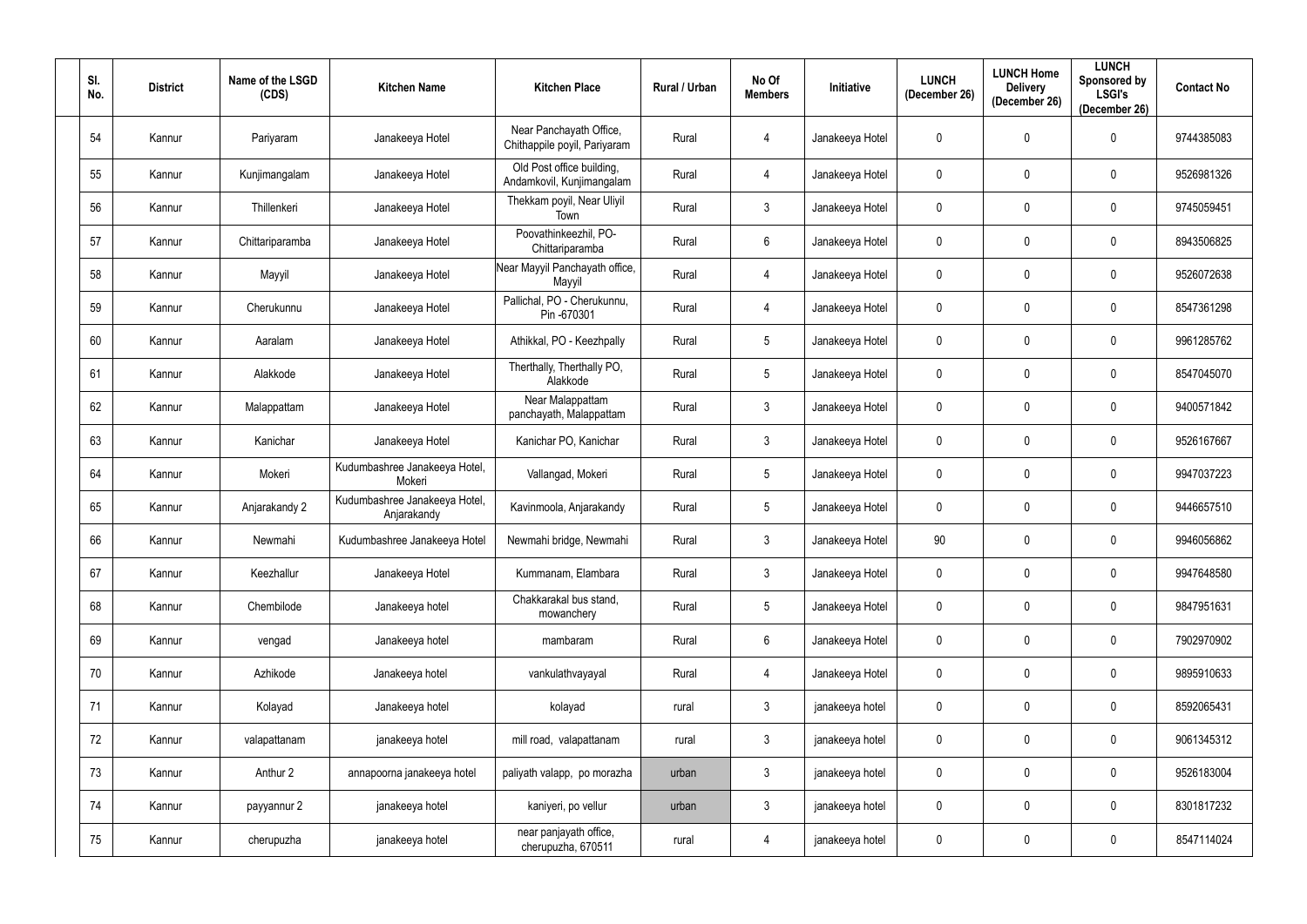|    | SI.<br>No.      | <b>District</b> | Name of the LSGD<br>(CDS) | <b>Kitchen Name</b>             | <b>Kitchen Place</b>                                        | Rural / Urban | No Of<br><b>Members</b> | <b>Initiative</b> | <b>LUNCH</b><br>(December 26) | <b>LUNCH Home</b><br><b>Delivery</b><br>(December 26) | <b>LUNCH</b><br>Sponsored by<br><b>LSGI's</b><br>(December 26) | <b>Contact No</b> |
|----|-----------------|-----------------|---------------------------|---------------------------------|-------------------------------------------------------------|---------------|-------------------------|-------------------|-------------------------------|-------------------------------------------------------|----------------------------------------------------------------|-------------------|
|    | 76              | Kannur          | Eruvessy                  | Janakeeya hotel                 | Panchayath office road,<br>Chemberi                         | Rural         | $\overline{4}$          | Janakeeya hotel   | $\mathbf 0$                   | $\mathbf 0$                                           | $\Omega$                                                       | 9544893463        |
|    | 77              | Kannur          | Pattuvam                  | Janakeeya Hotel                 | Near Pattuvam panchayath<br>office, Pattuvam                | Rural         | $5\overline{)}$         | Janakeeya hotel   | $\mathbf 0$                   | $\mathbf 0$                                           | $\mathbf{0}$                                                   | 9539731430        |
|    | 78              | Kannur          | Mangattidom               | Janakeeya Hotel                 | Kaitheri idam, Nirmalagiri PO,<br>Mangattidom               | Rural         | $\overline{7}$          | Janakeeya hotel   | 50                            | $\mathbf 0$                                           | $\mathbf 0$                                                    | 9207253934        |
|    | 79              | Kannur          | Panoor                    | Janakeeya Hotel                 | Thundayi peedika, Pukkom,<br>Panoor PO                      | Urban         | $5\overline{)}$         | Janakeeya hotel   | $\mathbf 0$                   | $\mathbf 0$                                           | $\mathbf 0$                                                    | 9605852157        |
|    | 80              | Kannur          | Kottayam                  | Janakeeya hotel                 | Kottayam malabar, Kottayam<br>panchayath building, Kottayam | Rural         | $5\phantom{.0}$         | Janakeeya hotel   | $\mathbf 0$                   | $\boldsymbol{0}$                                      | $\mathbf 0$                                                    | 9656672187        |
|    | 81              | Kannur          | Ulikkal                   | Janakeeya hotel                 | Vattiyam thodu (po) Mattara,<br><b>Ulikkal, 670705</b>      | Rural         | 5 <sup>5</sup>          | Janakeeya hotel   | $\mathbf 0$                   | $\mathbf 0$                                           | $\mathbf{0}$                                                   | 8086777517        |
|    | 82              | Kannur          | Kadambur                  | Janakeeya hotel                 | Kadachira, Kadambur                                         | Rural         | $5\phantom{.0}$         | Janakeeya hotel   | 120                           | $\mathbf 0$                                           | $\mathbf 0$                                                    | 9847178332        |
|    | 83              | Kannur          | Irikkoor                  | Janakeeya hotel                 | Peruvalathuparambu, PO -<br>Irikkoor                        | Rural         | $\overline{4}$          | Janakeeya hotel   | $\mathbf 0$                   | $\mathbf 0$                                           | $\mathbf 0$                                                    | 9746864255        |
|    | 84              | Kannur          | Mattool                   | Janakeeya hotel                 | Mattool central, Mattool                                    | Rural         | 5 <sup>5</sup>          | Janakeeya hotel   | $\mathbf 0$                   | $\mathbf 0$                                           | $\overline{0}$                                                 | 9895321842        |
|    | 85              | Kannur          | Thalasseri -2             | Janakeeya hotel                 | Thalayi harbour, Thalasseri                                 | Urban         | 5 <sup>5</sup>          | Janakeeya hotel   | $\mathbf 0$                   | $\mathbf 0$                                           | $\mathbf{0}$                                                   | 9605745402        |
|    | 86              | Kannur          | Kannur                    | Janakeeya hotel                 | Pallipoyil division, Kannur<br>corporation                  | Urban         | $3\phantom{.0}$         | Janakeeya hotel   | $\mathbf 0$                   | $\boldsymbol{0}$                                      | $\mathbf 0$                                                    | 9745243643        |
|    | 87              | Kannur          | Ulikkal                   | Janakeeya hotel                 | Manikkadavu PO,<br>Manikkadadavu - 670705                   | Rural         | 5 <sup>5</sup>          | Janakeeya hotel   | $\mathbf 0$                   | $\mathbf 0$                                           | $\mathbf{0}$                                                   | 8547972988        |
|    | 88              | Kannur          | payam                     | Janakeeya hotel                 | vallithod, Kiliyanthara po<br>670706                        | Rural         | 5 <sup>5</sup>          | Janakeeya Hotel   | $\mathbf 0$                   | $\mathbf 0$                                           | $\mathbf 0$                                                    | 8848760234        |
|    | 89              | Kannur          | Naduvil                   | Janakeeya Hotel                 | karuvanchal                                                 | Rural         | $6\overline{6}$         | janakeeya hotel   | $\mathbf 0$                   | $\mathbf 0$                                           | $\overline{0}$                                                 | 9495191934        |
| 89 |                 |                 |                           |                                 |                                                             |               | 396                     |                   | 996                           | $\mathbf 0$                                           | $\mathbf 0$                                                    |                   |
|    |                 | kasaragod       | kayyur cheemeni           | janakeeya hotel cheemeni        | cheemeni                                                    | Rural         | $\overline{4}$          | janakeeya hotel   |                               |                                                       |                                                                |                   |
|    | $\overline{2}$  | Kasaragod       | Pilicode                  | Janakeeya Hotel, Pilicode       | Kalikkadavu                                                 | Rural         | $\overline{4}$          | Janakeeya Hotel   | $\Omega$                      | $\mathbf 0$                                           | $\mathbf 0$                                                    | 9944087661        |
|    | $\mathbf{3}$    | Kasaragod       | Kodom belur               | janakeeya hotel kalichanadukkam | Kalichanadukkam                                             | Rural         | $\overline{4}$          | Janakeeya Hotel   | $\Omega$                      | $\mathbf 0$                                           | $\mathbf 0$                                                    | 9562820280        |
|    | 4               | Kasaragod       | Chemnad                   | Oruma janakeeya hotel           | Koliyadkam                                                  | Rural         | $5\phantom{.0}$         | Janakeeya Hotel   | $\bigcap$                     | $\mathbf 0$                                           | $\boldsymbol{0}$                                               | 9567660603        |
|    | $5\phantom{.0}$ | Kasaragod       | Trikarpur                 | Janakeeya Hotel                 | Trikaripur                                                  | Rural         | $5\phantom{.0}$         | Janakeeya Hotel   | $\Omega$                      | $\mathbf 0$                                           | $\mathbf 0$                                                    | 8086392698        |
|    | $6\phantom{.}6$ | Kasaragod       | Panathady                 | janakeeya hotel panthoor        | Panathoor                                                   | Rural         | $\overline{4}$          | Janakeeya Hotel   |                               | $\mathbf 0$                                           | $\boldsymbol{0}$                                               | 8943109804        |
|    | -7              | Kasaragod       | West eleri                | Thripthi Janakeeya hotel        | Bheemanadi                                                  | Rural         | $\overline{4}$          | Janakeeya Hotel   |                               | $\overline{0}$                                        | $\boldsymbol{0}$                                               | 9497847040        |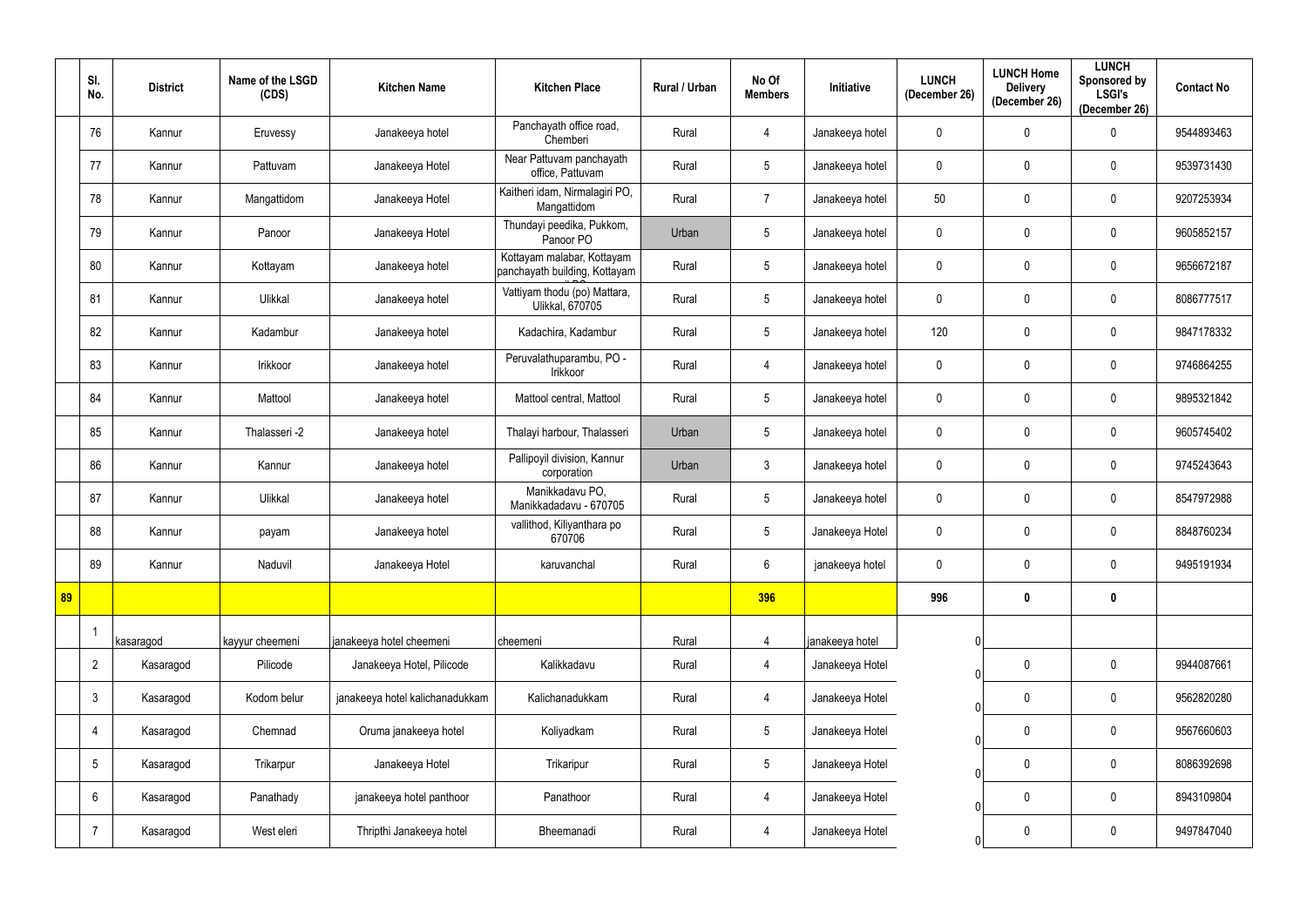| SI.<br>No.      | <b>District</b> | Name of the LSGD<br>(CDS) | <b>Kitchen Name</b>     | <b>Kitchen Place</b>  | Rural / Urban | No Of<br><b>Members</b> | Initiative      | <b>LUNCH</b><br>(December 26) | <b>LUNCH Home</b><br><b>Delivery</b><br>(December 26) | <b>LUNCH</b><br>Sponsored by<br><b>LSGI's</b><br>(December 26) | <b>Contact No</b> |
|-----------------|-----------------|---------------------------|-------------------------|-----------------------|---------------|-------------------------|-----------------|-------------------------------|-------------------------------------------------------|----------------------------------------------------------------|-------------------|
| 8               | Kasaragod       | Madikai                   | Salkara Janakeeya hotel | Madikai               | Rural         | $\mathbf{3}$            | Janakeeya Hotel | $\bigcap$                     | $\boldsymbol{0}$                                      | 0                                                              | 8281850733        |
| 9               | Kasaragod       | Valiyaparamba             | Janakeeya hotel         | Valiyaparamba         | Rural         | $\mathbf{3}$            | Janakeeya Hotel | 15                            | $\boldsymbol{0}$                                      | $\mathbf{0}$                                                   | 9745962447        |
| 10 <sup>°</sup> | Kasaragod       | Ajanur                    | Janakeeya hotel         | Vellikkoth            | Rural         | $\mathbf{3}$            | Janakeeya Hotel |                               | $\boldsymbol{0}$                                      | $\mathbf 0$                                                    | 7558068272        |
| 11              | Kasaragod       | Badiadka                  | Janakeeya hotel         | Badiadka              | Rural         | $\overline{4}$          | Janakeeya Hotel | $\cap$                        | $\mathbf 0$                                           | 0                                                              | 9539359291        |
| 12              | Kasaragod       | Kuttikkol                 | Janakeeya hotel         | Kuttikkol             | Rural         | $\overline{4}$          | Janakeeya Hotel |                               | $\boldsymbol{0}$                                      | 0                                                              | 8547062480        |
| 13              | Kasaragod       | Delampadi                 | Janakeeya hotel         | Delampadi             | Rural         | 4                       | Janakeeya hotel | $\cap$                        | $\mathbf 0$                                           | 0                                                              | 9496702505        |
| 14              | Kasaragod       | Meenja                    | Janakeeya hotel         | Miyapadav             | Rural         | 4                       | Janakeeya Hotel |                               | $\mathbf 0$                                           | $\overline{0}$                                                 | 9497161960        |
| 15              | Kasaragod       | Puthige                   | Janakeeya hotel         | Puthige               | Rural         | 3 <sup>1</sup>          | Janakeeya hotel |                               | $\mathbf 0$                                           | $\boldsymbol{0}$                                               | 8592071686        |
| 16              | Kasaragod       | Bedaduka                  | Janakeeya hotel         | Kundamkuzhi           | Rural         | 3 <sup>1</sup>          | Janakeeya hotel |                               | $\mathbf 0$                                           | $\overline{0}$                                                 | 8281092860        |
| 17              | Kasaragod       | muliyar                   | Janakeeya Hotel         | Bovikanam             | Rural         | 0.9                     | Janakeeya Hotel | $\cap$                        | $\mathbf 0$                                           | 0                                                              | 7034632654        |
| 18              | Kasaragod       | Pallikara                 | Janakeeya Hotel         | Pallikara             | Rural         | 4                       | Janakeeya Hotel | $\bigcap$                     | 0                                                     | $\mathbf 0$                                                    | 7034016505        |
| 19              | Kasaragod       | Kinanoor karinthalam      | Janakeeya Hotel         | Parappa               | Rural         | 5 <sup>5</sup>          | Janakeeya hotel | 102                           | $\mathbf 0$                                           | 0                                                              | 9526063885        |
| 20              | Kasaragod       | Nileswaram                | Janakeeya Hotel         | Nileswaram market     | Urban         | $5\phantom{.0}$         | Janakeeya hotel | 0                             | $\mathbf 0$                                           | $\mathbf 0$                                                    | 6235177323        |
| 21              | Kasaragod       | Kanhangad 1               | Janakeeya hotel         | Kanhangad town        | Urban         | $5\phantom{.0}$         | Janakeeya hotel |                               | $\mathbf 0$                                           | $\overline{0}$                                                 | 8111858204        |
| 22              | Kasaragod       | Kanhangad 1               | Janakeeya hotel         | Nr.Mini civil station | Urban         | $\mathfrak{Z}$          | Janakeeya hotel | $\Omega$                      | 125                                                   | $\overline{0}$                                                 | 9495561250        |
| 23              | Kasaragod       | Paivalige                 | Janakeeya hotel         | Paivalige             | Rural         | $\overline{4}$          | Janakeeya hotel |                               | $\mathbf 0$                                           | $\mathbf 0$                                                    | 7356491447        |
| 24              | Kasaragod       | Manjeswaram               | Janakeeya Hotel         | Manjeswaram           | Rural         | $\overline{4}$          | Janakeeya Hotel | $\Omega$                      | $\mathbf 0$                                           | $\overline{0}$                                                 | 9562867549        |
| 25              | Kasaragod       | Kanhangad 2               | Janakeeya Hotel         | Kottrachal            | Urban         | $\mathfrak{Z}$          | Janakeeya Hotel | $\Omega$                      | $\mathbf 0$                                           | $\overline{0}$                                                 | 7025961094        |
| 26              | Kasaragod       | Cheruvathur               | Janakeeya hotel         | Kavumchira            | Rural         | $5\phantom{.0}$         | Janakeeya Hotel | 185                           | $\overline{0}$                                        | $\boldsymbol{0}$                                               | 9562358039        |
| 27              | Kasaragod       | Padne                     | Janakeeya Hotel         | Nadakkavu             | Rural         | $\mathfrak{Z}$          | Janakeeya Hotel | $\mathbf 0$                   | $\mathbf 0$                                           | $\mathbf 0$                                                    | 9744087661        |
| 28              | Kasaragod       | Kasaragod                 | Janakeeya Hotel         | Kasaragod             | Urban         | $\overline{4}$          | Janakeeya Hotel | 140                           | $\overline{0}$                                        | $\boldsymbol{0}$                                               | 9633400269        |
| 29              | Kasarkode       | Pallikkara                | Janakeeya Hotel         | Perladukkam           | Rural         | $\overline{4}$          | Janakeeya Hotel | $\Omega$                      | $\bm{0}$                                              | $\boldsymbol{0}$                                               | 9544582935        |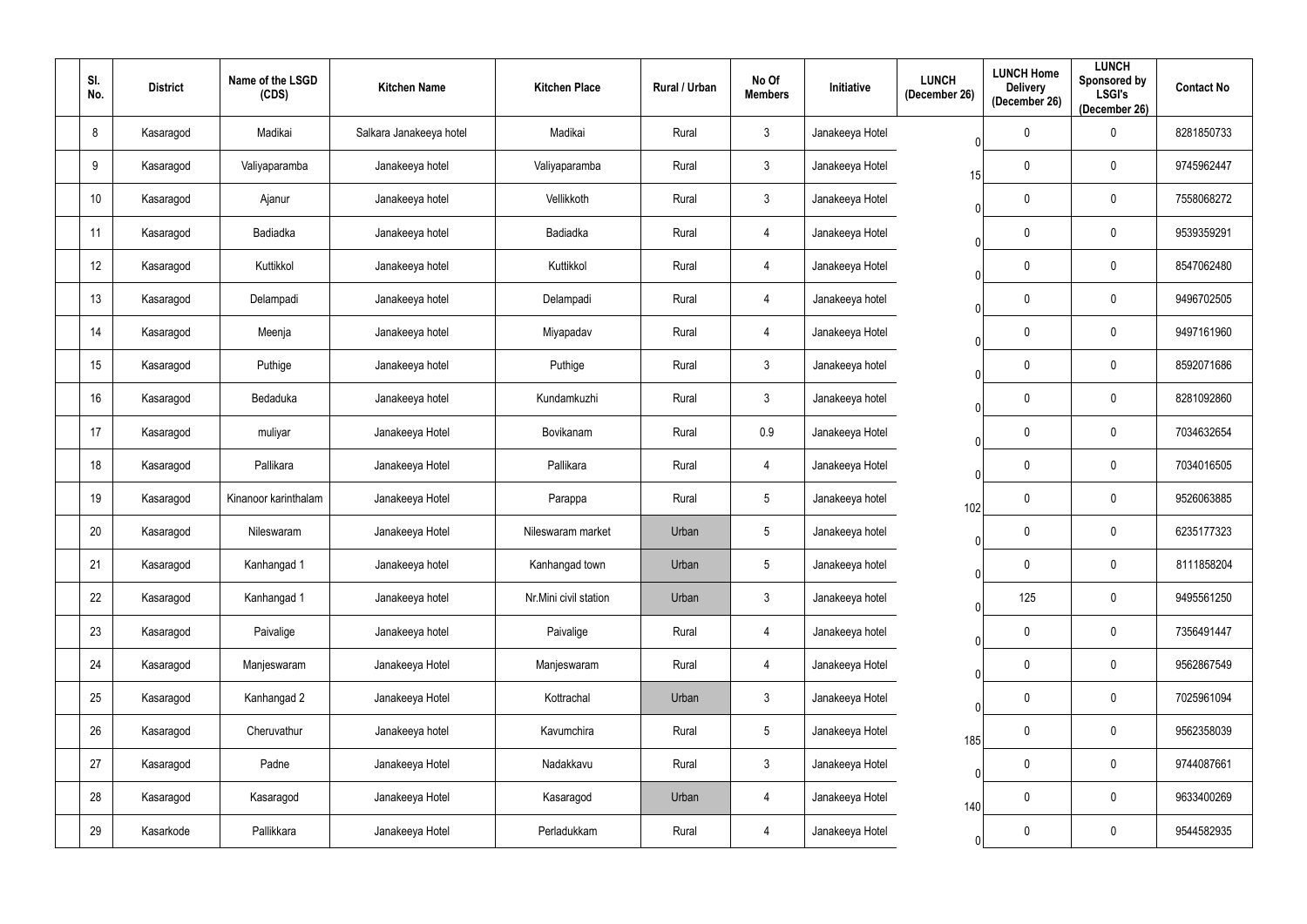|    | SI.<br>No.      | <b>District</b> | Name of the LSGD<br>(CDS) | <b>Kitchen Name</b>          | <b>Kitchen Place</b>                 | Rural / Urban | No Of<br><b>Members</b> | Initiative      | <b>LUNCH</b><br>(December 26) | <b>LUNCH Home</b><br><b>Delivery</b><br>(December 26) | <b>LUNCH</b><br><b>Sponsored by</b><br><b>LSGI's</b><br>(December 26) | <b>Contact No</b> |
|----|-----------------|-----------------|---------------------------|------------------------------|--------------------------------------|---------------|-------------------------|-----------------|-------------------------------|-------------------------------------------------------|-----------------------------------------------------------------------|-------------------|
|    | 30              | Kasargode       | Kumbala                   | Janakeeya Hotel              | Kumbala                              | Rural         | $\mathfrak{Z}$          | Janakeeya Hotel | $\Omega$                      | $\pmb{0}$                                             | 0                                                                     | 7012142329        |
|    | 31              | Kasargode       | Karadka                   | Janakeeya Hotel              | Mulleria                             | Rural         | $\overline{7}$          | Janakeeya Hotel | $\Omega$                      | $\mathbf 0$                                           | $\mathbf 0$                                                           | 8281395910        |
|    | 32              | Kasaragode      | Vorkady                   | Janakeeya Hotel              | Vorkady                              | Rural         | $\mathfrak{Z}$          | Janakeeya Hotel |                               | $\pmb{0}$                                             | $\mathbf 0$                                                           | 8547223339        |
|    | 33              | Kasaragode      | Balal                     | Janakeeya hotel              | Balal                                | Rural         | $\mathbf{3}$            | Janakeeya hotel | $\Omega$                      | 0                                                     | $\mathbf 0$                                                           | 7510839676        |
|    | 34              | Kasaragod       | Nileswaram                | mahima janakeeya hotel       | kanichira                            | urban         | $\overline{4}$          | janakeeya hotel |                               | $\bm{0}$                                              | 0                                                                     | 8590121681        |
|    | 35              | Kasaragode      | Kallar                    | janakeeya hotel              | kallar                               | rural         | 4                       | janakeeya hotel | $\Omega$                      | $\boldsymbol{0}$                                      | 0                                                                     | 9562820280        |
|    | 36              | Kasaragode      | Mangalpady                | janakeeya hotel              | mangalpady                           | rural         | 4                       | janakeeya hotel | ∩                             | $\mathbf 0$                                           | $\mathbf 0$                                                           | 9633488309        |
|    | 37              | kasaragod       | Uduma                     | granma janakeeya hotel       | palakkunnu                           | Rural         | 4                       | janakeeya hotel | ∩                             | $\boldsymbol{0}$                                      | $\mathbf 0$                                                           | 8129957159        |
|    | 38              | Kasaragod       | pullur periya             | Salkara Janakeeya hotel      | periya                               | Rural         | $5\phantom{.0}$         | janakeeya hotel | $\Omega$                      | $\mathbf 0$                                           | $\mathbf 0$                                                           | 8547309266        |
|    | 39              | kasaragod       | kumbadaje                 | janakeeya hotel              | kumbadaje                            | Rural         | $\mathfrak{Z}$          | janakeeya hotel | $\Omega$                      | 0                                                     | $\mathbf 0$                                                           | 8593848698        |
|    | 40              | Kasaragod       | Chengala                  | Janakeeya Hotel              | Cherkkala                            | Rural         | $\mathfrak{Z}$          | Janakeeya Hotel | $\Omega$                      | $\boldsymbol{0}$                                      | $\mathbf 0$                                                           |                   |
|    | 41              | kasaragod       | East eleri                | janakeeya hotel              | east eleri                           | Rural         | $\mathfrak{Z}$          | janakeeya hotel |                               | $\boldsymbol{0}$                                      | $\mathbf 0$                                                           |                   |
|    | 42              | kasaragod       | karadka                   | janakeeya hotel              | karmam thody                         | Rural         | 10                      | janakeeya hotel |                               | $\overline{0}$                                        | $\mathbf 0$                                                           |                   |
| 42 |                 |                 |                           |                              |                                      |               | <b>166.9</b>            |                 | 442                           | $\mathbf 0$                                           | $\boldsymbol{0}$                                                      |                   |
|    |                 | Kollam          | Chathannur                | Memsahib                     | Sheemaaty junction                   | Rural         | $5\phantom{.0}$         | Janakeeya Hotel | 198                           | $\mathbf 0$                                           | $\mathbf 0$                                                           | 9446246685        |
|    | $\overline{2}$  | Kollam          | Melila                    | Atham Unit                   | Melila                               | Rural         | $\overline{7}$          | Janakeeya Hotel | $\mathbf 0$                   | $\mathbf 0$                                           | $\mathbf 0$                                                           | 9961178040        |
|    | $\mathbf{3}$    | Kollam          | Kulakkada                 | Ruchi Snacks & Catering Unit | Poovattoor                           | Rural         | $\overline{4}$          | Janakeeya Hotel | $\mathbf 0$                   | $\mathbf 0$                                           | $\mathbf 0$                                                           | 7907941183        |
|    | $\overline{4}$  | Kollam          | Ittiva                    | Nanma Janakeeya hotel        | Kattampally                          | Rural         | $5\phantom{.0}$         | Janakeeya Hotel | $\mathbf 0$                   | $\mathbf 0$                                           | $\mathbf 0$                                                           | 9809171887        |
|    | $\overline{5}$  | Kollam          | Sooranad North            | Nanma catering unit          | Sooranadu higher secondary<br>school | Rural         | $5\phantom{.0}$         | Janakeeya Hotel | $\mathbf 0$                   | $\mathbf 0$                                           | $\mathbf 0$                                                           | 9846082469        |
|    | $6\phantom{.}6$ | Kollam          | Clappana                  | Bismi catering               | Palakulangara                        | Rural         | $5\phantom{.0}$         | Janakeeya Hotel | $\pmb{0}$                     | $\mathbf 0$                                           | 0                                                                     | 9847901413        |
|    | $\overline{7}$  | Kollam          | Mayyanad                  | Krishnas Janakeeya hotel     | Eravipuram                           | Rural         | $\mathfrak{Z}$          | Janakeeya Hotel | $\pmb{0}$                     | $\mathbf 0$                                           | $\pmb{0}$                                                             | 9656477455        |
|    | 8               | Kollam          | Mayyanad                  | Souhridha Janakeeya hotel    | Pattarumukku,                        | Rural         | 9                       | Janakeeya Hotel | $\pmb{0}$                     | $\mathbf 0$                                           | $\mathbf 0$                                                           | 7902645448        |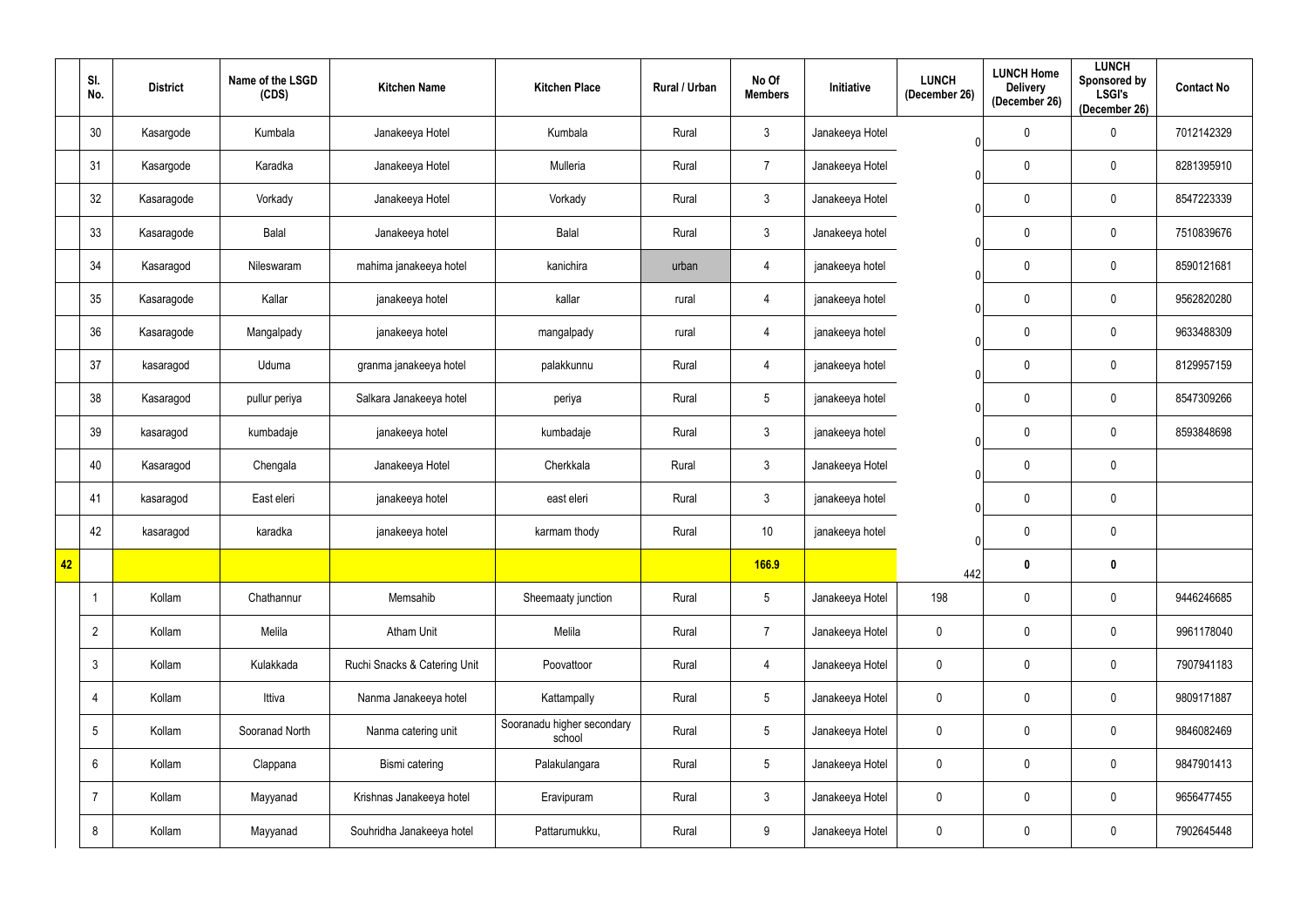| SI.<br>No.      | <b>District</b> | Name of the LSGD<br>(CDS) | <b>Kitchen Name</b>              | <b>Kitchen Place</b>         | Rural / Urban | No Of<br><b>Members</b> | Initiative      | <b>LUNCH</b><br>(December 26) | <b>LUNCH Home</b><br><b>Delivery</b><br>(December 26) | <b>LUNCH</b><br>Sponsored by<br><b>LSGI's</b><br>(December 26) | <b>Contact No</b> |
|-----------------|-----------------|---------------------------|----------------------------------|------------------------------|---------------|-------------------------|-----------------|-------------------------------|-------------------------------------------------------|----------------------------------------------------------------|-------------------|
| 9               | Kollam          | Kulasekharapuram          | adi sakthi                       | Puthentheruvu.               | Rural         | $5\phantom{.0}$         | Janakeeya Hotel | $\overline{0}$                | $\mathbf 0$                                           | $\Omega$                                                       | 9656890790        |
| 10 <sup>°</sup> | Kollam          | Thekkumbhagam             | Krishna hotel                    | Nadakavu junction            | Rural         | 4                       | Janakeeya Hotel | $\overline{0}$                | $\mathbf 0$                                           | $\mathbf 0$                                                    | 9961070031        |
| 11              | Kollam          | Oachira                   | Parabhramam catering             | near oachira , ITI canteen,  | Rural         | $\overline{4}$          | Janakeeya Hotel | $\mathbf 0$                   | $\mathbf 0$                                           | $\mathbf 0$                                                    | 9562283927        |
| 12 <sup>°</sup> | Kollam          | Thodiyoor                 | Samridhi activity group          | Lpschool thodiyoor           | Rural         | $5\phantom{.0}$         | Janakeeya Hotel | $\overline{0}$                | $\mathbf 0$                                           | $\mathbf 0$                                                    | 9895703572        |
| 13              | Kollam          | Thrikkovilvattom          | Murari catering, janakeeya hotel | Mukhathala                   | Rural         | $\overline{4}$          | Janakeeya Hotel | $\mathbf 0$                   | $\mathbf 0$                                           | $\mathbf 0$                                                    | 9847072544        |
| 14              | Kollam          | Sasthamcotta              | Sreedurgha catering              | Jemini hotel sasthamcotta    | Rural         | $\overline{7}$          | Janakeeya Hotel | 182                           | $\mathbf 0$                                           | $\mathbf 0$                                                    | 9744368496        |
| 15              | Kollam          | Kollam                    | Athulya catering                 | Thirumullavaram              | Urban         | 4                       | Janakeeya Hotel | $\mathbf 0$                   | $\mathbf 0$                                           | $\mathbf 0$                                                    | 9048646080        |
| 16 <sup>°</sup> | Kollam          | West Kallada              | Keerthi catering                 | Karalimukku                  | Rural         | $5\phantom{.0}$         | Janakeeya Hotel | $\overline{0}$                | $\mathbf 0$                                           | $\mathbf 0$                                                    | 9605206907        |
| 17              | Kollam          | Thazhava                  | Pavizham                         | Karutheri junction           | Rural         | $5\phantom{.0}$         | Janakeeya Hotel | 154                           | $\mathbf 0$                                           | $\mathbf 0$                                                    | 8086704216        |
| 18              | Kollam          | Kollam                    | Niravu catering                  | Chinnakkada                  | Urban         | $5\phantom{.0}$         | Janakeeya Hotel | $\overline{0}$                | $\mathbf 0$                                           | $\mathbf 0$                                                    | 9633073613        |
| 19              | Kollam          | Kundara                   | Ammu Catering unit               | Mulavana LP school           | Rural         | $\overline{4}$          | Janakeeya Hotel | $\overline{0}$                | $\mathbf 0$                                           | $\mathbf 0$                                                    | 9633518572        |
| 20              | Kollam          | Neduvathur                | Pooja hotel                      | Thevalappuram                | Rural         | $\mathbf{3}$            | Janakeeya Hotel | $\overline{0}$                | $\mathbf 0$                                           | $\mathbf 0$                                                    | 9745376675        |
| 21              | Kollam          | Punalur                   | Jyothi Catering                  | Punalur                      | Urban         | 4                       | Janakeeya Hotel | 175                           | $\mathbf 0$                                           | $\mathbf 0$                                                    | 9961249345        |
| 22              | Kollam          | Punalur                   | Mahima Catering                  | Punalur                      | Urban         | $5\phantom{.0}$         | Janakeeya Hotel | 113                           | $\mathbf 0$                                           | $\pmb{0}$                                                      | 9496112957        |
| 23              | Kollam          | Punalur                   | Safalyam Catering                | Punalur                      | Urban         | $5\phantom{.0}$         | Janakeeya Hotel | 217                           | $\overline{0}$                                        | $\pmb{0}$                                                      | 9495476197        |
| 24              | Kollam          | Thrikkaruva               | Janakeeya Bhakshanashala         | Thinavila Junction Kanjaveli | Rural         | $\overline{4}$          | Janakeeya Hotel | $\overline{0}$                | $\mathbf 0$                                           | $\pmb{0}$                                                      | 9645069880        |
| 25              | Kollam          | Chithara                  | AKG Janakeeya Hotel              | Kizhakkumbagom               | Rural         | $5\overline{)}$         | Janakeeya Hotel | 112                           | $\overline{0}$                                        | $\pmb{0}$                                                      | 9495701987        |
| 26              | Kollam          | South Paravur             | Kshree janakeeya hotel           | Busstand , paravur           | Urban         | $5\phantom{.0}$         | Janakeeya Hotel | 120                           | $\mathbf 0$                                           | $\overline{5}$                                                 | 8606179380        |
| 27              | Kollam          | Mynagappally              | Anugraha hotel                   | Kadappa                      | Rural         | $5\phantom{.0}$         | Janakeeya Hotel | 157                           | $\mathbf 0$                                           | $\mathbf 0$                                                    | 9995085705        |
| 28              | Kollam          | Mandrothuruthu            | Janakeeya Bhakshanashala         | Thoombummukham               | Rural         | $\overline{4}$          | Janakeeya Hotel | $\overline{0}$                | $\mathbf 0$                                           | $\pmb{0}$                                                      | 9526648057        |
| 29              | Kollam          | Karungappally             | Bagya catering                   | Muncipality                  | Urban         | 4                       | Janakeeya Hotel | $\mathbf 0$                   | $\mathbf 0$                                           | $\pmb{0}$                                                      | 9947702130        |
| 30 <sup>°</sup> | Kollam          | Kollam East               | Bharathlekshmi                   | Vadakkevila                  | Urban         | 3 <sup>1</sup>          | Janakeeya Hotel | $\mathbf 0$                   | $\overline{0}$                                        | $\pmb{0}$                                                      | 9744300901        |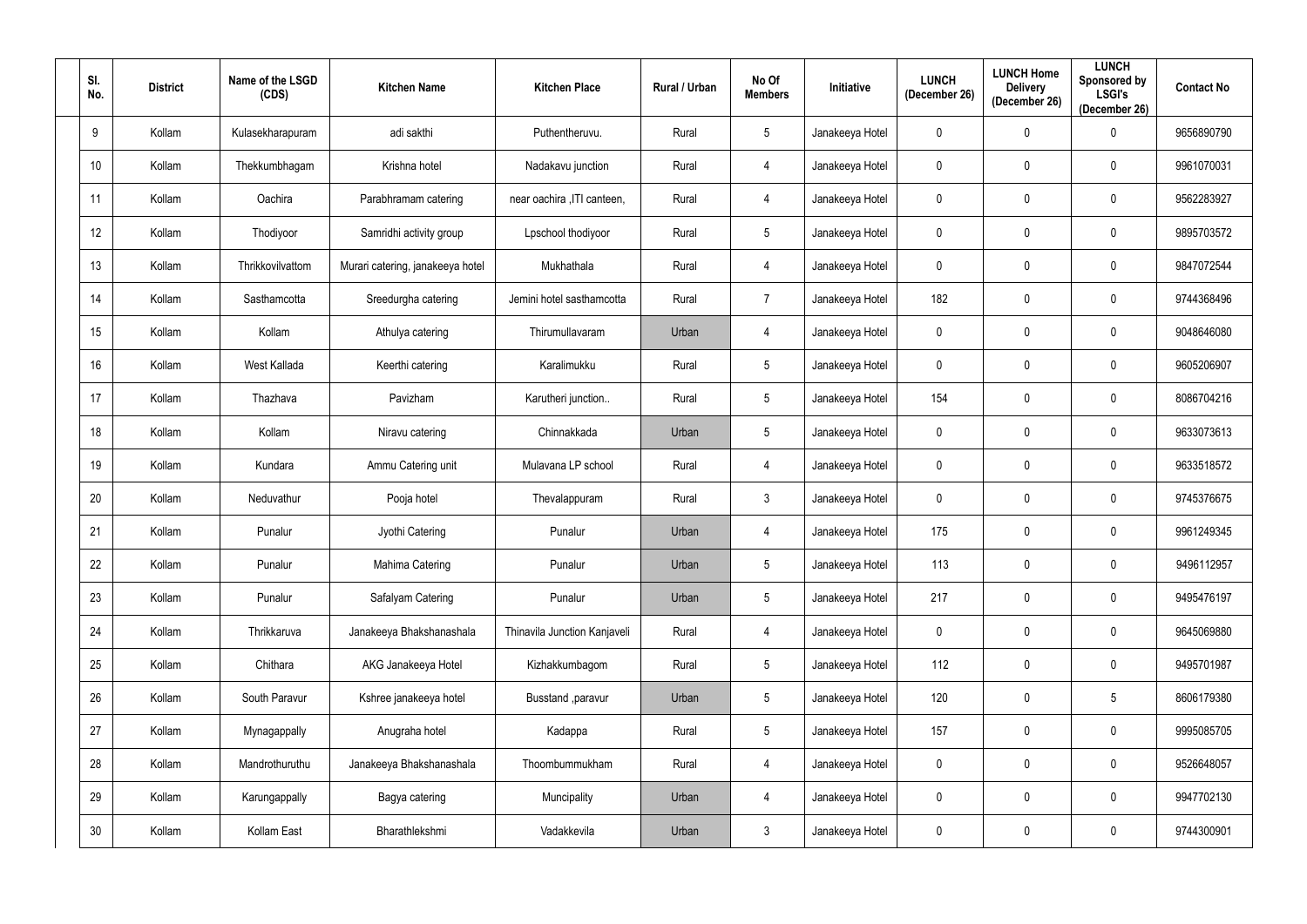|    | SI.<br>No. | <b>District</b> | Name of the LSGD<br>(CDS) | <b>Kitchen Name</b>         | <b>Kitchen Place</b>                                 | Rural / Urban | No Of<br><b>Members</b> | <b>Initiative</b> | <b>LUNCH</b><br>(December 26) | <b>LUNCH Home</b><br><b>Delivery</b><br>(December 26) | <b>LUNCH</b><br>Sponsored by<br><b>LSGI's</b><br>(December 26) | <b>Contact No</b> |
|----|------------|-----------------|---------------------------|-----------------------------|------------------------------------------------------|---------------|-------------------------|-------------------|-------------------------------|-------------------------------------------------------|----------------------------------------------------------------|-------------------|
|    | 31         | Kollam          | Chavara                   | Harisree janakeya hotel     | Panchayath                                           | Rural         | $\mathbf{3}$            | Janakeeya Hotel   | 0                             | 0                                                     | $\Omega$                                                       | 9995166343        |
|    | 32         | Kollam          | Pavithreswaram            | Kairali                     | Pavithreswaram                                       | Rural         | $\overline{4}$          | Janakeeya Hotel   | 0                             | $\mathbf 0$                                           | $\mathbf 0$                                                    | 9605836414        |
|    | 33         | Kollam          | Veliyam                   | Kantharees                  | Panchayathu building                                 | Rural         | $5\overline{)}$         | Janakeeya Hotel   | 0                             | 0                                                     | $\mathbf 0$                                                    | 9562111715        |
|    | 34         | Kollam          | Velinalloor               | Quality Janakeeya hotel     | Alummod , Velinalloor                                | Rural         | 4                       | Janakeeya Hotel   | 0                             | $\mathbf 0$                                           | 0                                                              | 9605896303        |
|    | 35         | Kollam          | Elamadu                   | Swaruma janakeeya hotel     | Near cooperative bank,<br>Elamadu                    | Rural         | $\mathbf{3}$            | Janakeeya Hotel   | $\mathbf 0$                   | $\mathbf 0$                                           | $\mathfrak{Z}$                                                 | 8129611321        |
|    | 36         | Kollam          | Kadakkal                  | Nanma janakeeya hotel       | Kadakkal                                             | Rural         | 4                       | Janakeeya Hotel   | $\mathbf 0$                   | $\mathbf 0$                                           | $\boldsymbol{0}$                                               | 9847936390        |
|    | 37         | Kollam          | Perayam                   | Janakeeya hotel             | Onambalam                                            | Rural         | $\overline{4}$          | Janakeeya Hotel   | $\mathbf 0$                   | $\mathbf 0$                                           | $\boldsymbol{0}$                                               | 9446855866        |
|    | 38         | Kollam          | Ezhukone                  | Ezhukone janakeeya hotel    | Near panchayathu office                              | Rural         | $5\overline{)}$         | Janakeeya Hotel   | $\mathbf 0$                   | $\mathbf 0$                                           | 0                                                              | 8086757275        |
| 80 | 39         | Kollam          | Adichanalloor             | Ruchikkoottu                | Mylakkaadu                                           | Rural         | $\overline{4}$          | Janakeeya Hotel   | $\mathbf 0$                   | $\mathbf 0$                                           | $\mathbf 0$                                                    | 8136954461        |
|    | 40         | Kollam          | Poruvazhi                 | Amma janakeeya hotel        | Poruvaxhy                                            | Rural         | $5\overline{)}$         | Janakeeya Hotel   | $\mathbf 0$                   | $\mathbf 0$                                           | $\mathbf 0$                                                    | 9656421272        |
|    | 41         | Kollam          | Nilamel                   | Vanitha Janakeeya Hotel     | Nilamel                                              | Rural         | $\overline{4}$          | Janakeeya Hotel   | 77                            | $\mathbf 0$                                           | $\mathbf 0$                                                    | 9447407264        |
|    | 42         | Kollam          | Panmana                   | SV janakeeya hotel          | Kollaka CN junction                                  | Rural         | $\mathbf{3}$            | Janakeeya Hotel   | 0                             | 0                                                     | 0                                                              | 8113020216        |
|    | 43         | Kollam          | Ummannoor                 | Thanal                      | Nellikunnam                                          | Rural         | $\overline{4}$          | Janakeeya Hotel   | $\mathbf 0$                   | $\mathbf 0$                                           | 0                                                              | 9656194614        |
|    | 44         | Kollam          | Kulathupuzha              | Karunya Janakeeya Hotel     | Thinkal karikkam                                     | Rural         | $\overline{4}$          | Janakeeya Hotel   | $\mathbf 0$                   | $\mathbf 0$                                           | $\mathbf 0$                                                    | 9048034267        |
|    | 45         | Kollam          | Kareepra                  | Kareepra janakeeya hotel    | Panchayathu office junction                          | Rural         | $5\phantom{.0}$         | Janakeeya Hotel   | $\mathbf 0$                   | $\mathbf 0$                                           | $\pmb{0}$                                                      | 9656783244        |
|    | 46         | Kollam          | Piravanthur               | Thanima catering unit       | Piravanthoor                                         | Rural         | $5\phantom{.0}$         | Janakeeya Hotel   | $\mathbf 0$                   | $\mathbf 0$                                           | $\mathbf 0$                                                    | 9207907284        |
|    | 47         | Kollam          | Karavaloor                | Sreelekshmi Janakeeya Hotel | Karavalur                                            | Rural         | $5\phantom{.0}$         | Janakeeya Hotel   | $\mathbf 0$                   | $\mathbf 0$                                           | $\pmb{0}$                                                      | 9745719860        |
|    | 48         | Kollam          | Kunnathur                 | Sneha janakeeya hotel       | Bhoothakuzhi                                         | Rural         | 3 <sup>1</sup>          | Janakeeya Hotel   | 48                            | $\mathbf 0$                                           | $\pmb{0}$                                                      | 9061504141        |
|    | 49         | Kollam          | Alayaman                  | Sreelakam Janakeeya Hotel   | Karukone                                             | Rural         | $\overline{4}$          | Janakeeya Hotel   | $\mathbf 0$                   | $\mathbf 0$                                           | $\pmb{0}$                                                      | 8592858448        |
|    | 50         | Kollam          | Kottarakkara              | Ruchi                       | Kottarakkara christuraj hospital<br>hospital canteen | Urban         | $5\phantom{.0}$         | Janakeeya Hotel   | $\mathbf 0$                   | $\mathbf 0$                                           | $\mathbf 0$                                                    | 9447997809        |
|    | 51         | Kollam          | Chirakkara                | Bhoomika Jh                 | Bhajanamadam mukku                                   | Rural         | $5\overline{)}$         | Janakeeya Hotel   | $\mathbf 0$                   | $\mathbf 0$                                           | $\pmb{0}$                                                      | 9567024263        |
|    | 52         | Kollam          | Kalluvathukkal            | Deepam Jh                   | Parippally                                           | Rural         | $\overline{4}$          | Janakeeya Hotel   | $\pmb{0}$                     | $\bm{0}$                                              | $\pmb{0}$                                                      | 8593984144        |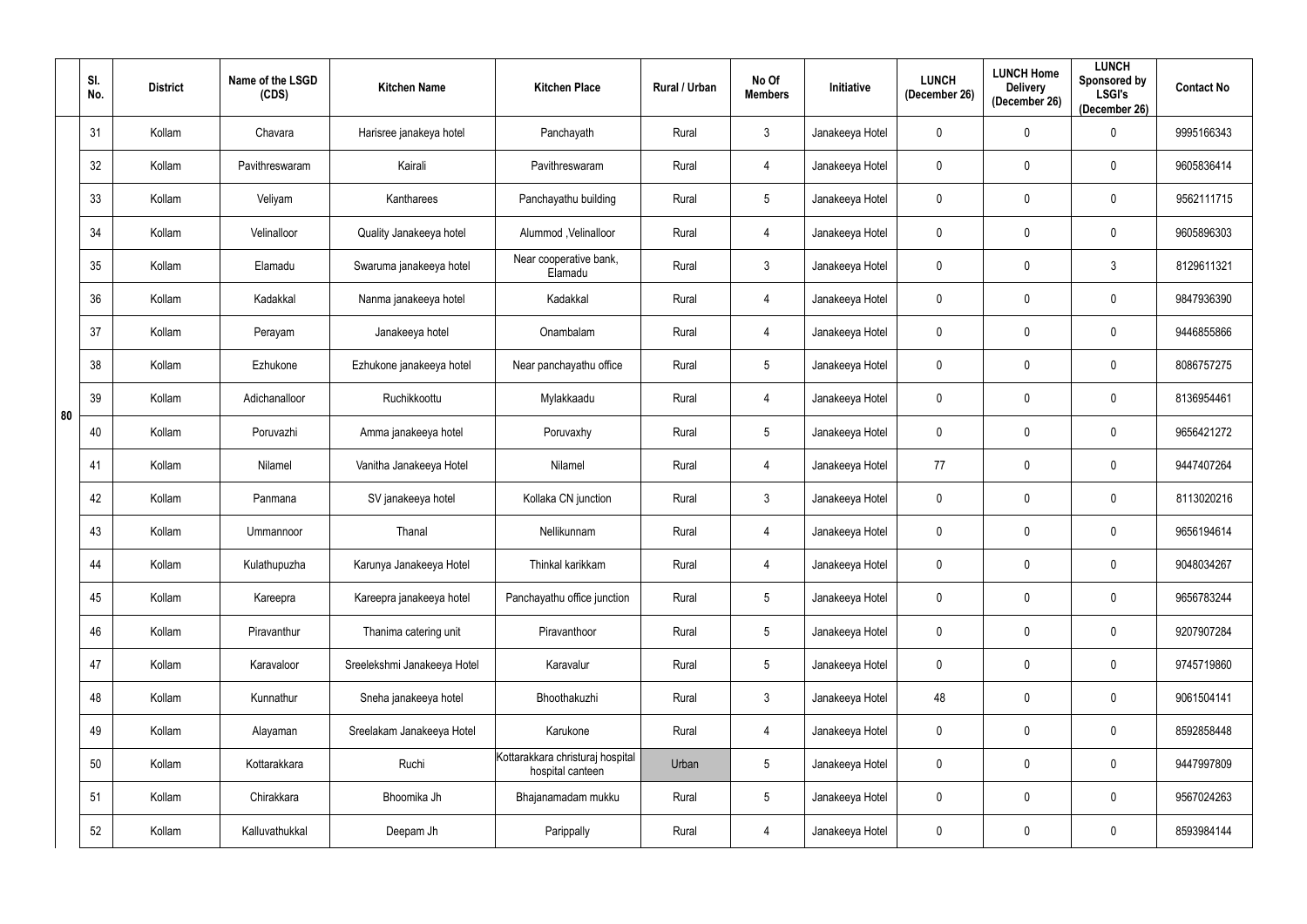| SI.<br>No. | <b>District</b> | Name of the LSGD<br>(CDS) | <b>Kitchen Name</b>                              | <b>Kitchen Place</b>                    | Rural / Urban | No Of<br><b>Members</b> | Initiative      | <b>LUNCH</b><br>(December 26) | <b>LUNCH Home</b><br><b>Delivery</b><br>(December 26) | <b>LUNCH</b><br>Sponsored by<br><b>LSGI's</b><br>(December 26) | <b>Contact No</b> |
|------------|-----------------|---------------------------|--------------------------------------------------|-----------------------------------------|---------------|-------------------------|-----------------|-------------------------------|-------------------------------------------------------|----------------------------------------------------------------|-------------------|
| 53         | Kollam          | Chirakkara                | Niram Jh                                         | Vadakkemukku ,chirakkara                | Rural         | 4                       | Janakeeya Hotel | $\mathbf 0$                   | $\overline{0}$                                        | $\Omega$                                                       | 9847286593        |
| 54         | Kollam          | Velinalloor               | Mathrika janakeeya hotel                         | Govt PHC canteen                        | Rural         | $\overline{4}$          | Janakeeya Hotel | $\mathbf 0$                   | $\overline{0}$                                        | 0                                                              | 7592859804        |
| 55         | Kollam          | East Kallada              | kudumbashree janakeeya hotel                     | marthandapuram                          | Rural         | $5\overline{)}$         | Janakeeya Hotel | $\mathbf 0$                   | $\overline{0}$                                        | $\mathbf 0$                                                    | 9746964557        |
| 56         | Kollam          | Anchal                    | Malu janakeeya hotel                             | Anchal, Town ward                       | Rural         | 3 <sup>1</sup>          | Janakeeya Hotel | $\mathbf 0$                   | $\mathbf 0$                                           | $\mathbf 0$                                                    | 9656920091        |
| 57         | Kollam          | Kummil                    | Sreebhadra janakeeya hotel                       | Thachonam                               | Rural         | 3 <sup>1</sup>          | Janakeeya Hotel | $\mathbf 0$                   | $\overline{0}$                                        | $\mathbf 0$                                                    | 9846327312        |
| 58         | Kollam          | Yeroor                    | Oottupura janakeeya hotel                        | yeroor                                  | Rural         | $6\overline{6}$         | Janakeeya Hotel | $\mathbf 0$                   | $\mathbf 0$                                           | 0                                                              | 9526031467        |
| 59         | Kollam          | Nedumpana                 | Samthripthy janakeeya hotel                      | Pallimon                                | Rural         | $\overline{4}$          | Janakeeya Hotel | $\mathbf 0$                   | $\overline{0}$                                        | $\mathbf 0$                                                    | 9539780119        |
| 60         | Kollam          | Kollam                    | Ishwarya janakeeya hotel                         | Near collectorate, Thevally<br>division | Urban         | $\mathbf{3}$            | Janakeeya Hotel | $\mathbf 0$                   | $\overline{0}$                                        | 0                                                              | 8848893882        |
| 61         | Kollam          | Edamulakkal               | Sahya janakeeya hotel                            | Edamulackal                             | Rural         | $\overline{4}$          | Janakeeya Hotel | $\mathbf 0$                   | $\overline{0}$                                        | $\mathbf 0$                                                    | 7025532998        |
| 62         | Kollam          | Mylom                     | Amrutha                                          | Inchakkadu                              | Rural         | $5\overline{)}$         | Janakeeya Hotel | $\mathbf 0$                   | $\mathbf 0$                                           | $\mathbf 0$                                                    | 9539780965        |
| 63         | Kollam          | Thevalakkara              | Kerala Janakeeya Hotel                           | Thevalakkara                            | Rural         | $\mathbf{3}$            | Janakeeya Hotel | $\mathbf 0$                   | $\overline{0}$                                        | $\mathbf 0$                                                    | 9847291089        |
| 64         | Kollam          | Thalavoor                 | Kudumbasheree Nadan<br>Bhakshanashala            | Pidavoor                                | Rural         | 4                       | Janakeeya Hotel | $\mathbf 0$                   | $\overline{0}$                                        | $\mathbf{0}$                                                   | 9747324839        |
| 65         | Kollam          | Vilakkudy                 | vadhanam                                         | <b>KUNNICODU</b>                        | Rural         | $5\overline{)}$         | Janakeeya Hotel | $\overline{0}$                | $\mathbf 0$                                           | $\mathbf 0$                                                    | 9526354689        |
| 66         | Kollam          | Poothakkulam              | Avani catering                                   | Poothakkulam gp                         | Rural         | 4                       | Janakeeya Hotel | $\overline{0}$                | $\overline{0}$                                        | $\pmb{0}$                                                      | 9562782082        |
| 67         | Kollam          | Pathanapuram              | Pathanapuram Grama Panchayath<br>Janakeeya Hotel | Pathanapuram                            | Rural         | $\overline{4}$          | Janakeeya Hotel | $\overline{0}$                | $\overline{0}$                                        | $\pmb{0}$                                                      | 9061291033        |
| 68         | Kollam          | Chadayamangalam           | Real janakeeya hotel                             | Chadayamangalam                         | Rural         | 3 <sup>1</sup>          | Janakeeya Hotel | $\overline{0}$                | $\overline{0}$                                        | $\mathbf 0$                                                    | 9562123039        |
| 69         | Kollam          | Elampalloor               | Kalavara janakeeya hotel                         | Ashupathri mukku, Kundara               | Rural         | 5 <sub>5</sub>          | Janakeeya Hotel | $\overline{0}$                | $\mathbf 0$                                           | $\mathbf 0$                                                    | 8943182967        |
| 70         | Kollam          | Kottamkara                | Ishwarya janakeeya hotel                         | Keralapuram                             | Rural         | $5\overline{)}$         | Janakeeya Hotel | $\overline{0}$                | $\mathbf 0$                                           | $\mathbf 0$                                                    | 9747765979        |
| 71         | Kollam          | Vettikavala               | Nanma                                            | Vettikkavala                            | Rural         | 3 <sup>1</sup>          | Janakeeya Hotel | $\overline{0}$                | $\overline{0}$                                        | $\mathbf 0$                                                    | 9645070430        |
| 72         | Kollam          | Pooyappally               | Anaswara janakeeya hotel                         | Maruthamanpally                         | Rural         | 5 <sub>5</sub>          | Janakeeya Hotel | $\overline{0}$                | $\overline{0}$                                        | $\pmb{0}$                                                      | 9947289476        |
| 73         | Kollam          | Thenmala                  | Nanma janakeeya hotel                            | Thennala                                | Rural         | 4                       | Janakeeya Hotel | 100                           | $\overline{0}$                                        | $\pmb{0}$                                                      | 9446274943        |
| 74         | Kollam          | Pattazhi                  | Suprabhatham Catering Unit                       | pattazhy                                | Rural         | $\overline{4}$          | Janakeeya Hotel | $\overline{0}$                | $\overline{0}$                                        | $\pmb{0}$                                                      | 9495195796        |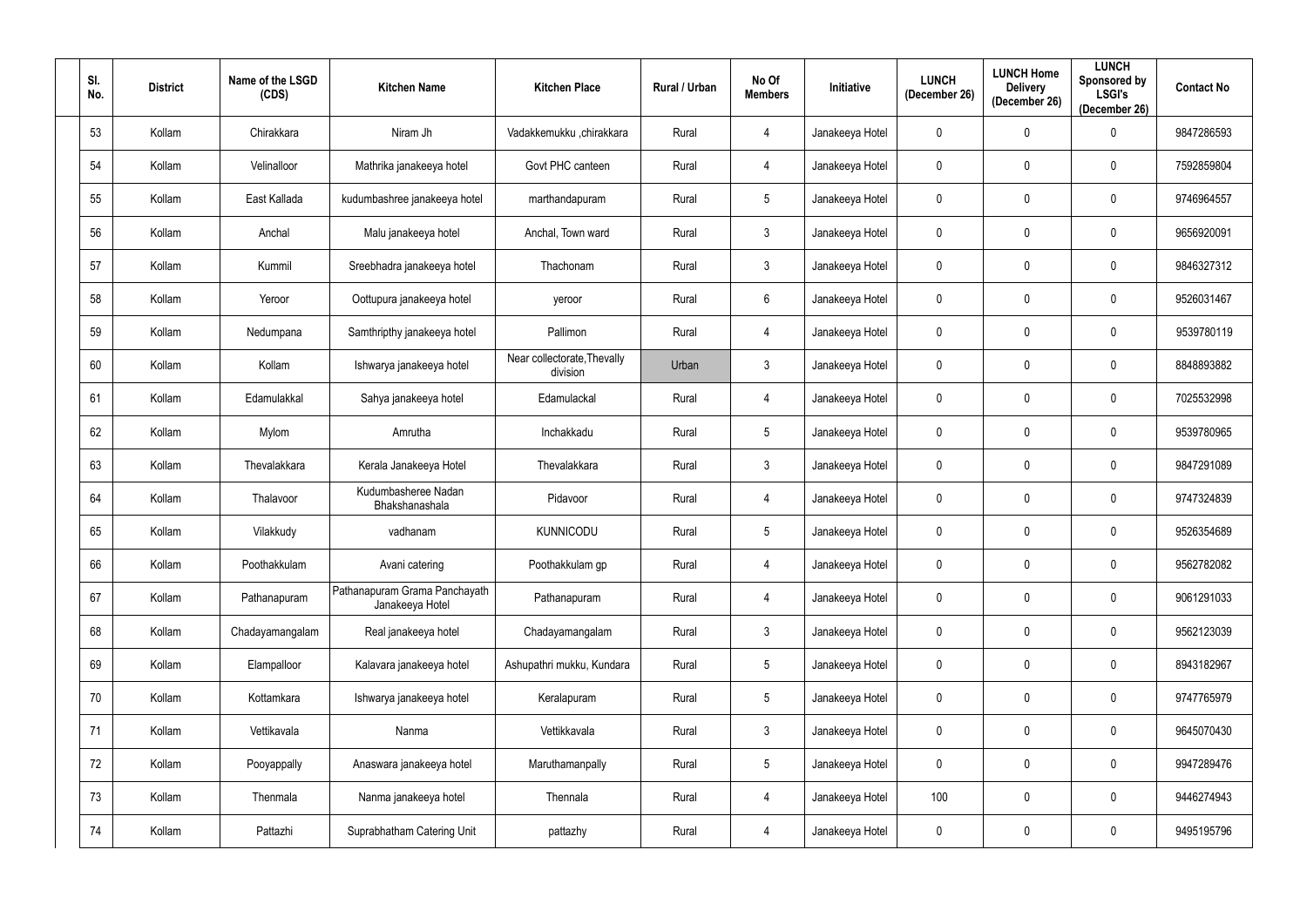|    | SI.<br>No.      | <b>District</b> | Name of the LSGD<br>(CDS) | <b>Kitchen Name</b>                | <b>Kitchen Place</b>                   | Rural / Urban | No Of<br><b>Members</b> | <b>Initiative</b> | <b>LUNCH</b><br>(December 26) | <b>LUNCH Home</b><br><b>Delivery</b><br>(December 26) | <b>LUNCH</b><br>Sponsored by<br><b>LSGI's</b><br>(December 26) | <b>Contact No</b> |
|----|-----------------|-----------------|---------------------------|------------------------------------|----------------------------------------|---------------|-------------------------|-------------------|-------------------------------|-------------------------------------------------------|----------------------------------------------------------------|-------------------|
|    | 75              | Kollam          | Neendakara                | Darshana Janakeeya Hotel           | Puthenthura Junction                   | Rural         | $\mathbf{3}$            | Janakeeya Hotel   | 0                             | 0                                                     | $\Omega$                                                       | 9633106463        |
|    | 76              | Kollam          | Panayam                   | snehadeepam activity group         | Thanikkamukku                          | Rural         | $\overline{4}$          | Janakeeya Hotel   | 0                             | 0                                                     | $\mathbf 0$                                                    | 8606117577        |
|    | 77              | Kollam          | Clappana                  | Vijayasree                         | Near alumpeedika junction              | Rural         | $5\overline{)}$         | Janakeeya Hotel   | 0                             | 0                                                     | $\mathbf 0$                                                    | 9567797660        |
|    | 78              | Kollam          | Sooranad South            | Akshaya janakeeya hotel            | Patharam                               | Rural         | $\overline{4}$          | Janakeeya Hotel   | 0                             | $\mathbf 0$                                           | 0                                                              | 9746919825        |
|    | 79              | Kollam          | Edamulakkal               | Deepam janakeeya hotel             | Edamulackal                            | Rural         | $\mathbf{3}$            | Janakeeya Hotel   | 0                             | 0                                                     | $\mathbf 0$                                                    | 9400684494        |
|    | 80              | Kollam          | Aryankavu                 | Sevana janakeeya hotel             | Kazhuthurutty                          | Rural         | $\mathbf{3}$            | Janakeeya Hotel   | 137                           | $\mathbf 0$                                           | $\mathbf 0$                                                    | 8921381398        |
|    | 81              | Kollam          | Pattazhi Vadakkekara      | Annapoorna                         | Kaduvathode                            | Rural         | $\overline{4}$          | Janakeeya Hotel   | $\mathbf 0$                   | $\pmb{0}$                                             | $\mathbf 0$                                                    | 7561013776        |
|    | 82              | Kollam          | Kulasekharapuram          | Vinayaka                           | Puthiykavu                             | Rural         | $\overline{\mathbf{4}}$ | Janakeeya Hotel   | 0                             | 0                                                     | 0                                                              | 9947499053        |
| 82 |                 |                 |                           |                                    |                                        |               | 354                     |                   | <b>1790</b>                   | $\bullet$                                             | $\boldsymbol{8}$                                               |                   |
|    |                 | Kottayam        | Akalakkunnam              | Navaruchi                          | Chengalam                              | Rural         | $5\overline{)}$         | Janakeeya Hotel   | 0                             | 0                                                     | $\mathbf 0$                                                    | 9188362235        |
|    | $\overline{2}$  | Kottayam        | Arpookkara                | Niravu                             | <b>Medical College</b>                 | Rural         | 8                       | Janakeeya Hotel   | 145                           | $\mathbf 0$                                           | $\mathbf 0$                                                    | 9744719092        |
|    | $\mathbf{3}$    | Kottayam        | Arpookkara                | Ruchi Janakeeya Hotel              | Kaippuzha mutt                         | Rural         | $\overline{4}$          | Janakeeya Hotel   | 0                             | 0                                                     | $\mathbf 0$                                                    | 9847147156        |
|    | 4               | Kottayam        | Athirampuzha              | Hannas                             | Mannanam                               | Rural         | $\overline{4}$          | Janakeeya Hotel   | 0                             | $\mathbf 0$                                           | 0                                                              | 9496136682        |
|    | $5\overline{)}$ | Kottayam        | Ayarkunnam                | Panchami Unit                      | Near PHC Ayarkunnam                    | Rural         | $5\phantom{.0}$         | Janakeeya Hotel   | $\mathbf 0$                   | $\mathbf 0$                                           | $\mathbf 0$                                                    | 9744560994        |
|    | $6\overline{6}$ | Kottayam        | Aymanam                   | Bisiya                             | Aymanam panchayath hall                | Rural         | $\mathbf{3}$            | Janakeeya Hotel   | $\pmb{0}$                     | $\mathbf 0$                                           | $\mathbf 0$                                                    | 9544560606        |
|    | $\overline{7}$  | Kottayam        | Bharananganam             | Kudumbshree nadan<br>bhakshanasala | Bharananganam                          | Rural         | $\mathbf{3}$            | Janakeeya Hotel   | $\mathbf 0$                   | $\mathbf 0$                                           | $\mathbf 0$                                                    | 8113827680        |
|    | 8               | Kottayam        | Changanassery             | Janakeeya Hotel                    | Near Railway station                   | Urban         | $\mathbf{3}$            | Janakeeya Hotel   | $\mathbf 0$                   | $\mathbf 0$                                           | $\mathbf 0$                                                    | 7560866821        |
|    | 9               | Kottayam        | Chemp                     | Thanima                            | Chemp                                  | Rural         | $\overline{4}$          | Janakeeya Hotel   | $\mathbf 0$                   | $\mathbf 0$                                           | $\pmb{0}$                                                      | 9809940907        |
|    | 10 <sup>°</sup> | Kottayam        | Chirakkadav               | <b>Udaya Catering Unit</b>         | Mahatma Gandhi Town Hall,<br>Ponkunnam | Rural         | $5\phantom{.0}$         | Janakeeya Hotel   | $\pmb{0}$                     | $\mathbf 0$                                           | $\pmb{0}$                                                      | 6282479410        |
|    | 11              | Kottayam        | Chirakkadav               | Sargam                             | Thekkethu Kavala                       | Rural         | $\mathbf{3}$            | Janakeeya Hotel   | 28                            | $\mathbf 0$                                           | $\mathbf 0$                                                    | 9656087110        |
|    | 12              | Kottayam        | Elikulam                  | Janakeeya Hotel Elikkulam          | Manchakuzhy                            | Rural         | $\mathbf{3}$            | Janakeeya Hotel   | $\pmb{0}$                     | $\mathbf 0$                                           | $\mathbf 0$                                                    | 9074768314        |
|    | 13              | Kottayam        | Ettumanoor                | Gramashree cafe kudumbasree        | Nandanam auditorium,<br>Ettumanoor     | Urban         | $5\phantom{.0}$         | Janakeeya Hotel   | $\pmb{0}$                     | $\pmb{0}$                                             | $\pmb{0}$                                                      | 9847334071        |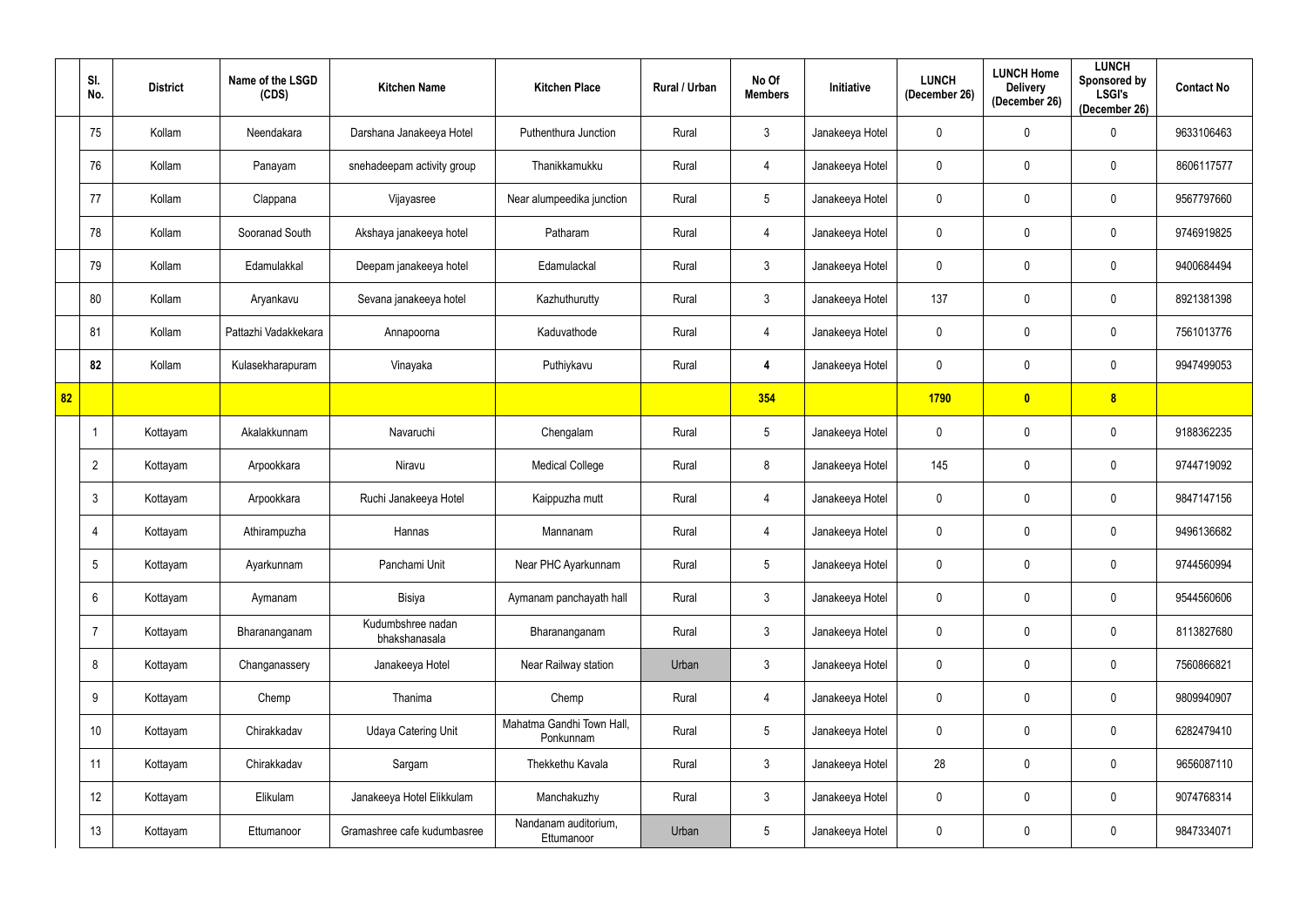| SI.<br>No.       | <b>District</b> | Name of the LSGD<br>(CDS) | <b>Kitchen Name</b>            | <b>Kitchen Place</b>           | Rural / Urban | No Of<br><b>Members</b> | Initiative      | <b>LUNCH</b><br>(December 26) | <b>LUNCH Home</b><br><b>Delivery</b><br>(December 26) | <b>LUNCH</b><br><b>Sponsored by</b><br><b>LSGI's</b><br>(December 26) | <b>Contact No</b> |
|------------------|-----------------|---------------------------|--------------------------------|--------------------------------|---------------|-------------------------|-----------------|-------------------------------|-------------------------------------------------------|-----------------------------------------------------------------------|-------------------|
| 14               | Kottayam        | Kadanad                   | Thanal catering                | Kadanad                        | Rural         | $5\phantom{.0}$         | Janakeeya Hotel | $\overline{0}$                | $\mathbf 0$                                           | $\Omega$                                                              | 9048099040        |
| 15 <sub>15</sub> | Kottayam        | Kadaplamattam             | Salt &pepper                   | Near Kadaplamattom CDS         | Rural         | $\overline{4}$          | Janakeeya Hotel | $\overline{0}$                | $\mathbf 0$                                           | $\mathbf 0$                                                           | 9645400860        |
| 16               | Kottayam        | Kadaplamattam             | Kadaplamattam Janakeeya Hotel  | Vayala                         | Rural         | $\overline{4}$          | Janakeeya Hotel | $\mathbf 0$                   | $\mathbf 0$                                           | $\mathbf 0$                                                           | 9446804954        |
| 17               | Kottayam        | Kaduthuruthy              | Janakeeya Hotel                | Panchayath premise             | Rural         | $6\overline{6}$         | Janakeeya Hotel | $\overline{0}$                | $\overline{0}$                                        | $\mathbf 0$                                                           | 9847166464        |
| 18               | Kottayam        | Kallara                   | Vasuki Janakeeya hotel         | Kallara                        | Rural         | 3 <sup>1</sup>          | Janakeeya Hotel | $\mathbf 0$                   | $\mathbf 0$                                           | $\mathbf 0$                                                           | 9846103478        |
| 19               | Kottayam        | Kanakkari                 | Jesus                          | Pattithanam                    | Rural         | $5\phantom{.0}$         | Janakeeya Hotel | $\overline{0}$                | $\mathbf 0$                                           | $\mathbf 0$                                                           | 9447192439        |
| 20               | Kottayam        | Kangazha                  | Sulabha                        | Pathanadu                      | Rural         | $5\overline{)}$         | Janakeeya Hotel | $\mathbf 0$                   | $\mathbf 0$                                           | $\mathbf 0$                                                           | 9847438293        |
| 21               | Kottayam        | Kanjirapally              | Vanitha canteen                | Panchayath premise             | Rural         | $\mathbf{3}$            | Janakeeya Hotel | $\overline{0}$                | $\mathbf 0$                                           | $\mathbf 0$                                                           | 9605391868        |
| 22               | Kottayam        | Karoor                    | Unarvu janakeeya hotel         | Valavoor                       | Rural         | $5\phantom{.0}$         | Janakeeya Hotel | $\mathbf 0$                   | $\mathbf 0$                                           | $\mathbf 0$                                                           | 8304903250        |
| 23               | Kottayam        | Karukachal                | <b>Sukrutham Catering Unit</b> | Karukachal                     | Rural         | $5\phantom{.0}$         | Janakeeya Hotel | $\overline{0}$                | $\mathbf 0$                                           | $\mathbf 0$                                                           | 9847766843        |
| 24               | Kottayam        | Kidangoor                 | Janakeeya hotel                | Kidangoor Panchayath           | Rural         | $\mathbf{3}$            | Janakeeya Hotel | $\overline{0}$                | $\mathbf 0$                                           | $\mathbf 0$                                                           | 9048080292        |
| 25               | Kottayam        | Kooroppada                | Achus Janakeeya Hotel          | Panchayath                     | Rural         | $\mathbf{3}$            | Janakeeya Hotel | $\overline{0}$                | $\mathbf 0$                                           | $\mathbf 0$                                                           | 9778121989        |
| 26               | Kottayam        | Koottickal                | Janakeeya hotel                | Koottickal                     | Rural         | $5\overline{)}$         | Janakeeya Hotel | $\mathbf 0$                   | $\mathbf 0$                                           | $\mathbf 0$                                                           | 9645219929        |
| 27               | Kottayam        | Koruthodu                 | Koruthodu Janakeeya Hotel      | Koruthodu                      | Rural         | $6\overline{6}$         | Janakeeya Hotel | $\overline{0}$                | $\mathbf 0$                                           | $\pmb{0}$                                                             | 7510770418        |
| 28               | Kottayam        | KottayamNorth             | Alfa Canteen                   | Municipality Kottayam          | Urban         | $5\phantom{.0}$         | Janakeeya Hotel | $\overline{0}$                | $\mathbf 0$                                           | $\pmb{0}$                                                             | 9846571923        |
| 29               | Kottayam        | KottayamNorth             | Kerala cafe janakeeya hotel    | Choottuveli                    | Urban         | 3 <sup>1</sup>          | Janakeeya Hotel | $\overline{0}$                | $\mathbf 0$                                           | $\mathbf 0$                                                           | 8129337294        |
| $30\,$           | Kottayam        | KottayamNorth             | Maria Janakeeya Hotel          | Chungam                        | Urban         | $5\phantom{.0}$         | Janakeeya Hotel | $\overline{0}$                | $\overline{0}$                                        | $\mathbf 0$                                                           | 9744843928        |
| 31               | Kottayam        | KottayamNorth             | Ambady Janakeeya Hotel         | Karapuzha                      | Urban         | 4                       | Janakeeya Hotel | $\overline{0}$                | $\mathbf 0$                                           | $\mathbf 0$                                                           | 9496374594        |
| 32 <sub>2</sub>  | Kottayam        | Kozhuvanal                | Rohini Janakeeya Hotel         | Vakkappulam                    | Rural         | $\mathbf{3}$            | Janakeeya Hotel | $\overline{0}$                | $\mathbf 0$                                           | $\mathbf 0$                                                           | 9400216885        |
| 33               | Kottayam        | Kuravilangadu             | kudumbashree janakeeya hotel   | kuravilangady by pass junction | Rural         | $5\phantom{.0}$         | Janakeeya Hotel | $\overline{0}$                | $\overline{0}$                                        | $\pmb{0}$                                                             | 7559022364        |
| 34               | Kottayam        | Kurichi                   | Swad Catering                  | Cheruvelippadi                 | Rural         | 4                       | Janakeeya Hotel | $\mathbf 0$                   | $\bm{0}$                                              | $\pmb{0}$                                                             | 9847891917        |
| 35               | Kottayam        | Madappally                | SR catering                    | Mammoodu                       | Rural         | 3 <sup>1</sup>          | Janakeeya Hotel | $\mathbf 0$                   | $\bm{0}$                                              | $\boldsymbol{0}$                                                      | 9747702203        |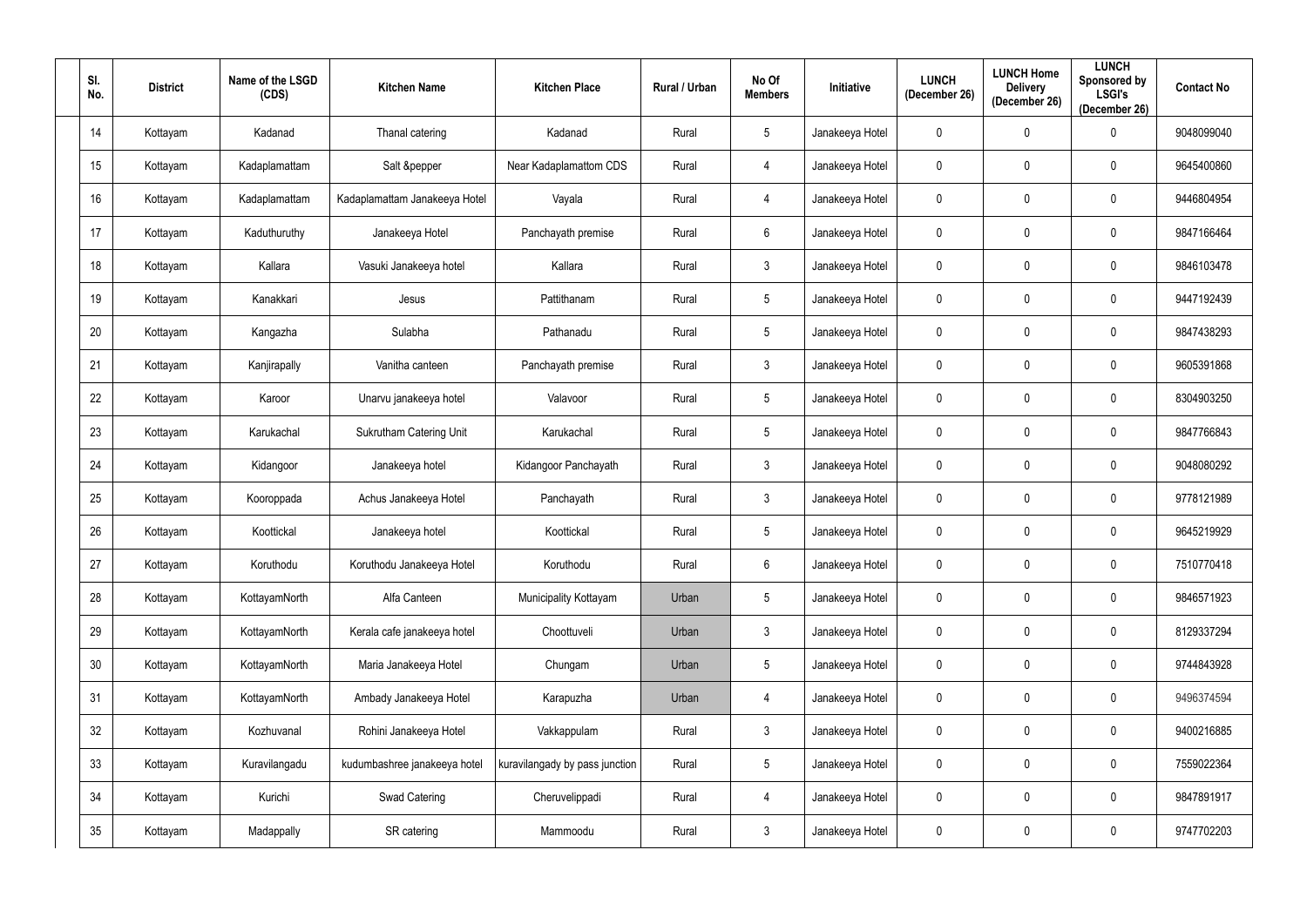|    | SI.<br>No. | <b>District</b> | Name of the LSGD<br>(CDS) | <b>Kitchen Name</b>             | <b>Kitchen Place</b>    | Rural / Urban | No Of<br><b>Members</b> | <b>Initiative</b> | <b>LUNCH</b><br>(December 26) | <b>LUNCH Home</b><br><b>Delivery</b><br>(December 26) | <b>LUNCH</b><br>Sponsored by<br><b>LSGI's</b><br>(December 26) | <b>Contact No</b> |
|----|------------|-----------------|---------------------------|---------------------------------|-------------------------|---------------|-------------------------|-------------------|-------------------------------|-------------------------------------------------------|----------------------------------------------------------------|-------------------|
|    | 36         | Kottayam        | Manimala                  | Vanitha canteen                 | Manimala                | Rural         | $\mathbf{3}$            | Janakeeya Hotel   | 0                             | $\mathbf 0$                                           | $\Omega$                                                       | 9946318069        |
|    | 37         | Kottayam        | Manjoor                   | Oruma catering unit             | Kuruppanthara           | Rural         | $5\overline{)}$         | Janakeeya Hotel   | 0                             | $\mathbf 0$                                           | $\mathbf 0$                                                    | 9349189590        |
|    | 38         | Kottayam        | Marangattupilly           | Marangattupilly Janakeeya Hotel | Marangattupilly         | Rural         | $\overline{4}$          | Janakeeya Hotel   | 0                             | $\mathbf 0$                                           | $\mathbf 0$                                                    | 9544416772        |
|    | 39         | Kottayam        | Maravanthuruth            | Changathi                       | Maravanthuruth          | Rural         | $\overline{4}$          | Janakeeya Hotel   | 0                             | 0                                                     | $\mathbf 0$                                                    | 9744598169        |
|    | 40         | Kottayam        | Meenachil                 | Akshaya Janakeeya hotel         | Idamattam               | Rural         | $\overline{4}$          | Janakeeya Hotel   | $\mathbf 0$                   | $\mathbf 0$                                           | $\boldsymbol{0}$                                               | 9747190979        |
| 82 | 41         | Kottayam        | Meenachil                 | Archana janakeeya Hotel         | Paika                   | Rural         | $5\overline{)}$         | Janakeeya Hotel   | 137                           | $\mathbf 0$                                           | $\boldsymbol{0}$                                               | 9048759539        |
|    | 42         | Kottayam        | Meenadom                  | Nainus                          | Meenadom                | Rural         | $\mathbf{3}$            | Janakeeya Hotel   | $\mathbf 0$                   | $\mathbf 0$                                           | $\boldsymbol{0}$                                               | 9539752801        |
|    | 43         | Kottayam        | Melukavu                  | Seenayi Cafe centre             | Melukavumattam          | Rural         | $5\overline{)}$         | Janakeeya Hotel   | $\mathbf 0$                   | $\mathbf 0$                                           | 0                                                              | 9744546703        |
|    | 44         | Kottayam        | Moonnilav                 | Aiswarya                        | Moonnilav               | Rural         | $\mathbf{3}$            | Janakeeya Hotel   | $\mathbf 0$                   | $\mathbf 0$                                           | $\mathbf 0$                                                    | 8281227689        |
|    | 45         | Kottayam        | Mulakkulam                | Janakeeya Hotel                 | Moorkkattilpadi         | Rural         | 4                       | Janakeeya Hotel   | $\mathbf 0$                   | $\overline{0}$                                        | $\mathbf 0$                                                    | 9747856382        |
|    | 46         | Kottayam        | Mundakkayam               | Janakeeya Hotel Mundakkayam     | Mundakkayam             | Rural         | $6\overline{6}$         | Janakeeya Hotel   | $\mathbf 0$                   | $\overline{0}$                                        | $\mathbf 0$                                                    | 9495314979        |
|    | 47         | Kottayam        | Nedumkunnam               | Nanma Kudumbashree Unit         | Nedumkunnam             | Rural         | $5\overline{)}$         | Janakeeya Hotel   | 0                             | 0                                                     | $\mathbf 0$                                                    | 7306791612        |
|    | 48         | Kottayam        | Neendoor                  | Gruhasree ME Unit               | Panchayath              | Rural         | $\mathbf{3}$            | Janakeeya Hotel   | $\mathbf 0$                   | $\mathbf 0$                                           | $\mathbf 0$                                                    | 9847756958        |
|    | 49         | Kottayam        | Njeezhoor                 | Annapoorna Janakeeya Hotel      | Panchayath              | Rural         | $\overline{4}$          | Janakeeya Hotel   | $\mathbf 0$                   | $\mathbf 0$                                           | $\mathbf 0$                                                    | 9745246839        |
|    | 50         | Kottayam        | Pala                      | Angel Janakeeya Hotel           | Pala Municipality       | Urban         | $\overline{4}$          | Janakeeya Hotel   | $\mathbf 0$                   | $\mathbf 0$                                           | $\mathbf 0$                                                    | 9745963125        |
|    | 51         | Kottayam        | Pala                      | Harithasree catering            | Chethimattam            | Urban         | $5\phantom{.0}$         | Janakeeya Hotel   | $\mathbf 0$                   | $\mathbf 0$                                           | $\pmb{0}$                                                      | 9895154240        |
|    | 52         | Kottayam        | Pallickathodu             | Sangeetha                       | Pallickathodu Bus stand | Rural         | $\mathbf{3}$            | Janakeeya Hotel   | $\mathbf 0$                   | $\mathbf 0$                                           | $\mathbf 0$                                                    | 9633814381        |
|    | 53         | Kottayam        | Pampady                   | Thrupthi                        | Pampady Town            | Rural         | $5\phantom{.0}$         | Janakeeya Hotel   | $\mathbf 0$                   | $\mathbf 0$                                           | $\pmb{0}$                                                      | 9633013622        |
|    | 54         | Kottayam        | Panachikkadu              | Ruchi Canteen                   | Paruthumpara            | Rural         | $5\overline{)}$         | Janakeeya Hotel   | $\pmb{0}$                     | $\mathbf 0$                                           | $\pmb{0}$                                                      | 9656411494        |
|    | 55         | Kottayam        | Parathodu                 | Janakeeya Hotel Parathodu       | Panchayath              | Rural         | $\overline{4}$          | Janakeeya Hotel   | $\mathbf 0$                   | $\mathbf 0$                                           | $\mathbf 0$                                                    | 7907455541        |
|    | 56         | Kottayam        | Paippadu                  | Thejus                          | Paippadu                | Rural         | $5\overline{)}$         | Janakeeya Hotel   | $\pmb{0}$                     | $\mathbf 0$                                           | $\pmb{0}$                                                      | 7034621426        |
|    | 57         | Kottayam        | Poonjar                   | Haritham                        | Poonjar                 | Rural         | $5\phantom{.0}$         | Janakeeya Hotel   | $\pmb{0}$                     | $\mathbf 0$                                           | $\pmb{0}$                                                      | 9495235348        |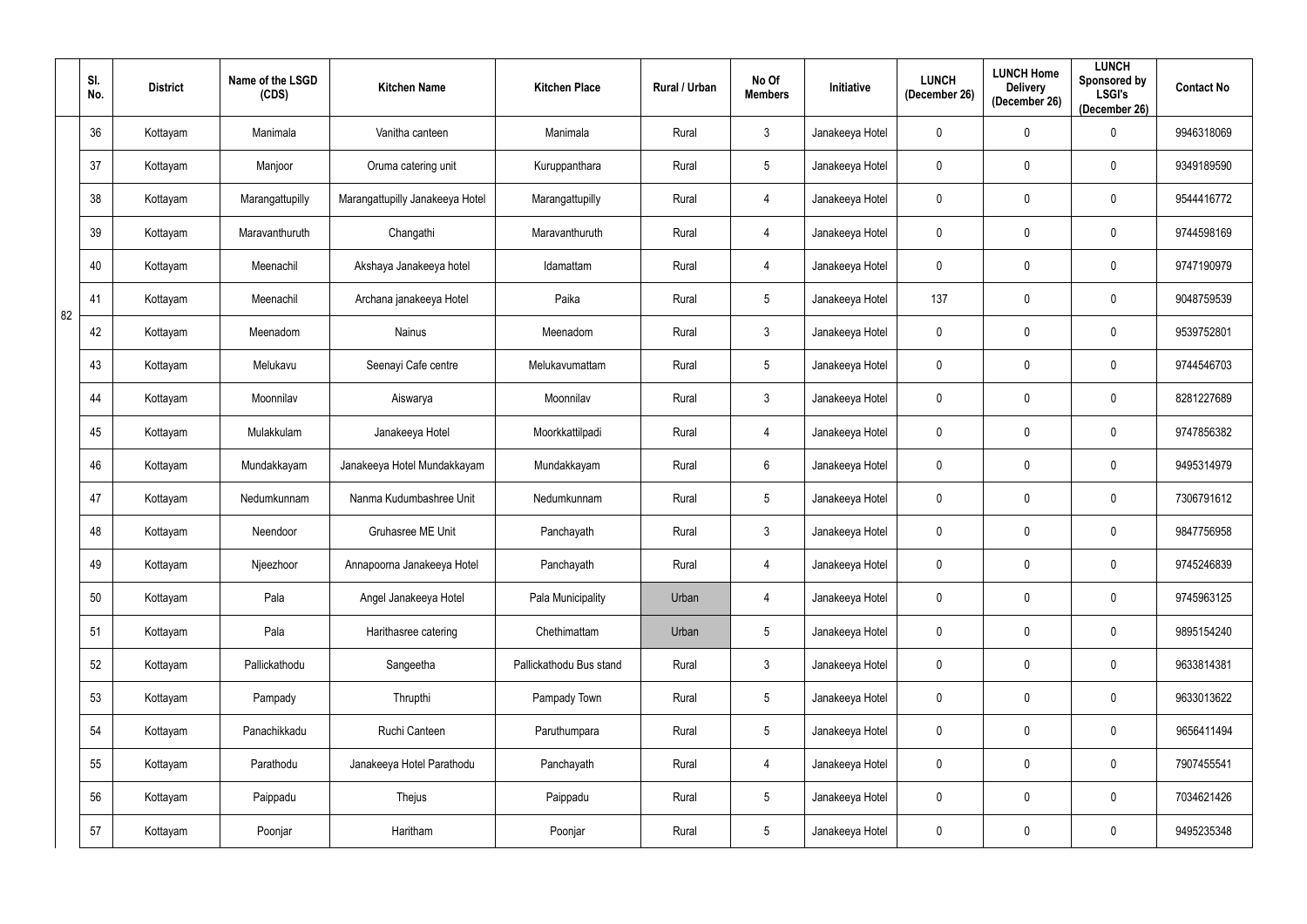| SI.<br>No. | <b>District</b> | Name of the LSGD<br>(CDS) | <b>Kitchen Name</b>                                      | <b>Kitchen Place</b>                        | <b>Rural / Urban</b> | No Of<br><b>Members</b> | <b>Initiative</b> | <b>LUNCH</b><br>(December 26) | <b>LUNCH Home</b><br><b>Delivery</b><br>(December 26) | <b>LUNCH</b><br><b>Sponsored by</b><br><b>LSGI's</b><br>(December 26) | <b>Contact No</b> |
|------------|-----------------|---------------------------|----------------------------------------------------------|---------------------------------------------|----------------------|-------------------------|-------------------|-------------------------------|-------------------------------------------------------|-----------------------------------------------------------------------|-------------------|
| 58         | Kottayam        | poonjar south             | Sowbhagya Janakeeya Hotel                                | poonjar south                               | Rural                | 4                       | Janakeeya Hotel   | $\overline{0}$                | $\mathbf 0$                                           | $\Omega$                                                              | 9495151799        |
| 59         | Kottayam        | Ramapuram                 | Ruchi                                                    | Ramapuram                                   | Rural                | 4                       | Janakeeya Hotel   | $\overline{0}$                | $\mathbf 0$                                           | $\mathbf 0$                                                           | 9495107277        |
| 60         | Kottayam        | T.V.Puram                 | Vijaya Janakeeya Hotel                                   | TV Puram                                    | Rural                | $\mathbf{3}$            | Janakeeya Hotel   | $\overline{0}$                | $\mathbf 0$                                           | $\mathbf 0$                                                           | 9847614136        |
| 61         | Kottayam        | Teekkoy                   | Kairali                                                  | Vagamattom, Kallambhagam                    | Rural                | $\mathbf{3}$            | Janakeeya Hotel   | $\overline{0}$                | $\mathbf 0$                                           | 0                                                                     | 7025702768        |
| 62         | Kottayam        | Thalanad                  | Nanma                                                    | Muttambhagam Kavala                         | Rural                | 3 <sup>1</sup>          | Janakeeya Hotel   | $\mathbf 0$                   | $\mathbf 0$                                           | $\mathbf 0$                                                           | 9961289547        |
| 63         | Kottayam        | Thalappalam               | Ameya                                                    | Thalappalam                                 | Rural                | 4                       | Janakeeya Hotel   | $\overline{0}$                | $\mathbf 0$                                           | $\mathbf 0$                                                           | 7025932626        |
| 64         | Kottayam        | Thalayolaparambu          | kudumbashree janakeeya hotel                             | Thalayolaparambu                            | Rural                | $\mathbf{3}$            | Janakeeya Hotel   | $\overline{0}$                | $\overline{0}$                                        | $\mathbf 0$                                                           | 7994830570        |
| 65         | Kottayam        | Thidanadu                 | Janani                                                   | Chemmlamattam                               | Rural                | $6\overline{6}$         | Janakeeya Hotel   | $\overline{0}$                | $\mathbf 0$                                           | 0\$                                                                   | 9562695545        |
| 66         | Kottayam        | Thidanadu                 | Krishna                                                  | Near Panchayath                             | Rural                | 4                       | Janakeeya Hotel   | $\mathbf 0$                   | $\overline{0}$                                        | $\mathbf 0$                                                           | 9605565960        |
| 67         | Kottayam        | Thiruvarppu               | Sreeparvathy food products                               | Illickal                                    | Rural                | $\mathbf{3}$            | Janakeeya Hotel   | $\overline{0}$                | $\mathbf 0$                                           | $\mathbf 0$                                                           | 9747289846        |
| 68         | Kottayam        | Thrikkodithanam           | Swanthanam                                               | Thrikkodithanam                             | Rural                | $5\phantom{.0}$         | Janakeeya Hotel   | $\overline{0}$                | $\mathbf 0$                                           | $\mathbf 0$                                                           | 7902729237        |
| 69         | Kottayam        | Udayanapuram              | Uppum Mulakum                                            | Nerekadavu                                  | Rural                | $\mathbf{3}$            | Janakeeya Hotel   | $\mathbf 0$                   | $\mathbf 0$                                           | $\mathbf 0$                                                           | 8111850728        |
| 70         | Kottayam        | Udayanapuram              | Aiswarya Activity Group                                  | Vaikom Block Panchayath                     | Rural                | $5\overline{)}$         | Janakeeya Hotel   | $\mathbf 0$                   | $\overline{0}$                                        | $\mathbf 0$                                                           | 9847437286        |
| 71         | Kottayam        | Uzhavoor                  | Uzhavoor Janakeeya Hotel                                 | Uzhavoor Town                               | Rural                | 8                       | Janakeeya Hotel   | $\overline{0}$                | $\mathbf 0$                                           | $\mathbf 0$                                                           | 9746074266        |
| 72         | Kottayam        | Vaikom                    | <b>Chanees Eats</b>                                      | Chalapparambu                               | Urban                | $\overline{4}$          | Janakeeya Hotel   | $\overline{0}$                | $\mathbf 0$                                           | $\mathbf 0$                                                           | 9446467389        |
| 73         | Kottayam        | Vakathanam                | Padheyam                                                 | Njaliakuzhi                                 | Rural                | $6\overline{6}$         | Janakeeya Hotel   | $\overline{0}$                | $\mathbf 0$                                           | $\pmb{0}$                                                             | 9495010073        |
| 74         | Kottayam        | Vazhappally               | Udayam                                                   | Vazhappally                                 | Rural                | $\overline{4}$          | Janakeeya Hotel   | $\overline{0}$                | $\mathbf 0$                                           | $\mathbf 0$                                                           | 9562267564        |
| 75         | Kottayam        | Vazhoor                   | Kudumbashree Canteen Unit At<br>Vazhoor Grama Panchayath | Vazhoor Grama Panchayath<br><b>Building</b> | Rural                | $5\phantom{.0}$         | Janakeeya Hotel   | $\overline{0}$                | $\mathbf 0$                                           | $\pmb{0}$                                                             | 9544717796        |
| 76         | Kottayam        | Vazhoor                   | New India                                                | Nedumavu                                    | Rural                | $\mathbf{3}$            | Janakeeya Hotel   | $\overline{0}$                | $\mathbf 0$                                           | $\mathbf 0$                                                           | 9744581242        |
| 77         | Kottayam        | Vechoor                   | Treeland Annapoorna                                      | <b>Bund Road</b>                            | Rural                | $\mathbf{3}$            | Janakeeya Hotel   | $\overline{0}$                | $\mathbf 0$                                           | $\mathbf 0$                                                           | 8606814487        |
| 78         | Kottayam        | Veliyannoor               | Thanima foods                                            | Veliyannoor                                 | Rural                | $\mathbf{3}$            | Janakeeya Hotel   | $\overline{0}$                | $\overline{0}$                                        | $\mathbf 0$                                                           | 9744392147        |
| 79         | Kottayam        | Vellavoor                 | Uppum Mulakum Janakeeya Hotel                            | Panchayath premise                          | Rural                | $5\phantom{.0}$         | Janakeeya Hotel   | $\pmb{0}$                     | $\bm{0}$                                              | $\pmb{0}$                                                             | 9188317288        |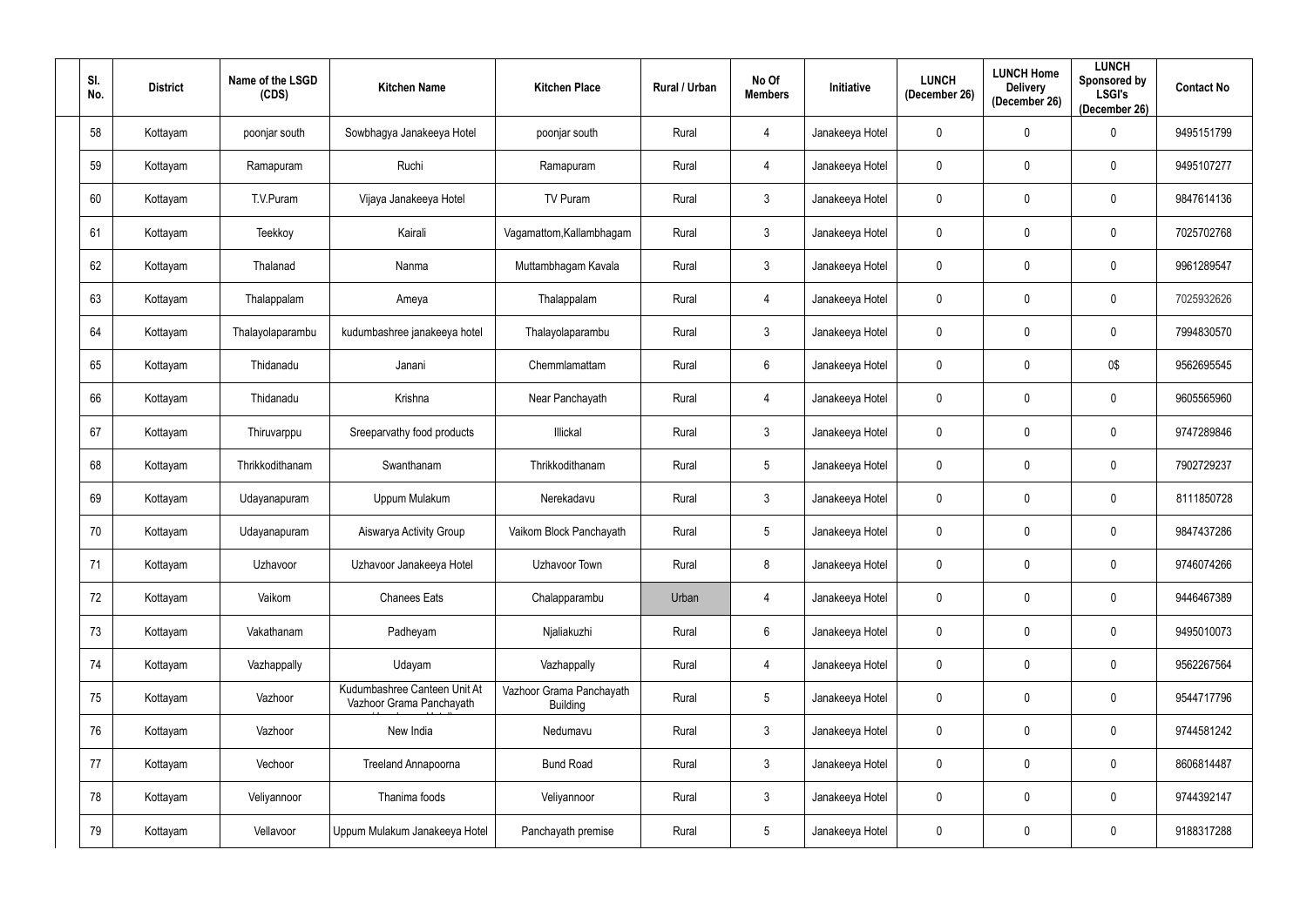|    | SI.<br>No.      | <b>District</b> | Name of the LSGD<br>(CDS) | <b>Kitchen Name</b>            | <b>Kitchen Place</b>                  | Rural / Urban | No Of<br><b>Members</b> | <b>Initiative</b> | <b>LUNCH</b><br>(December 26) | <b>LUNCH Home</b><br><b>Delivery</b><br>(December 26) | <b>LUNCH</b><br>Sponsored by<br><b>LSGI's</b><br>(December 26) | <b>Contact No</b> |
|----|-----------------|-----------------|---------------------------|--------------------------------|---------------------------------------|---------------|-------------------------|-------------------|-------------------------------|-------------------------------------------------------|----------------------------------------------------------------|-------------------|
|    | 80              | Kottayam        | Velloor                   | Puzhayoram catering            | Near Velloor cds office               | Rural         | 4                       | Janakeeya Hotel   | 0                             | $\mathbf 0$                                           | 0                                                              | 9895522286        |
|    | 81              | Kottayam        | Vijayapuram               | Niravu                         | Iranjal                               | Rural         | $\mathbf{3}$            | Janakeeya Hotel   | 0                             | $\mathbf 0$                                           | $\mathbf 0$                                                    | 9495245895        |
|    | 82              | Kottayam        | Vijayapuram               | Renown Janakeeya Hotel         | Vadavathoor                           | Rural         | $5\overline{)}$         | Janakeeya Hotel   | 0                             | $\mathbf 0$                                           | $\mathbf 0$                                                    | 8606536302        |
| 82 |                 |                 |                           |                                |                                       |               | 336                     |                   | 310                           | $\bullet$                                             | $\bullet$                                                      |                   |
|    |                 | Kozhikode       | Balussery                 | Unarvu Janakeeya Hotel         | Balussery                             | Rural         | $5\overline{)}$         | Janakeeya Hotel   | 0                             | $\mathbf 0$                                           | $\mathbf 0$                                                    | 95440 03929       |
|    | $\overline{2}$  | Kozhikode       | Panangad                  | Kairali Janakeeya Hotel        | Balussery mukku at KK<br>hospital     | Rural         | $\mathbf{3}$            | Janakeeya Hotel   | $\mathbf 0$                   | $\mathbf 0$                                           | $\mathbf 0$                                                    | 97450 85782       |
|    | $\mathbf{3}$    | Kozhikode       | Koorachundu               | Koorachundu Janakeeya hotel    | Koorachundu                           | Rural         | $\overline{4}$          | Janakeeya Hotel   | 120                           | $\pmb{0}$                                             | $\mathbf 0$                                                    | 94967 07886       |
|    | $\overline{4}$  | Kozhikode       | Koorachundu               | Koottayma Janakeeya Hotel      | Kallanode                             | Rural         | $5\overline{)}$         | Janakeeya Hotel   | $\mathbf 0$                   | $\mathbf 0$                                           | 0                                                              | 94967 26850       |
|    | $5\overline{)}$ | Kozhikode       | Kottur                    | Sneha Janakeeya Hotel          | Kottur                                | Rural         | $5\overline{)}$         | Janakeeya Hotel   | $\pmb{0}$                     | $\mathbf 0$                                           | $\mathbf 0$                                                    | 97456 72101       |
|    | 6               | Kozhikode       | Naduvannur                | Naduvannur Janakeeya Hotel     | Naduvannur                            | Rural         | $\overline{7}$          | Janakeeya Hotel   | 0                             | 0                                                     | $\mathbf 0$                                                    | 8592-031802       |
|    | 7               | Kozhikode       | Naduvannur                | Kudumbashree Janakeeya Hotel   | Anjolimukku                           | Rural         | $\mathbf{3}$            | Janakeeya Hotel   | 0                             | $\mathbf 0$                                           | 0                                                              | 9995947043        |
|    | 8               | Kozhikode       | Ulliyeri                  | Ulliyeri Janakeeya Hotel       | Ulliyeri                              | Rural         | 4                       | Janakeeya Hotel   | 0                             | $\mathbf 0$                                           | $\mathbf 0$                                                    | 89434 06681       |
|    | 9               | Kozhikode       | Unnikulam                 | Swad Janakeeya Hotel           | Ekarool Kaappil Road                  | Rural         | $\mathbf{3}$            | Janakeeya Hotel   | 578                           | $\mathbf 0$                                           | 0                                                              | 85475 75474       |
|    | 10              | Kozhikode       | Unnikulam                 | Chaithanya Janakeeya Hotel     | Opposite unnikulam<br>gramapanchayath | Rural         | $\mathbf{3}$            | Janakeeya Hotel   | 598                           | $\mathbf 0$                                           | $\mathbf 0$                                                    | 87141 31460       |
|    | 11              | Kozhikode       | Nanminda                  | Akshaya vanitha hotel          | Nanminda panchayath building          | Rural         | $3\phantom{.0}$         | Janakeeya Hotel   | $\pmb{0}$                     | $\mathbf 0$                                           | 0                                                              | 9961184212        |
|    | 12              | Kozhikode       | Thalakkulathur            | Thalakkulathur Janakeeya Hotel | Parambath                             | Rural         | $\overline{4}$          | Janakeeya Hotel   | $\pmb{0}$                     | $\overline{0}$                                        | $\mathbf 0$                                                    | 7593067511        |
|    | 13              | Kozhikode       | Kakkodi                   | Kakkodi Janakeeya Hotel        | Kakkodi Bazar                         | Rural         | $\overline{7}$          | Janakeeya Hotel   | 240                           | $\mathbf 0$                                           | $\mathbf 0$                                                    | 8943123615        |
|    | 14              | Kozhikode       | Chelannur                 | Oottupura Janakeeya Hotel      | Ambalathukulangara                    | Rural         | $\overline{7}$          | Janakeeya Hotel   | 75                            | $\mathbf 0$                                           | $\mathbf 0$                                                    | 9846010528        |
|    | 15              | Kozhikode       | Narikkuni                 | Amma Janakeeya Hotel           | Narikkuni                             | Rural         | $\mathbf{3}$            | Janakeeya Hotel   | $\pmb{0}$                     | $\mathbf 0$                                           | $\mathbf 0$                                                    | 9645606562        |
|    | 16              | Kozhikode       | Kakkoor                   | Janakeeya Hotel Kakkoor        | Kakkoor                               | Rural         | $5\phantom{.0}$         | Janakeeya Hotel   | $\pmb{0}$                     | $\mathbf 0$                                           | $\mathbf 0$                                                    | 8592050112        |
|    | 17              | Kozhikode       | Koduvally                 | Sadhya Janakeeya Hotel         | G M L P School, Koduvally             | Urban         | $5\phantom{.0}$         | Janakeeya Hotel   | 0                             | $\mathbf 0$                                           | $\mathbf 0$                                                    | 8593898831        |
|    | 18              | Kozhikode       | Koduvally                 | KKN Janakeeya Hotel Koduvally  | Nellamkandi                           | Urban         | $\mathbf{3}$            | Janakeeya Hotel   | 105                           | $\pmb{0}$                                             | 0                                                              | 9847650894        |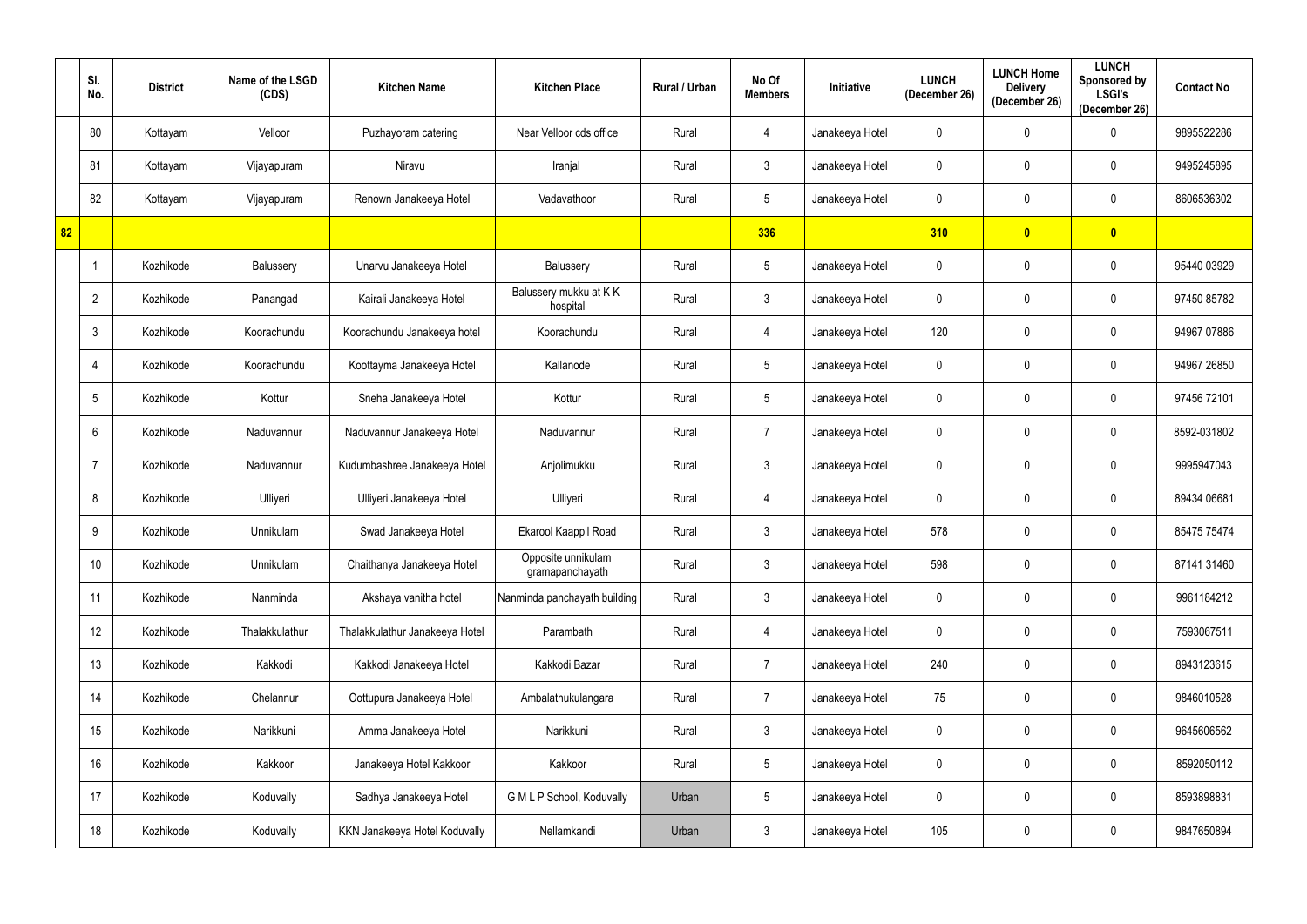| SI.<br>No. | <b>District</b> | Name of the LSGD<br>(CDS) | <b>Kitchen Name</b>                      | <b>Kitchen Place</b>                | Rural / Urban | No Of<br><b>Members</b> | Initiative      | <b>LUNCH</b><br>(December 26) | <b>LUNCH Home</b><br><b>Delivery</b><br>(December 26) | <b>LUNCH</b><br><b>Sponsored by</b><br><b>LSGI's</b><br>(December 26) | <b>Contact No</b> |
|------------|-----------------|---------------------------|------------------------------------------|-------------------------------------|---------------|-------------------------|-----------------|-------------------------------|-------------------------------------------------------|-----------------------------------------------------------------------|-------------------|
| 19         | Kozhikode       | Koduvally                 | Swad Janakeeya Hotel                     | Manipuram                           | Urban         | $5\phantom{.0}$         | Janakeeya Hotel | $\mathbf 0$                   | $\mathbf 0$                                           | $\Omega$                                                              | 9946991995        |
| 20         | Kozhikode       | Madavoor                  | Madavoor Janakeeya Hotel                 | Near madavoor panchayath            | Rural         | $5\phantom{.0}$         | Janakeeya Hotel | $\mathbf 0$                   | $\mathbf 0$                                           | $\mathbf 0$                                                           | 8547590842        |
| 21         | Kozhikode       | Omasseri                  | Annapoornna Janakeeya Hotel              | Omasseri                            | Rural         | 4                       | Janakeeya Hotel | $\mathbf 0$                   | $\mathbf 0$                                           | $\mathbf 0$                                                           | 9605102599        |
| 22         | Kozhikode       | Puthuppadi                | Ruchi Janakeeya Hotel                    | Puthupadi                           | Rural         | $5\overline{)}$         | Janakeeya Hotel | $\overline{0}$                | $\mathbf 0$                                           | $\mathbf 0$                                                           | 7909113114        |
| 23         | Kozhikode       | Kizhakkoth                | Swad Janakeeya Hotel                     | Mariveettilthazham                  | Rural         | 4                       | Janakeeya Hotel | $\mathbf 0$                   | $\mathbf 0$                                           | $\mathbf 0$                                                           | 9847086665        |
| 24         | Kozhikode       | Thamarassery              | Pavithram Janakeeya hotel                | Thamarassery old stand              | Rural         | $6\overline{6}$         | Janakeeya Hotel | $\mathbf 0$                   | $\mathbf 0$                                           | $\mathbf 0$                                                           | 9048389661        |
| 25         | Kozhikode       | Kodenchery                | Kairali Janakeeya Hotel                  | Kodenchery                          | Rural         | 4                       | Janakeeya Hotel | $\overline{0}$                | $\overline{0}$                                        | $\mathbf 0$                                                           | 9446037829        |
| 26         | Kozhikode       | Koodaranji                | Ruchikkoot Janakeeya Hotel               | Koodaranji                          | Rural         | $6\phantom{.}6$         | Janakeeya Hotel | $\overline{0}$                | $\mathbf 0$                                           | $\mathbf 0$                                                           | 9496439278        |
| 27         | Kozhikode       | Thiruvambadi              | Pulari Janakeeya Hotel                   | Thondimmal                          | Rural         | $5\phantom{.0}$         | Janakeeya Hotel | $\overline{0}$                | $\mathbf 0$                                           | $\mathbf 0$                                                           | 7034264232        |
| 28         | Kozhikode       | Kattippara                | Ruchi Janakeeya Hotel                    | Chamal                              | Rural         | $6\overline{6}$         | Janakeeya Hotel | $\mathbf 0$                   | $\mathbf 0$                                           | $\mathbf 0$                                                           | 7591974045        |
| 29         | Kozhikode       | Koyilandy North           | Naveena canteen                          | Near new bus stand                  | Urban         | $\overline{7}$          | Janakeeya Hotel | $\overline{0}$                | $\mathbf 0$                                           | $\mathbf 0$                                                           | 9544185262        |
| 30         | Kozhikode       | Koyilandy North           | Koyilandi Nagarasabha Janakeeya<br>Hotel | Near Kollamchira                    | Urban         | 10 <sup>°</sup>         | Janakeeya Hotel | $\boldsymbol{0}$              | $\mathbf 0$                                           | $\mathbf 0$                                                           | 8943191728        |
| 31         | Kozhikode       | Koyilandi South           | Snehadeepam Janakeeya Hotel              | Muthambi                            | Urban         | $6\overline{6}$         | Janakeeya Hotel | $\overline{0}$                | $\mathbf 0$                                           | $\mathbf 0$                                                           | 9188198658        |
| 32         | Kozhikode       | Koyilandi South           | Kudumbashree Janakeeya Hotel             | Koyilandi Market                    | Urban         | $\mathfrak{Z}$          | Janakeeya Hotel | $\overline{0}$                | $\mathbf 0$                                           | $\pmb{0}$                                                             |                   |
| 33         | Kozhikode       | Chengottukavu             | Amma Janakeeya Hotel                     | Edakkulam                           | Rural         | $5\phantom{.0}$         | Janakeeya Hotel | $\overline{0}$                | $\mathbf 0$                                           | $\mathbf 0$                                                           | 9048235785        |
| 34         | Kozhikode       | Atholi                    | Atholi Janakeeya Hotel                   | Kodassery                           | Rural         | $\overline{4}$          | Janakeeya Hotel | $\overline{0}$                | $\mathbf 0$                                           | $\mathbf 0$                                                           | 9072499251        |
| $35\,$     | Kozhikode       | Moodadi                   | Ruchi Janakeeya Hotel                    | Moodadi                             | Rural         | $5\phantom{.0}$         | Janakeeya Hotel | $\overline{0}$                | $\overline{0}$                                        | $\mathbf 0$                                                           | 8281226403        |
| 36         | Kozhikode       | Chemancheri               | Annapoornna Janakeeya Hotel              | Pookkad                             | Rural         | $5\phantom{.0}$         | Janakeeya Hotel | $\overline{0}$                | $\mathbf 0$                                           | $\mathbf 0$                                                           | 9048235785        |
| 37         | Kozhikode       | Arikkulam                 | Thanima Janakeeya Hotel                  | Kurudimukku                         | Rural         | $\overline{4}$          | Janakeeya Hotel | $\overline{0}$                | $\overline{0}$                                        | $\mathbf 0$                                                           | 9645137125        |
| 38         | Kozhikode       | Arikkulam                 | Ruchiyidam Janakeeya Hotel               | Arikkulam                           | Rural         | $\overline{4}$          | Janakeeya Hotel | $\mathbf 0$                   | $\mathbf 0$                                           | $\pmb{0}$                                                             | 9048410803        |
| 39         | Kozhikode       | Kozhikode Central.        | Ruchikkoott                              | <b>District Veterinary Hospital</b> | Urban         | $\mathbf{3}$            | Janakeeya Hotel | $\pmb{0}$                     | $\overline{0}$                                        | $\pmb{0}$                                                             | 7025774213        |
| 40         | Kozhikode       | Kozhikode Central         | Sneha Ruchikkoott                        | Mankavu                             | Urban         | $\overline{4}$          | Janakeeya Hotel | $\overline{0}$                | $\overline{0}$                                        | $\pmb{0}$                                                             | 8921995031        |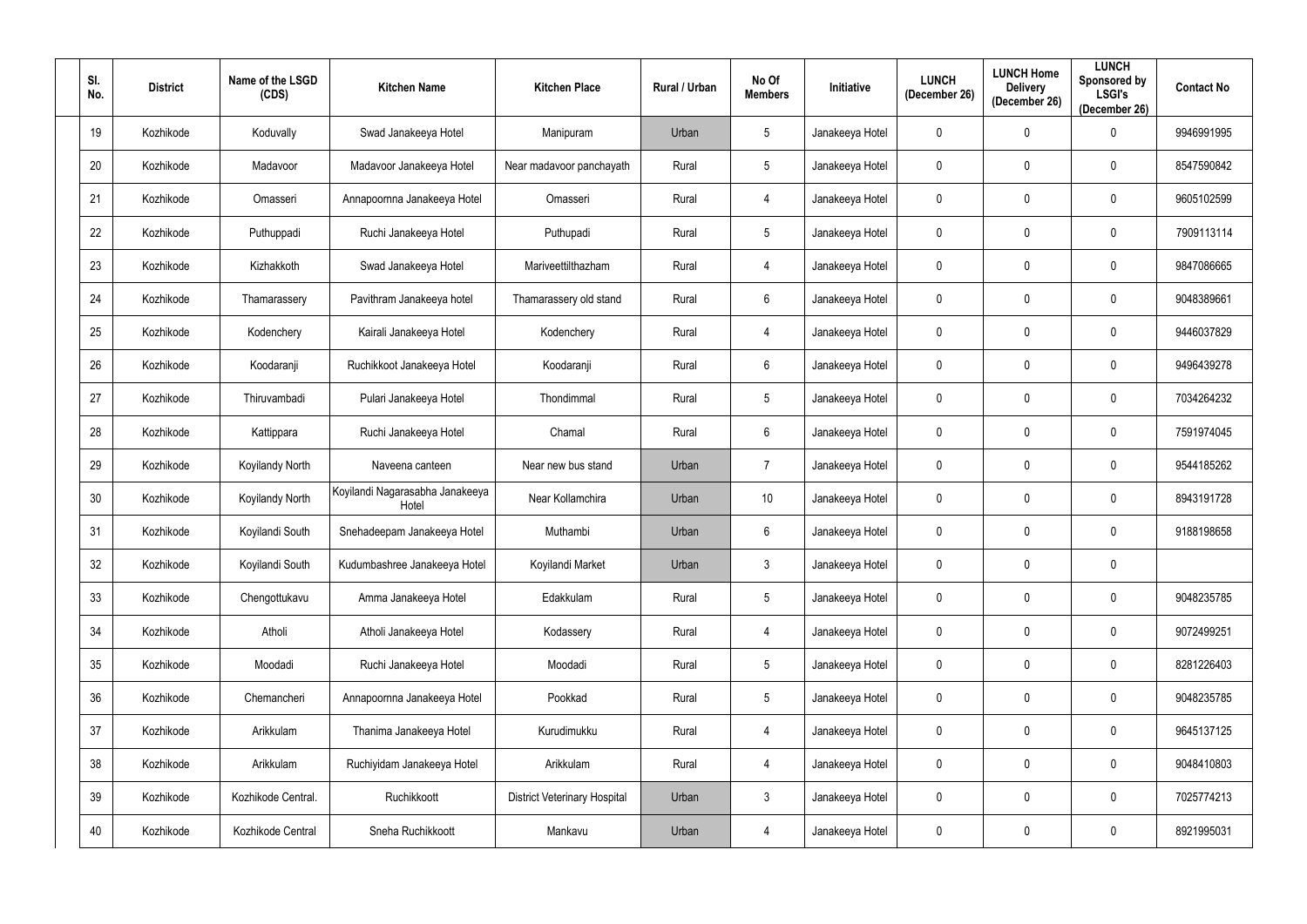|     | SI.<br>No. | <b>District</b> | Name of the LSGD<br>(CDS) | <b>Kitchen Name</b>            | <b>Kitchen Place</b>                        | Rural / Urban | No Of<br><b>Members</b> | Initiative      | <b>LUNCH</b><br>(December 26) | <b>LUNCH Home</b><br><b>Delivery</b><br>(December 26) | <b>LUNCH</b><br>Sponsored by<br><b>LSGI's</b><br>(December 26) | <b>Contact No</b> |
|-----|------------|-----------------|---------------------------|--------------------------------|---------------------------------------------|---------------|-------------------------|-----------------|-------------------------------|-------------------------------------------------------|----------------------------------------------------------------|-------------------|
|     | 41         | Kozhikode       | Kozhikode Central         | Tripthi Janakeeya Hotel        | Near AMLP School,<br>Moozhikkal             | Urban         | $\mathbf{3}$            | Janakeeya Hotel | $\mathbf 0$                   | 0                                                     | 0                                                              | 8129200288        |
|     | 42         | Kozhikode       | Kozhikode Central         | New Ganesh                     | Kovoor, near library                        | Urban         | $5\overline{)}$         | Janakeeya Hotel | 780                           | 105                                                   | 0                                                              | 9349123701        |
|     | 43         | Kozhikode       | Kozhikode Central         | Ruchippura Janakeeya Hotel     | Near Focus mall, New bus<br>stand Kozhikode | Urban         | $\mathbf{3}$            | Janakeeya Hotel | 0                             | $\mathbf 0$                                           | $\mathbf 0$                                                    | 9605602806        |
|     | 44         | Kozhikode       | Kozhikode Central         | Souparnika Janakeeya Hotel     | Medical college near chest<br>hospital      | Urban         | 6                       | Janakeeya Hotel | 0                             | 0                                                     | 0                                                              | 8281709784        |
|     | 45         | Kozhikode       | Kozhikode North           | Udayam kudumbasree canteen     | Thadambattuthazham                          | Urban         | $5\overline{)}$         | Janakeeya Hotel | 0                             | $\mathbf 0$                                           | $\mathbf 0$                                                    | 7736850096        |
|     | 46         | Kozhikode       | Kozhikode North           | Ruchi                          | Elathoor, Chettikulam                       | Urban         | $\overline{4}$          | Janakeeya Hotel | $\mathbf 0$                   | $\mathbf 0$                                           | 0                                                              | 9947743713        |
|     | 47         | Kozhikode       | Kozhikode North           | Tasty Janakeeya Hotel          | Butt road                                   | Urban         | $5\phantom{.0}$         | Janakeeya Hotel | 0                             | $\pmb{0}$                                             | $\mathbf 0$                                                    | 9074462795        |
|     | 48         | Kozhikode       | Kozhikode North           | Oruma                          | Eranjikkal                                  | Urban         | 4                       | Janakeeya Hotel | 0                             | $\mathbf 0$                                           | $\mathbf 0$                                                    |                   |
|     | 49         | Kozhikode       | Feroke                    | Ruchi vanitha mess             | <b>Feroke Muncipality</b>                   | Urban         | $\overline{7}$          | Janakeeya Hotel | $\pmb{0}$                     | $\mathbf 0$                                           | $\mathbf 0$                                                    | 9544468026        |
|     | 50         | Kozhikode       | Feroke                    | Mithra Janakeeya Hotel         | Ambalangadi                                 | Urban         | $5\phantom{.0}$         | Janakeeya Hotel | 0                             | 0                                                     | 0                                                              | 9847657229        |
|     | 51         | Kozhikode       | Feroke                    | Chemmeen Janakeeya Hotel       | Karuvanthuruthi                             | Urban         | 4                       | Janakeeya Hotel | 80                            | $\mathbf 0$                                           | $\mathbf 0$                                                    |                   |
|     | 52         | Kozhikode       | Ramanattukara             | Tasty catering unit            | Ramanattukara                               | Urban         | $6\overline{6}$         | Janakeeya Hotel | 275                           | $\mathbf 0$                                           | 0                                                              | 9961004004        |
| 106 | 53         | Kozhikode       | KozhikodeSouth            | Ushass cattering               | Meenchantha school                          | Urban         | $5\overline{)}$         | Janakeeya Hotel | 0                             | $\mathbf 0$                                           | 0                                                              | 9645629224        |
|     | 54         | Kozhikode       | Kozhikode South           | Oruma                          | Naduvattam                                  | Urban         | $\overline{4}$          | Janakeeya Hotel | $\mathbf 0$                   | $\mathbf 0$                                           | $\mathbf 0$                                                    | 9747405960        |
|     | 55         | Kozhikode       | Kozhikode South           | Ruchi Janakeeya Hotel          | Kundayithode                                | Urban         | $5\phantom{.0}$         | Janakeeya Hotel | $\pmb{0}$                     | $\mathbf 0$                                           | $\mathbf 0$                                                    | 9526521036        |
|     | 56         | Kozhikode       | Kozhikode South           | Five star                      | Palayam                                     | Urban         | $\overline{4}$          | Janakeeya Hotel | $\pmb{0}$                     | $\mathbf 0$                                           | $\mathbf 0$                                                    | 9744307041        |
|     | 57         | Kozhikode       | Olavanna                  | Kailamadam Janakeeya Hotel     | Pantheerankavu bypass                       | Rural         | $6\overline{6}$         | Janakeeya Hotel | 0                             | $\mathbf 0$                                           | $\mathbf 0$                                                    | 9526123535        |
|     | 58         | Kozhikode       | Olavanna                  | Snehitha Janakeeya Hotel       | Kunnathupalam                               | Rural         | $6\overline{6}$         | Janakeeya Hotel | $\pmb{0}$                     | $\mathbf 0$                                           | $\pmb{0}$                                                      | 9072771905        |
|     | 59         | Kozhikode       | Kadalundi                 | Kadambhari Janakeeya Hotel     | Mannoor valavil                             | Rural         | $6\overline{6}$         | Janakeeya Hotel | 110                           | $\mathbf 0$                                           | $\mathbf 0$                                                    | 9349923675        |
|     | 60         | Kozhikode       | Mukkam                    | Mukkam Friends Janakeeya hotel | Mukkam                                      | Urban         | $\overline{4}$          | Janakeeya Hotel | $\pmb{0}$                     | $\mathbf 0$                                           | $\mathbf 0$                                                    | 9497215604        |
|     | 61         | Kozhikode       | Mukkam                    | Oottupura Janakeeya Hotel      | Manassery                                   | Urban         | $\overline{4}$          | Janakeeya Hotel | 0                             | $\mathbf 0$                                           | $\mathbf 0$                                                    | 9645563417        |
|     | 62         | Kozhikode       | Chathamangalam            | Prakruthi                      | Chathamangalam vipanana<br>kendram          | Rural         | $5\phantom{.0}$         | Janakeeya Hotel | 60                            | $\pmb{0}$                                             | $\pmb{0}$                                                      | 9745828787        |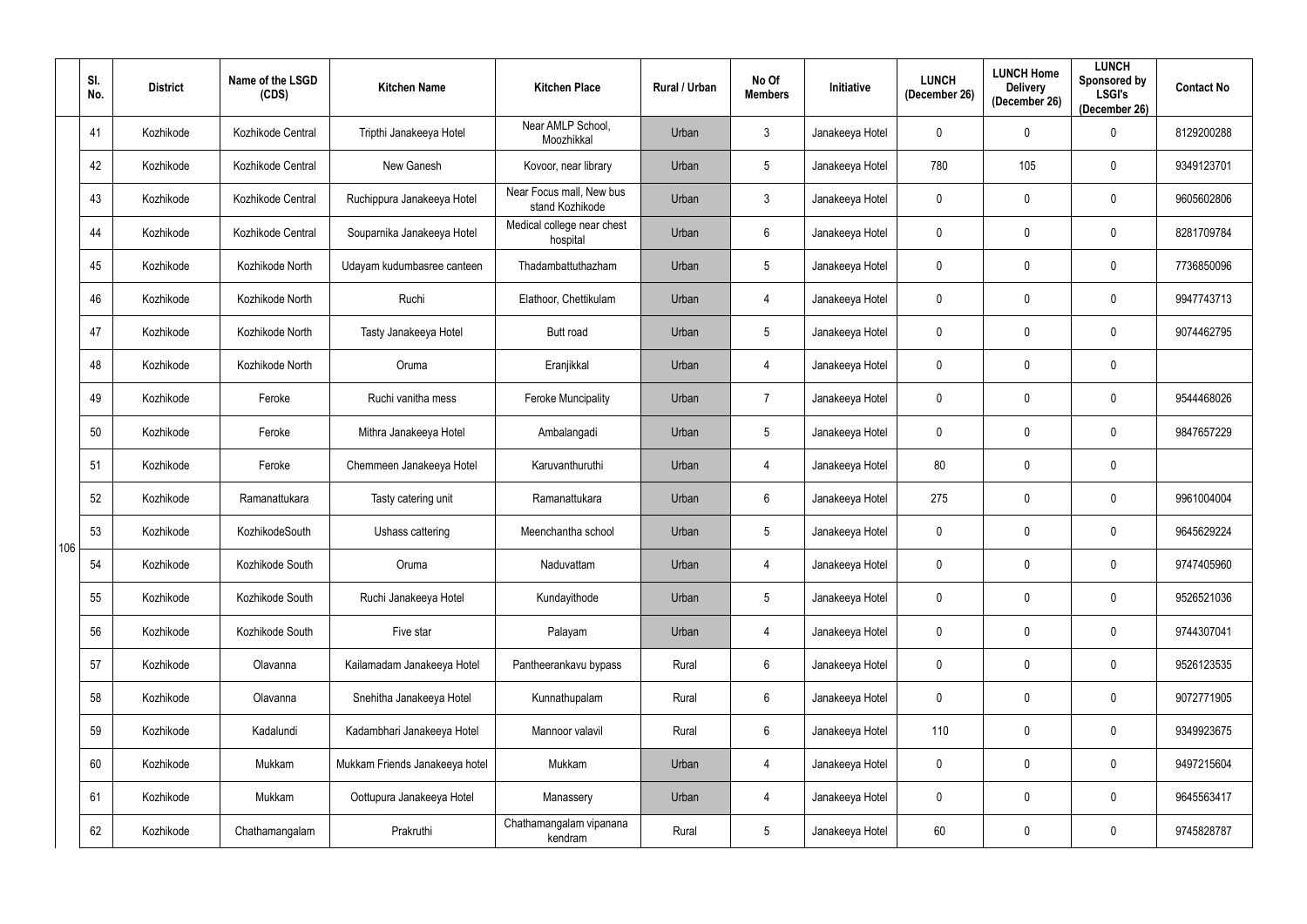| SI.<br>No. | <b>District</b> | Name of the LSGD<br>(CDS) | <b>Kitchen Name</b>                                  | <b>Kitchen Place</b>                               | Rural / Urban | No Of<br><b>Members</b> | Initiative      | <b>LUNCH</b><br>(December 26) | <b>LUNCH Home</b><br><b>Delivery</b><br>(December 26) | <b>LUNCH</b><br>Sponsored by<br><b>LSGI's</b><br>(December 26) | <b>Contact No</b> |
|------------|-----------------|---------------------------|------------------------------------------------------|----------------------------------------------------|---------------|-------------------------|-----------------|-------------------------------|-------------------------------------------------------|----------------------------------------------------------------|-------------------|
| 63         | Kozhikode       | Perumanna                 | Thushara Janakeeya Hotel                             | Vallikkunnu                                        | Rural         | $5\overline{)}$         | Janakeeya Hotel | $\overline{0}$                | $\mathbf 0$                                           | $\Omega$                                                       | 8113873612        |
| 64         | Kozhikode       | Kodiyathur                | Kanivu                                               | Eranjimavu                                         | Rural         | $\overline{4}$          | Janakeeya Hotel | $\overline{0}$                | $\overline{0}$                                        | $\mathbf{0}$                                                   | 9048094053        |
| 65         | Kozhikode       | Karassery                 | Karassery CDS Janakeeya Hotel                        | Near karassery panchayath                          | Rural         | $\overline{4}$          | Janakeeya Hotel | $\mathbf 0$                   | $\overline{0}$                                        | $\mathbf 0$                                                    | 9645120636        |
| 66         | Kozhikode       | Kuruvattoor               | Nanma Janakeeya Hotel                                | Payambra                                           | Rural         | 4                       | Janakeeya Hotel | $\overline{0}$                | $\mathbf 0$                                           | $\mathbf 0$                                                    | 8547413299        |
| 67         | Kozhikode       | Mavoor                    | Koottayma Janakeeya Hotel                            | Mavoor                                             | Rural         | $\overline{4}$          | Janakeeya Hotel | $\mathbf 0$                   | $\overline{0}$                                        | $\mathbf 0$                                                    | 9961856227        |
| 68         | Kozhikode       | Peruvayal                 | Tripthi Janakeeya Hotel                              | Velliparambu                                       | Rural         | $5\phantom{.0}$         | Janakeeya Hotel | $\overline{0}$                | $\overline{0}$                                        | 0                                                              | 6238723687        |
| 69         | Kozhikode       | Kunnamangalam             | Snehapuram Janakeeya Hotel                           | Karanthoor                                         | Rural         | $\mathbf{3}$            | Janakeeya Hotel | $\mathbf 0$                   | $\overline{0}$                                        | $\mathbf 0$                                                    | 9048545152        |
| 70         | Kozhikode       | Kuttiadi                  | Janakeeya Hotel                                      | Kuttiadi Town                                      | Rural         | 9                       | Janakeeya Hotel | $\overline{0}$                | $\mathbf 0$                                           | 0                                                              | 8606099575        |
| 71         | Kozhikode       | Kavilumpara               | Kavilumpara panchayath<br>Janakeeya Hotel            | Thottilpalam                                       | Rural         | $\overline{4}$          | Janakeeya Hotel | $\overline{0}$                | $\mathbf 0$                                           | $\mathbf 0$                                                    | 8157900256        |
| 72         | Kozhikode       | Maruthonkara              | Thanima Janakeeya Hotel                              | Adukkath                                           | Rural         | $5\phantom{.0}$         | Janakeeya Hotel | $\overline{0}$                | $\overline{0}$                                        | $\mathbf 0$                                                    | 9846974198        |
| 73         | Kozhikode       | Velom                     | Samridhi                                             | Kallumpuram - Theekkuni                            | Rural         | $5\phantom{.0}$         | Janakeeya Hotel | $\overline{0}$                | $\mathbf 0$                                           | $\mathbf 0$                                                    | 9846813401        |
| 74         | Kozhikode       | Kunnummal                 | Ruchi Janakeeya Hotel                                | Kakkattil                                          | Rural         | $5\phantom{.0}$         | Janakeeya Hotel | $\mathbf 0$                   | $\mathbf 0$                                           | $\mathbf{0}$                                                   | 9605800608        |
| 75         | Kozhikode       | Naripatta                 | Sthree sakthi Janakeeya Hotel                        | Kaiveli                                            | Rural         | $5\overline{)}$         | Janakeeya Hotel | $\mathbf 0$                   | $\mathbf 0$                                           | $\mathbf 0$                                                    | 9645339232        |
| 76         | Kozhikode       | Kayakkodi                 | Samridhi Janakeeya Hotel                             | Kayakkodi                                          | Rural         | $5\phantom{.0}$         | Janakeeya Hotel | $\overline{0}$                | $\mathbf 0$                                           | $\mathbf 0$                                                    | 9495587551        |
| 77         | Kozhikode       | Thurayur                  | Cds coffee house                                     | Thurayur                                           | Rural         | $5\overline{)}$         | Janakeeya Hotel | $\overline{0}$                | $\mathbf 0$                                           | $\pmb{0}$                                                      | 9048028293        |
| 78         | Kozhikode       | Payyoli                   | Mithra                                               | Payyoli Municipality                               | Urban         | $5\phantom{.0}$         | Janakeeya Hotel | $\overline{0}$                | $\mathbf 0$                                           | $\mathbf 0$                                                    | 8606505900        |
| 79         | Kozhikode       | Meppayur                  | Ruchi canteen                                        | Meppayur                                           | Rural         | $5\phantom{.0}$         | Janakeeya Hotel | $\overline{0}$                | $\overline{0}$                                        | $\mathbf 0$                                                    | 9447469729        |
| 80         | Kozhikode       | Thikkodi                  | Kaippunnyam Janakeeya Hotel                          | Thikkodi                                           | Rural         | $5\phantom{.0}$         | Janakeeya Hotel | $\overline{0}$                | $\mathbf 0$                                           | $\mathbf 0$                                                    | 9526071250        |
| 81         | Kozhikode       | Keezhariyur               | Tripthi Janakeeya Hotel                              | Arayanattu para                                    | Rural         | 8                       | Janakeeya Hotel | $\overline{0}$                | $\mathbf 0$                                           | $\mathbf 0$                                                    | 8592834034        |
| 82         | Kozhikode       | Chakkittappara            | Chakkittapara cds Hotel                              | Chakkittapara CDS                                  | Rural         | $\mathbf{3}$            | Janakeeya Hotel | $\overline{0}$                | $\mathbf 0$                                           | $\mathbf 0$                                                    | 9526881089        |
| 83         | Kozhikode       | Cheruvannur               | Vanitha canteen                                      | near cheruvannur panchayath<br>office, Cheruvannur | Rural         | $5\phantom{.0}$         | Janakeeya Hotel | $\overline{0}$                | $\mathbf 0$                                           | $\mathbf 0$                                                    | 9400676505        |
| 84         | Kozhikode       | Koothali                  | Salkara stationary cum Coffee<br>house and photostat | Near Koothali panchayath<br>office                 | Rural         | $6\overline{6}$         | Janakeeya Hotel | $\mathbf 0$                   | $\overline{0}$                                        | $\mathbf 0$                                                    | 9847642496        |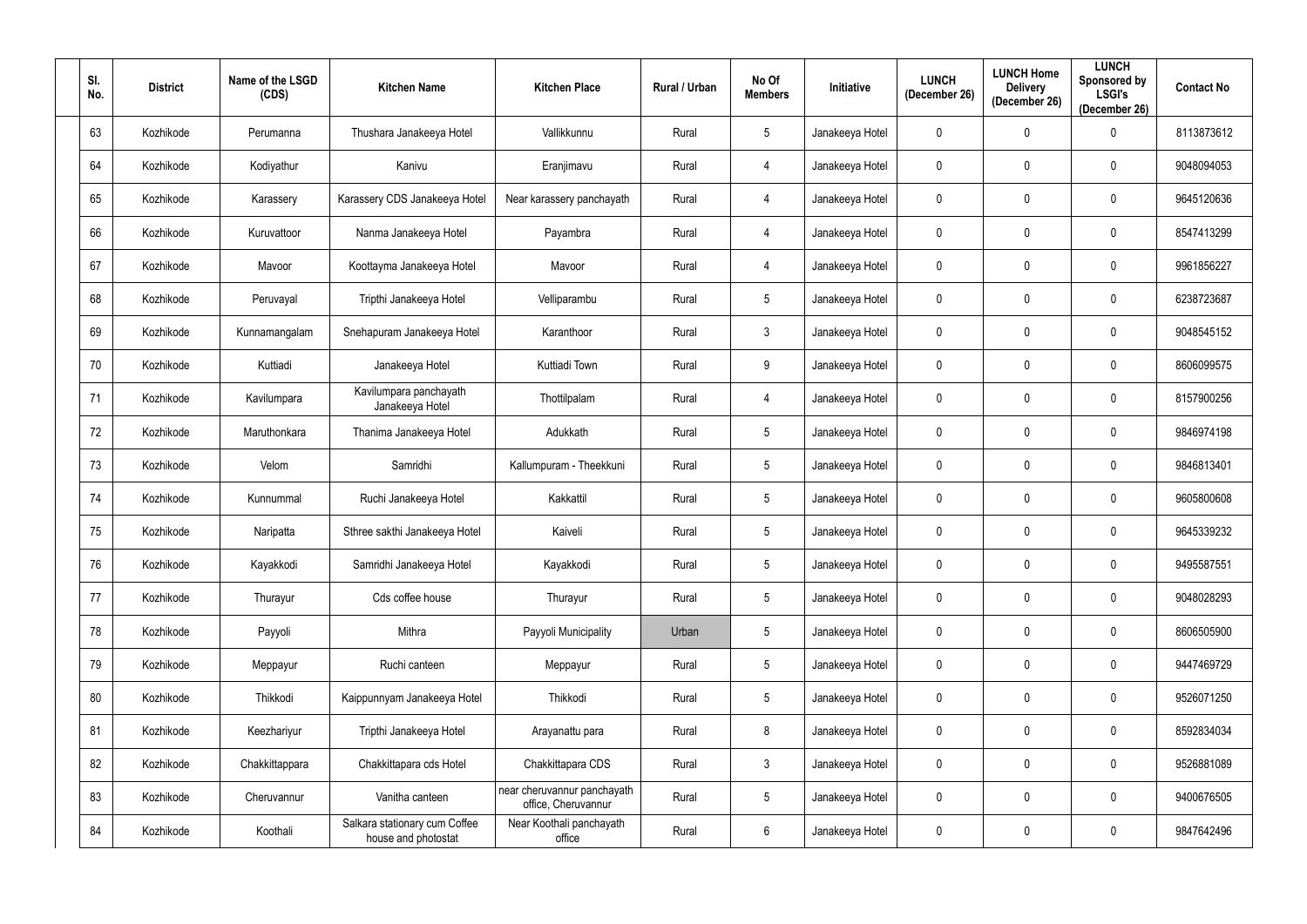| SI.<br>No. | <b>District</b> | Name of the LSGD<br>(CDS) | <b>Kitchen Name</b>                      | <b>Kitchen Place</b>                             | Rural / Urban | No Of<br><b>Members</b> | Initiative      | <b>LUNCH</b><br>(December 26) | <b>LUNCH Home</b><br><b>Delivery</b><br>(December 26) | <b>LUNCH</b><br>Sponsored by<br><b>LSGI's</b><br>(December 26) | <b>Contact No</b> |
|------------|-----------------|---------------------------|------------------------------------------|--------------------------------------------------|---------------|-------------------------|-----------------|-------------------------------|-------------------------------------------------------|----------------------------------------------------------------|-------------------|
| 85         | Kozhikode       | Changaroth                | Changorath Janakeeya Hotel               | Near Vadakkumbad HSS                             | Rural         | 5 <sup>5</sup>          | Janakeeya Hotel | $\mathbf 0$                   | $\mathbf 0$                                           | $\Omega$                                                       | 9747353283        |
| 86         | Kozhikode       | Perambra                  | Perambra Janakeeya Hotel                 | Perambra                                         | Rural         | 4                       | Janakeeya Hotel | $\mathbf 0$                   | $\mathbf 0$                                           | 0                                                              | 6238677483        |
| 87         | Kozhikode       | Kayanna                   | Kudumbashree Janakeeya Hotel<br>Kayanna  | Kayanna Bazar                                    | Rural         | $\mathbf{3}$            | Janakeeya Hotel | $\mathbf 0$                   | $\mathbf 0$                                           | $\mathbf 0$                                                    | 9496130121        |
| 88         | Kozhikode       | Nochad                    | Kudumbashree Janakeeya Hotel             | Muliyangal                                       | Rural         | $5\overline{)}$         | Janakeeya Hotel | $\mathbf 0$                   | $\mathbf 0$                                           | $\mathbf 0$                                                    | 7034944936        |
| 89         | Kozhikode       | Ayenchery                 | Janakeeya Hotel Ayanchery                | Ayanchery                                        | Rural         | 4                       | Janakeeya Hotel | $\mathbf 0$                   | $\mathbf 0$                                           | $\mathbf 0$                                                    | 8078369520        |
| 90         | Kozhikode       | Maniyur                   | Ruchikoott Vanitha Hotel                 | Near maniyur panchayath<br>office, Navodaya stop | Rural         | 4                       | Janakeeya Hotel | $\mathbf 0$                   | $\mathbf 0$                                           | $\mathbf 0$                                                    | 9400097895        |
| 91         | Kozhikode       | Villiappally              | Janakeeya Hotel Villiappally             | <b>Keezhal Mukku</b>                             | Rural         | 4                       | Janakeeya Hotel | $\mathbf 0$                   | $\mathbf 0$                                           | $\mathbf 0$                                                    | 8086472039        |
| 92         | Kozhikode       | Thiruvallur               | Ruchi Janakeeya Hotel                    | Thiruvallur                                      | Rural         | 5 <sub>5</sub>          | Janakeeya Hotel | $\mathbf 0$                   | $\mathbf 0$                                           | 0                                                              | 9400723619        |
| 93         | Kozhikode       | Edachery                  | Kudumbasree cafe and helpdesk            | Edachery                                         | Rural         | 4                       | Janakeeya Hotel | $\mathbf 0$                   | $\mathbf 0$                                           | $\mathbf 0$                                                    | 7736287974        |
| 94         | Kozhikode       | Nadapuram                 | Uttupura canteen and catering            | Kallachi                                         | Rural         | $6\overline{6}$         | Janakeeya Hotel | $\mathbf 0$                   | $\mathbf 0$                                           | $\mathbf 0$                                                    | 9946448011        |
| 95         | Kozhikode       | Chekkyad                  | Ruchi vanitha hotel                      | Puliyav                                          | Rural         | 4                       | Janakeeya Hotel | $\mathbf 0$                   | $\mathbf 0$                                           | $\mathbf 0$                                                    | 9048541152        |
| 96         | Kozhikode       | Valayam                   | Nanma Janakeeya Hotel                    | Valayam                                          | Rural         | 5 <sub>5</sub>          | Janakeeya Hotel | $\mathbf 0$                   | $\mathbf 0$                                           | 0                                                              | 9207821783        |
| 97         | Kozhikode       | Purameri                  | Nanma Janakeeya Hotel                    | Purameri                                         | Rural         | $6\overline{6}$         | Janakeeya Hotel | $\mathbf 0$                   | $\mathbf 0$                                           | 0                                                              | 9745393164        |
| 98         | Kozhikode       | Vanimel                   | Vanimel Janakeeya Hotel                  | Bhoomivathukkal                                  | Rural         | $5\overline{)}$         | Janakeeya Hotel | 131                           | $\mathbf 0$                                           | $\pmb{0}$                                                      | 9048163049        |
| 99         | Kozhikode       | Tuneri                    | Menma Oottupura Janakeeya Hotel          | Tuneri                                           | Rural         | $\mathbf{3}$            | Janakeeya Hotel | $\mathbf 0$                   | $\mathbf 0$                                           | $\pmb{0}$                                                      | 9745251928        |
| 100        | Kozhikode       | Onchiyam                  | Adukkala                                 | Kannookkara                                      | Rural         | $\mathbf{3}$            | Janakeeya Hotel | $\mathbf 0$                   | $\mathbf 0$                                           | $\pmb{0}$                                                      | 8606115054        |
| 101        | Kozhikode       | Chorode                   | Janani Hotel and Catering Unit           | Chorode                                          | Rural         | $\overline{4}$          | Janakeeya Hotel | $\overline{0}$                | $\mathbf 0$                                           | $\pmb{0}$                                                      | 9645426343        |
| 102        | Kozhikode       | Eramala                   | Janakeeya Hotel - Eramala                | Orkkatteri                                       | Rural         | $8\phantom{.}$          | Janakeeya Hotel | $\mathbf 0$                   | $\mathbf 0$                                           | $\pmb{0}$                                                      | 9645239675        |
| 103        | Kozhikode       | Vadakara West             | Janakeeya Hotel - Vadakara west          | Vadakara                                         | Urban         | $\mathbf{3}$            | Janakeeya Hotel | $\mathbf 0$                   | $\mathbf 0$                                           | $\pmb{0}$                                                      | 8943703596        |
| 104        | Kozhikode       | Vadakara West             | Chithra Janakeeya Hotel                  | Vadakara New bus stand                           | Urban         | $\mathfrak{Z}$          | Janakeeya Hotel | $\mathbf 0$                   | $\overline{0}$                                        | $\pmb{0}$                                                      | 9387762939        |
| 105        | Kozhikode       | Vadakara East             | Janakeeya Hotel Vadakara<br>Municipality | Edodi                                            | Urban         | $6\overline{6}$         | Janakeeya Hotel | 43                            | $\mathbf 0$                                           | $\pmb{0}$                                                      | 9207604876        |
| 106        | Kozhikode       | Azhiyoor                  | Janakeeya Hotel Azhiyoor                 | Chombala near Block Office                       | Rural         | $\mathbf{3}$            | Janakeeya Hotel | $\overline{0}$                | $\mathbf 0$                                           | $\pmb{0}$                                                      | 8086159250        |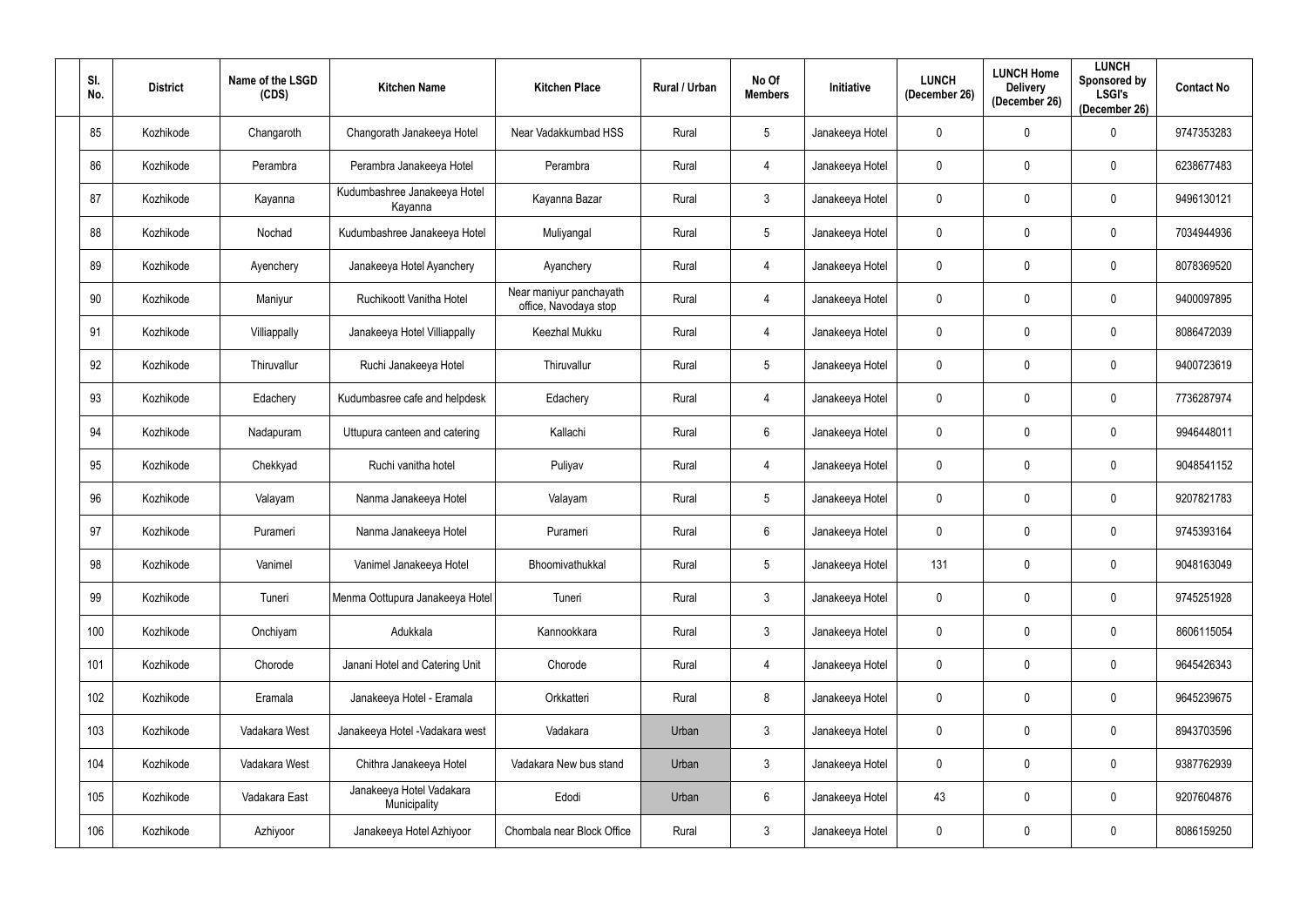|            | SI.<br>No.      | <b>District</b> | Name of the LSGD<br>(CDS) | <b>Kitchen Name</b>         | <b>Kitchen Place</b>                     | Rural / Urban | No Of<br><b>Members</b> | <b>Initiative</b> | <b>LUNCH</b><br>(December 26) | <b>LUNCH Home</b><br><b>Delivery</b><br>(December 26) | <b>LUNCH</b><br>Sponsored by<br><b>LSGI's</b><br>(December 26) | <b>Contact No</b> |
|------------|-----------------|-----------------|---------------------------|-----------------------------|------------------------------------------|---------------|-------------------------|-------------------|-------------------------------|-------------------------------------------------------|----------------------------------------------------------------|-------------------|
| <b>106</b> |                 |                 |                           |                             |                                          |               | 501                     |                   | 3195                          | 105                                                   | $\bullet$                                                      |                   |
|            | -1              | Malappuram      | Triprangode               | Vishista Vanitha Canteen    | Ottumpuram                               | Rural         | $5\overline{)}$         | Janakeeya Hotel   | 0                             | $\mathbf 0$                                           | $\mathbf 0$                                                    | 9526951352        |
|            | $\overline{2}$  | Malappuram      | Kondotty-2                | Amrutham Janakeeya Hotel    | Kondotty busstand                        | Urban         | 4                       | Janakeeya Hotel   | 0                             | $\mathbf 0$                                           | $\mathbf 0$                                                    | 7356582539        |
|            | $\mathbf{3}$    | Malappuram      | Ponmundam                 | Janakeeya hotel             | Athanikkal                               | Rural         | $\overline{4}$          | Janakeeya Hotel   | $\mathbf 0$                   | $\mathbf 0$                                           | $\mathbf 0$                                                    | 9746986753        |
|            |                 | Malappuram      | Ponnani-1                 | Samridhi                    | Ponnani                                  | Urban         | $5\phantom{.0}$         | Janakeeya Hotel   | 0                             | $\mathbf 0$                                           | $\mathbf 0$                                                    | 9526810552        |
|            | $5\phantom{.0}$ | Malappuram      | Parappanangadi            | Thathoos janakeeya hotel    | Parappanangadi                           | Urban         | $\mathbf{3}$            | Janakeeya Hotel   | 0                             | $\mathbf 0$                                           | $\mathbf 0$                                                    | 9048515158        |
|            | 6               | Malappuram      | Edayur                    | mathuraka vanita hotel      | vattaparamb                              | Rural         | $\mathbf{3}$            | Janakeeya Hotel   | $\pmb{0}$                     | $\mathbf 0$                                           | $\mathbf 0$                                                    | 9995857550        |
|            |                 | Malappuram      | Kaladi                    | Thripthi Janakeeya Hotel    | Naripparamb                              | Rural         | 4                       | Janakeeya Hotel   | 0                             | 0                                                     | $\mathbf{0}$                                                   | 9048111134        |
|            | 8               | Malappuram      | Tavanur                   | Snehitha                    | Ayankalam                                | Rural         | $5\overline{)}$         | Janakeeya Hotel   | 0                             | $\mathbf 0$                                           | $\mathbf 0$                                                    | 9995887155        |
|            | 9               | Malappuram      | Karulai                   | Janakeeya Hotel             | Karulayi Town                            | Rural         | 4                       | Janakeeya Hotel   | 0                             | 0                                                     | $\mathbf{0}$                                                   | 9388070564        |
|            | 10              | Malappuram      | Melattur                  | Melattur Janakeeya Hotel    | Melattur                                 | Rural         | $5\overline{)}$         | Janakeeya Hotel   | $\pmb{0}$                     | $\mathbf 0$                                           | $\mathbf{0}$                                                   | 9497644650        |
|            | 11              | Malappuram      | Vallikkunnu               | Ruchikootu                  | Anangadi                                 | Rural         | $\overline{4}$          | Janakeeya Hotel   | 0                             | $\mathbf 0$                                           | $\mathbf 0$                                                    | 9846828029        |
|            | 12              | Malappuram      | Parappanangadi            | Sobhika Janakeeya hotel     | Parappanangadi                           | Urban         | $5\overline{)}$         | Janakeeya Hotel   | 0                             | $\mathbf 0$                                           | $\mathbf 0$                                                    | 9048220552        |
|            | 13              | Malappuram      | Vazhakkad                 | Ruchi hotel vazhakkad       | Gup school vazhakkad                     | Rural         | $5\overline{)}$         | Janakeeya Hotel   | $\overline{0}$                | $\mathbf 0$                                           | $\mathbf 0$                                                    | 9656316072        |
|            | 14              | Malappuram      | Amarambalam               | Janakeeya Hotel             | Opposite Federal Bank<br>Pookkottumpadam | Rural         | $\overline{4}$          | Janakeeya Hotel   | 0                             | $\mathbf 0$                                           | $\mathbf 0$                                                    | 8157060589        |
|            | 15              | Malappuram      | Marakkara                 | Famous Hotel                | marakkara                                | Rural         | $\mathbf{3}$            | Janakeeya Hotel   | 71                            | $\overline{0}$                                        | $\mathbf 0$                                                    | 6238909658        |
|            | 16              | Malappuram      | Ozhur                     | Archana Vanitha Canteen     | Pulparambu                               | Rural         | $\overline{2}$          | Janakeeya Hotel   | $\pmb{0}$                     | $\mathbf 0$                                           | $\mathbf 0$                                                    | 9645906084        |
|            | 17              | Malappuram      | Keezhuparambu             | Sisiram hotel keezhuparambu | New bazar kuniyil                        | Rural         | $5\phantom{.0}$         | Janakeeya Hotel   | $\pmb{0}$                     | $\overline{0}$                                        | $\mathbf 0$                                                    | 8086830582        |
|            | 18              | Malappuram      | Irimbiliyam               | nandanam vanita hotel       | kotappuram                               | Rural         | $5\phantom{.0}$         | janakeeya Hotel   | $\pmb{0}$                     | $\mathbf 0$                                           | 0                                                              | 7306302029        |
|            | 19              | Malappuram      | Porur                     | Kudumbasree vanitha canteen | Cherukod                                 | Rural         | $\overline{4}$          | Janakeeya Hotel   | $\pmb{0}$                     | $\overline{0}$                                        | $\mathbf 0$                                                    | 9745425647        |
|            | 20              | Malappuram      | Tirunavaya                | Vibhava Cafesree            | Karathoor                                | Rural         | $\overline{4}$          | Janakeeya Hotel   | $\pmb{0}$                     | $\overline{0}$                                        | 0                                                              | 9645414837        |
|            | 21              | Malappuram      | Moothedam                 | Moothedam janakeeya hotel   | Karappuram                               | Rural         | $\mathbf{3}$            | Janakeeya Hotel   | 0                             | $\pmb{0}$                                             | $\mathbf 0$                                                    | 9447630154        |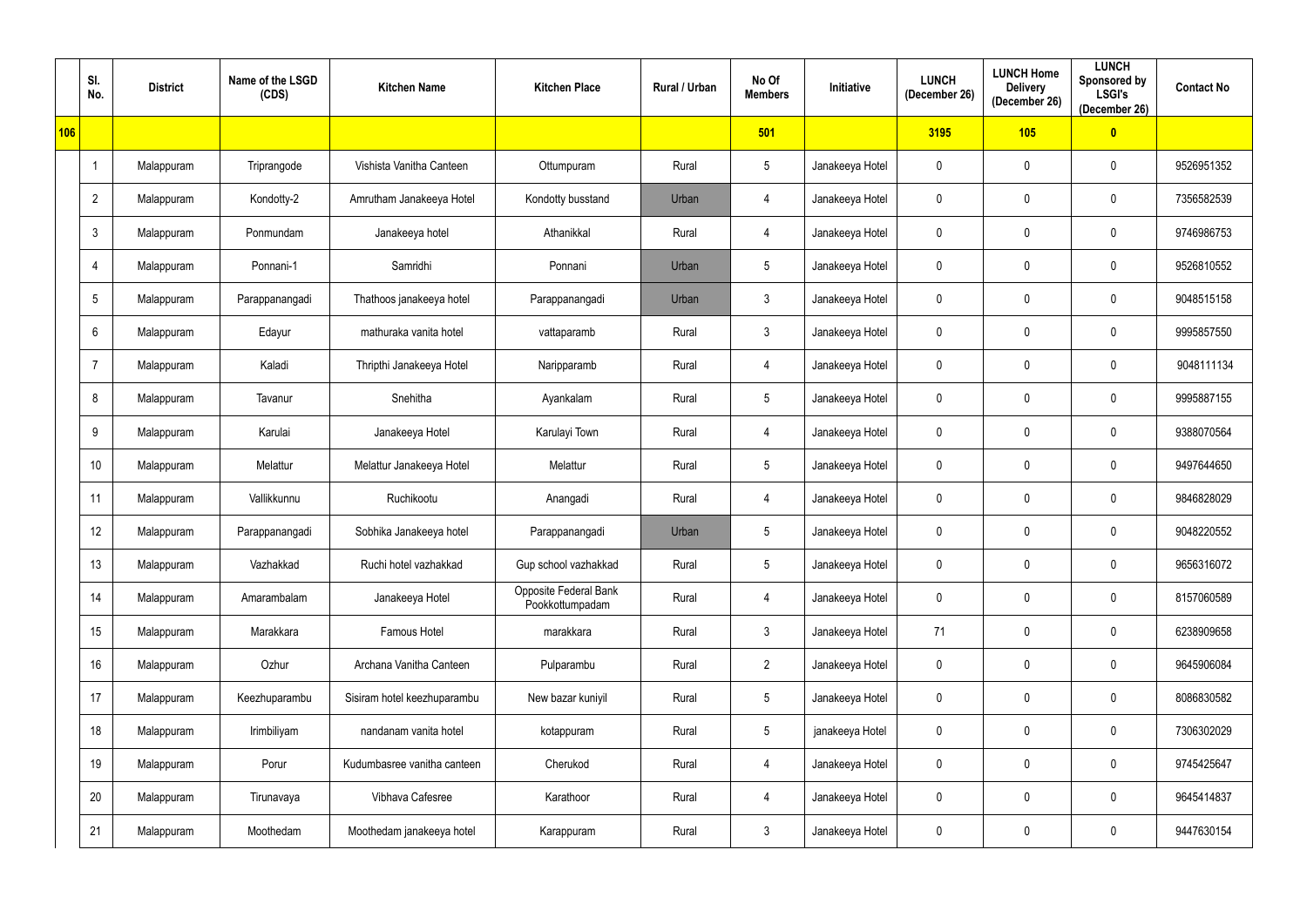| SI.<br>No. | <b>District</b> | Name of the LSGD<br>(CDS) | <b>Kitchen Name</b>        | <b>Kitchen Place</b> | Rural / Urban | No Of<br><b>Members</b> | Initiative      | <b>LUNCH</b><br>(December 26) | <b>LUNCH Home</b><br><b>Delivery</b><br>(December 26) | <b>LUNCH</b><br><b>Sponsored by</b><br><b>LSGI's</b><br>(December 26) | <b>Contact No</b> |
|------------|-----------------|---------------------------|----------------------------|----------------------|---------------|-------------------------|-----------------|-------------------------------|-------------------------------------------------------|-----------------------------------------------------------------------|-------------------|
| 22         | Malappuram      | Vazhayur                  | Three Star Janakeeya Hotel | Karad                | Rural         | $\overline{4}$          | Janakeeya Hotel | $\overline{0}$                | $\overline{0}$                                        | $\Omega$                                                              | 9744305921        |
| 23         | Malappuram      | urngattiri                | Oottupura                  | Therattummal         | Rural         | $5\phantom{.0}$         | Janakeeya Hotel | $\overline{0}$                | $\overline{0}$                                        | $\mathbf 0$                                                           | 9562851125        |
| 24         | Malappuram      | Maranchery                | Janakeeya Hotel maranchey  | Panambad             | Rural         | $5\phantom{.0}$         | Janakeeya Hotel | 72                            | 168                                                   | $\mathbf 0$                                                           | 9048081621        |
| 25         | Malappuram      | Athavanad                 | Janakeeya Bhakshanasala    | Vettichira           | Rural         | $5\phantom{.0}$         | Janakeeya Hotel | $\overline{0}$                | $\overline{0}$                                        | $\mathbf 0$                                                           | 9495291580        |
| 26         | Malappuram      | Pothukal                  | Vanitha Canteen            | Nettikulam           | Rural         | $6\overline{6}$         | Janakeeya Hotel | $\mathbf 0$                   | $\overline{0}$                                        | $\mathbf 0$                                                           | 9048501397        |
| 27         | Malappuram      | Mampad                    | <b>Bismi Cafe</b>          | Mampad               | Rural         | $\mathbf{3}$            | Janakeeya Hotel | $\overline{0}$                | 50                                                    | $\mathbf 0$                                                           | 9961170251        |
| 28         | Malappuram      | Marakkara                 | Ruchikoottu                | <b>AC Nirappu</b>    | Rural         | $5\overline{)}$         | Janakeeya Hotel | $\mathbf 0$                   | $\mathbf 0$                                           | $\mathbf 0$                                                           | 9745625415        |
| 29         | Malappuram      | Alipparambu               | Oottupura                  | Alipparambu          | Rural         | $5\phantom{.0}$         | Janakeeya Hotel | 138                           | $\mathbf 0$                                           | $\mathbf 0$                                                           | 9847690941        |
| 30         | Malappuram      | Valanchery                | Janakkeeya Hotel           | Valanchery           | Urban         | $5\phantom{.0}$         | Janakeeya Hotel | $\mathbf 0$                   | $\mathbf 0$                                           | $\mathbf 0$                                                           | 8593812408        |
| 31         | Malappuram      | Chaliyar                  | Chaliyar Janakeeya Hotel   | Akambaadam           | Rural         | $\mathbf{3}$            | Janakeeya Hotel | $\overline{0}$                | $\mathbf 0$                                           | $\mathbf 0$                                                           | 9605274841        |
| 32         | Malappuram      | Kalikavu                  | Friends Janakeeya Hotel    | Kalikavu             | Rural         | $\overline{4}$          | Janakeeya Hotel | $\overline{0}$                | $\mathbf 0$                                           | $\mathbf 0$                                                           | 9745751684        |
| 33         | Malappuram      | Angadipuram               | Janakeeya Hotel            | Angadipuram          | Rural         | 4                       | Janakeeya Hotel | $\mathbf 0$                   | $\mathbf 0$                                           | $\mathbf 0$                                                           | 7902314724        |
| 34         | Malappuram      | Puzhakkattri              | Jasmin                     | Puzhakkattiri        | Rural         | $5\overline{)}$         | Janakeeya Hotel | 110                           | 75                                                    | $\mathbf 0$                                                           | 9495497872        |
| 35         | Malappuram      | Nannamukku                | Tanima                     | Nannamukku           | Rural         | $5\phantom{.0}$         | Janakeeya Hotel | $\overline{0}$                | $\mathbf 0$                                           | $\pmb{0}$                                                             | 8943417885        |
| 36         | Malappuram      | Moorkkanad                | Oruma Janakeeya Hotel      | Moorkkanad           | Rural         | $5\overline{)}$         | Janakeeya Hotel | $\overline{0}$                | $\mathbf 0$                                           | $\pmb{0}$                                                             | 9605728248        |
| 37         | Malappuram      | Edavanna                  | Souhrtham Janakeeya Hotel  | Edavanna             | Rural         | $5\overline{)}$         | Janakeeya Hotel | $\overline{0}$                | $\mathbf 0$                                           | $\pmb{0}$                                                             | 9746986110        |
| $38\,$     | Malappuram      | Tirur                     | Ruchi Janakeeya Hotel      | Tirur                | Urban         | 4                       | Janakeeya Hotel | 288                           | 15                                                    | $\pmb{0}$                                                             | 9895409528        |
| 39         | Malappuram      | Tirur                     | Amrutham Janakeeya Hotel   | Tirur                | Urban         | $\overline{4}$          | Janakeeya Hotel | $\overline{0}$                | $\mathbf 0$                                           | $\pmb{0}$                                                             | 9745074259        |
| 40         | Malappuram      | Edappal                   | Daya Cafesree              | Edappal              | Rural         | $5\overline{)}$         | Janakeeya Hotel | $\overline{0}$                | $\mathbf 0$                                           | $\pmb{0}$                                                             | 9895439056        |
| 41         | Malappuram      | Koottilangadi             | Janakeeya Hotel            | Koottilangadi        | Rural         |                         | Janakeeya Hotel | $\overline{0}$                | $\mathbf 0$                                           | $\pmb{0}$                                                             | 9539471939        |
| 42         | Malappuram      | Vattamkulam               | Vibhava Janakeeya Hotel    | Edappal              | Rural         | $\overline{4}$          | Janakeeya Hotel | $\mathbf 0$                   | $\mathbf 0$                                           | $\pmb{0}$                                                             | 9744844512        |
| 43         | Malappuram      | Nilambur                  | Annapporna Janakeeya Hotel | Nilambur             | Urban         | 8                       | Janakeeya Hotel | $\mathbf 0$                   | $\mathbf 0$                                           | $\pmb{0}$                                                             | 8547795364        |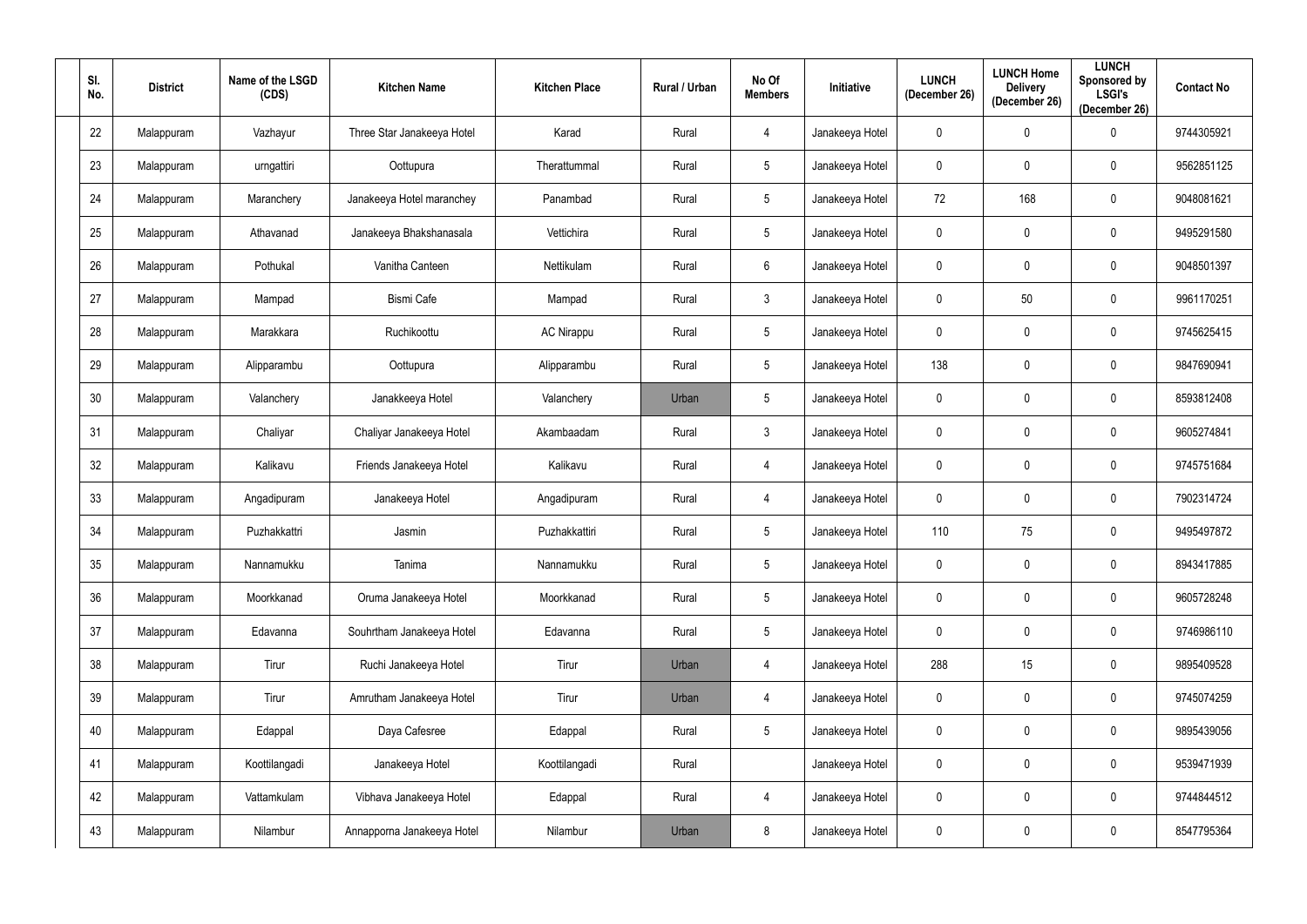|     | SI.<br>No. | <b>District</b> | Name of the LSGD<br>(CDS) | <b>Kitchen Name</b>                               | <b>Kitchen Place</b>   | Rural / Urban | No Of<br><b>Members</b> | <b>Initiative</b> | <b>LUNCH</b><br>(December 26) | <b>LUNCH Home</b><br><b>Delivery</b><br>(December 26) | <b>LUNCH</b><br>Sponsored by<br><b>LSGI's</b><br>(December 26) | <b>Contact No</b> |
|-----|------------|-----------------|---------------------------|---------------------------------------------------|------------------------|---------------|-------------------------|-------------------|-------------------------------|-------------------------------------------------------|----------------------------------------------------------------|-------------------|
|     | 44         | Malappuram      | Puzhakkattri              | PT Group                                          | Ramapuram              | Rural         | $\overline{4}$          | Janakeeya Hotel   | 0                             | $\mathbf 0$                                           | 0                                                              | 9745108676        |
|     | 45         | Malappuram      | Vazhikkadavu              | Vanitha Janakeeya Hotel                           | Manimooli              | Rural         | $\overline{4}$          | Janakeeya Hotel   | 0                             | $\mathbf 0$                                           | 0                                                              | 8943046755        |
|     | 46         | Malappuram      | Chungathara               | Chungathara Annapoorna Vanitha<br>Janakeeya Hotel | Chalikkulam            | Rural         | $\mathbf{3}$            | Janakeeya Hotel   | 0                             | $\mathbf 0$                                           | 0                                                              | 9745674102        |
|     | 47         | Malappuram      | Vallikunnu                | Punathil Janakeeya Hotel                          | Vallikunnu             | Rural         | $\overline{4}$          | Janakeeya Hotel   | 0                             | 0                                                     | 0                                                              | 9946051042        |
|     | 48         | Malappuram      | Tirurangadi               | Nirmalyam Janakeeya Hotel                         | Chanthappadi           | Urban         | $5\overline{)}$         | Janakeeya Hotel   | 0                             | $\mathbf 0$                                           | $\mathbf 0$                                                    | 9895168511        |
|     | 49         | Malappuram      | Purathur                  | Purathur Janakeeya Hotel                          | Kavilakkad             | Rural         | $\mathbf{3}$            | Janakeeya Hotel   | 0                             | $\mathbf 0$                                           | $\mathbf 0$                                                    | 9645170119        |
|     | 50         | Malappuram      | Kuruva                    | Swad                                              | Ambalaparamb           | Rural         | $\overline{4}$          | Janakeeya Hotel   | 46                            | 68                                                    | $\mathbf 0$                                                    | 9495993543        |
|     | 51         | Malappuram      | Perumanna Klari           | Perumanna Klari Janakeeya Hotel                   | Near Panjayathu office | Rural         | $\mathbf{3}$            | Janakeeya Hotel   | 0                             | $\mathbf 0$                                           | 0                                                              | 7306197556        |
|     | 52         | Malappuram      | Kuttippuram               | Janakeeya Hotel Kuttippurram                      | Kuttipuram             | Rural         | $5\overline{)}$         | Janakeeya Hotel   | $\mathbf 0$                   | $\mathbf 0$                                           | $\mathbf 0$                                                    | 8921459017        |
|     | 53         | Malappuram      | Niramaruthur              | Annapporna Janakeeya Hotel                        | Mangad                 | Rural         | $\mathbf{3}$            | Janakeeya Hotel   | 0                             | 0                                                     | 0                                                              | 9746334349        |
|     | 54         | Malappuram      | Veliyancode               | Cafe Kudumbashree                                 | Eramangalam            | Rural         | $\mathbf{3}$            | Janakeeya Hotel   | 0                             | $\mathbf 0$                                           | $\mathbf 0$                                                    | 9567575145        |
|     | 55         | Malappuram      | Pulilkal                  | Ruchi Koottu Janakeeya Hotel                      | Pulikkal               | Rural         | $\overline{4}$          | Janakeeya Hotel   | 0                             | 0                                                     | 0                                                              | 9947039208        |
|     | 56         | Malappuram      | Karuvarakund              | Janakeeya Hotel                                   | Karuvarakund           | Rural         | $\overline{4}$          | Janakeeya Hotel   | 85                            | 8                                                     | $\mathbf 0$                                                    | 9562233316        |
|     | 57         | Malappuram      | Thuvvur                   | Janakeeya Hotel                                   | Thuvvur                | Rural         | $5\phantom{.0}$         | Janakeeya Hotel   | $\mathbf 0$                   | $\mathbf 0$                                           | $\mathbf 0$                                                    | 8075365565        |
|     | 58         | Malappuram      | Kottakkal                 | Kottakkal Janakeeya Hotel                         | Kottakkal              | Urban         | $\mathfrak{Z}$          | Janakeeya Hotel   | 0                             | $\mathbf 0$                                           | $\mathbf 0$                                                    | 9946216609        |
|     | 59         | Malappuram      | Kuzhimanna                | Mythri Janakkeeya Hotel                           | Cheruparamb            | Rural         | $\overline{4}$          | Janakeeya Hotel   | 111                           | 53                                                    | $\mathbf 0$                                                    | 9961738543        |
|     | 60         | Malappuram      | Talakkad                  | Talakkad Janakeeya Hotel                          | <b>BP</b> Angadi       | Rural         | $\overline{4}$          | Janakeeya Hotel   | $\boldsymbol{0}$              | $\mathbf 0$                                           | $\mathbf 0$                                                    | 9447824517        |
|     | 61         | Malappuram      | Areecode                  | Haritha sree Janakeeya Hotel                      | Pookottuchola          | Rural         | $\overline{4}$          | Janakeeya Hotel   | $\pmb{0}$                     | $\mathbf 0$                                           | $\mathbf 0$                                                    | 7025072558        |
| 123 | 62         | Malappuram      | Cherukkavu                | Kitchen Hut Janakeeya Hotel                       | Chevayoor              | Rural         | $\overline{4}$          | Janakeeya Hoel    | $\pmb{0}$                     | $\mathbf 0$                                           | $\mathbf 0$                                                    | 9895195887        |
|     | 63         | Malappuram      | Thiruvali                 | Janakeeya hotel                                   | Thiruvali              | Rural         | 5 <sub>5</sub>          | Janakeeya Hotal   | $\pmb{0}$                     | $\mathbf 0$                                           | $\mathbf 0$                                                    | 9746385945        |
|     | 64         | Malappuram      | Alamcode                  | Janakeeya hotel                                   | Alamcode               | Rural         | 5 <sub>5</sub>          | Janakeeya Hotal   | 0                             | $\mathbf 0$                                           | $\mathbf 0$                                                    | 8129368109        |
|     | 65         | Malappuram      | Manjeri 1                 | Cafe Janakeeya hotel                              | Manjeri                | Urban         | $6\overline{6}$         | Janakeeya Hotal   | $\pmb{0}$                     | $\pmb{0}$                                             | $\pmb{0}$                                                      | 7336671011        |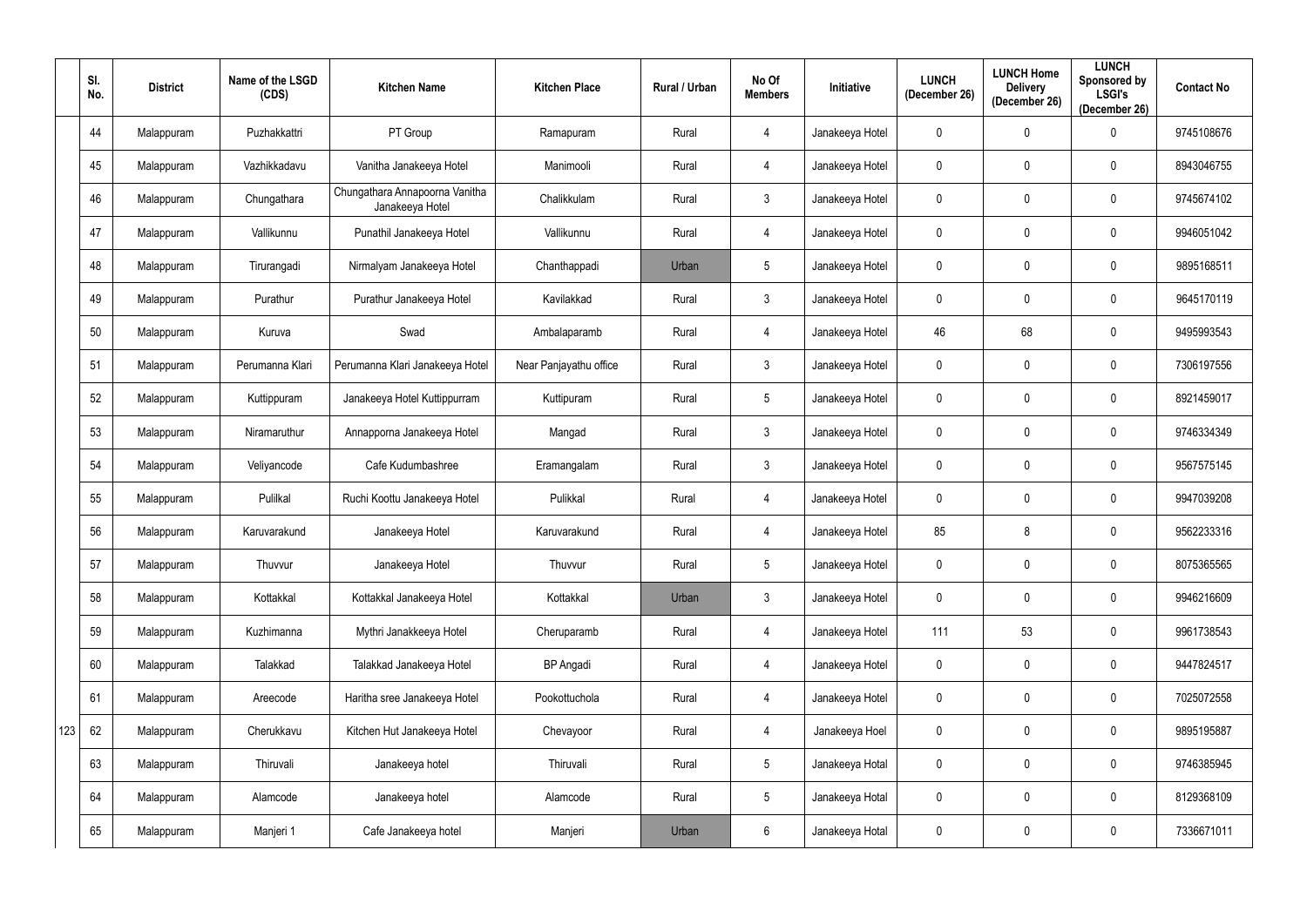| SI.<br>No. | <b>District</b> | Name of the LSGD<br>(CDS) | <b>Kitchen Name</b>        | <b>Kitchen Place</b> | Rural / Urban | No Of<br><b>Members</b> | Initiative      | <b>LUNCH</b><br>(December 26) | <b>LUNCH Home</b><br><b>Delivery</b><br>(December 26) | <b>LUNCH</b><br><b>Sponsored by</b><br><b>LSGI's</b><br>(December 26) | <b>Contact No</b> |
|------------|-----------------|---------------------------|----------------------------|----------------------|---------------|-------------------------|-----------------|-------------------------------|-------------------------------------------------------|-----------------------------------------------------------------------|-------------------|
| 66         | Malappuram      | kalpakanchery             | Janakeeya HOTEL            | Kalpakanchery        | Rural         | $\overline{4}$          | Janakeeya Hotel | $\overline{0}$                | $\overline{0}$                                        | $\Omega$                                                              | 9048929947        |
| 67         | Malappuram      | Kodur                     | Janakeeya hotel            | vadakkemanna         | Rural         | $\mathbf{3}$            | Janakeeya hotel | $\overline{0}$                | $\mathbf 0$                                           | $\mathbf 0$                                                           | 9605430938        |
| 68         | Malappuram      | Anakayam                  | janakeeya hotel            | Anakayam             | Rural         | $5\phantom{.0}$         | Janakeeya hotel | $\mathbf 0$                   | $\mathbf 0$                                           | $\mathbf 0$                                                           | 7025840671        |
| 69         | Malappuram      | Malappuram                | Janakeeya Hotel            | Malappuram           | Urban         | $\mathbf{3}$            | Janakeeya Hotal | $\overline{0}$                | $\mathbf 0$                                           | $\mathbf 0$                                                           | 8281125864        |
| 70         | Malappuram      | Tanur                     | Azhimukham Janakeeya hotel | tanur                | Urban         | $3\phantom{a}$          | Janakeeya Hotel | $\mathbf 0$                   | $\mathbf 0$                                           | $\mathbf 0$                                                           | 7594914843        |
| 71         | Malappuram      | Elamkulam                 | Janapriya                  | Kunnakav             | Rural         | 4                       | Janakeeya Hotel | 144                           | $\mathbf 0$                                           | $\mathbf 0$                                                           | 9496725446        |
| 72         | Malappuram      | Wandoor                   | Janakeeya Hotel            | wandoor              | Rural         | 4                       | Janakeeya Hotel | 126                           | 45                                                    | $\mathbf 0$                                                           | 8086064498        |
| 73         | Malappuram      | Perinthalmanna            | samrthi janakeeya hotei    | Perinthalmanna       | Urban         | $5\phantom{.0}$         | Janakeeya hotel | $\mathbf 0$                   | $\mathbf 0$                                           | $\mathbf 0$                                                           | 7994259773        |
| 74         | Malappuram      | Munniyur                  | Oottupura                  | Munniyur             | Rural         | $5\phantom{.0}$         | Janakeeya Hotel | $\mathbf 0$                   | $\mathbf 0$                                           | $\mathbf 0$                                                           |                   |
| 75         | Malappuram      | AR Nagar                  | Aiswarya                   | AR Nagar             | Rural         | $3\phantom{a}$          | Janakeeya Hotel | $\overline{0}$                | $\mathbf 0$                                           | $\mathbf 0$                                                           |                   |
| 76         | Malappuram      | Thenjippalam              | Nanma                      | Thenjippalam         | Rural         |                         | Janakeeya Hotel | $\overline{0}$                | $\mathbf 0$                                           | $\mathbf 0$                                                           |                   |
| 77         | Malappuram      | Peruvallur                | Anugraha                   | Super bazar          | Rural         | $5\phantom{.0}$         | Jankeeya Hotel  | $\overline{0}$                | $\mathbf 0$                                           | $\mathbf 0$                                                           | 9747037665        |
| 78         | Malappuram      | Muthuvallur               | Nanma janakeeya hotel      | Muthuparambu         | Rural         | $3\phantom{a}$          | Janakeeya hotel | 374                           | $\mathbf 0$                                           | $\mathbf 0$                                                           | 9744406501        |
| 79         | Malappuram      | mankada                   | janakeeya hatel            | Aryiranazhipadi      | Rural         | $3\phantom{a}$          | janakeeya hotel | $\overline{0}$                | $\mathbf 0$                                           | $\pmb{0}$                                                             | 9539855520        |
| $80\,$     | Malappuram      | Vengara                   | Ponnoos hotel              | Vengara              | Rural         | $\overline{\mathbf{4}}$ | Janakeeya hotel | $\overline{0}$                | $\mathbf 0$                                           | $\pmb{0}$                                                             | 9947424618        |
| 81         | Malappuram      | Pulpatta                  | Santhwanam Janakeeya hotel | Padikkal parambil    | Rural         | $5\overline{)}$         | Janakeeya hotel | 215                           | 173                                                   | $\pmb{0}$                                                             | 9526367569        |
| 82         | Malappuram      | Keezhattur                | Keezhattur Janakeeya hotel | Keezhattur           | Rural         | $\overline{\mathbf{4}}$ | Janakeeya hotel | $\overline{0}$                | $\mathbf 0$                                           | $\pmb{0}$                                                             | 9539209640        |
| 83         | Malappuram      | Cherumundam               | Nanma janakeeya hotel      | Manchingapara        | Rural         | $\overline{\mathbf{4}}$ | Janakeeya hotel | $\overline{0}$                | $\mathbf 0$                                           | $\pmb{0}$                                                             | 9496048689        |
| 84         | Malappuram      | Chelambre                 | Soorya Janakeeya hotel     | Pulluparamb          | Rural         | $3\phantom{a}$          | Janakeeya hotel | $\overline{0}$                | $\mathbf 0$                                           | $\pmb{0}$                                                             | 7994179285        |
| 85         | Malappuram      | Ponmala                   | Janakeeya hotel            | Chappangadi          | Rural         | $\overline{\mathbf{4}}$ | Janakeeya hotel | 175                           | $\mathbf 0$                                           | $\pmb{0}$                                                             | 9605811748        |
| 86         | Malappuram      | Thennala                  | <b>Bismi Hotel</b>         | Pookkiparamb         | Rural         | $\overline{\mathbf{4}}$ | Jankeeya Hotel  | 215                           | $\mathbf 0$                                           | $\pmb{0}$                                                             | 9995757092        |
| 87         | Malappuram      | Tanalur                   | Janakeeya Hotel            | Tanalur              | Rural         |                         | Jankeeya Hotel  | $\overline{0}$                | $\mathbf 0$                                           | $\pmb{0}$                                                             |                   |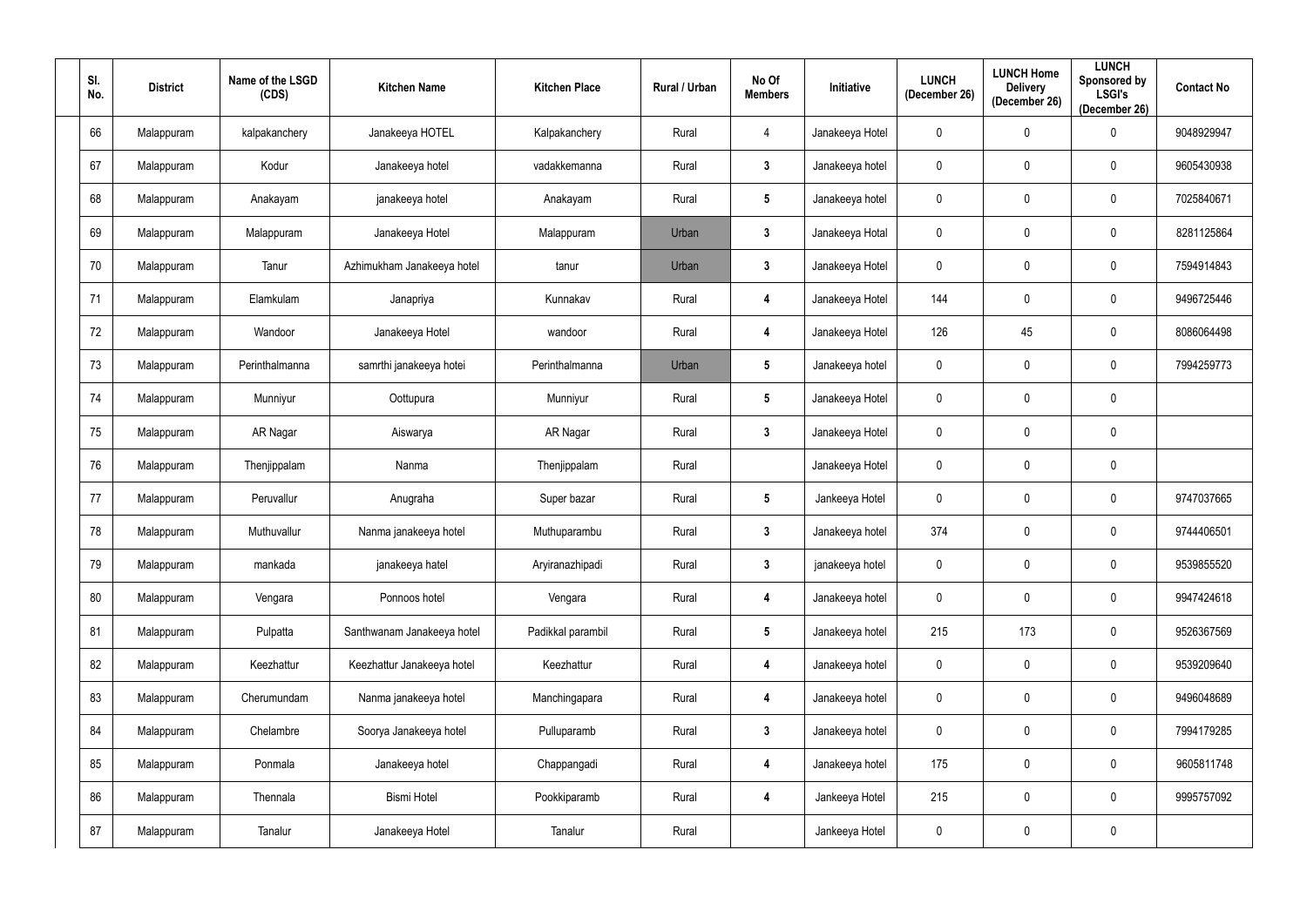| SI.<br>No. | <b>District</b> | Name of the LSGD<br>(CDS) | <b>Kitchen Name</b>      | <b>Kitchen Place</b> | Rural / Urban | No Of<br><b>Members</b> | Initiative      | <b>LUNCH</b><br>(December 26) | <b>LUNCH Home</b><br><b>Delivery</b><br>(December 26) | <b>LUNCH</b><br><b>Sponsored by</b><br><b>LSGI's</b><br>(December 26) | <b>Contact No</b> |
|------------|-----------------|---------------------------|--------------------------|----------------------|---------------|-------------------------|-----------------|-------------------------------|-------------------------------------------------------|-----------------------------------------------------------------------|-------------------|
| 88         | Malappuram      | Parappur                  | Janakeeya Hotel          | chullipparambu       | Rural         | $5\overline{)}$         | Janakeeya Hotel | $\mathbf 0$                   | $\pmb{0}$                                             | 0                                                                     | 9961091317        |
| 89         | Malappuram      | Edarikkode                | Janakeeya Hotel          | Edarikkod            | Rural         | $3\phantom{a}$          | Janakeeya Hotel | $\mathbf 0$                   | $\mathbf 0$                                           | 0                                                                     | 8089003770        |
| 90         | Malappuram      | Oorakam                   | Ammoos                   | Panchayath padi      | Rural         | $3\phantom{a}$          | Janakeeya Hotel | $\mathbf 0$                   | $\pmb{0}$                                             | $\mathbf 0$                                                           | 9526449294        |
| 91         | Malappuram      | Nannambra                 | Veeturuchi               | Kundoor Athani       | Rural         | 4                       | Janakeeya Hotel | $\mathbf 0$                   | $\mathbf 0$                                           | 0                                                                     | 9400618659        |
| 92         | Malappuram      | Pandikkad                 | Janakeeya Hotel          | Pandikkad            | Rural         | 4                       | Janakeeya Hotel | $\mathbf 0$                   | $\mathbf 0$                                           | $\mathbf 0$                                                           | 9995504081        |
| 93         | Malappuram      | Chokkad                   | Natturuchi               | Chokkad              | Rural         |                         | Janakeeya Hotel | $\mathbf 0$                   | $\mathbf 0$                                           | $\mathbf 0$                                                           |                   |
| 94         | Malappuram      | Cheekode                  | Cheekode Janakeeya Hotel | Cheekode             | Rural         |                         | Janakeeya Hotel | $\mathbf 0$                   | $\mathbf 0$                                           | $\pmb{0}$                                                             |                   |
| 95         | Malappuram      | Makkarapparamb            | Subiksha                 | Makkarapparamb       | Rural         | $\mathbf{3}$            | Janakeeya Hotel | $\mathbf 0$                   | $\mathbf 0$                                           | 0                                                                     | 8089003770        |
| 96         | Malappuram      | Ponnani-1                 | Devi Janakeeya Hotel     | Ponnani              | Urban         | $5\overline{)}$         | Janakeeya Hotel | $\mathbf 0$                   | $\overline{0}$                                        | $\mathbf 0$                                                           | 9961919097        |
| 97         | malappuram      | mangalam                  | Soubagya                 | mangalam             | Rural         | $5\overline{)}$         | janakeeya hotel | $\mathbf 0$                   | 0                                                     | $\mathbf 0$                                                           |                   |
| 98         | Malappuram      | Trikkalangode             | janakeeya hotel          | karakkunnu           | Rural         | $6\phantom{.}6$         | Janakeeya Hotel | $\mathbf 0$                   | $\mathbf 0$                                           | $\mathbf 0$                                                           |                   |
| 99         | Malppuram       | Morayoor                  | Janakeeya hotel          | Valanchery           | Rural         | $3\phantom{a}$          | Janakeeya hotel | $\mathbf 0$                   | $\mathbf 0$                                           | $\mathbf 0$                                                           |                   |
| 100        | Malappuram      | Perumbadapp               | Janakeeya hotel          | Perumbadapp          | Rural         | 4                       | Janakeeya hotel | $\mathbf 0$                   | $\mathbf 0$                                           | $\mathbf 0$                                                           |                   |
| 101        | Malappuram      | Tirur                     | Samruthi Janakeeya Hotel | Vettom               | <b>RURAL</b>  |                         | Janakeeya hotel | 65                            | 115                                                   | $\boldsymbol{0}$                                                      |                   |
| 102        | Malappuram      | Kondotty                  | Janakeeya hotel          | vazhakad             | <b>RURAL</b>  |                         | janakeeya hotel | 263                           | 234                                                   | $\mathbf 0$                                                           |                   |
| 103        | Malappuram      | Perinthalmanna            | Janakeeya hotel          | pulamanthole         | <b>RURAL</b>  | $\boldsymbol{4}$        | Janakeeya hotel | $\mathbf 0$                   | $\mathbf 0$                                           | $\pmb{0}$                                                             |                   |
| 104        | Malappuram      | Tanur                     | Jankeeya hotel           | Valavannur           | <b>RURAL</b>  |                         | Janakeeya hotel | $\mathbf 0$                   | $\mathbf 0$                                           | $\mathbf 0$                                                           |                   |
| 105        | Malappuram      | kottakkal                 | Janakeeya hotel          | kotakkal             | <b>URBAN</b>  |                         | Janakeeya hotel | $\mathbf 0$                   | $\mathbf 0$                                           | $\mathbf 0$                                                           |                   |
| 106        | Malappuram      | Vettom                    | Thripthi Janakeeya Hotel | vettom               | <b>RURAL</b>  |                         | Janakeeya hotel | $\mathbf 0$                   | $\mathbf 0$                                           | $\pmb{0}$                                                             |                   |
| 107        | Malappuram      | Nilambur                  | Janakeeya hotel          | nilambur             | <b>URBAN</b>  |                         | Janakeeya hotel | $\mathbf 0$                   | $\mathbf 0$                                           | $\mathbf 0$                                                           |                   |
| 108        | Malappuram      | Nilambur                  | Janakeeya hotel          | nilambur             | <b>URBAN</b>  |                         | Janakeeya hotel | $\mathbf 0$                   | $\mathbf 0$                                           | $\mathbf 0$                                                           |                   |
| 109        | Malappuram      | Vallikkunn                | Rasakkut                 |                      | Rural         |                         | janakeeyahotel  | $\mathbf 0$                   | $\mathbf 0$                                           | $\boldsymbol{0}$                                                      |                   |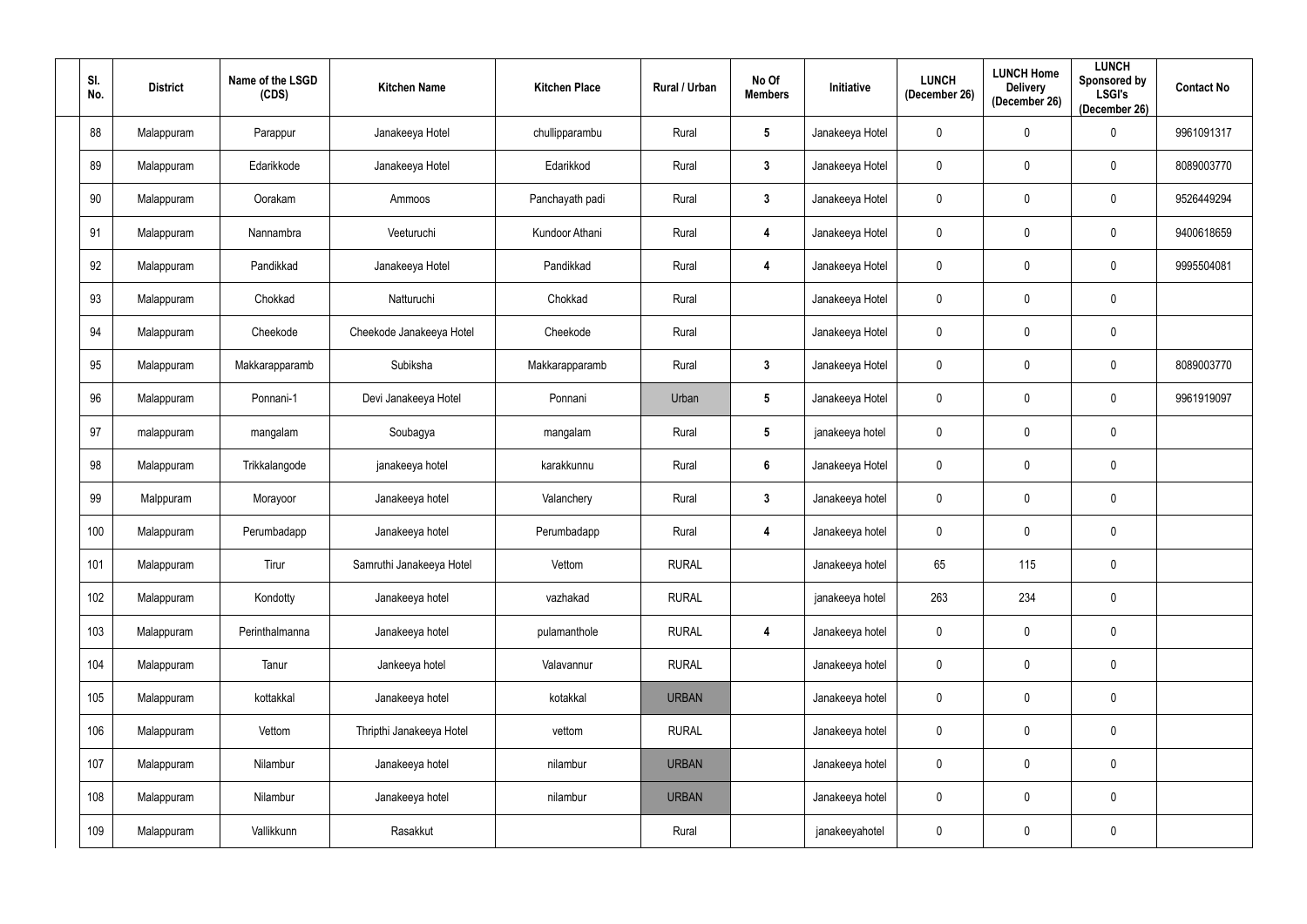|            | SI.<br>No.     | <b>District</b> | Name of the LSGD<br>(CDS) | <b>Kitchen Name</b>        | <b>Kitchen Place</b>        | Rural / Urban | No Of<br><b>Members</b> | Initiative      | <b>LUNCH</b><br>(December 26) | <b>LUNCH Home</b><br><b>Delivery</b><br>(December 26) | <b>LUNCH</b><br><b>Sponsored by</b><br><b>LSGI's</b><br>(December 26) | <b>Contact No</b> |
|------------|----------------|-----------------|---------------------------|----------------------------|-----------------------------|---------------|-------------------------|-----------------|-------------------------------|-------------------------------------------------------|-----------------------------------------------------------------------|-------------------|
|            | 110            | Malappuram      | kuruva                    | Ruchi                      |                             | Rural         | $5\phantom{.0}$         | Janakeeyahotel  | $\mathbf 0$                   | $\mathbf 0$                                           | $\mathbf 0$                                                           | 9745414800        |
|            | 111            | Malappuram      | Kannamangalam             |                            |                             | Rural         |                         | Janakeeya Hotel | $\mathbf 0$                   | $\mathbf 0$                                           | $\boldsymbol{0}$                                                      |                   |
|            | 112            | Malappuram      | Othungal                  | janakeeya hotel            | Othukkungal                 | Rural         | $5\phantom{.0}$         | Janakeeya Hotel | $\mathbf 0$                   | $\overline{0}$                                        | $\boldsymbol{0}$                                                      | 9656716066        |
|            | 113            | Malappuram      | Pookkottur                | janakeeya hotel            | valluvambram                | Rural         | 4                       | Janakeeya Hotel | $\mathbf 0$                   | $\mathbf 0$                                           | $\mathbf 0$                                                           | 9447334084        |
|            | 114            | Malappuram      | Edakkara                  | Edakkara janakeeya hotel   |                             | Rural         |                         | janakeeya hotel | $\mathbf 0$                   | $\mathbf 0$                                           | $\boldsymbol{0}$                                                      |                   |
|            | 115            | Malappuram      | porur                     | Thanima Janakeeya Hotel    |                             | Rural         |                         | janakeeya hotel | 104                           | $\mathbf 0$                                           | $\boldsymbol{0}$                                                      | 9539928567        |
|            | 116            | Malappuram      | pulikkal                  | Janakeeya Hotel            | pulikkal                    | Rural         |                         | Janakeeya Hotel | $\mathbf 0$                   | $\mathbf 0$                                           | $\mathbf 0$                                                           |                   |
|            | 117            | malappuram      | thanur                    | amma janakeeyahottel       |                             | Rural         | $5\overline{)}$         | janakeeyahottel | $\mathbf 0$                   | $\mathbf 0$                                           | $\mathbf 0$                                                           |                   |
|            | 118            | malappuram      | pallikkal                 | padheyam janakeeyahottel   |                             | Rural         | $5\overline{)}$         | janakeeyahotel  | $\mathbf 0$                   | $\mathbf 0$                                           | $\mathbf 0$                                                           |                   |
|            | 119            | Malappuram      | chelembra                 | janakeeyahotel2            |                             | Rural         |                         | janakeeyahotel  | $\mathbf 0$                   | $\mathbf 0$                                           | $\boldsymbol{0}$                                                      |                   |
|            | 120            | Malappuram      | Purathur                  | Safa Janakeeya Hotel       | Paravanna                   | Rural         | $5\overline{)}$         | Janakeeya Hotel | $\mathbf 0$                   | $\mathbf 0$                                           | $\mathbf 0$                                                           |                   |
|            | 121            | malappuram      | vazhayur                  | puthuma janakeeyahotel     |                             | Rural         |                         | janakeeyahotel  | $\mathbf 0$                   | $\mathbf 0$                                           | $\mathbf 0$                                                           |                   |
|            | 122            | malappuram      | mangalam                  | janakeeyahotel2            |                             | Rural         |                         | janakeeyahotel  | 182                           | 142                                                   | $\boldsymbol{0}$                                                      |                   |
|            | 123            | malappuram      | kuttippuram               | nilayoram janakeeya hotel  |                             |               | 4                       | janakeeyahotel  | 103                           | $\boldsymbol{0}$                                      | $\boldsymbol{0}$                                                      |                   |
|            | 124            | malapluram      | thazhekode                |                            |                             | Rural         |                         |                 | 371                           | $\mathbf 0$                                           | $\mathbf 0$                                                           |                   |
|            | 125            | malappuram      | munniyur                  | my kitchen                 | Alinchuvad                  | Rural         | $5\phantom{.0}$         | janakeeya hotel | $\mathbf 0$                   | $\mathbf 0$                                           | $\mathbf 0$                                                           | 8589809765        |
|            | 126            | Malappuram      | Mangalam                  | Ruchikkoottu               | Mangalam                    | Rural         | 4                       | Janakeeya hotel | 64                            | 55                                                    | $\pmb{0}$                                                             |                   |
| <b>123</b> |                |                 |                           |                            |                             |               |                         |                 | 3322                          | 1201                                                  | $\bullet$                                                             |                   |
|            | 1              | Palakkad        | Elapully                  | Nakshathra Vanitha canteen | Canteen                     | Rural         | $\overline{4}$          | Janakeeya Hotel | $\mathbf 0$                   | $\overline{0}$                                        | $\mathbf 0$                                                           | 8547384972        |
|            | $\overline{2}$ | Palakkad        | Nalleppilly               | Vanitha Canteen            | Canteen                     | Rural         | $\overline{4}$          | Janakeeya Hotel | $\mathbf 0$                   | $\overline{0}$                                        | $\pmb{0}$                                                             | 9656232569        |
|            | 3              | Palakkad        | Chittur                   | Thanal vanitha Canteen     | Thathamangalam, Mettuvalavu | Urban         | $\mathfrak{Z}$          | Janakeeya Hotel | 251                           | $\overline{0}$                                        | $\pmb{0}$                                                             | 9447105400        |
|            | 4              | Palakkad        | chittur                   | urapp janakeeya hotel      | Anicode junction            | urban         | $5\phantom{.0}$         | Janakeeya hotel | $\mathbf 0$                   | $\mathbf 0$                                           | $\bm{0}$                                                              | 9349930549        |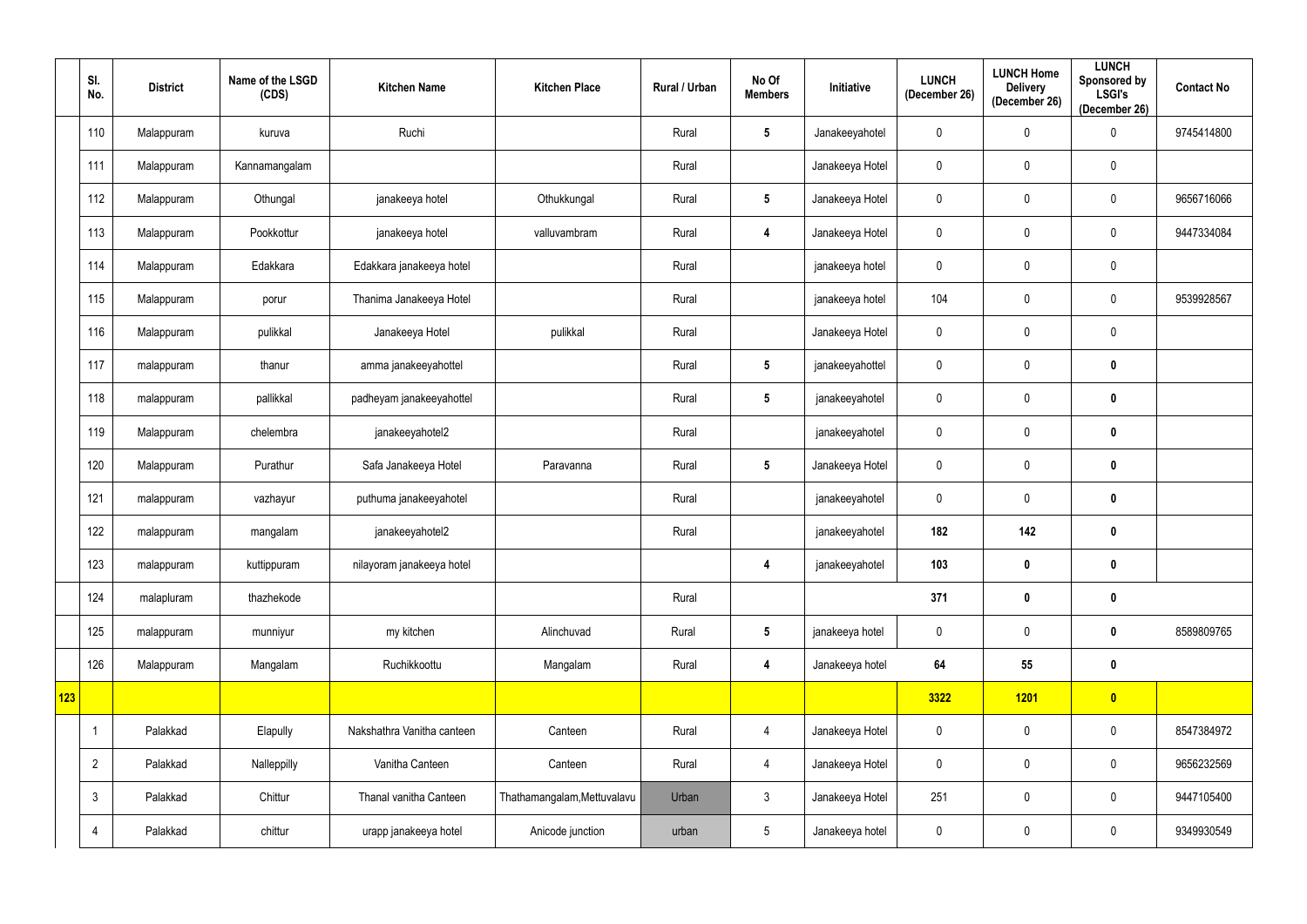| SI.<br>No.      | <b>District</b> | Name of the LSGD<br>(CDS) | <b>Kitchen Name</b>             | <b>Kitchen Place</b>                      | Rural / Urban | No Of<br><b>Members</b> | Initiative       | <b>LUNCH</b><br>(December 26) | <b>LUNCH Home</b><br><b>Delivery</b><br>(December 26) | <b>LUNCH</b><br>Sponsored by<br><b>LSGI's</b><br>(December 26) | <b>Contact No</b> |
|-----------------|-----------------|---------------------------|---------------------------------|-------------------------------------------|---------------|-------------------------|------------------|-------------------------------|-------------------------------------------------------|----------------------------------------------------------------|-------------------|
| $5\phantom{.0}$ | Palakkad        | polpully                  | subiksha janakeeya hotel        | kallootiyal                               | Rural         | $5\phantom{.0}$         | Janakeeya hotel  | $\overline{0}$                | $\mathbf 0$                                           | $\Omega$                                                       | 9495197498        |
| 6               | Palakkad        | Eruthenpathy              | Nila janakeeya hotel            | Mooniilmada muniyappan<br>kshethram near  | Rural         | $5\phantom{.0}$         | Janakeeya hotel  | $\overline{0}$                | $\mathbf 0$                                           | $\mathbf{0}$                                                   | 9037290925        |
| $\overline{7}$  | Palakkad        | Perumatty                 | Nanam Janakeeya hotel           | kannimari                                 | Rural         | $3\phantom{a}$          | Janakeeya hotel  | $\overline{0}$                | $\mathbf 0$                                           | $\mathbf 0$                                                    | 9605529657        |
| 8               | Palakkad        | Vadakarapathy             | soubhagya janakeeya hotel       | vadakarapathy panchayath                  | Rural         | $5\phantom{.0}$         | Janakeeya hotel  | $\overline{0}$                | $\overline{0}$                                        | $\mathbf{0}$                                                   | 9633578756        |
| 9               | Palakkad        | Kozhinjampara             | Sreesakthi Janakeeya hotel      | Kozhinjampara<br>gramapanchayth, near bus | Rural         | $5\overline{)}$         | Janakeeya hotel  | $\mathbf 0$                   | $\mathbf 0$                                           | $\mathbf 0$                                                    | 9847121105        |
| 10 <sup>°</sup> | Palakkad        | Vadakkenchery             | Oottupura Vanitha Canteen       | Panchayath building,<br>Vadakkenchery     | Rural         | 4                       | Janakeeya Hotel  | $\overline{0}$                | $\overline{0}$                                        | $\mathbf{0}$                                                   | 9656360141        |
| 11              | Palakkad        | PKD North                 | Cafesree                        | opp. ksrtc bus stand,<br>Manjakulam road  | Urban         | $5\phantom{.0}$         | Janakeeya Hotel  | $\mathbf 0$                   | $\mathbf 0$                                           | $\mathbf 0$                                                    | 9037332005        |
| 12 <sup>°</sup> | Palakkad        | Ongallur                  | Amma canteen                    | Ongallur vipanana kendram                 | Rural         | 4                       | Janakeeya Hotel  | $\overline{0}$                | $\overline{0}$                                        | 0                                                              | 7560924507        |
| 13              | Palakkad        | Muthuthala                | Sreelakshmi vanitha canteen     | Muthuthala panchayath                     | Rural         | 4                       | Janakeeya Hotel  | $\overline{0}$                | $\mathbf 0$                                           | $\mathbf 0$                                                    | 7558865485        |
| 14              | Palakkad        | Koppam                    | Natturuchi kudumbashree cafe    | Near koppam village                       | Rural         | $5\overline{)}$         | Janakeeya Hotel  | $\overline{0}$                | $\overline{0}$                                        | $\mathbf 0$                                                    | 8075779172        |
| 15              | Palakkad        | Paruthur                  | Mamatty vanitha canteen         | Near panchayath                           | Rural         | $5\phantom{.0}$         | Janakeeya Hotel  | $\overline{0}$                | $\overline{0}$                                        | $\mathbf 0$                                                    | 9544847874        |
| 16              | Palakkad        | Vilayur                   | Souhritha caffesree (Ruchipura) | Near Vilayur Panchayath                   | Rural         | $6\overline{6}$         | Janakeeya Hotel  | $\mathbf 0$                   | $\overline{0}$                                        | $\mathbf{0}$                                                   | 9747342046        |
| 17              | palakkad        | Kulukkallur               | Snehitha Janakeeya hotel        | Kulukkallur panchayath                    | Rural         | $5\overline{)}$         | Janakeeya hotel  | $\mathbf 0$                   | $\mathbf 0$                                           | $\mathbf{0}$                                                   | 9746701454        |
| 18              | Palakkad        | Pattambi                  | Janakeeya hotel                 | near Govt samskritha college,<br>Pattambi | Urban         | 4                       | Janakeeya hotel  | $\overline{0}$                | $\mathbf 0$                                           | $\mathbf 0$                                                    | 9562043428        |
| 19              | Palakkad        | Erimayur                  | Thanima Vanitha Canteen         | Panchayath building, Erimayur             | Rural         | $5\phantom{.0}$         | Janakeeya Hotel  | $\overline{0}$                | $\mathbf 0$                                           | $\mathbf 0$                                                    | 9746440633        |
| 20              | Palakkad        | Kizhekkencheri            | Vanitha Canteen                 | Panchayath Building,<br>Kizhakkenchery    | Rural         | $\overline{4}$          | Janakeeya Hotel  | $\overline{0}$                | $\mathbf 0$                                           | $\mathbf 0$                                                    | 9747923418        |
| 21              | Palakkad        | Peringottukkurrissi       | Aiswarya Vanitha canteen        | Panchayth building                        | Rural         | $\mathbf{3}$            | Janakeeya Hotel  | $\mathbf 0$                   | $\overline{0}$                                        | $\mathbf 0$                                                    | 9048665884        |
| 22              | Palakkad        | Mundoor                   | Bharath vanitha canteen         | Panchayath building                       | Rural         | $\mathbf{3}$            | Janakeeya Hotel  | $\overline{0}$                | $\mathbf 0$                                           | $\mathbf 0$                                                    | 8592830607        |
| 23              | Palakkad        | Kodumbu                   | kripa                           | kodumb panchayath                         | Rural         | $\overline{4}$          | Janakeeya HoteL  | $\overline{0}$                | $\overline{0}$                                        | $\mathbf 0$                                                    | 9048682860        |
| 24              | Palakkad        | Thirumittakode            | Thirumuttam Janakeeya Hotel     | Karukaputhur                              | Rural         | $6\phantom{.}6$         | Janakeeya Hotel  | 123                           | $\overline{0}$                                        | $\mathbf 0$                                                    | 9072841599        |
| 25              | Palakkad        | Akathethara               | Nanma canteen                   | kalyanamandapam                           | Rural         | $\mathbf{3}$            | Janakeeya Hotel  | $\overline{0}$                | $\overline{0}$                                        | $\mathbf 0$                                                    | 7025563510        |
| 26              | Palakkad        | Marutharoad               | flavours cantteen               | panchayath                                | Rural         | $5\overline{)}$         | Janakeeya Hotela | $\mathbf 0$                   | $\overline{0}$                                        | $\mathbf 0$                                                    | 9746227966        |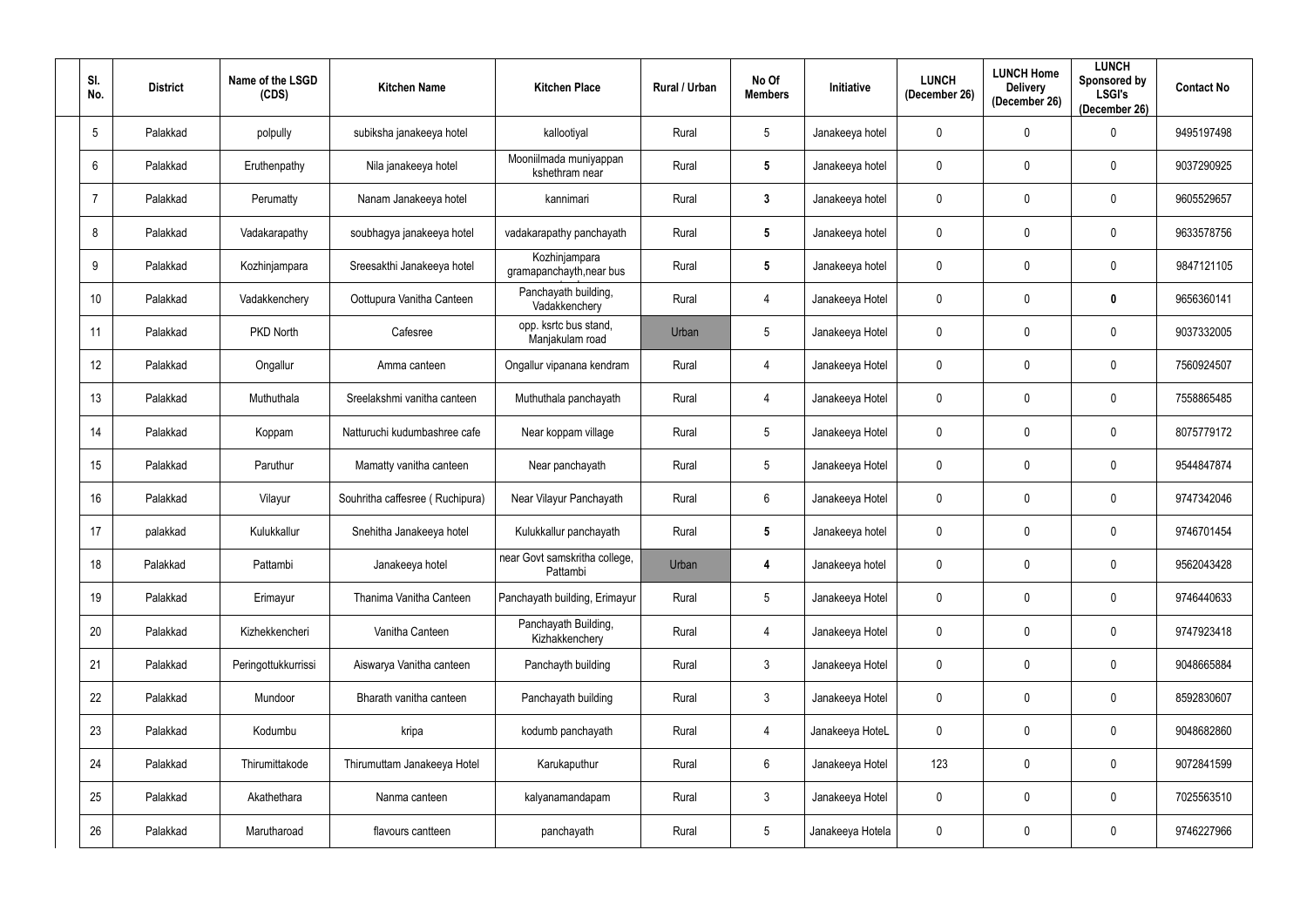| SI.<br>No. | <b>District</b> | Name of the LSGD<br>(CDS) | <b>Kitchen Name</b>                      | <b>Kitchen Place</b>                            | Rural / Urban | No Of<br><b>Members</b> | Initiative      | <b>LUNCH</b><br>(December 26) | <b>LUNCH Home</b><br><b>Delivery</b><br>(December 26) | <b>LUNCH</b><br>Sponsored by<br><b>LSGI's</b><br>(December 26) | <b>Contact No</b> |
|------------|-----------------|---------------------------|------------------------------------------|-------------------------------------------------|---------------|-------------------------|-----------------|-------------------------------|-------------------------------------------------------|----------------------------------------------------------------|-------------------|
| 27         | Palakkad        | Trithala                  | Kairali Vanitha Hotel                    | Thirthala                                       | Rural         | $5\overline{)}$         | Janakeeya Hotel | $\overline{0}$                | $\mathbf 0$                                           | $\Omega$                                                       | 9048710155        |
| 28         | Palakkad        | Kongad                    | Annapoorna vanitha canteen               | Near Kongad village office                      | Rural         | $5\phantom{.0}$         | Janakeeya Hotel | $\overline{0}$                | $\mathbf 0$                                           | $\mathbf{0}$                                                   | 9645425774        |
| 29         | Palakkad        | Sreekrishnapuram          | Subiksha canteen                         | Near panchayath office                          | Rural         | $\mathbf{3}$            | Janakeeya Hotel | $\overline{0}$                | $\mathbf 0$                                           | $\mathbf 0$                                                    | 8086697226        |
| 30         | Palakkad        | Pallassana                | dhanalakshmi vanitha canteen             | pallassana panchayath<br>building               | Rural         | $5\overline{)}$         | Janakeeya Hotel | 103                           | $\mathbf 0$                                           | $\mathbf 0$                                                    | 8943225892        |
| 31         | Palakkad        | Nenmmara                  | Nemmara Janakeeya hotel                  | Nemmara junction                                | Rural         | $\overline{4}$          | Janakeeya hotel | $\mathbf 0$                   | $\mathbf 0$                                           | $\mathbf 0$                                                    | 8157850935        |
| 32         | Palakkad        | Ayilur                    | Janakeeya hotel                          | Thalavettanpara, Ayilur                         | Rural         | $\mathbf{3}$            | Janakeeya hotel | $\overline{0}$                | $\overline{0}$                                        | $\mathbf{0}$                                                   | 9539517856        |
| 33         | Palakkad        | Melarkode                 | Janakeeya Hotel                          | near Melarkode panchayath                       | Rural         | 4                       | Janakeeya hotel | $\mathbf 0$                   | $\mathbf 0$                                           | $\mathbf 0$                                                    | 8606193918        |
| 34         | Palakkad        | Vandazhi                  | janakeeya hotel                          | Kaniyamangalam                                  | Rural         | $\mathbf{3}$            | Janakeeya hotel | $\overline{0}$                | $\overline{0}$                                        | $\mathbf{0}$                                                   | 9645919937        |
| 35         | Palakkad        | Nelliayampathy            | Janakeeya hotel                          | near Panchayat, kaikaty                         | Rural         | $\overline{4}$          | Janakeeya hotel | $\overline{0}$                | $\mathbf 0$                                           | $\mathbf 0$                                                    | 9497123529        |
| 36         | Palakkad        | Elavanchery               | Snehatheeram                             | Near GUPS, Vattekkad                            | Rural         | $5\phantom{.0}$         | Janakeeya Hotel | $\overline{0}$                | $\overline{0}$                                        | $\mathbf 0$                                                    | 9744195274        |
| 37         | Palakkad        | Kollemkode                | Priya Vanitha Canteen                    | Block Panchayath Office,<br>Kollengode          | Rural         | 4                       | Janakeeya Hotel | $\overline{0}$                | $\overline{0}$                                        | $\mathbf 0$                                                    | 9745456764        |
| 38         | Palakkad        | Koduvayur                 | Samridhi Kudumbashree Vanitha<br>Canteen | Panchayath Building                             | Rural         | $5\phantom{.0}$         | Janakeeya Hotel | 205                           | $\mathbf 0$                                           | $\mathbf 0$                                                    | 8086263595        |
| 39         | Palakkad        | Pattanchery               | Sreelakshmi vanitha canteen              | Panchayath Building                             | Rural         | $\overline{4}$          | Janakeeya Hotel | $\mathbf 0$                   | $\mathbf 0$                                           | $\mathbf 0$                                                    | 8086916932        |
| 40         | Palakkad        | Pudunagaram               | Janakeeya Hotel                          | Near KSEB, Pudunagaram                          | Rural         | $\overline{\mathbf{4}}$ | Janakeeya hotel | $\overline{0}$                | $\mathbf 0$                                           | $\mathbf 0$                                                    | 9497241598        |
| 41         | Palakkad        | Vadavanoor                | Sree Muruka Janakeeya Hotel              | Vydhyasala, Vadavanoor                          | Rural         | $5\overline{)}$         | Janakeeya hotel | $\overline{0}$                | $\mathbf 0$                                           | $\mathbf 0$                                                    | 9567011729        |
| 42         | Palakkad        | Peruvemba                 | Samridi Janakeeya Hotel                  | Peruvemba Junction                              | Rural         | $\overline{\mathbf{4}}$ | Jankeeya hotel  | $\overline{0}$                | $\mathbf 0$                                           | $\mathbf 0$                                                    | 918089611261      |
| 43         | Palakkad        | Muthalamada               | Janakeeya Hotel                          | Chulliyarmedu                                   | Rural         | $\overline{\mathbf{4}}$ | Jankeeya hotel  | 320                           | $\overline{0}$                                        | $\mathbf 0$                                                    | 9633730067        |
| 44         | Palakkad        | Cherppalasseri            | Swad Janakiyahotel, CPY                  | Scheduled caste coperative<br>society hall, cpy | Urban         | $5\phantom{.0}$         | Janakeeya Hotel | $\overline{0}$                | $\mathbf 0$                                           | $\mathbf 0$                                                    | 9447746082        |
| 45         | Palakkad        | Vellinezhi                | Aiswarya kudumbashree                    | Adakkaputhur                                    | Rural         | $\mathbf{3}$            | Janakeeya Hotel | $\overline{0}$                | $\mathbf 0$                                           | $\mathbf 0$                                                    | 9747730588        |
| 46         | Palakkad        | Keralasseri               | Bhagyasree janakeeya hotel               | Near village office                             | Rural         | $\mathbf{3}$            | Janakeeya Hotel | $\overline{0}$                | $\overline{0}$                                        | $\mathbf 0$                                                    | 8606125128        |
| 47         | Palakkad        | Kottayi                   | Kudumbashree Vanitha canteen             | Near Kottayi Panchayath                         | Rural         | 4                       | Jankeeya hotel  | $\overline{0}$                | $\overline{0}$                                        | $\mathbf 0$                                                    | 9605699847        |
| 48         | Palakkad        | anakkara                  | udayasurya vanitha canteen               | kumbidi                                         | rural         | $5\overline{)}$         | Janakeeya Hotel | $\overline{0}$                | $\overline{0}$                                        | $\mathbf 0$                                                    | 9895947614        |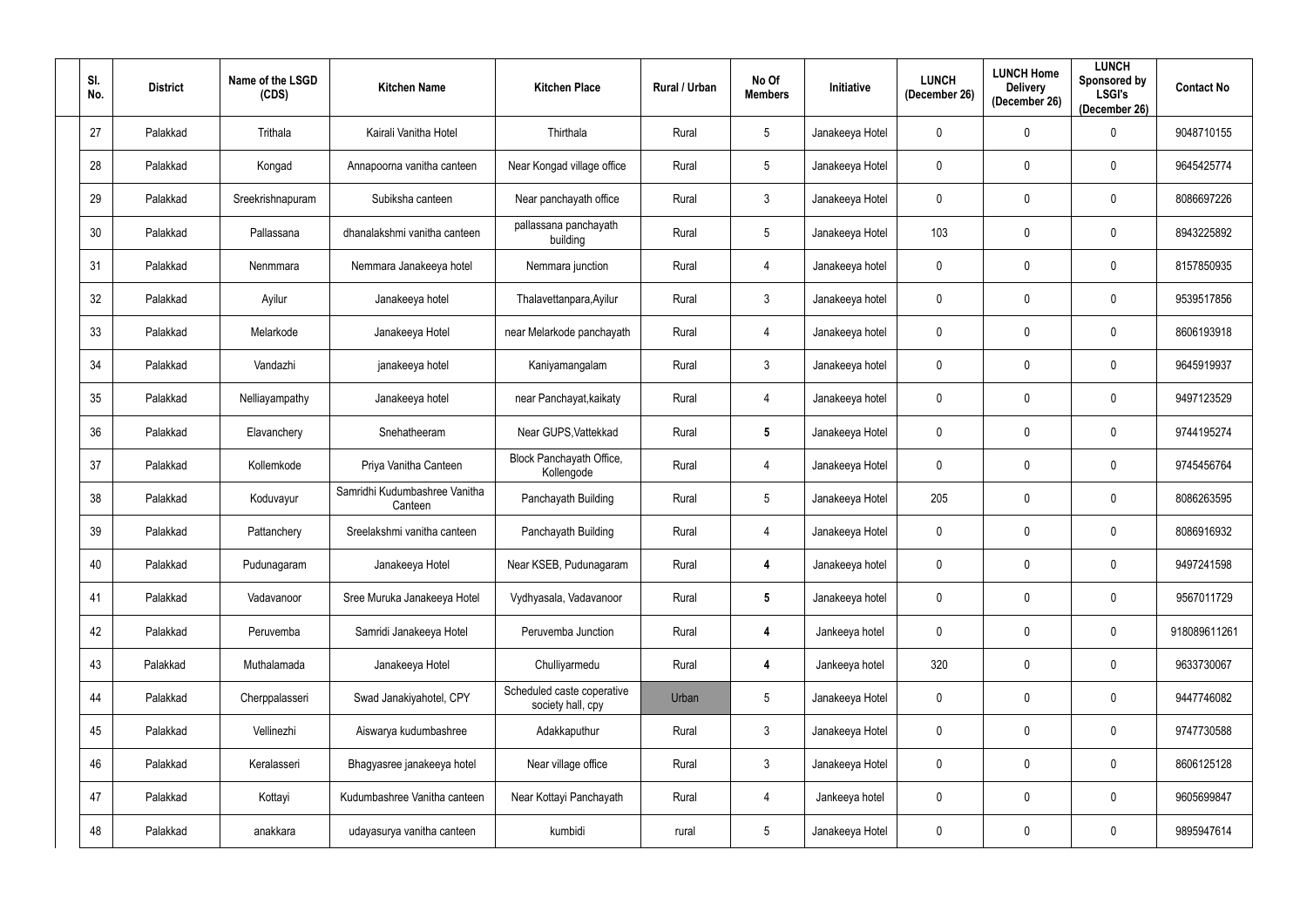|    | SI.<br>No. | <b>District</b> | Name of the LSGD<br>(CDS) | <b>Kitchen Name</b>                         | <b>Kitchen Place</b>                       | Rural / Urban | No Of<br><b>Members</b> | Initiative       | <b>LUNCH</b><br>(December 26) | <b>LUNCH Home</b><br><b>Delivery</b><br>(December 26) | <b>LUNCH</b><br>Sponsored by<br><b>LSGI's</b><br>(December 26) | <b>Contact No</b> |
|----|------------|-----------------|---------------------------|---------------------------------------------|--------------------------------------------|---------------|-------------------------|------------------|-------------------------------|-------------------------------------------------------|----------------------------------------------------------------|-------------------|
|    | 49         | Palakkad        | kappur                    | jeevanam hotel                              | kumaranellur                               | rural         | $6\overline{6}$         | Janakeeya Hotel  | 0                             | 0                                                     | $\Omega$                                                       | 9605308385        |
| 96 | 50         | Palakkad        | Malampauzha               | Nandhanam canteen                           | near fantasy park                          | Rural         | 5 <sup>5</sup>          | Janakeeya HotelT | 188                           | 0                                                     | 0                                                              | 807587062         |
|    | 51         | Palakkad        | Puduppariyaram            | Anaswara Canteen                            | Panchayath                                 | Rural         | $\overline{4}$          | Janakeeya Hotel  |                               | 0                                                     | 0                                                              | 9526677781        |
|    | 52         | Palakkad        | kadambazhipuram           | Reshmi janakeeya hotel                      | 16 mail                                    | Rural         | 5 <sup>5</sup>          | Janakeeya Hotel  | 0                             | 0                                                     | 0                                                              | 9048375891        |
|    | 53         | Palakkad        | Kadambazhipuram           | Ardhram Janakeeya hotel                     | Pulapatta                                  | Rural         | $\mathbf{3}$            | Janakeeya Hotel  | 0                             | $\mathbf 0$                                           | 0                                                              | 9495775246        |
|    | 54         | Palakkad        | Kannambra                 | Sree kurumba canteen                        | kannambra                                  | Rural         | $\overline{4}$          | Janakeeya Hotel  | 0                             | $\mathbf 0$                                           | 0                                                              | 8157815819        |
|    | 55         | Palakkad        | karakkurissi              | Janakiya hotel                              | Near ammus auditorium,<br>Ayappankavu      | Rural         | $\mathbf{3}$            | Janakeeya Hotel  | 0                             | $\mathbf 0$                                           | 0                                                              | 6238788932        |
|    | 56         | Palakkad        | Thenkara                  | Subiksham janakeeya hotel                   | Ayurveda hospital compound<br>Then kara    | Rural         | 5 <sup>5</sup>          | Janakeeya Hotel  | 0                             | $\mathbf 0$                                           | 0                                                              | 9747557333        |
|    | 57         | Palakkad        | Alanallur                 | Keerthi vanitha canteen and<br>catering     | Near panchayath Alanallur                  | Rural         | $5\phantom{.0}$         | Janakeeya hotel  | 0                             | $\mathbf 0$                                           | 0                                                              | 9495447569        |
|    | 58         | Palakkad        | Pudur                     | Asil canteen                                | Pudur panchayath                           | Rural         | 4                       | Janakeeya hotel  | 37                            | 0                                                     | 0                                                              | 8086968050        |
|    | 59         | Palakkad        | Parali                    | Annasree Janakeeya hotel                    | Near parali panchayath                     | Rural         | $\overline{4}$          | Janakeeya hotel  | 0                             | 0                                                     | 0                                                              | 8281829238        |
|    | 60         | Palakkad        | Mannur                    | Kudumbasree janakeeya hotel                 | Mannur panchayath                          | Rural         | 5 <sup>5</sup>          | Janakeeya hotel  | 0                             | 0                                                     | 0                                                              | 9495771095        |
|    | 61         | Palakkad        | Kuzhalmannam              | Janasree jankeeya hotel                     | Kuzhalmannam block<br>panchayth            | Rural         | $\mathbf{3}$            | Jankeeya hotel   | 0                             | $\mathbf 0$                                           | 0                                                              | 9847364980        |
|    | 62         | Palakkad        | Kavassery                 | samridhi Janakeeya Hotel                    | Alathur road, kavasheery                   | Rural         | $6\overline{6}$         | Janakeeya hotel  | 58                            | $\mathbf 0$                                           | $\mathbf 0$                                                    | 9747570761        |
|    | 63         | palakkad        | chalissery                | Thanal janakeeya hotel                      | chalissery panchayath building             | Rural         | $\mathfrak{Z}$          | Janakeeya hotel  | 0                             | $\pmb{0}$                                             | $\pmb{0}$                                                      | 9562702284        |
|    | 64         | palakkad        | Kottopadam                | Iva canteen and catering janakeeya<br>hotel | Block building, Near<br>aryambavu junction | Rural         | $\overline{4}$          | Janakeeya hotel  | 0                             | $\mathbf 0$                                           | $\mathbf 0$                                                    | 9074818126        |
|    | 65         | palakkad        | kumaramputhur             | Ruchi cafe janakeeya hotel                  | Panchayath kumaramputhur                   | Rural         | $\mathbf{3}$            | Janakeeya hotel  | $\overline{0}$                | $\mathbf 0$                                           | $\mathbf 0$                                                    | 8589968705        |
|    | 66         | palakkad        | Malampuzha                | Amma janakeeya hotel                        | kadukkamkunnu, Malampuzha                  | Rural         | $3\phantom{a}$          | Janakeeya hotel  | $\pmb{0}$                     | $\mathbf 0$                                           | $\mathbf 0$                                                    | 9446521664        |
|    | 67         | palakkad        | Alathur                   | Rich Janakeeya hotel                        | Near bus stand, Alathur                    | Rural         | 4                       | Janakeeya hotel  | $\pmb{0}$                     | $\mathbf 0$                                           | $\mathbf 0$                                                    | 9947030779        |
|    | 68         | palakkad        | Karimpuzha                | Janakeeya hotel                             | Karimpuzha panchayath                      | Rural         | $3\phantom{a}$          | Janakeeya hotel  | 0                             | $\mathbf 0$                                           | $\mathbf 0$                                                    | 9961502739        |
|    | 69         | Palakkad        | Thenkurissi               | Eyeshee janakeeya hotel                     | Panchayth building,<br>Thenkurissi         | Rural         | $\overline{\mathbf{4}}$ | Jankeeya hotel   | $\pmb{0}$                     | $\mathbf 0$                                           | 0                                                              | 9995662723        |
|    | 70         | Palakkad        | Agali                     | Janakeeya Hotel                             | Block Panchayath building,<br>Agali        | Rural         | $5\phantom{.0}$         | Jankeeya hotel   | 0                             | $\boldsymbol{0}$                                      | $\boldsymbol{0}$                                               | 9037878897        |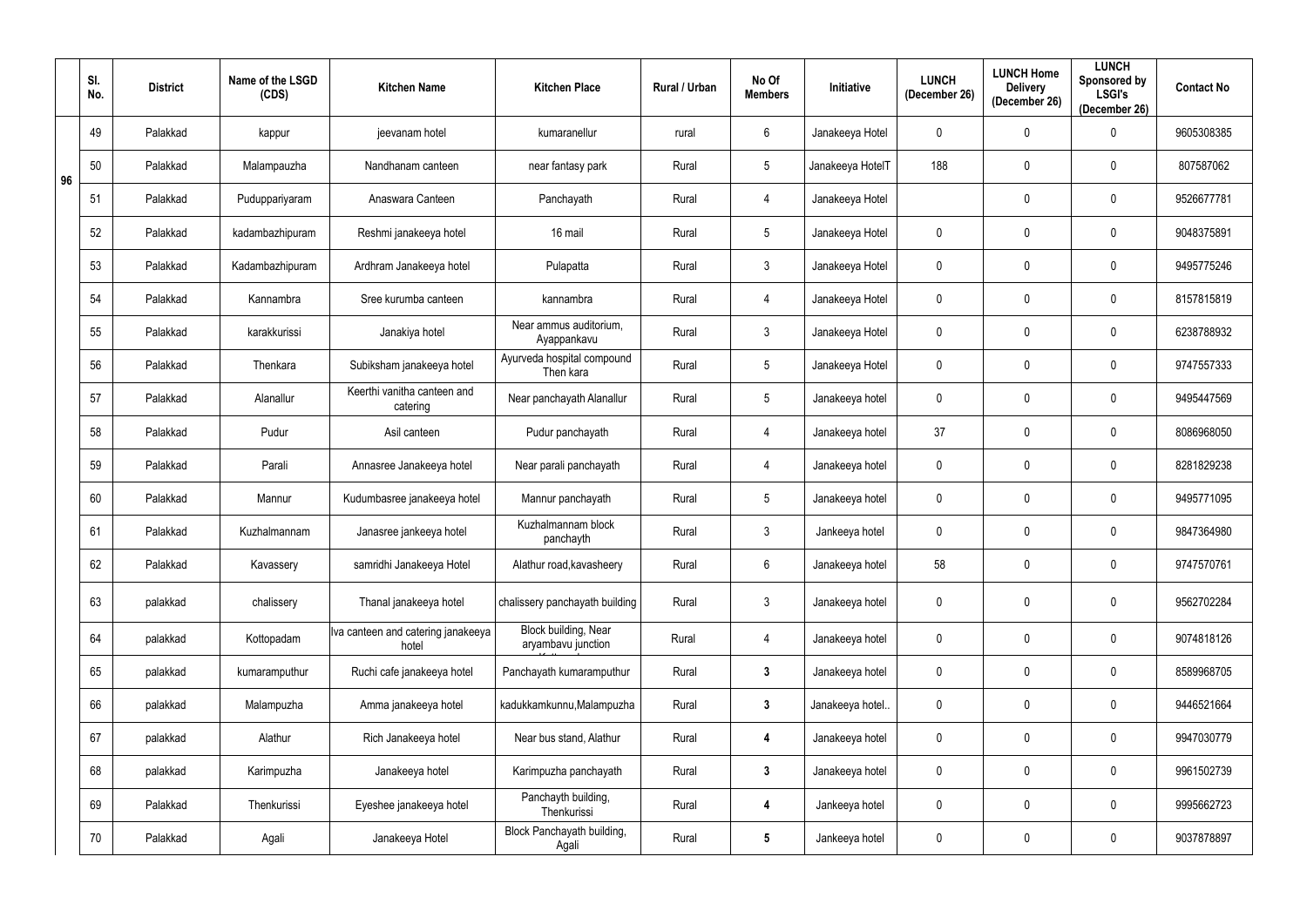| SI.<br>No. | <b>District</b> | Name of the LSGD<br>(CDS) | <b>Kitchen Name</b>         | <b>Kitchen Place</b>             | Rural / Urban | No Of<br><b>Members</b> | <b>Initiative</b> | <b>LUNCH</b><br>(December 26) | <b>LUNCH Home</b><br><b>Delivery</b><br>(December 26) | <b>LUNCH</b><br>Sponsored by<br><b>LSGI's</b><br>(December 26) | <b>Contact No</b> |
|------------|-----------------|---------------------------|-----------------------------|----------------------------------|---------------|-------------------------|-------------------|-------------------------------|-------------------------------------------------------|----------------------------------------------------------------|-------------------|
| 71         | Palakkad        | Sholayur                  | Powrnami janakeeya hotel    | anakkatty bus stand              | Rural         | 4                       | Jankeeya hotel    | $\boldsymbol{0}$              | $\mathbf 0$                                           | $\mathbf 0$                                                    | 9159556404        |
| 72         | Palakkad        | Puthushery                | Janakeeya hotel             | Puthushery panchayath            | Rural         | $5\phantom{.0}$         | Janakeeya hotel.  | $\boldsymbol{0}$              | $\mathbf 0$                                           | $\mathbf 0$                                                    | 9562772723        |
| 73         | Palakkad        | Karimba                   | Janakeeya hotel             | Panchayath premise               | Rural         | $3\phantom{a}$          | Janakeeya Hotel   | $\mathbf 0$                   | $\mathbf 0$                                           | $\mathbf 0$                                                    | 9562163979        |
| 74         | Palakkad        | Nagalasseri               | Janakeeya hotel             | near koottanad bus stand         | Rural         | $5\phantom{.0}$         | Janakeeya hotel   | $\boldsymbol{0}$              | $\mathbf 0$                                           | $\pmb{0}$                                                      | 8921928291        |
| 75         | Palakkad        | Mathur                    | Nila janakeeya Hotel        | Near Panchayth, Mathur           | Rural         | 4                       | Jankeeya hotel    | $\overline{0}$                | $\mathbf 0$                                           | $\mathbf 0$                                                    | 9562356483        |
| 76         | Palakkad        | Chalavara                 | Janakeeya hotel             | Chalavara panchayath             | Rural         | $5\overline{)}$         | Janakeeya hotel   | 275                           | $\mathbf 0$                                           | $\mathbf 0$                                                    | 9544659942        |
| 77         | Palakkad        | Ananganadi                | vanitha cateen              | near Ananganadi panchayath       | Rural         | $\mathbf{3}$            | Janakeeya Hotel   | $\overline{0}$                | $\mathbf 0$                                           | $\pmb{0}$                                                      | 8921410495        |
| 78         | Palakkad        | Lakkidiperur              | Janakeeya hotel             | Lekkidi perur panchayath         | Rural         | $5\phantom{.0}$         | Jankeeya hotel    | $\overline{0}$                | $\mathbf 0$                                           | $\mathbf 0$                                                    | 6238921903        |
| 79         | Palakkad        | Nellaya                   | Janakeeya hotel             | Nellaya panchayath               | Rural         | 4                       | Janakeeya hotel   | $\overline{0}$                | $\mathbf 0$                                           | $\pmb{0}$                                                      | 9562432883        |
| 80         | Palakkad        | Shornur                   | Oottupura Janakeeya hotel   | near bus stand, Shoranur         | Urban         | $5\phantom{.0}$         | Janakeeya hotel   | $\boldsymbol{0}$              | $\mathbf 0$                                           | $\mathbf 0$                                                    | 9747102377        |
| 81         | Palakkad        | Shornur                   | Snehadeepam Janakeeya hotel | Shoranur municipality            | Urban         | 4                       | Janakeeya hotel   | $\mathbf 0$                   | $\mathbf 0$                                           | $\mathbf 0$                                                    | 6238755729        |
| 82         | Palakkad        | Thrikkadiri               | Janakeeya hotel             | Samskarika nilayam               | Rural         | 4                       | Janakeeya hotel   | $\boldsymbol{0}$              | $\mathbf 0$                                           | $\mathbf 0$                                                    | 9544806032        |
| 83         | palakkad        | Vaniyamkulam              | Janakeeya hotel             | near PK DAS hospital             | Rural         | $3\phantom{a}$          | Janakeeya hotel   | 118                           | $\mathbf 0$                                           | 3                                                              | 9947408415        |
| 84         | Palakkad        | Ambalappara               | Janakiya hotel              | ambalappara<br>kalyanamandapam   | Rural         | $5\overline{)}$         | Janakeeya Hotel   | $\overline{0}$                | $\mathbf 0$                                           | $\pmb{0}$                                                      | 8129562289        |
| 85         | Palakkad        | Vallappuzha               | Janakeeya hotel             | Hayath Complex, Vallappuzha      | Rural         | 5 <sub>5</sub>          | Janakeeya Hotel   | $\mathbf 0$                   | $\mathbf 0$                                           | $\mathbf 0$                                                    | 8086406897        |
| 86         | Palakkad        | Shoranur                  | Ela janakeeya hotel         | Vpc market, kulappully           | Urban         | $3\phantom{a}$          | Janakeeya hotel   | $\overline{0}$                | $\boldsymbol{0}$                                      | $\pmb{0}$                                                      | 8129769113        |
| 87         | Palakkad        | Mankara                   | Subiksha Janakeeya hotel    | Near Mankara Panchayath          | Rural         | 5 <sub>5</sub>          | Janakeeya hotel   | $\overline{0}$                | $\mathbf 0$                                           | $\mathbf 0$                                                    | 8549045637        |
| 88         | Palakkad        | Kanjirapuzha              | Surya Janakeeya hotel       | Kanjirapuzha, panchayath         | Rural         | 5 <sub>5</sub>          | Janakeeya hotel   | $\overline{0}$                | $\boldsymbol{0}$                                      | $\mathbf 0$                                                    | 9048698194        |
| 89         | Palakkad        | Thachanattukara           | Haritham janakeeya hotel    | 53 mile, Thachanattukara         | Rural         | $3\phantom{a}$          | Janakeeya hotel   | $\mathbf 0$                   | $\boldsymbol{0}$                                      | $\mathbf 0$                                                    | 9605097810        |
| 90         | Palakkad        | Puthukode                 | Puthuma jankeeya hotel      | Thachanadi junction              | Rural         | $\boldsymbol{6}$        | Janakeeya hotel   | $\pmb{0}$                     | $\boldsymbol{0}$                                      | $\pmb{0}$                                                      | 9744459080        |
| 91         | Palakkad        | Tarur                     | Jankeeya Hotel              | Infront of vilage office, Tarurk | Rural         | $\overline{\mathbf{4}}$ | Janakeeya hotel   | $\pmb{0}$                     | $\boldsymbol{0}$                                      | $\pmb{0}$                                                      | 8606780959        |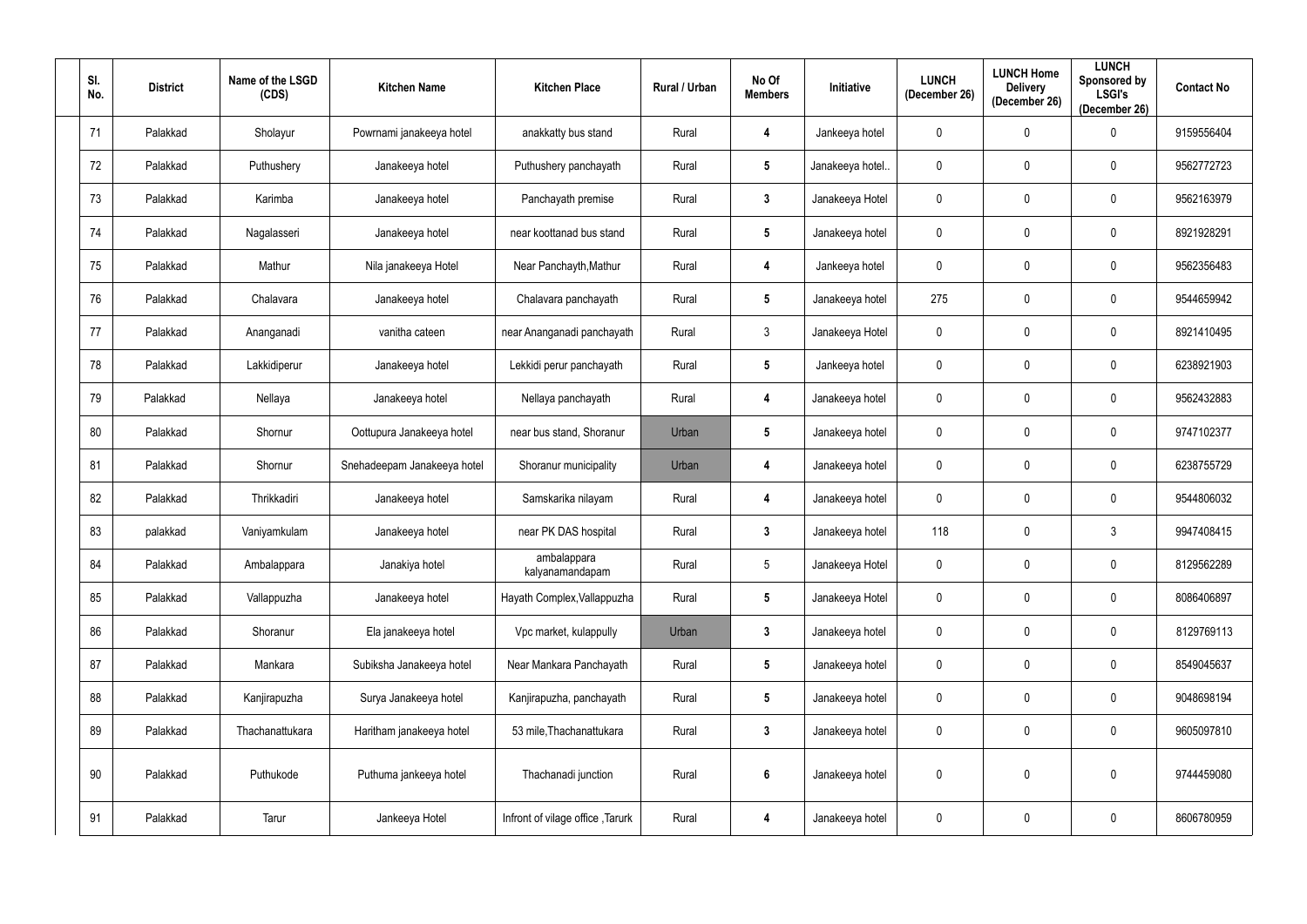|            | SI.<br>No.      | <b>District</b> | Name of the LSGD<br>(CDS) | <b>Kitchen Name</b>             | <b>Kitchen Place</b>                       | Rural / Urban | No Of<br><b>Members</b> | <b>Initiative</b> | <b>LUNCH</b><br>(December 26) | <b>LUNCH Home</b><br><b>Delivery</b><br>(December 26) | <b>LUNCH</b><br>Sponsored by<br><b>LSGI's</b><br>(December 26) | <b>Contact No</b> |
|------------|-----------------|-----------------|---------------------------|---------------------------------|--------------------------------------------|---------------|-------------------------|-------------------|-------------------------------|-------------------------------------------------------|----------------------------------------------------------------|-------------------|
|            | 92              | Palakkad        | Pirayiri                  | Janakeeya hotel                 | Near Panchayath office                     | Rural         | $5\phantom{.0}$         | Janakeeya hotel   | 0                             | $\mathbf 0$                                           | $\Omega$                                                       | 9037495586        |
|            | 93              | Palakkad        | Palakkad ulb              | Ruchi                           | Near Balaji hospital, Fort<br>Maidan       | Urban         | 4                       | Janakeeya hotel   | 0                             | $\mathbf 0$                                           | 0                                                              | 7994185687        |
|            | 94              | Palakkad        | Pookkottukavu             | Punya                           | Pookkottukavu Centre                       | Rural         | 4                       | Janakeeya Hotel   | 80                            | $\mathbf 0$                                           | 0                                                              | 9745511432        |
|            | 95              | Palakkad        | Kuthanoor                 | Suryodayam jankeeya hotel       | Kalapara, kuthanoor                        | Rural         | $5\phantom{.0}$         | Jankeeya hotel    | 0                             | 0                                                     | 0                                                              | 9995159738        |
|            | 96              | Palakkad        | Thiruvegappura            | Janakeeya Hotel                 | Kaippuram                                  | Rural         | $5\phantom{.0}$         | Jankeeya hotel    | 130                           | $\mathbf 0$                                           | $\mathbf 0$                                                    | 8921882903        |
|            | 97              | Palakkad        | Thachampara               | Vanitha canteen Janakeeya Hotel | Thachampara town                           | Rural         | $\overline{\mathbf{4}}$ | Jankeeya hotel    | 0                             | $\mathbf 0$                                           | 0                                                              | 9497826216        |
|            | 98              | Palakkad        | Kannadi                   | Sweet jankeeya hotel            | Yakkara junction                           | Rural         | $3\phantom{a}$          | Jankeeya hotel    | 0                             | $\pmb{0}$                                             | $\mathbf 0$                                                    | 9846918028        |
|            | 99              | Palakkad        | Pattithara                | Bavana janakeeya hotel          | kottappadam                                | Rural         | $5\phantom{.0}$         | Janakeeya hotel   | 0                             | $\mathbf 0$                                           | 0                                                              | 9074163402        |
|            | 100             | Palakkad        | Mannarkkad                | Janakeeya Hotel                 | muncipal building, busstand,<br>mannarkkad | Urban         | 4                       | Janakeeya hotel   | $\pmb{0}$                     | $\mathbf 0$                                           | $\mathbf 0$                                                    |                   |
|            | 101             | Palakkad        | Pirayiri                  | Kudumbashree janakeeya hotel    | Kallekkad Block Panchayath                 | Rural         | $5\phantom{.0}$         | janakeeya hotel   | 0                             | 0                                                     | 0                                                              | 8137940343        |
|            | 102             | Palakkad        | Marutharoad               | Sreelakshmi janakeeya hotel     | Pirivusala                                 | Rural         | 4                       | janakeeya hotel   | 0                             | $\boldsymbol{0}$                                      | $\mathbf 0$                                                    | 9048636162        |
| $\vert$ 99 |                 |                 |                           |                                 |                                            |               | 434                     |                   | 1888                          | $\overline{0}$                                        | $\overline{3}$                                                 |                   |
|            |                 | Pathanamthitta  | Anicadu                   | Janatha janakeeya hotel         | Nooromave                                  | Rural         | $\mathbf{3}$            | Janakeeya Hotel   | 0                             | $\mathbf 0$                                           | 0                                                              | 6282875679        |
|            | $\overline{2}$  | Pathanamthitta  | Kaviyoor                  | Janakeeya Hotel                 | Manakkachira                               | Rural         | $\overline{4}$          | Janakeeya Hotel   | $\pmb{0}$                     | $\mathbf 0$                                           | $\boldsymbol{0}$                                               | 9747886172        |
|            | $\mathfrak{Z}$  | Pathanamthitta  | Kottanadu                 | Janakeeya Hotel                 | Kottanadu                                  | Rural         | $\overline{4}$          | Janakeeya Hotel   | $\pmb{0}$                     | $\mathbf 0$                                           | $\mathbf 0$                                                    | 6282382608        |
|            | $\overline{4}$  | Pathanamthitta  | Kalloopara                | Janakeeya Hotel                 | Kalloopara                                 | Rural         | $5\overline{)}$         | Janakeeya Hotel   | $\mathbf 0$                   | $\mathbf 0$                                           | $\mathbf 0$                                                    | 9947471024        |
|            | $5\phantom{.0}$ | Pathanamthitta  | Kunnamthanam              | Thripthi Hotel                  | Kunnamthanam                               | Rural         | $\mathbf{3}$            | Janakeeya Hotel   | $\mathbf 0$                   | $\mathbf 0$                                           | $\mathbf 0$                                                    | 6235908328        |
|            | 6               | pathanamthitta  | mallappally               | janakeeya hotel                 | mallappally                                | Rural         | $\mathbf{3}$            | janakeeya hotel   | $\mathbf 0$                   | $\mathbf 0$                                           | $\mathbf 0$                                                    | 9744194830        |
|            | $\overline{7}$  | Pathanamthitta  | kottangal                 | janakeeya hotel                 | kottangal                                  | Rural         | $3\phantom{.0}$         | Janakeeya Hotel   | $\pmb{0}$                     | $\mathbf 0$                                           | $\pmb{0}$                                                      | 9526690541        |
|            | 8               | Pathanamthitta  | Nedumpuram                | Nedumpram Janakeeya Hotel       | Podiyadi                                   | Rural         | $5\overline{)}$         | Janakeeya Hotel   | $\mathbf 0$                   | $\mathbf 0$                                           | $\mathbf 0$                                                    | 919188291409      |
|            | 9               | Pathanamthitta  | Niranam                   | Sakhi cafe                      | Niranam                                    | Rural         | $\mathbf{3}$            | Janakeeya Hotel   | $\pmb{0}$                     | $\mathbf 0$                                           | $\mathbf 0$                                                    | 919526423710      |
|            | 10              | Pathanamthitta  | Peringara                 | Haritha samrudhi Catering       | <b>PMVHS Pringara</b>                      | Rural         | $\overline{4}$          | Janakeeya Hotel   | 0                             | $\pmb{0}$                                             | $\boldsymbol{0}$                                               | 919961219550      |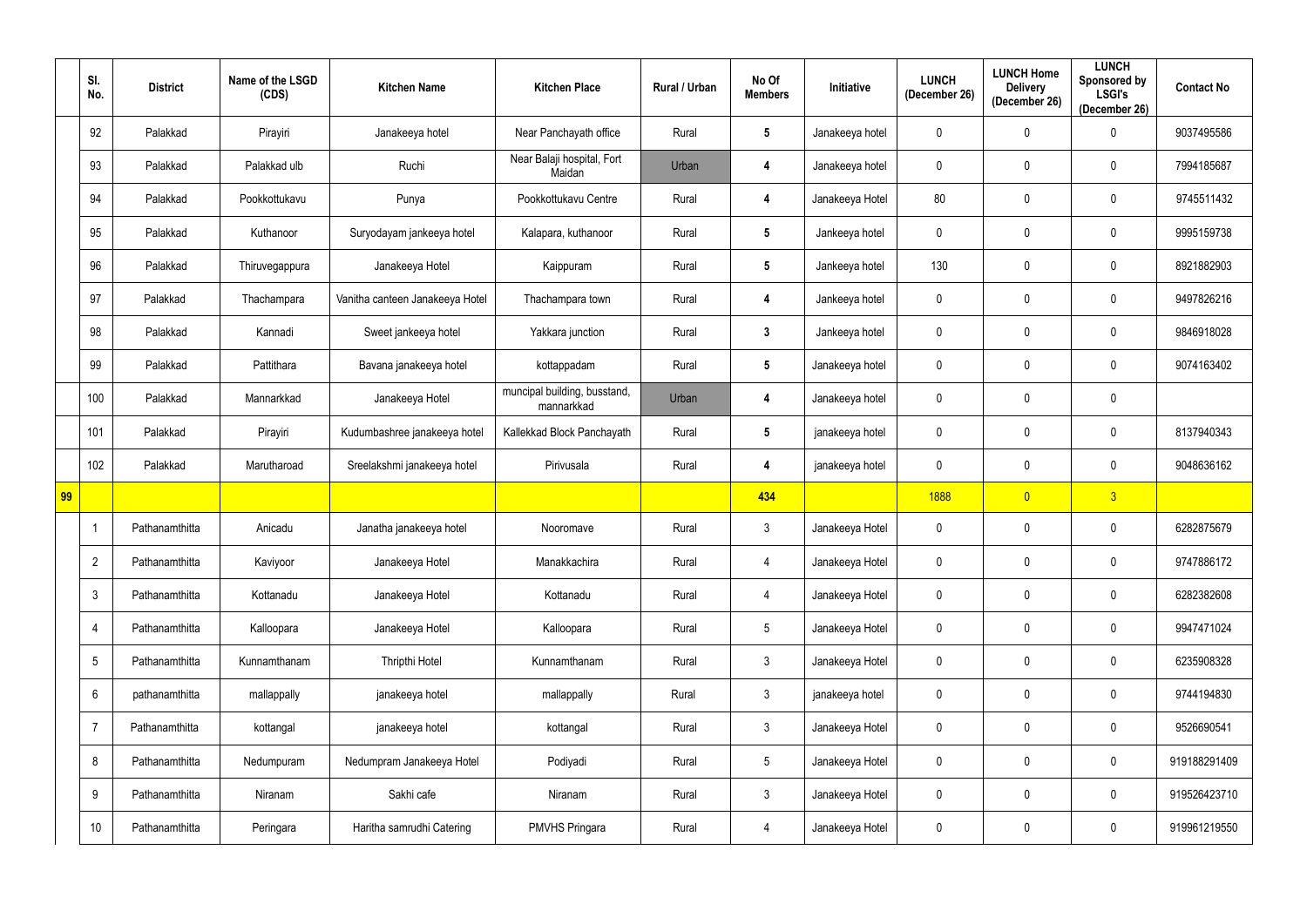|    | SI.<br>No. | <b>District</b> | Name of the LSGD<br>(CDS) | <b>Kitchen Name</b>             | <b>Kitchen Place</b>        | Rural / Urban | No Of<br><b>Members</b> | <b>Initiative</b> | <b>LUNCH</b><br>(December 26) | <b>LUNCH Home</b><br><b>Delivery</b><br>(December 26) | <b>LUNCH</b><br>Sponsored by<br><b>LSGI's</b><br>(December 26) | <b>Contact No</b> |
|----|------------|-----------------|---------------------------|---------------------------------|-----------------------------|---------------|-------------------------|-------------------|-------------------------------|-------------------------------------------------------|----------------------------------------------------------------|-------------------|
|    | 11         | Pathanamthitta  | Peringara                 | Pulari janakeeya Hotel          | swamipalam                  | Rural         | 4                       | Janakeeya hotel   | 0                             | $\boldsymbol{0}$                                      | 0                                                              | 919656132036      |
|    | 12         | Pathanamthitta  | Kuttor                    | Nanma Catering                  | <b>GHS Kuttoor</b>          | Rural         | $\mathbf{3}$            | Janakeeya Hotel   | 0                             | $\mathbf 0$                                           | $\mathbf{0}$                                                   | 919526323212      |
|    | 13         | Pathanamthitta  | Kadapra                   | Niradeepam janakeeya hotel      | Kadapra                     | Rural         | $\overline{4}$          | Janakeeya Hotel   | 0                             | $\boldsymbol{0}$                                      | $\mathbf{0}$                                                   | 9656512066        |
|    | 14         | Pathanamthitta  | Eraviperoor               | Avi cafe                        | Avi cafe                    | Rural         | $\mathbf{3}$            | Janakeeya Hotel   | 0                             | $\boldsymbol{0}$                                      | 0                                                              | 6238013293        |
|    | 15         | Pathanamthitta  | Koipuram                  | Ammas kudumbashree cafe         | Muttamon                    | Rural         | $5\overline{)}$         | Janakeeya Hotel   | 0                             | $\boldsymbol{0}$                                      | 0                                                              | 9961485931        |
|    | 16         | Pathanamthitta  | Thottappuzhassery         | Thottapuzhassery Jankeeya Hotel | Thottapuzhassery            | Rural         | 4                       | Janakeeya Hotel   | 0                             | $\mathbf 0$                                           | $\mathbf 0$                                                    | 9656403054        |
|    | 17         | Pathanamthitta  | Puramattom                | Top N Taste                     | Puramattom                  | Rural         | $\mathbf{3}$            | Janakeeya Hotel   | 0                             | 35                                                    | $\mathbf 0$                                                    | 9526728230        |
|    | 18         | Pathanamthitta  | Ayroor                    | Janakeeya Hotel                 | Ayroor                      | Rural         | $6\overline{6}$         | Janakeeya Hotel   | 0                             | $\boldsymbol{0}$                                      | $\mathbf{0}$                                                   | 8086653951        |
|    | 19         | Pathanamthitta  | Ezhumattor                | Swad Hotel                      | Thadiyoor                   | Rural         | $\mathbf{3}$            | Janakeeya Hotel   | $\mathbf 0$                   | $\mathbf 0$                                           | $\mathbf 0$                                                    | 9526857335        |
|    | 20         | Pathanamthitta  | Kozhencherry              | Ruchi Janakeeya hotel           | Community hall, kozhenchery | Rural         | 4                       | Janakeeya Hotel   | 0                             | 0                                                     | $\mathbf{0}$                                                   | 9947387912        |
|    | 21         | Pathanamthitta  | Mallappuzhassery          | Snehadeepam                     | Paramootil                  | Rural         | $6\overline{6}$         | Janakeeya Hotel   | 0                             | 0                                                     | 0                                                              | 9847170052        |
|    | 22         | Pathanamthitta  | Chennerkara               | Thanal Kudumbasree Cafe         | Nallanikunnu                | Rural         | 5 <sub>5</sub>          | Janakeeya Hotel   | 0                             | $\boldsymbol{0}$                                      | $\mathbf{0}$                                                   | 9747469562        |
|    | 23         | Pathanamthitta  | Cherukole                 | Janakeeya Hotel                 | Cherukole                   | Rural         | $\mathbf{3}$            | Janakeeya Hotel   | $\mathbf 0$                   | $\mathbf 0$                                           | $\mathbf 0$                                                    | 7907811728        |
|    | 24         | Pathanamthitta  | Elanthoor                 | Janakeeya Hotel                 | Vary                        | Rural         | $\overline{4}$          | Janakeeya Hotel   | $\overline{0}$                | $\mathbf 0$                                           | $\mathbf 0$                                                    | 9946047385        |
|    | 25         | Pathanamthitta  | naranganam                | janakeeya hotel                 | kadammanitta                | Rural         | $3\phantom{.0}$         | janakeeya hotel   | 0                             | $\mathbf 0$                                           | $\mathbf 0$                                                    | 9744478962        |
|    | 26         | Pathanamthitta  | Omalloor                  | Janakeeya Hotel                 | Omalloor                    | Rural         |                         | Janakeeya Hotel   | $\mathbf 0$                   | $\mathbf 0$                                           | $\mathbf 0$                                                    |                   |
|    | 27         | Pathanamthitta  | Chittar                   | Chittar janakiya hotel          | Koothattukulam              | Rural         | $\mathbf{3}$            | Janakeeya Hotel   | $\mathbf 0$                   | $\mathbf 0$                                           | $\mathbf 0$                                                    | 9072374618        |
|    | 28         | Pathanamthitta  | Naranammoozhi             | Thanima                         | Arakkamon                   | Rural         | $\mathbf{3}$            | Janakeeya Hotel   | $\mathbf 0$                   | $\mathbf 0$                                           | $\mathbf 0$                                                    | 9605021278        |
|    | 29         | Pathanamthitta  | Perunadu                  | Perunadu Janakeeya Hotel        | Perunadu                    | Rural         | $5\phantom{.0}$         | Janakeeya Hotel   | $\pmb{0}$                     | $\mathbf 0$                                           | $\mathbf 0$                                                    |                   |
| 58 | 30         | Pathanamthitta  | Ranni-Angadi              | Angadi Janakeeya Hotel          | Thoodathil church hall      | Rural         | $5\phantom{.0}$         | Janakeeya Hotel   | $\mathbf 0$                   | $\mathbf 0$                                           | $\mathbf 0$                                                    | 9961190622        |
|    | 31         | Pathanamthitta  | Ranni-Pazhavangadi        | Navami Hotel                    | Makkappuzha                 | Rural         | $\overline{4}$          | Janakeeya Hotel   | 0                             | $\mathbf 0$                                           | $\mathbf 0$                                                    | 9562135824        |
|    | 32         | Pathanamthitta  | Seethathodu               | Thanima catering unit           | Seethathodu                 | Rural         | $5\phantom{.0}$         | Janakeeya Hotel   | $\pmb{0}$                     | $\mathbf 0$                                           | $\boldsymbol{0}$                                               | 9747622310        |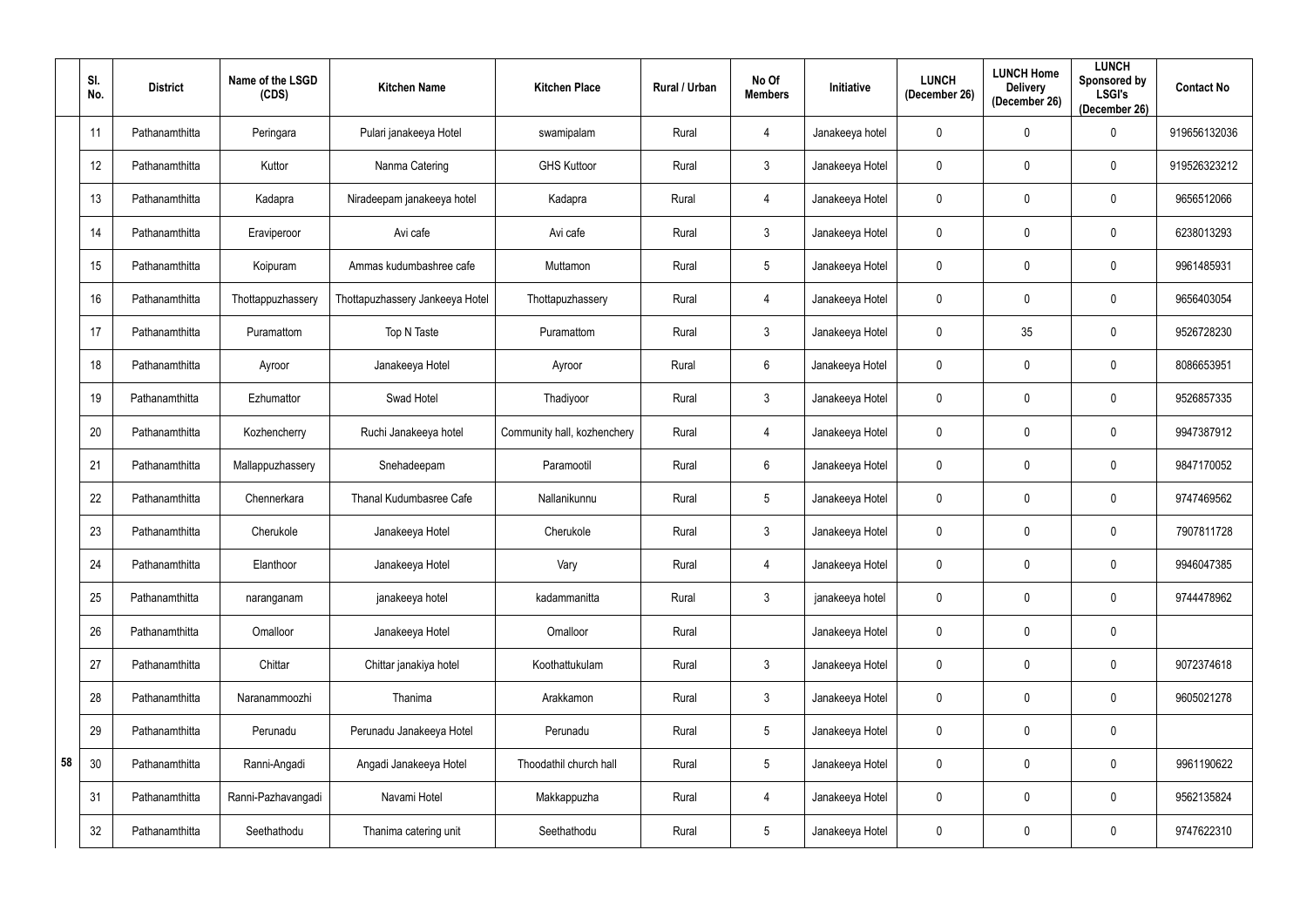| SI.<br>No. | <b>District</b> | Name of the LSGD<br>(CDS) | <b>Kitchen Name</b>        | <b>Kitchen Place</b> | Rural / Urban | No Of<br><b>Members</b> | <b>Initiative</b> | <b>LUNCH</b><br>(December 26) | <b>LUNCH Home</b><br><b>Delivery</b><br>(December 26) | <b>LUNCH</b><br>Sponsored by<br><b>LSGI's</b><br>(December 26) | <b>Contact No</b> |
|------------|-----------------|---------------------------|----------------------------|----------------------|---------------|-------------------------|-------------------|-------------------------------|-------------------------------------------------------|----------------------------------------------------------------|-------------------|
| 33         | Pathanamthitta  | Ranni                     | Janakeeya Hotel            | Ranni                | Rural         | 4                       | Janakeeya Hotel   | $\mathbf 0$                   | $\mathbf 0$                                           | 0                                                              | 99462338752       |
| 34         | Pathanamthitta  | Vechhoochira              | Annapoorneswary hotel      | Venkurinji           | Rural         | $\overline{4}$          | Janakeeya Hotel   | $\mathbf 0$                   | $\mathbf 0$                                           | 0                                                              | 8547264134        |
| 35         | Pathanamthitta  | Vadasserikara             | Thannal Janakeeya Hotel    | Vadasserikara        | Rural         | $5\overline{)}$         | Janakeeya Hotel   | $\mathbf 0$                   | $\mathbf 0$                                           | $\mathbf 0$                                                    | 8590107684        |
| 36         | Pathanamthitta  | Vallickodu                | Janakeeya Hotel            | Vallicodu            | Rural         | $5\overline{)}$         | Janakeeya Hotel   | $\mathbf 0$                   | $\mathbf 0$                                           | 0                                                              | 8547121591        |
| 37         | Pathanamthitta  | Pramadom                  | Aishwarya Janakeeya Hotel  | Pramadom             | Rural         | $\mathbf{3}$            | Janakeeya Hotel   | $\mathbf 0$                   | $\mathbf 0$                                           | $\mathbf 0$                                                    | 9495312020        |
| 38         | Pathanamthitta  | Aruvappulam               | Janakeeya Hotel            | Kallely              | Rural         | $\mathbf{3}$            | Janakeeya Hotel   | $\mathbf 0$                   | $\overline{0}$                                        | $\mathbf 0$                                                    | 9656700499        |
| 39         | Pathanamthitta  | mylapra                   | Manna janakeeya hotel      | mylapra              | Rural         | $\mathbf{3}$            | janakeeya hotel   | $\overline{0}$                | $\overline{0}$                                        | $\mathbf 0$                                                    | 9961750470        |
| 40         | Pathanamthitta  | Thannithodu               | Flowers janakeeya hotel    | Thannithodu          | Rural         | $\mathbf{3}$            | Janakeeya hotel   | $\mathbf 0$                   | $\overline{0}$                                        | $\mathbf 0$                                                    | 9061295035        |
| 40         | Pathanamthitta  | Malayappuzha              | Janakeeya Hotel            | Malayappuzha         | Rural         | $\mathbf{3}$            | Janakeeya Hotel   | $\mathbf 0$                   | $\overline{0}$                                        | $\mathbf 0$                                                    |                   |
| 41         | Pathanamthitta  | Konni                     | Janakeeya Hotel            | Konni                | Rural         | $3\phantom{.0}$         | Janakeeya Hotel   | $\mathbf 0$                   | $\mathbf 0$                                           | $\mathbf 0$                                                    |                   |
| 43         | Pathanamthitta  | Kalanjoor                 | Kalanjoor janakeeya Hotel  | Kalanjoor            | Rural         | 4                       | Janakeeya Hotel   | $\mathbf 0$                   | $\overline{0}$                                        | $\mathbf 0$                                                    | 6238045066        |
| 44         | Pathanamthitta  | Ezhamkulam                | Swad Catering Unit         | Enathu               | Rural         | $5\overline{)}$         | Janakeeya Hotel   | $\mathbf 0$                   | 65                                                    | 0                                                              | 9747243317        |
| 45         | Pathanamthitta  | Kodumon                   | Ruchiyidam Janakeeya Hotel | Kodumon              | Rural         | $\overline{7}$          | Janakeeya Hotel   | $\overline{0}$                | $\mathbf 0$                                           | $\mathbf 0$                                                    | 75611017112       |
| 46         | Pathanamthitta  | Erathu                    | Janakeeya Hotel            | Erathu               | Rural         | 4                       | Janakeeya Hotel   | $\overline{0}$                | 85                                                    | $\mathbf 0$                                                    | 9645102262        |
| 47         | Pathanamthitta  | Enadimangalam             | Janakeeya Hotel            | Elamannoor           | Rural         | $\overline{4}$          | Janakeeya Hotel   | $\overline{0}$                | $\overline{0}$                                        | $\pmb{0}$                                                      |                   |
| 48         | Pathanamthitta  | Kadampanadu               | Janakeeya Hotel            | Mannady              | Rural         | 3 <sup>1</sup>          | Janakeeya Hotel   | $\overline{0}$                | $\mathbf 0$                                           | $\pmb{0}$                                                      |                   |
| 49         | Pathanamthitta  | Pallickal                 |                            |                      | Rural         |                         | Janakeeya Hotel   | $\overline{0}$                | $\mathbf 0$                                           | $\pmb{0}$                                                      |                   |
| 50         | Pathanamthitta  | Thumpamon                 | Ruchi Cafe                 | Mampilali            | Rural         | $5\phantom{.0}$         | Janakeeya Hotel   | $\overline{0}$                | $\mathbf 0$                                           | $\mathbf 0$                                                    | 9188300026        |
| 51         | Pathanamthitta  | Kulanada                  | Bhagyalekshmi cafe unit    | Kaipuzha             | Rural         | $\mathfrak{Z}$          | Janakeeya Hotel   | $\overline{0}$                | $\mathbf 0$                                           | $\pmb{0}$                                                      |                   |
| 52         | Pathanamthitta  | Pandalam Thekkekara       | Pandalam Thekkekara        | Thatta               | Rural         | 3 <sup>1</sup>          | Janakeeya Hotel   | $\overline{0}$                | $\overline{0}$                                        | $\mathbf 0$                                                    | 9526224922        |
| 53         | Pathanamthitta  | Aranmula                  | Janakeeya Hotel            | Aranmula             | Rural         | 5 <sub>5</sub>          | Janakeeya Hotel   | $\overline{0}$                | $\mathbf 0$                                           | $\mathbf 0$                                                    | 9656296503        |
| 54         | Pathanamthitta  | Mezhuveli                 | Thripthi Janakeeya Hotel   | Mezhuveli            | Rural         | $\mathbf{3}$            | Janakeeya Hotel   | $\overline{0}$                | $\overline{0}$                                        | $\pmb{0}$                                                      | 9495265971        |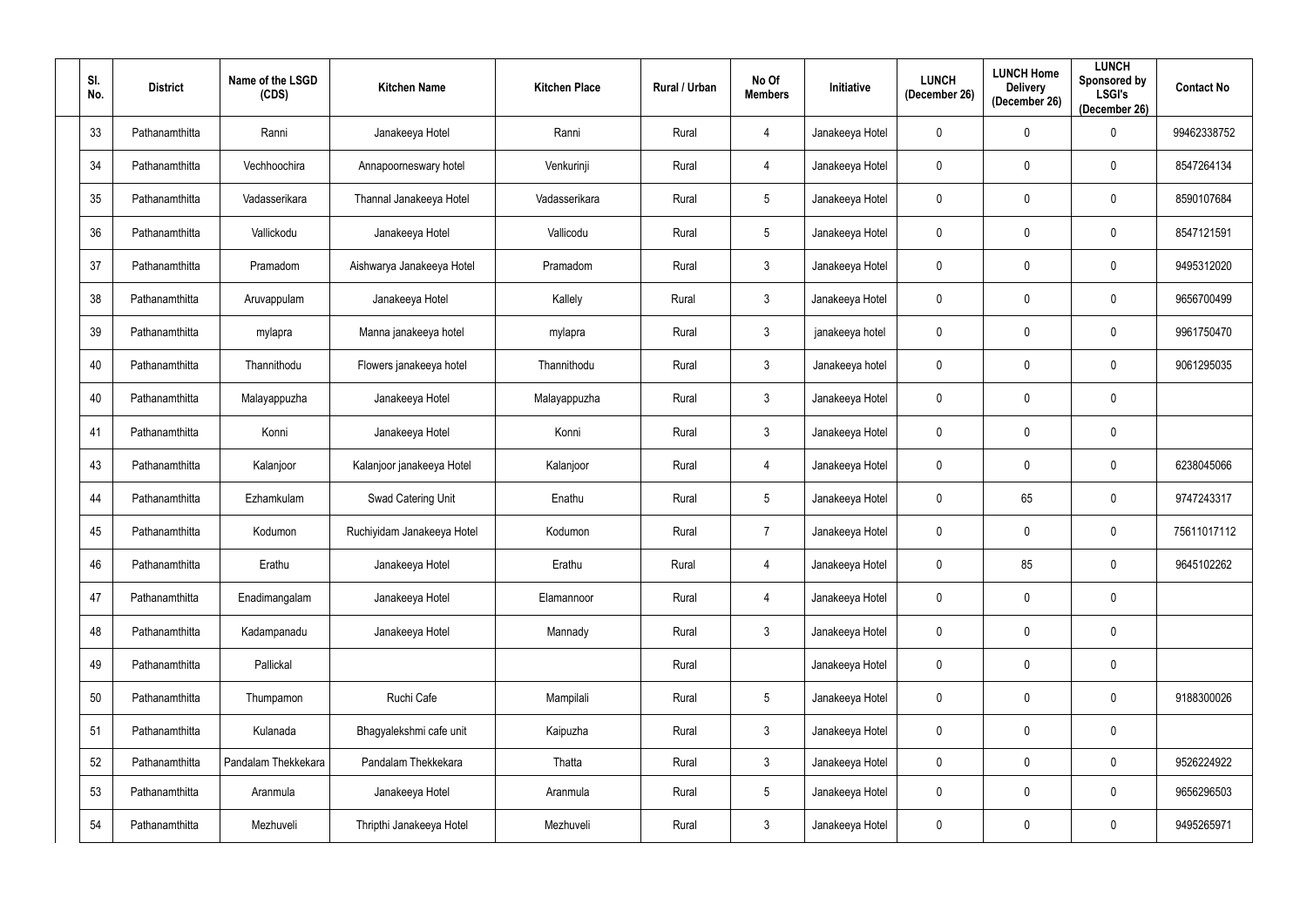|    | SI.<br>No.      | <b>District</b>    | Name of the LSGD<br>(CDS) | <b>Kitchen Name</b>                       | <b>Kitchen Place</b>                   | Rural / Urban | No Of<br><b>Members</b> | <b>Initiative</b> | <b>LUNCH</b><br>(December 26) | <b>LUNCH Home</b><br><b>Delivery</b><br>(December 26) | <b>LUNCH</b><br>Sponsored by<br><b>LSGI's</b><br>(December 26) | <b>Contact No</b> |
|----|-----------------|--------------------|---------------------------|-------------------------------------------|----------------------------------------|---------------|-------------------------|-------------------|-------------------------------|-------------------------------------------------------|----------------------------------------------------------------|-------------------|
|    | 55              | Pathanamthitta     | Adoor                     | Amma Catering Unit                        | Adoor                                  | Urban         | $5\overline{)}$         | Janakeeya Hotel   | 0                             | 0                                                     | 0                                                              | 8606887490        |
|    | 56              | Pathanamthitta     | Pandalam                  | Ruchi catering                            | Sivarenjini Auditorium                 | Urban         | $5\phantom{.0}$         | Janakeeya Hotel   | 0                             | 0                                                     | 0                                                              | 9846212739        |
|    | 57              | Pathanamthitta     | <b>Thiruvalla East</b>    | janakeeya hotel                           | near private bus stand<br>thiruvalla   | Urban         | $5\overline{)}$         | Janakeeya Hotel   | 0                             | 0                                                     | $\mathbf 0$                                                    | 919847729416      |
|    | 58              | Pathanamthitta     | <b>Thiruvalla West</b>    | janakeeya hotel                           | kizhakkan muthoor                      | Urban         | $5\phantom{.0}$         | Janakeeya Hotel   | 0                             | 0                                                     | 0                                                              | 919656132036      |
|    | 59              | Pathanamthitta     | Pathanamthitta            | Janakeeya Hotel                           | Near Municipality Office               | Urban         | $5\overline{)}$         | Janakeeya Hotel   | 0                             | 0                                                     | $\mathbf 0$                                                    |                   |
| 58 |                 |                    |                           |                                           |                                        |               | 229                     |                   | $\bullet$                     | 185                                                   | $\bullet$                                                      |                   |
|    |                 | Thiruvananthapuram | Parassala                 | Bhagyalekshmi janakeeya hotel             | Mundaplavila                           | Rural         | $5\overline{)}$         | Janakeeya Hotel   | 196                           | 0                                                     | $\Omega$                                                       | 9895463718        |
|    | $\overline{2}$  | Thiruvananthapuram | Karode                    | Karode janakeeya hotel                    | Paavaara,<br>pazhaya uchakkada         | Rural         | $5\phantom{.0}$         | Janakeeya Hotel   | 278                           | $\mathbf 0$                                           | $\mathbf 0$                                                    | 9605122139        |
|    | $\mathbf{3}$    | Thiruvananthapuram | Thirupuram                | Thirupuram janakeeya hotel                | Pazhayakada                            | Rural         | $5\overline{)}$         | Janakeeya Hotel   | $\mathbf 0$                   | 0                                                     | $\mathbf{0}$                                                   | 7034723987        |
|    | $\overline{4}$  | Thiruvananthapuram | Chenkal                   | Karuna janakeeya hotel                    | Udiyankulangara                        | Rural         | $5\overline{)}$         | Janakeeya Hotel   | $\mathbf 0$                   | $\mathbf 0$                                           | $\Omega$                                                       | 9746726109        |
|    | 5               | Thiruvananthapuram | Kulathoor                 | Nakshatra janakeeya hotel                 | Attapuram                              | Rural         | $5\overline{)}$         | Janakeeya Hotel   | 389                           | 0                                                     | $\mathbf 0$                                                    | 8301924221        |
|    | $6\phantom{.}6$ | Thiruvananthapuram | Neyyattinkara 1           | Oottupura                                 | Neyyattinkara                          | Urban         | $5\phantom{.0}$         | Janakeeya Hotel   | $\mathbf 0$                   | $\mathbf 0$                                           | $\mathbf 0$                                                    | 8129192485        |
|    | -7              | Thiruvananthapuram | Neyyattinkara 1           | Cafesree Janakeeya Hotel                  | Vazhimukku                             | Urban         | $5\overline{)}$         | Janakeeya Hotel   | 285                           | 0                                                     | $\theta$                                                       | 9995604997        |
|    | 8               | Thiruvananthapuram | Neyyattinkara 1           | Thripthi janakeeya Hotel                  | perumpazhuthoor                        | urban         | 4                       | janakeeya Hotel   | 190                           | 0                                                     | $\mathbf 0$                                                    | 6282944199        |
|    | 9               | Thiruvananthapuram | Neyyattinkara 2           | Harsha catering unit                      | Neyyattinkara                          | Urban         | $5\phantom{.0}$         | Janakeeya Hotel   | 0                             | 0                                                     | $\mathbf 0$                                                    | 9048822770        |
|    | 10              | Thiruvananthapuram | Neyyattinkara 2           | Devarose Janakeeya Hotel                  | Amaravila                              | Urban         | $5\phantom{.0}$         | Janakeeya Hotel   | $\mathbf 0$                   | 0                                                     | $\mathbf 0$                                                    | 9995028659        |
|    | 11              | Thiruvananthapuram | Kollayil                  | Kaveri janakeeya hotel                    | Kavuvila, kottamam,<br>Dhanuvachapuram | Rural         | $5\overline{)}$         | Janakeeya Hotel   | 128                           | $\mathbf 0$                                           | $\mathbf 0$                                                    | 9656815322        |
|    | 12              | Thiruvananthapuram | Kunnathukal               | Aiswarya Janakeeya Hotel -<br>Kunnathukal | Kuruwad, paliyodu                      | Rural         | $\mathbf{3}$            | Janakeeya Hotel   | $\mathbf 0$                   | $\mathbf 0$                                           | $\pmb{0}$                                                      | 9539549507        |
|    | 13              | Thiruvananthapuram | Vellarada                 | Eden Janakeeya Hotel                      | Panachamoodu, Vellarada                | Rural         | $5\overline{)}$         | Janakeeya Hotel   | 0                             | $\mathbf 0$                                           | $\mathbf 0$                                                    | 8547973305        |
|    | 14              | Thiruvananthapuram | Vellarada                 | Chandrika Janakeeya Hotel -<br>Vellarada  | Vellarada                              | Rural         | $6\overline{6}$         | Janakeeya Hotel   | 106                           | 0                                                     | $\mathbf 0$                                                    | 9539366295        |
|    | 15              | Thiruvananthapuram | Aryankode                 | Aryan Janakeeya Hotel -<br>Aryankode      | Aryankode                              | Rural         | $5\overline{)}$         | Janakeeya Hotel   | 125                           | 0                                                     | 0                                                              | 9746905408        |
|    | 16              | Thiruvananthapuram | Aryankode                 | stree souhritha jh                        | chemboor                               | Rural         | $5\phantom{.0}$         | Janakeeya Hotel   | 0                             |                                                       | 0                                                              |                   |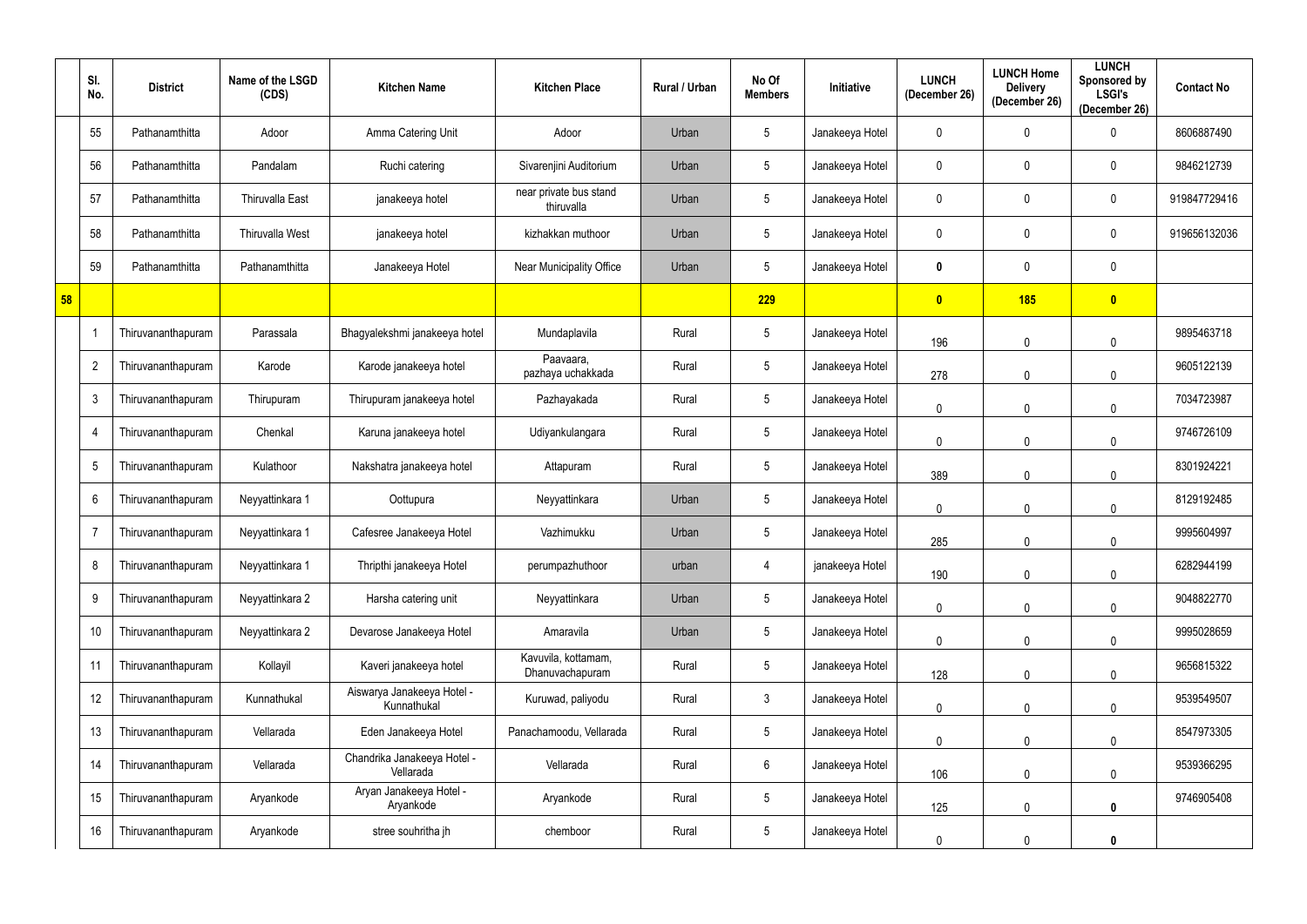| SI.<br>No. | <b>District</b>    | Name of the LSGD<br>(CDS) | <b>Kitchen Name</b>                          | <b>Kitchen Place</b>                              | Rural / Urban | No Of<br><b>Members</b> | <b>Initiative</b> | <b>LUNCH</b><br>(December 26) | <b>LUNCH Home</b><br><b>Delivery</b><br>(December 26) | <b>LUNCH</b><br>Sponsored by<br><b>LSGI's</b><br>(December 26) | <b>Contact No</b> |
|------------|--------------------|---------------------------|----------------------------------------------|---------------------------------------------------|---------------|-------------------------|-------------------|-------------------------------|-------------------------------------------------------|----------------------------------------------------------------|-------------------|
| 17         | Thiruvananthapuram | Ottashekharamangala<br>m  | Minnaram Janakeeya Hotel                     | Kuravara, Near<br>Ottashekharamangalam UPS        | Rural         | 4                       | Janakeeya Hotel   | $\mathbf 0$                   | $\mathbf 0$                                           | $\mathbf 0$                                                    | 9567553161        |
| 18         | Thiruvananthapuram | Kollayil                  | Janakeeya Hotel                              | Mylakkara                                         | Rural         | $5\overline{)}$         | Janakeeya Hotel   | $\mathbf 0$                   | $\mathbf 0$                                           | $\mathbf{0}$                                                   | 9605076268        |
| 19         | Thiruvananthapuram | perunkadavila             | shankholi janakeeya hotel                    | perunkadavila                                     | rural         | $\mathbf{3}$            | Janakeeya Hotel   | $\mathbf 0$                   | $\mathbf 0$                                           | 0                                                              |                   |
| 20         | Thiruvananthapuram | Amboori                   | Janakeeya Hotel                              | Amboori                                           | Rural         | $5\phantom{.0}$         | Janakeeya Hotel   | $\mathbf 0$                   | $\mathbf 0$                                           | $\mathbf 0$                                                    | 9747169098        |
| 21         | Thiruvananthapuram | Athiyanoor                | Kudumbashree janakeeya hotel                 | Venpakal                                          | Rural         | 4                       | Janakeeya Hotel   | $\mathbf 0$                   | $\mathbf 0$                                           | 0                                                              | 919562752580      |
| 22         | Thiruvananthapuram | Kottukal                  | Vismaya janakeeya hotel                      | Uchakkada                                         | Rural         | $5\phantom{.0}$         | Janakeeya Hotel   | 125                           | $\mathbf 0$                                           | $\mathbf 0$                                                    | 6282447041        |
| 23         | Thiruvananthapuram | Kanjiramkulam             | Padaswaram unit                              | Kanjiramkulam                                     | Rural         | 4                       | Janakeeya Hotel   | $\mathbf 0$                   | $\mathbf 0$                                           | $\mathbf{0}$                                                   | 919072899432      |
| 24         | Thiruvananthapuram | Karumkulam                | Alil Janakeeya Hotel                         | Pallam                                            | Rural         | $5\phantom{.0}$         | Janakeeya Hotel   | $\mathbf 0$                   | $\mathbf 0$                                           | $\mathbf 0$                                                    | 917736513673      |
| 25         | Thiruvananthapuram | Venganoor                 | Venganoor Ruchi janakeeya hotel              | Peringamala                                       | Rural         | 10 <sup>°</sup>         | Janakeeya Hotel   | $\overline{0}$                | $\mathbf 0$                                           | $\mathbf 0$                                                    | 9656309710        |
| 26         | Thiruvananthapuram | Vilavoorkkal              | Priyam Janakeeya Hotel                       | Chanthamukku, Peyadu Jn                           | Rural         | $5\phantom{.0}$         | Janakeeya Hotel   | 253                           | $\mathbf{0}$                                          | $\mathbf 0$                                                    | 7902504494        |
| 27         | Thiruvananthapuram | Vilavoorkal               | Vilavoorkal janakeeya hotel                  | Pottayil                                          | Rural         | $5\overline{)}$         | Janakeeya Hotel   | 227                           | $\mathbf 0$                                           | $\mathbf 0$                                                    | 9497883130        |
| 28         | Thiruvananthapuram | Kalliyoor                 | Stree Shakthi Janakeeya Hotel                | Kalliyoor                                         | Rural         | $5\overline{)}$         | Janakeeya Hotel   | $\mathbf 0$                   | $\mathbf{0}$                                          | $\mathbf 0$                                                    | 9074998782        |
| 29         | Thiruvananthapuram | Maranalloor               | Mayooram Janakeeya Hotel                     | Mannadikkonam                                     | Rural         | 4                       | Janakeeya Hotel   | $\mathbf 0$                   | $\mathbf 0$                                           | 0                                                              | 9847371025        |
| 30         | Thiruvananthapuram | Pallichal                 | Vandhanam Janakeeya hotel                    | Naruvamoodu                                       | Rural         | 4                       | Janakeeya Hotel   | $\mathbf 0$                   | $\mathbf 0$                                           | $\mathbf 0$                                                    | 9562636222        |
| 31         | Thiruvananthapuram | Vilappil                  | Sreebhadra janakeey a hotel                  | peyad                                             | Rural         | $5\overline{)}$         | Janakeeya Hotel   | $\mathbf 0$                   | $\mathbf 0$                                           | 0                                                              | 919496194745      |
| 32         | Thiruvananthapuram | Malayinkeezhu             | Thapasya janakeeya hotel                     | Aruvacode                                         | Rural         | $\sqrt{5}$              | Janakeeya Hotel   | $\mathbf 0$                   | $\mathbf 0$                                           | $\mathbf 0$                                                    | 9074329707        |
| 3,3        | Thiruvananthapuram | balaramapuram             | Karunya                                      | balaramapuram                                     | rural         | $5\overline{)}$         | Janakeeya Hotel   | $\pmb{0}$                     | $\mathbf{0}$                                          | $\mathbf 0$                                                    |                   |
| 34         | Thiruvananthapuram | Andoorkonam               | Thiruvathira janakeeya hotel                 | Kaniyapuram                                       | Rural         | $\mathfrak{Z}$          | Janakeeya Hotel   | $\overline{0}$                | $\mathbf 0$                                           | $\mathbf 0$                                                    | 8921698989        |
| 35         | Thiruvananthapuram | Kadinamkulam              | Sabarmathi janakeeya hotel                   | Chitattumukku                                     | Rural         | $\overline{4}$          | Janakeeya Hotel   | $\pmb{0}$                     | $\mathbf{0}$                                          | $\mathbf 0$                                                    |                   |
| 36         | Thiruvananthapuram | Azhoor                    | Kudumbadsree janakeeya hotel                 | Azhoor                                            | Rural         | $\overline{4}$          | Janakeeya Hotel   | $\pmb{0}$                     | $\mathbf 0$                                           | $\mathbf 0$                                                    | 8129060294        |
| 37         | Thiruvanathapuram  | Pothencode                | Pothencode Kudumbashree<br>Janakeeya hotel   | Pothencode ayiroorppara<br>Farmers centre         | Rural         | $5\phantom{.0}$         | Janakeeya Hotel   | $\mathbf 0$                   | $\mathbf 0$                                           | $\mathbf 0$                                                    | 9037832338        |
| 38         | Thiruvananthapuram | Mangalapuram              | Mangalapuram Kudumbashree<br>Janakeeya Hotel | Managalapuram Junction,<br>Near Panchayath Office | Rural         | $5\overline{)}$         | Janakeeya Hotel   | $\boldsymbol{0}$              |                                                       |                                                                | 9995459534        |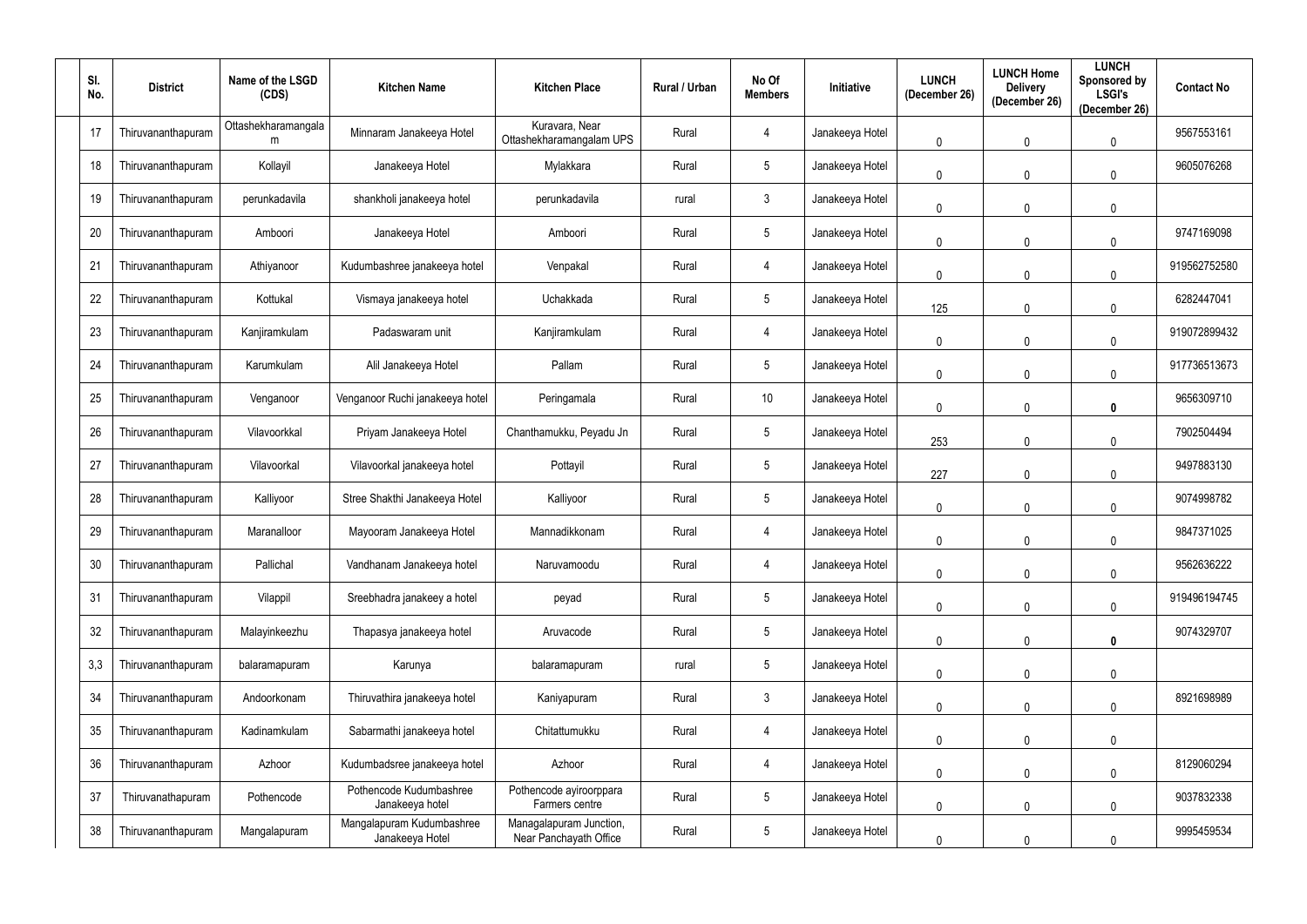|     | SI.<br>No. | <b>District</b>    | Name of the LSGD<br>(CDS)  | <b>Kitchen Name</b>                           | <b>Kitchen Place</b>                              | Rural / Urban | No Of<br><b>Members</b> | <b>Initiative</b> | <b>LUNCH</b><br>(December 26) | <b>LUNCH Home</b><br><b>Delivery</b><br>(December 26) | <b>LUNCH</b><br>Sponsored by<br><b>LSGI's</b><br>(December 26) | <b>Contact No</b> |
|-----|------------|--------------------|----------------------------|-----------------------------------------------|---------------------------------------------------|---------------|-------------------------|-------------------|-------------------------------|-------------------------------------------------------|----------------------------------------------------------------|-------------------|
|     | 39         | Thiruvananthapuram | Mangalapuram               | Swad Kudumbashree Janakeeya<br>hotel          | Murukkumpuzha                                     | Rural         | $\mathbf{3}$            | Janakeeya Hotel   | 0                             | $\mathbf 0$                                           | $\theta$                                                       | 8281624670        |
|     | 40         | Thiruvananthapuram | Mangalapuram               | Ruchisagaram Kudumbashree<br>Janakeeya Hotel  | Chembakamangalam                                  | Rural         | $5\overline{)}$         | Janakeeya Hotel   | 0                             | $\mathbf 0$                                           | $\mathbf 0$                                                    | 8139079929        |
|     | 41         | Thiruvanathapuram  | <b>TVM Corporation CDS</b> | Krishnakripa Janakeeya hotel                  | Anayara                                           | Urban         | $5\overline{)}$         | Janakeeya Hotel   | 0                             | $\mathbf 0$                                           | 0                                                              | 9745823832        |
|     | 42         | Thiruvanathapuram  | <b>TVM Corporation CDS</b> | Vanitha Janakeeya Hotel                       | Manvila                                           | Urban         | 4                       | Janakeeya Hotel   | 0                             | 0                                                     | 0                                                              | 8129412369        |
|     | 43         | Thiruvanathapuram  | <b>TVM Corporation CDS</b> | Bhagyalekshmi Kudumbashree<br>Janakeeya Hotel | EK Nayanar Trust, Medical<br>College              | Urban         | $6\overline{6}$         | Janakeeya Hotel   | 0                             | 0                                                     | $\mathbf 0$                                                    |                   |
|     | 44         | Thiruvanathapuram  | <b>TVM Corporation CDS</b> | Tripthi Janakeeya Hotel                       | Pallithura                                        | Urban         | $\mathbf{3}$            | Janakeeya Hotel   | $\mathbf 0$                   | 0                                                     | 0                                                              | 9387738568        |
|     | 45         | Thiruvanathapuram  | <b>TVM Corporation CDS</b> | soubhagya janakeeya Hotel                     | kazhakoottam                                      | Urban         | $\mathbf{3}$            | janakeeya Hotel   | $\mathbf 0$                   | 0                                                     | $\mathbf{0}$                                                   | 8921555192        |
|     | 46         | Thiruvanathapuram  | <b>TVM Corporation CDS</b> | Uthradam Janakeeya Hotel                      | Pattom                                            | Urban         | $\mathbf{3}$            | janakeeya Hotel   | 456                           | $\Omega$                                              | $\mathbf{0}$                                                   | 8281062575        |
|     | 47         | Thiruvananthapuram | <b>TVM Corporation CDS</b> | Janakeeya hotel                               | Mannarakonam                                      | Urban         | $\mathbf{3}$            | Janakeeya Hotel   | 0                             | 0                                                     | $\mathbf 0$                                                    | 8281088923        |
|     | 48         | Thiruvananthapuram | <b>TVM Corporation CDS</b> | Kismath Janakeeya Hotel                       | Pottakuzhi                                        | Urban         | $\mathbf{3}$            | Janakeeya Hotel   | $\mathbf 0$                   | $\Omega$                                              | $\mathbf{0}$                                                   | 8129179622        |
|     | 49         | Thiruvananthapuram | <b>TVM Corporation CDS</b> | Salt and Pepper                               | Poomalliyoorkkonam                                | Urban         | $\mathbf{3}$            | Janakeeya Hotel   | $\mathbf 0$                   | 0                                                     | $\mathbf 0$                                                    | 8593986935        |
|     | 50         | Thiruvananthapuram | <b>TVM Corporation CDS</b> | Sreebhadra Janakeeya Hotel                    | Pettah                                            | Urban         | 4                       | Janakeeya Hotel   | 0                             | 0                                                     | $\mathbf 0$                                                    | 9847227647        |
|     | 51         | Thiruvananthapuram | <b>TVM Corporation CDS</b> | kalavara Janakeeya Hotel                      | vattiyoorkavu                                     | Urban         | $\mathbf{3}$            | Janakeeya Hotel   | 0                             |                                                       | $\Omega$                                                       | 9847655426        |
|     | 52         | Thiruvananthapuram | <b>TVM Corporation CDS</b> | punartham kudumbashree                        | kudappanakunnu                                    | Urban         | $\mathbf{3}$            | Janakeeya Hotel   | 0                             | $\mathbf 0$                                           | $\mathbf 0$                                                    | 9747115789        |
|     | 53         | Thiruvananthapuram | <b>TVM Corporation CDS</b> | peroor JH                                     | Palayam                                           | Urban         | $\mathbf{3}$            | Janakeeya Hotel   | 0                             | 0                                                     | 0                                                              | 8086119633        |
|     | 54         | Thiruvananthapuram | Aryanadu                   | Aryanad Janakeeya Hotel                       | Aryanad                                           | Rural         | $6\overline{6}$         | Janakeeya Hotel   | 0                             | 0                                                     | $\mathbf 0$                                                    | 9207447839        |
| 109 | 55         | Thiruvananthapuram | Kuttichal                  | Kutichal Janakeeya Hotel                      | Kuttichal                                         | Rural         | $5\phantom{.0}$         | Janakeeya Hotel   | 0                             | $\mathbf 0$                                           | $\mathbf 0$                                                    | 9446331479        |
|     | 56         | Thiruvananthapuram | Poovachal                  | Poovachal Janakeeya Hotel                     | Poovachal Panchayath                              | Rural         | $5\overline{)}$         | Janakeeya Hotel   | 0                             | 0                                                     | $\mathbf 0$                                                    | 9495225046        |
|     | 57         | Thiruvananthapuram | Vithura                    | Navodaya Janakeeya hotel                      | Koppam, Vithura                                   | Rural         | $\overline{4}$          | Janakeeya Hotel   | $\mathbf 0$                   | $\Omega$                                              | $\mathbf 0$                                                    | 9946837014        |
|     | 58         | Thiruvananthapuram | Tholicode                  | Tholicode Janakeeya Hotel                     | Pulimoodu, Near Bharath<br>Petrol Pump, Tholicode | Rural         | 4                       | Janakeeya Hotel   | 0                             | 0                                                     | $\pmb{0}$                                                      | 9539995862        |
|     | 59         | Thiruvananthapuram | Vellanad                   | vellanad JH                                   | kulacode vellanad                                 | Rural         | $\mathbf{3}$            | Janakeeya Hotel   | 0                             | 0                                                     | $\mathbf 0$                                                    | 9048295005        |
|     | 60         | Thiruvananthapuram | uzhamalackal               | mazhavil jh                                   | Puthukulangara                                    | Rural         | $5\phantom{.0}$         | Janakeeya Hotel   | 0                             |                                                       |                                                                | 96457 54988       |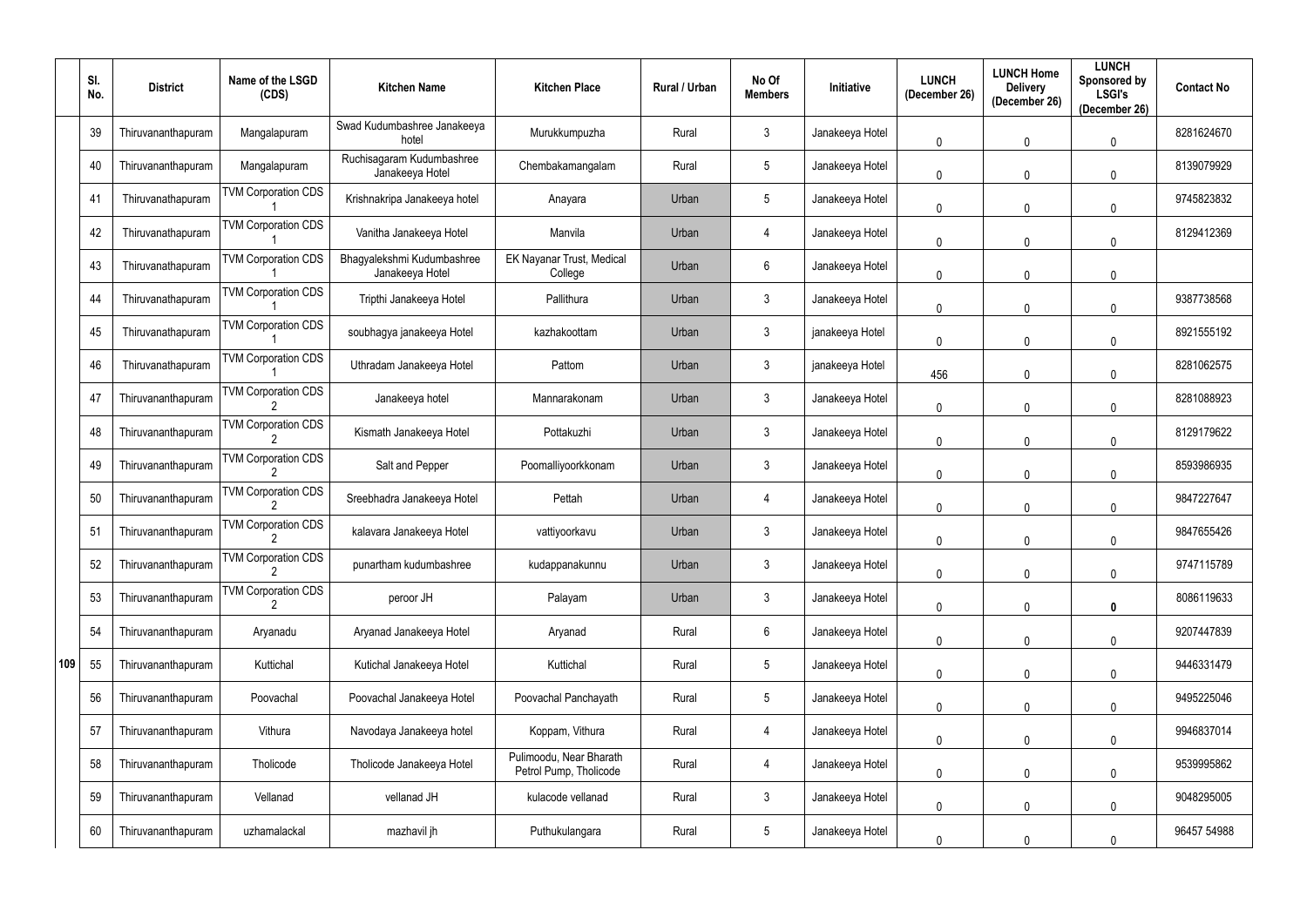| SI.<br>No. | <b>District</b>    | Name of the LSGD<br>(CDS) | <b>Kitchen Name</b>                     | <b>Kitchen Place</b>                      | Rural / Urban | No Of<br><b>Members</b> | <b>Initiative</b> | <b>LUNCH</b><br>(December 26) | <b>LUNCH Home</b><br><b>Delivery</b><br>(December 26) | <b>LUNCH</b><br>Sponsored by<br><b>LSGI's</b><br>(December 26) | <b>Contact No</b> |
|------------|--------------------|---------------------------|-----------------------------------------|-------------------------------------------|---------------|-------------------------|-------------------|-------------------------------|-------------------------------------------------------|----------------------------------------------------------------|-------------------|
| 61         | Thiruvananthapuram | <b>TVPM Corpn CDS 4</b>   | Maithri Janakeeya Hotel                 | Poozhyakkunnu, Nemom, TVM                 | Urban         | $5\phantom{.0}$         | Janakeeya Hotel   | $\mathbf 0$                   | $\mathbf 0$                                           | $\mathbf 0$                                                    | 9846905594        |
| 62         | Thiruvananthapuram | TVPM. Corpn. CDS III      | Janatha hotel                           | Over bridge                               | Urban         | 9                       | Janakeeya Hotel   | $\mathbf 0$                   | $\mathbf 0$                                           | $\mathbf 0$                                                    | 919746149160      |
| 63         | Thiruvananthapuram | TVPM. Corpn. CDS III      | Asraya Janakeeya Hotel                  | <b>DPI</b>                                | Urban         | 4                       | Janakeeya Hotel   | $\mathbf 0$                   | $\mathbf 0$                                           | 0                                                              | 918113008306      |
| 64         | Thiruvananthapuram | TVPM. Corpn. CDS III      | Ruchikkoott                             | Mudavanmukal                              | Urban         | 4                       | Janakeeya Hotel   | $\mathbf 0$                   | $\mathbf 0$                                           | 0                                                              | 917907579424      |
| 65         | Thiruvananthapuram | TVPM. Corpn. CDS IV       | Janakeeya hotel tvm corporation<br>cds4 | Vallakkadavu                              | Urban         | $5\overline{)}$         | Janakeeya Hotel   | $\mathbf 0$                   | $\mathbf 0$                                           | 0                                                              | 8129795072        |
| 66         | Thiruvananthapuram | TVPM. Corpn. CDS IV       | Karuna Janakeeya Hotel                  | Avaduthura                                | Urban         | $5\phantom{.0}$         | Janakeeya Hotel   | $\mathbf 0$                   | $\mathbf 0$                                           | $\mathbf{3}$                                                   | 9567523799        |
| 67         | Thiruvananthapuram | Anadu                     | Nanma anad                              | Govt LPS Anad                             | Rural         | $\overline{4}$          | Janakeeya Hotel   | $\mathbf 0$                   | $\mathbf 0$                                           | $\mathbf{0}$                                                   | 9645709754        |
| 68         | Thiruvananthapuram | Vembayam                  | Liya canteen                            | Perumboor near panchayath<br>office       | Rural         | $5\phantom{.0}$         | Janakeeya Hotel   | $\mathbf 0$                   | $\mathbf 0$                                           | $\mathbf 0$                                                    | 9544337362        |
| 69         | Thiruvananthapuram | Vembayam                  | Four's Janakeeya Hotel                  | Naduveli Konchira                         | Rural         | 4                       | Janakeeya Hotel   | $\mathbf 0$                   | $\mathbf 0$                                           | $\mathbf 0$                                                    | 9526253578        |
| 70         | Thiruvananthapuram | Nedumangad 1              | Subhiksham                              | Irinjayam                                 | Urban         | 4                       | Janakeeya Hotel   | $\mathbf 0$                   | $\mathbf{0}$                                          | $\mathbf 0$                                                    | 9745606588        |
| 71         | Thiruvananthapuram | Nedumangad 1              | Ootupura                                | Pazhakutty                                | Urban         | $6\phantom{.0}$         | Janakeeya Hotel   | $\mathbf 0$                   | $\mathbf 0$                                           | $\mathbf 0$                                                    | 7510910614        |
| 72         | Thiruvananthapuram | Nedumangad 2              | Niravu                                  | Near ksrtc bus stand                      | Urban         | 4                       | Janakeeya Hotel   | $\mathbf 0$                   | $\mathbf{0}$                                          | $\mathbf 0$                                                    | 9645958207        |
| 73         | Thiruvananthapuram | Nedumangad 2              | Ruchiyidam                              | <b>Near Municipality</b>                  | Urban         | $\mathbf 0$             | Janakeeya Hotel   | $\mathbf 0$                   | $\mathbf 0$                                           | 0                                                              | 9846371353        |
| 74         | Thiruvananthapuram | Karakulam                 | Karakulam Vanitha hotel                 | Karakulam Junction                        | Rural         | 4                       | Janakeeya Hotel   | $\overline{0}$                | $\mathbf 0$                                           | $\mathbf 0$                                                    | 9747176668        |
| 75         | Thiruvananthapuram | Panavoor                  | Kudumbashree vanitha hotel              | HI auditorium near panavoor<br>panchayath | Rural         | $6\phantom{.}6$         | Janakeeya Hotel   | 189                           | $\mathbf 0$                                           |                                                                | 9526740817        |
| 76         | Thiruvananthapuram | Aruvikara                 | Nanma                                   | Aruvikara junction                        | Rural         | $\mathbf{3}$            | Janakeeya hotel   | $\overline{0}$                | $\mathbf 0$                                           | $\mathbf 0$                                                    | 8606524464        |
| 77         | Thiruvananthapuram | Pullampara                | Janakeeya Hotel                         | Kalumkinmukham                            | Rural         | $5\phantom{.0}$         | Janakeeya Hotel   | $\pmb{0}$                     | $\mathbf{0}$                                          | 0                                                              |                   |
| 78         | Thiruvananthapuram | Pangode                   | Bhagyalekshmi janakeeya hotel           | Pangodu Panchayath Hall                   | Rural         | $5\phantom{.0}$         | Janakeeya Hotel   | 124                           | $\overline{0}$                                        | $\pmb{0}$                                                      |                   |
| 79         | Thiruvananthapuram | Manickal                  | Janakeeya hotel                         | Pirappancode                              | Rural         | $6\overline{6}$         | Janakeeya Hotel   | $\pmb{0}$                     | $\mathbf{0}$                                          | $\mathbf 0$                                                    | 9745874522        |
| 80         | Thiruvananthapuram | Vamanapuram               | Pournami Kalamachal                     | Kalamachal                                | Rural         | $5\phantom{.0}$         | Janakeeya Hotel   | $\pmb{0}$                     | $\mathbf 0$                                           | $\mathbf 0$                                                    | 9846825964        |
| 81         | Thiruvananthapuram | kallara                   | Amma janakeeya hotel                    | kallara                                   | rural         | $\overline{4}$          | Janakeeya Hotel   | $\pmb{0}$                     | $\mathbf 0$                                           | $\mathbf 0$                                                    | 8111891405        |
| 82         | Thiruvananthapuram | nellanad                  | Nellanad janakeeya hotel                | keezhayikkonam                            | rural         | $6\overline{6}$         | Janakeeya Hotel   | $\boldsymbol{0}$              |                                                       |                                                                | 9946994811        |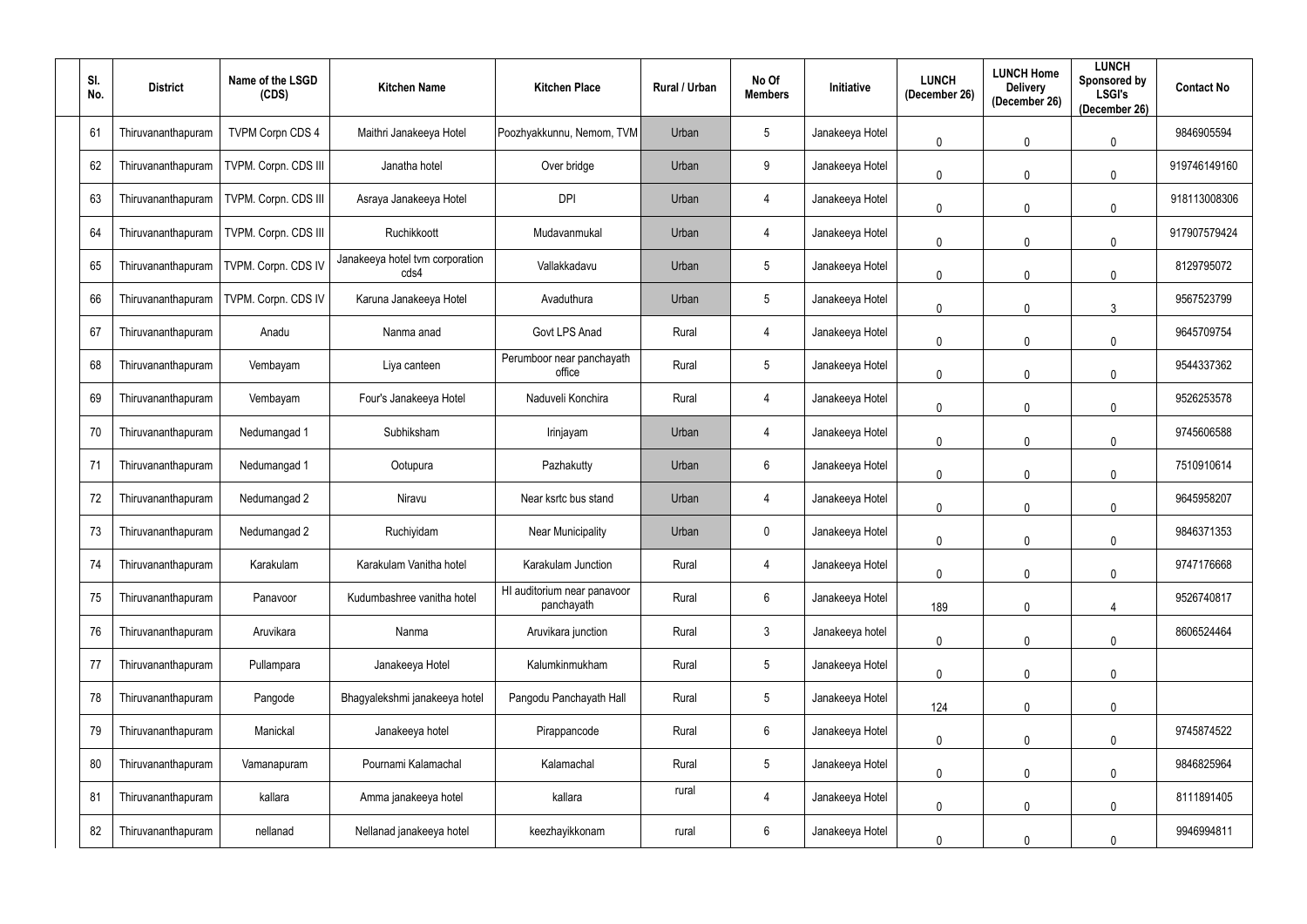| SI.<br>No. | <b>District</b>    | Name of the LSGD<br>(CDS) | <b>Kitchen Name</b>                    | <b>Kitchen Place</b>     | Rural / Urban | No Of<br><b>Members</b> | <b>Initiative</b> | <b>LUNCH</b><br>(December 26) | <b>LUNCH Home</b><br><b>Delivery</b><br>(December 26) | <b>LUNCH</b><br><b>Sponsored by</b><br><b>LSGI's</b><br>(December 26) | <b>Contact No</b> |
|------------|--------------------|---------------------------|----------------------------------------|--------------------------|---------------|-------------------------|-------------------|-------------------------------|-------------------------------------------------------|-----------------------------------------------------------------------|-------------------|
| 83         | Thiruvananthapuram | Pazhayakunnummel          | Chaitanya janakeeya hotel              | Pazhayakunnumel          | Rural         | $5\phantom{.0}$         | Janakeeya Hotel   | $\mathbf 0$                   | $\overline{0}$                                        | $\mathbf 0$                                                           | 9496997201        |
| 84         | Thiruvananthapuram | Karavaram                 | Takkolam, Karavaram janakeeya<br>hotel | Pullurmukk, kallambalam  | Rural         | $5\phantom{.0}$         | Janakeeya Hotel   | $\mathbf 0$                   | $\mathbf 0$                                           | $\mathbf 0$                                                           | 9539723288        |
| 85         | Thiruvananthapuram | Kilimanoor                | Tanima vanitha canteen                 | Kilimanoor               | Rural         | $\overline{4}$          | Janakeeya Hotel   | $\mathbf 0$                   | $\mathbf 0$                                           | $\Omega$                                                              | 9846657166        |
| 86         | Thiruvananthapuram | Pulimath                  | Iswarya catering unit                  | Pulimath, Karet          | Rural         | 4                       | Janakeeya Hotel   | $\mathbf 0$                   | $\mathbf 0$                                           | $\mathbf 0$                                                           | 9645514593        |
| 87         | Thiruvananthapuram | Navaikkulam               | Kudumbashree janakeeya hotel           | Kadambaattukonam         | Rural         | $5\phantom{.0}$         | Janakeeya Hotel   | $\mathbf 0$                   | $\mathbf 0$                                           | $\mathbf 0$                                                           | 9400619476        |
| 88         | Thiruvananthapuram | Nagaroor                  | Janakeeya Hotel                        | Altharamoodu             | Rural         | $5\phantom{.0}$         | Janakeeya Hotel   | $\mathbf 0$                   | $\overline{0}$                                        | $\mathbf 0$                                                           | 7034964806        |
| 89         | Thiruvananthapuram | Pallikal                  | pallikkal janakeeya hotel              | pakalkkuri               | rural         | $\overline{4}$          | Janakeeya Hotel   | $\overline{0}$                | $\overline{0}$                                        | $\mathbf 0$                                                           | 9447886364        |
| 90         | Thiruvananthapuram | Madavoor                  | Madavoor janakeeya hotel               | madavoor                 | rural         | $5\phantom{.0}$         | Janakeeya Hotel   | $\overline{0}$                | $\mathbf{0}$                                          | $\mathbf{0}$                                                          | 9526206002        |
| 91         | Thiruvananthapuram | Chirayinkeezh             | Sevenstar Janakeeya Hotel              | Sarkkara                 | Rural         | $5\phantom{.0}$         | Janakeeya Hotel   | $\overline{0}$                | $\overline{0}$                                        | $\Omega$                                                              | 8921556636        |
| 92         | Thiruvananthapuram | Kadaykkavoor              | Karmalamatha Janakeeya Hotel           | Kadakkavoor              | Rural         | $5\phantom{.0}$         | Janakeeya Hotel   | $\overline{0}$                | $\overline{0}$                                        | $\mathbf{0}$                                                          | 9645405591        |
| 93         | Thiruvananthapuram | Mudakkal                  | Sarovaram Janakeeya Hotel              | Valakkadu                | Rural         | $3\phantom{.0}$         | Janakeeya Hotel   | $\overline{0}$                | $\mathbf 0$                                           | $\mathbf{0}$                                                          | 8086240900        |
| 94         | Thiruvananthapuram | Vakkom                    | Jananai Janakeeya Hotel                | SN Junction, Jeeva Dhara | Rural         | $5\phantom{.0}$         | Janakeeya Hotel   | 385                           | $\overline{0}$                                        | $\mathbf{0}$                                                          | 8137014724        |
| 95         | Thiruvananthapuram | Vakkom                    | Diya Janakeeya Hotel                   | Panayile Kadavu          | Rural         | $5\phantom{.0}$         | Janakeeya Hotel   | $\mathbf 0$                   | $\overline{0}$                                        | $\mathbf{0}$                                                          | 8590439391        |
| 96         | Thiruvananthapuram | Kizhuvilam                | Kudumbashree vanitha canteen           | Kizhuvillam              | Rural         | 4                       | Janakeeya Hotel   | $\pmb{0}$                     | $\mathbf 0$                                           | $\mathbf 0$                                                           | 9747361312        |
| 97         | Thiruvananthapuram | Anchuthengu               | Swad Janakeeya Hotel                   | Anchuthengu              | Rural         | $5\phantom{.0}$         | Janakeeya Hotel   | $\mathbf 0$                   | $\overline{0}$                                        | $\mathbf 0$                                                           |                   |
| 98         | Thiruvananthapuram | Attingal                  | Bhagyashree janakeeya hotel            | Attingal                 | Urban         | $\sqrt{5}$              | Janakeeya Hotel   | $\overline{0}$                | $\overline{0}$                                        | $\mathbf 0$                                                           | 9539968503        |
| 99         | Thiruvananthapuram | Cherunniyoor              | Lekshmi janakeeya hotel                | Dhalavapuram             | Rural         | $3\phantom{.0}$         | Janakeeya Hotel   | 68                            | $\overline{0}$                                        | $\overline{2}$                                                        | 9995391999        |
| 100        | Thiruvananthapuram | Chemmaruthi               | Dreams janakeeya hotel                 | Mavinmoodu, muthana      | Rural         | $\sqrt{5}$              | Janakeeya Hotel   | $\pmb{0}$                     | $\overline{0}$                                        | $\pmb{0}$                                                             | 8129240185        |
| 101        | Thiruvananthapuram | Chemmaruthi               | Natturuchi janakeeya hotel             | Panayara&sivapuram       | Rural         | $\overline{5}$          | Janakeeya Hotel   | 247                           | $\mathbf 0$                                           | $\pmb{0}$                                                             | 8129240185        |
| 102        | Thiruvananthapuram | Chemmaruthi               | Bhanusree                              | Chavadimukku             | Rural         | 4                       | Janakeeya Hotel   | 164                           | $\mathbf 0$                                           | $\mathbf 0$                                                           | 8129240185        |
| 103        | Thiruvananthapuram | Manamboor                 | Manamboor janakeeya hotel              | Kavalayoor               | Rural         | 4                       | Janakeeya Hotel   | 110                           | 23                                                    | 2\$                                                                   | 9074388684        |
| 104        | Thiruvananthapuram | Edava                     | Sreenandha janakeeyahotel              | Kaappil                  | Rural         | $\sqrt{5}$              | Janakeeya Hotel   | 175                           | 0                                                     | $\mathbf 0$                                                           | 9895337334        |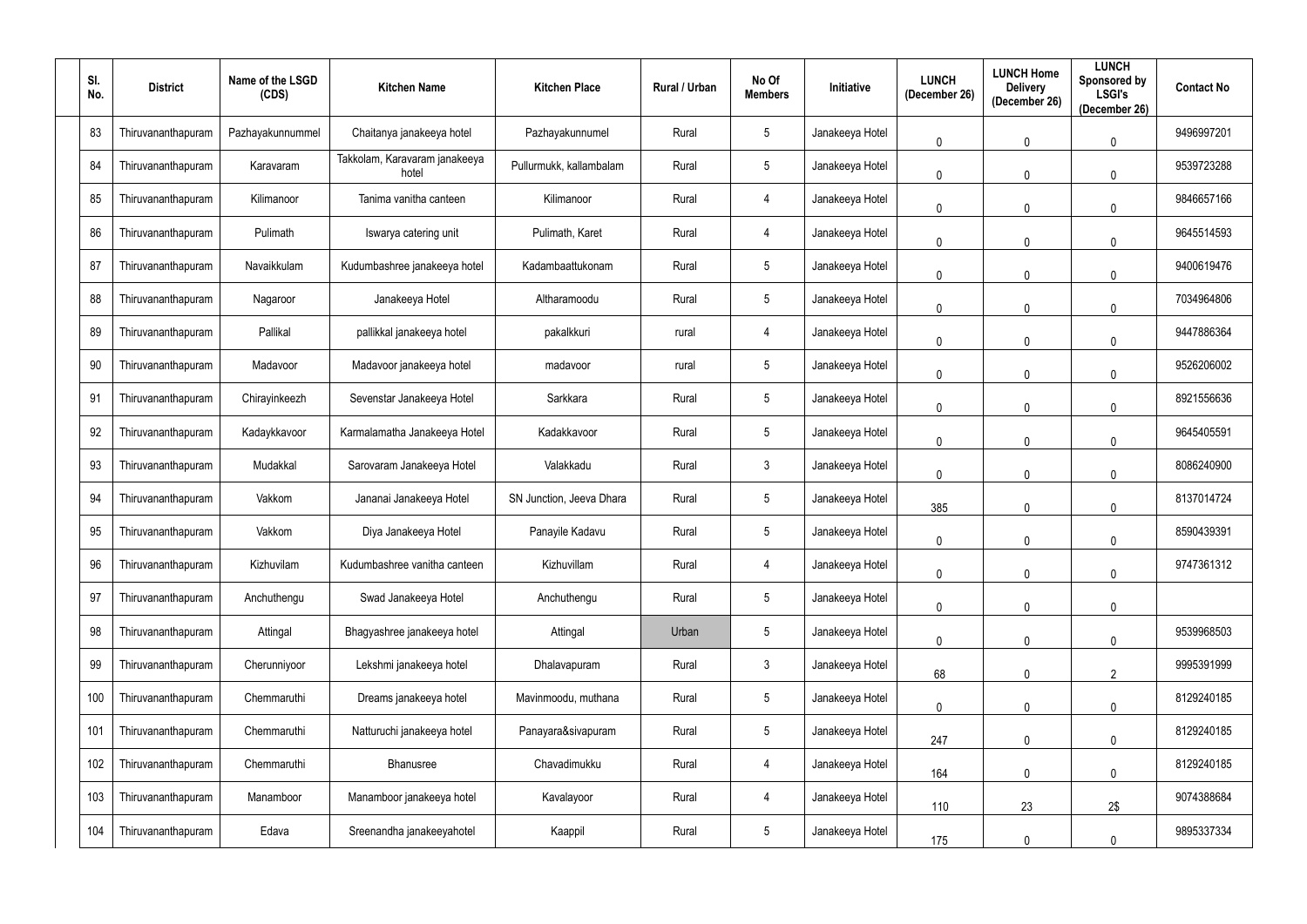|     | SI.<br>No.     | <b>District</b>    | Name of the LSGD<br>(CDS) | <b>Kitchen Name</b>                        | <b>Kitchen Place</b>                             | Rural / Urban | No Of<br><b>Members</b> | Initiative      | <b>LUNCH</b><br>(December 26) | <b>LUNCH Home</b><br><b>Delivery</b><br>(December 26) | <b>LUNCH</b><br>Sponsored by<br><b>LSGI's</b><br>(December 26) | <b>Contact No</b> |
|-----|----------------|--------------------|---------------------------|--------------------------------------------|--------------------------------------------------|---------------|-------------------------|-----------------|-------------------------------|-------------------------------------------------------|----------------------------------------------------------------|-------------------|
|     | 105            | Thiruvananthapuram | Elakamon                  | Sreenarayana janakeeya hotel               | Elakamon                                         | Rural         | 7                       | Janakeeya Hotel | $\mathbf 0$                   | $\mathbf 0$                                           | $\mathbf 0$                                                    | 8086637798        |
|     | 106            | Thiruvananthapuram | Elakamon                  | kudumbashree janakeeya hotel               | Elakamon                                         | Rural         | $5\phantom{.0}$         | janakeeya hotel | 55                            | $\mathbf 0$                                           | $\mathbf 0$                                                    | 8590725126        |
|     | 107            | Thiruvananthapuram | Vettoor                   | Kashi janakeeya hotel                      | Vettoor                                          | Rural         | 4                       | Janakeeya Hotel | 30                            | $\mathbf 0$                                           | $\mathbf 0$                                                    | 9061547396        |
|     | 108            | Thiruvananthapuram | Ottoor                    | Kudumbashree Janakeeya hotel               | ottoor                                           | rural         | $\mathbf{3}$            | Janakeeya Hotel | 42                            | $\mathbf 0$                                           | $\mathbf 0$                                                    | 8590570561        |
|     | 109            | Thiruvanathapuram  | Varkala                   | Janakeeya hotel                            | Varkala municipality                             | Urban         | 5                       | Janakeeya Hotel | 28                            | $\overline{0}$                                        | $\overline{2}$                                                 | 8943261611        |
| 107 |                |                    |                           |                                            |                                                  |               | 495                     |                 | 4375                          | 23                                                    | 13                                                             |                   |
|     |                | Thrissur           | Kadangodu                 | Janakeeya Hotel Kadangod                   | Kadangod                                         | Rural         | 4                       | Janakeeya Hotel | $\mathbf 0$                   | $\mathbf{0}$                                          | $\mathbf 0$                                                    |                   |
|     | $\overline{2}$ | Thrissur           | Chalakudy                 | Thripthy Janakeeya Hotel<br>Chalakudy      | North Busstand Chalakudy                         | Urban         | 4                       | Janakeeya Hotel | $\pmb{0}$                     | $\mathbf 0$                                           | $\mathbf 0$                                                    | 9544048190        |
|     | 3              | Thrissur           | Pananchery                | Pananchery Janakeeya Hotel                 | Pattikkad                                        | Rural         | 5 <sub>5</sub>          | Janakeeya Hotel | $\mathbf 0$                   | $\mathbf 0$                                           | $\mathbf 0$                                                    | 9746354118        |
|     |                | Thrissur           | Kadavallur                | Janakeeya Hotel Kadavalloor                | Panjayath Compound                               | Rural         | $\overline{4}$          | Janakeeya Hotel | $\mathbf 0$                   | $\overline{0}$                                        | $\mathbf 0$                                                    | 8943983995        |
|     | 5              | Thrissur           | Kattoor                   | Janakeeya Hotel Kattoor                    | Kudumbashree Vipanana<br>Kendram, Katoor Bazzar, | Rural         | $5\overline{)}$         | Janakeeya Hotel | $\overline{0}$                | $\mathbf 0$                                           | $\mathbf 0$                                                    | 8606248967        |
|     | 6              | Thrissur           | Elavally                  | Janakeeya Hotel Elavally                   | Elavally Panchayath<br>Compound                  | Rural         | 4                       | Janakeeya Hotel | $\mathbf 0$                   | $\overline{0}$                                        | $\mathbf 0$                                                    | 9744738247        |
|     |                | Thrissur           | Paralam                   | Paralam Janakeeya Hotel                    | Nanma Kudumbashree<br>canteen                    | Rural         | $\mathbf{3}$            | Janakeeya Hotel | $\overline{0}$                | $\boldsymbol{0}$                                      | $\mathbf 0$                                                    | 9744441594        |
|     | 8              | Thrissur           | Kadukutty                 | Uppum Mulakum Janakeeya Hotel<br>Kadukutty | Kottamuri Junction                               | Rural         | $5\phantom{.0}$         | Janakeeya Hotel | 34                            | 26                                                    | $\mathbf 0$                                                    | 9846634710        |
|     | 9              | Thrissur           | Thrissur 2                | Kuttanellur Janakeeya Hotel                | Kuttanellur                                      | Urban         | $5\overline{)}$         | Janakeeya Hotel | 85                            | $\mathbf 0$                                           | $\pmb{0}$                                                      | 8330800498        |
|     | 10             | Thrissur           | Pazhayannur               | Janakeeya Hotel, Pazhayanoor               | Pazhayannur Panchayath                           | Rural         | $\overline{4}$          | Janakeeya Hotel | $\mathbf 0$                   | $\mathbf 0$                                           | $\mathbf 0$                                                    | 9400257329        |
|     | 11             | Thrissur           | Aloor                     | Aloor Janakeeya Hotel                      | Aloor                                            | Rural         | $5\overline{)}$         | Janakeeya Hotel | $\mathbf 0$                   | $\mathbf 0$                                           | $\pmb{0}$                                                      | 9946922936        |
|     | 12             | Thrissur           | Muriyad                   | Jankeeya Hotel, Muriyad                    | Karuna Canteen, Muriyad                          | Rural         | $5\overline{)}$         | Janakeeya Hotel | $\mathbf 0$                   | $\mathbf 0$                                           | $\mathbf 0$                                                    | 9961920358        |
|     | 13             | Thrissur           | Valapad                   | Janakeeya Hotel Valapad                    | Valapad Chanthapadi                              | Rural         | $6\overline{6}$         | Janakeeya Hotel | 110                           | $\mathbf 0$                                           | $\mathbf 0$                                                    |                   |
|     | 14             | Thrissur           | Kaipamangalam             | Kaipamngalam Janakeeya Hotel               | Kaipamangalam Panchayath                         | Rural         | $\mathbf{3}$            | Janakeeya Hotel | 98                            | $\mathbf 0$                                           | $\mathbf 0$                                                    |                   |
|     | 15             | Thrissur           | Annamanada                | Snehitha Catering                          | Annamanada                                       | Rural         | $5\phantom{.0}$         | Janakeeya Hotel | $\mathbf 0$                   | $\overline{0}$                                        | $\mathbf 0$                                                    | 9747712615        |
|     | 16             | Thrissur           | Vellangallur              | Janakeeya Hotel Vellangallur               | Panchayath Community Hall                        | Rural         | $6\overline{6}$         | Janakeeya Hotel | $\overline{0}$                | $\pmb{0}$                                             | $\pmb{0}$                                                      | 9947462258        |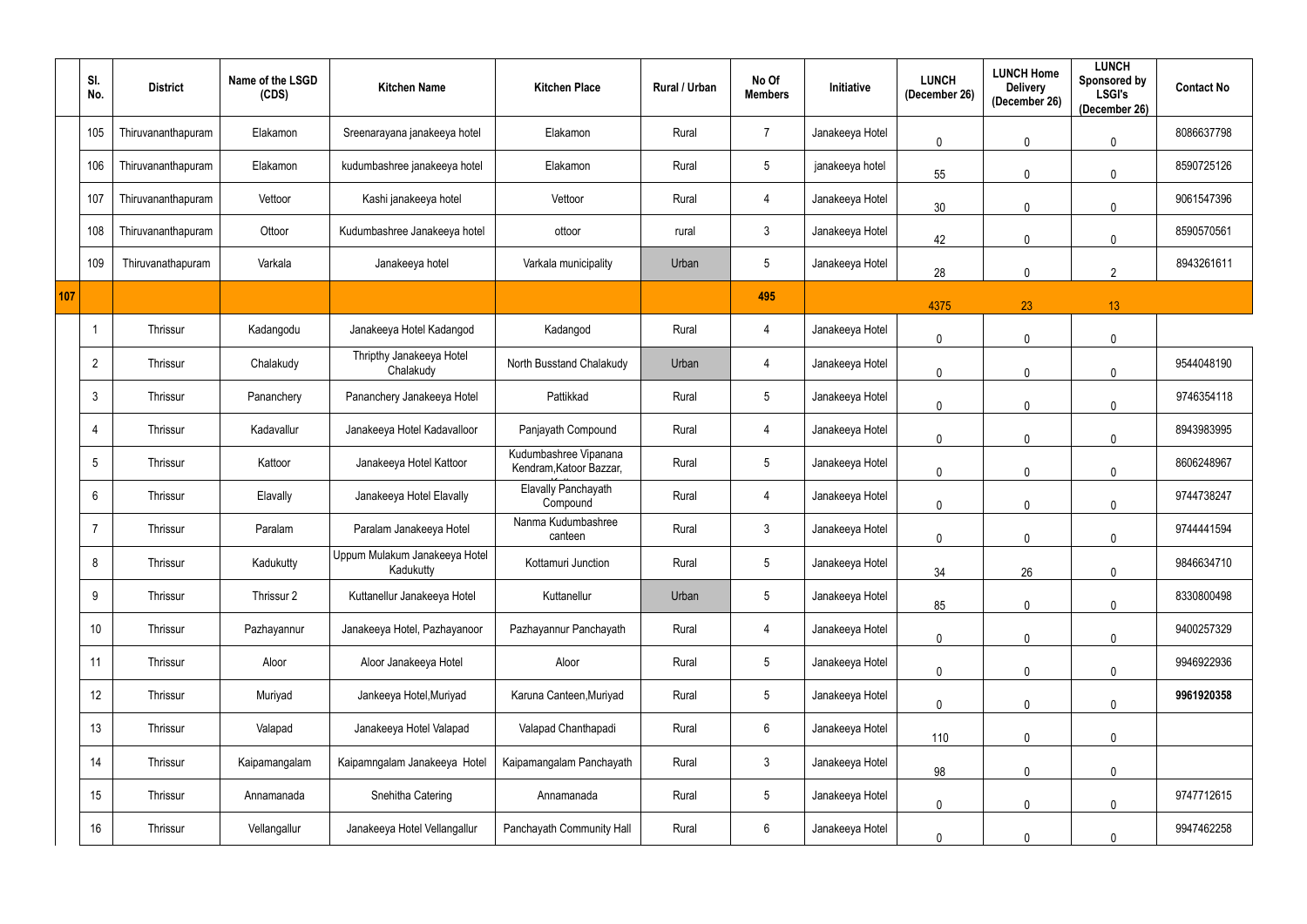| SI.<br>No. | <b>District</b> | Name of the LSGD<br>(CDS) | <b>Kitchen Name</b>                             | <b>Kitchen Place</b>                         | Rural / Urban | No Of<br><b>Members</b> | Initiative      | <b>LUNCH</b><br>(December 26) | <b>LUNCH Home</b><br><b>Delivery</b><br>(December 26) | <b>LUNCH</b><br>Sponsored by<br><b>LSGI's</b><br>(December 26) | <b>Contact No</b> |
|------------|-----------------|---------------------------|-------------------------------------------------|----------------------------------------------|---------------|-------------------------|-----------------|-------------------------------|-------------------------------------------------------|----------------------------------------------------------------|-------------------|
| 17         | Thrissur        | Pavaratty                 | Janakeeya Hotel Pavaratty                       | Akashaya Vanitha Canteen                     | Rural         | $\mathbf{3}$            | Janakeeya Hotel | $\pmb{0}$                     | $\mathbf 0$                                           | $\mathbf 0$                                                    |                   |
| 18         | Thrissur        | Edathiruthy               | Janakeeya Hotel Edathuruthi<br>(Nalinam Stores) | Opposite of GLPS,<br>Chenthrappinni Centre   | Rural         | $\overline{4}$          | Janakeeya Hotel | $\pmb{0}$                     | $\overline{0}$                                        | $\mathbf 0$                                                    |                   |
| 19         | Thrissur        | Adatt                     | Janakeeya Hotel Adat                            | Muthuvara                                    | Rural         | $\overline{7}$          | Janakeeya Hotel | $\overline{0}$                | $\mathbf 0$                                           | $\Omega$                                                       | 6235203703        |
| 20         | Thrissur        | Irinjalakuda 1            | Janakeeya Hotel Irinjalakuda Cds1               | Irinjalakuda Muncipality                     | Urban         | 4                       | Janakeeya Hotel | $\pmb{0}$                     | $\mathbf 0$                                           | $\mathbf{0}$                                                   | 9526912506        |
| 21         | Thrissur        | Parapookkara              | Janakeeya Hotel , Parapookkara                  | Panchayath Canteen                           | Rural         | $5\phantom{.0}$         | Janakeeya Hotel | $\pmb{0}$                     | $\mathbf 0$                                           | $\theta$                                                       | 9605428611        |
| 22         | Thrissur        | Puthanchira               | Annapoorna Janakeeya Hotel<br>Puthenchira       | Panchayath Community Hall                    | Rural         | $5\phantom{.0}$         | Janakeeya Hotel | $\pmb{0}$                     | $\mathbf 0$                                           | $\mathbf 0$                                                    | 9383421350        |
| 23         | Thrissur        | SreeNarayanapuram         | Sree Narayana Puram Janakeeya<br>Hotel          | Sreenarayanapuram<br>Panchayath              | Rural         | $5\phantom{.0}$         | Janakeeya Hotel | $\mathbf 0$                   | $\mathbf 0$                                           | 0\$                                                            |                   |
| 24         | Thrissur        | Nadathara                 | Nadathara Janakeeya Hotel                       | Moorkanikkara                                | Rural         | $5\phantom{.0}$         | Janakeeya Hotel | $\overline{0}$                | $\overline{0}$                                        | $\mathbf 0$                                                    | 9744611176        |
| 25         | Thrissur        | Vallachira                | Vallachira Janakeeya Hotel                      | Vallachira Gramapanchayath                   | Rural         | $\overline{4}$          | Janakeeya Hotel | $\mathbf 0$                   | $\mathbf 0$                                           | $\mathbf{0}$                                                   | 9744804256        |
| 26         | Thrissur        | Poyya                     | Janakeeya Hotel, Poyya                          | Poyya Junction                               | Rural         | $5\phantom{.0}$         | Janakeeya Hotel | $\mathbf 0$                   | $\Omega$                                              | $\Omega$                                                       | 7902318250        |
| 27         | Thrissur        | Wadakanchery 1            | Vrindavan Janakeeya Hotel                       | Ottupara                                     | Urban         | $5\phantom{.0}$         | Janakeeya Hotel | $\mathbf 0$                   | $\mathbf 0$                                           | $\mathbf{0}$                                                   |                   |
| 28         | Thrissur        | Varandarappilly           | Janakeeya Hotel                                 | Varandarappilly Panchayath                   | Rural         | $5\phantom{.0}$         | Janakeeya Hotel | $\mathbf 0$                   | $\mathbf 0$                                           | $\mathbf{0}$                                                   | 9048283463        |
| 29         | Thrissur        | Nenmanikkara              | Vanitha Janakeeya Hotel                         | Paliyekkara, Nenmanikkara<br>Gramapanchayath | Rural         | $5\overline{)}$         | Janakeeya Hotel | $\mathbf 0$                   | $\mathbf 0$                                           | $\Omega$                                                       | 9747494386        |
| $30\,$     | Thrissur        | Kodakara                  | Nanma Janakeeya Hotel                           | Kodakara Bus Stand                           | Rural         | $5\phantom{.0}$         | Janakeeya Hotel | $\mathbf 0$                   | $\mathbf 0$                                           | $\mathbf 0$                                                    | 9946283762        |
| 31         | Thrissur        | Thekkumkkara              | Janakeeya Hotel Thekkumkara                     | Vanitha Canteen, Thekkumkara                 | Rural         | $\overline{4}$          | Janakeeya Hotel | $\mathbf 0$                   | $\mathbf 0$                                           | $\mathbf 0$                                                    |                   |
| 32         | Thrissur        | Alagappa Ngar             | Janakeeya Hotel                                 | Amballur                                     | Rural         | $5\overline{)}$         | Janakeeya Hotel | $\mathbf 0$                   | $\mathbf 0$                                           | $\mathbf 0$                                                    | 8606553521        |
| 33         | Thrissur        | Kolazhy                   | Janakeeya Hotel Kolazhy                         | <b>ZMLP School</b>                           | Rural         | $\overline{4}$          | Janakeeya Hotel | $\mathbf 0$                   | $\mathbf 0$                                           | $\pmb{0}$                                                      | 9645535725        |
| 34         | Thrissur        | Manalur                   | Janakeeya Hotel Manalur                         | Govt High School, Manaloor                   | Rural         | $6\overline{6}$         | Janakeeya Hotel | $\mathbf 0$                   | $\mathbf 0$                                           | $\mathbf 0$                                                    | 9446619441        |
| 35         | Thrissur        | Arimpur                   | Janakeeya Hotel Arimbur                         | Kudumbashree Vanitha<br>Canteen , Arimbur    | Rural         | $5\phantom{.0}$         | Janakeeya Hotel | $\overline{0}$                | $\mathbf 0$                                           | $\mathbf 0$                                                    | 9946789338        |
| 36         | Thrissur        | Thanniyam                 | Thannyam Janakeeya Hotel                        | Peringottukara                               | Rural         | $\overline{4}$          | Janakeeya Hotel | $\mathbf 0$                   | $\mathbf 0$                                           | $\pmb{0}$                                                      | 9048570194        |
| 37         | Thrissur        | Madakkathara              | Madakkathara Annapoorna<br>Janakeeya Hotel      | Madakkathara                                 | Rural         | $6\phantom{.}6$         | Janakeeya Hotel | $\pmb{0}$                     | $\overline{0}$                                        | $\mathbf 0$                                                    | 9388431507        |
| 38         | Thrissur        | Athirappilly              | Panchayath Kudumbashree<br>Canteen              | Athirappilly                                 | Rural         | 3 <sup>1</sup>          | Janakeeya Hotel | $\boldsymbol{0}$              | $\overline{0}$                                        | 0                                                              | 9496151187        |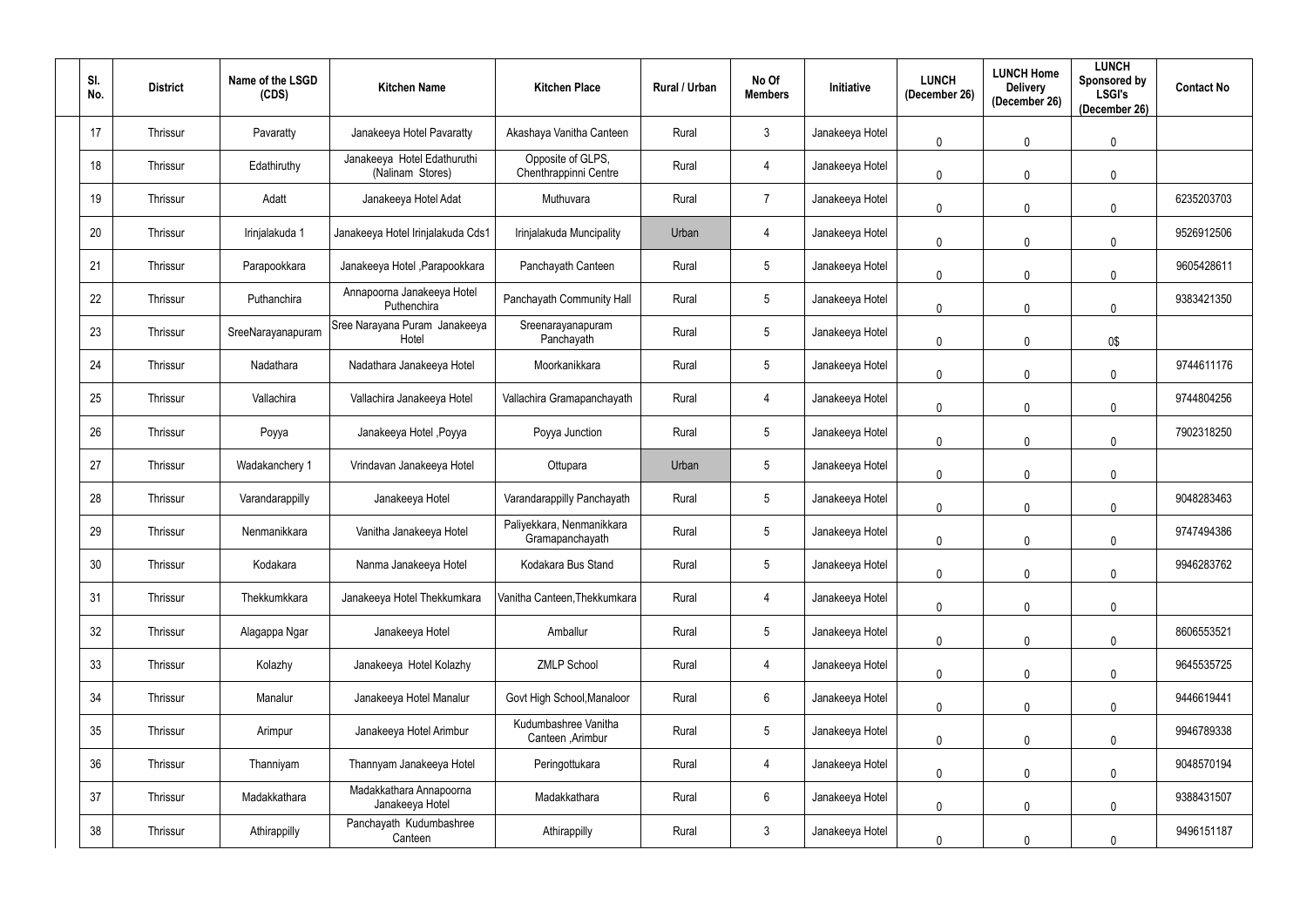| SI.<br>No. | <b>District</b> | Name of the LSGD<br>(CDS) | <b>Kitchen Name</b>                    | <b>Kitchen Place</b>               | Rural / Urban | No Of<br><b>Members</b> | Initiative      | <b>LUNCH</b><br>(December 26) | <b>LUNCH Home</b><br><b>Delivery</b><br>(December 26) | <b>LUNCH</b><br>Sponsored by<br><b>LSGI's</b><br>(December 26) | <b>Contact No</b> |
|------------|-----------------|---------------------------|----------------------------------------|------------------------------------|---------------|-------------------------|-----------------|-------------------------------|-------------------------------------------------------|----------------------------------------------------------------|-------------------|
| 39         | Thrissur        | Kodassery                 | Five Star Janakeeya Hotel              | Kodassery                          | Rural         | 4                       | Janakeeya Hotel | $\mathbf 0$                   | $\mathbf 0$                                           | $\mathbf 0$                                                    | 9846464927        |
| 40         | Thrissur        | Mattathur                 | Karunya<br>kudumbShree                 | Vellikkulangara                    | Rural         | $\overline{4}$          | Janakeeya Hotel | $\mathbf 0$                   | $\mathbf 0$                                           | $\mathbf 0$                                                    | 9539102486        |
| 41         | Thrissur        | Koratty                   | Ruchi Janakeeya Hotel                  | Koratty                            | Rural         | $\overline{4}$          | Janakeeya Hotel | 23                            | 100                                                   | 0.00\$                                                         | 9496527583        |
| 42         | Thrissur        | Thrikkoor                 | Susthira Janakeeya Hotel               | Alengaad                           | Rural         | $\mathbf{3}$            | Janakeeya Hotel | $\mathbf 0$                   | $\mathbf 0$                                           | 0                                                              | 8111847055        |
| 43         | Thrissur        | Venkitangu                | Ottupura<br>Janakeeya Hotel Vengidangu | Vengidangu Panchayath              | Rural         | 3 <sup>1</sup>          | Janakeeya Hotel | $\mathbf 0$                   | $\mathbf 0$                                           | $\mathbf 0$                                                    | 8156981840        |
| 44         | Thrissur        | Padiyoor                  | Padiyoor<br>Janakeya Hotel             | HDC School, Kakkathuruthy          | Rural         | 5 <sup>5</sup>          | Janakeeya Hotel | 0                             | $\mathbf 0$                                           | $\mathbf 0$                                                    | 9048817359        |
| 45         | Thrissur        | Pariyaram                 | Samridhi Janakeeya Hotel               | Pariyaram                          | Rural         | 5 <sub>5</sub>          | Janakeeya Hotel | $\mathbf 0$                   | $\mathbf 0$                                           | $\mathbf 0$                                                    | 7025950795        |
| 46         | Thrissur        | Wadakanchery cds2         | Janakeeya Hotel, Wadakanchery<br>cds2  | Minaloor                           | Urban         | $\mathbf{3}$            | Janakeeya Hotel | $\mathbf 0$                   | $\mathbf 0$                                           | $\mathbf 0$                                                    |                   |
| 47         | Thrissur        | Kodungaloor cds2          | Jathikka Janakeeya Hotel               | Arakkulam                          | Urban         | $\overline{4}$          | Janakeeya Hotel | $\mathbf 0$                   | $\mathbf 0$                                           | $\Omega$                                                       | 9745397171        |
| 48         | Thrissur        | Punnayur                  | Kaipunnyam Janakeeya Hotel             | Edakazhiyur                        | Rural         | 5 <sup>5</sup>          | Janakeeya Hotel | $\mathbf 0$                   | $\mathbf 0$                                           | $\mathbf 0$                                                    | 9744680885        |
| 96<br>49   | Thrissur        | Velookkara                | Velookkara Janakeeya Hotel             | Panchayath shopping complex        | Rural         | $\mathbf{3}$            | Janakeeya Hotel | $\mathbf 0$                   | $\mathbf 0$                                           | $\mathbf 0$                                                    | 9048756685        |
| 50         | Thrissur        | Meloor                    | Thanima Janakeeya Hotel Meloor         | Meloor centre                      | Rural         | 4                       | Janakeeya Hotel | 0                             | 0                                                     | $\mathbf{0}$                                                   | 7902354039        |
| 51         | Thrissur        | Vallathol Nagar           | Janakeeya Hotel, Vallathol Nagar       | near youth welfare center          | rural         | $5\overline{)}$         | Janakeeya Hotel | 0                             | 0                                                     | $\Omega$                                                       | 9961296574        |
| 52         | Thrissur        | Eriyad                    | janakeeya Hotel, eriyad                | community hall                     | Rural         | $\overline{4}$          | Janakeeya Hotel | $\mathbf 0$                   | $\mathbf 0$                                           | $\mathbf 0$                                                    |                   |
| 53         | Thrissur        | Edavilangu                | Janakeeya Hotel, Edavilangu            | Edavilangu Center                  | Rural         | $\overline{4}$          | Janakeeya Hotel | $\mathbf 0$                   | $\mathbf 0$                                           | $\pmb{0}$                                                      |                   |
| 54         | Thrissur        | Avanoor                   | Janakeeya Hotel, Avanoor               | near panchayath office,<br>Avanoor | Rural         | $5\phantom{.0}$         | Janakeeya Hotel | $\mathbf 0$                   | $\mathbf 0$                                           | $\pmb{0}$                                                      | 9447343516        |
| 55         | Thrissur        | Mala                      | Janakeeya hotel Mala                   | Near panchayath office, Mala       | Rural         | $\overline{4}$          | Janakeeya Hotel | $\mathbf 0$                   | $\mathbf 0$                                           | $\mathbf 0$                                                    | 9946442260        |
| 56         | Thrissur        | Guruvayur1                | Guruvayur Janakeeya Hotel              | Guruvayur                          | Urban         | $\mathbf{3}$            | Janakeeya Hotel | 319                           | 299                                                   | $\pmb{0}$                                                      | 9961227858        |
| 57         | Thrissur        | Vadakkekad                | Kudumbasree janakeeya hotel            | Nalam kallu                        | Rural         | $\overline{4}$          | Janakeeya Hotel | $\mathbf 0$                   | $\mathbf 0$                                           | $\pmb{0}$                                                      | 9645190166        |
| 58         | Thrissur        | Kadappuram                | Kadappuram janakeeya hotel             | Kadappuram panchayath<br>building  | Rural         | $\overline{4}$          | Janakeeya Hotel | $\mathbf 0$                   | $\mathbf 0$                                           | $\pmb{0}$                                                      | 8156984319        |
| 59         | Thrissur        | Chavakkad                 | Chavakkad Janakeeya hotel              | Chavakkad, near bus stand          | Urban         | 5 <sub>5</sub>          | Janakeeya Hotel | 96                            | 55                                                    | $\mathbf 0$                                                    | 7560874804        |
| 60         | Thrissur        | Engadiyoor                | pavithra janikeeya hotel               | Pokulangara                        | Rural         | $5\phantom{.0}$         | Janakeeya Hotel | $\mathbf 0$                   | $\mathbf 0$                                           | $\mathbf{0}$                                                   | 9562239618        |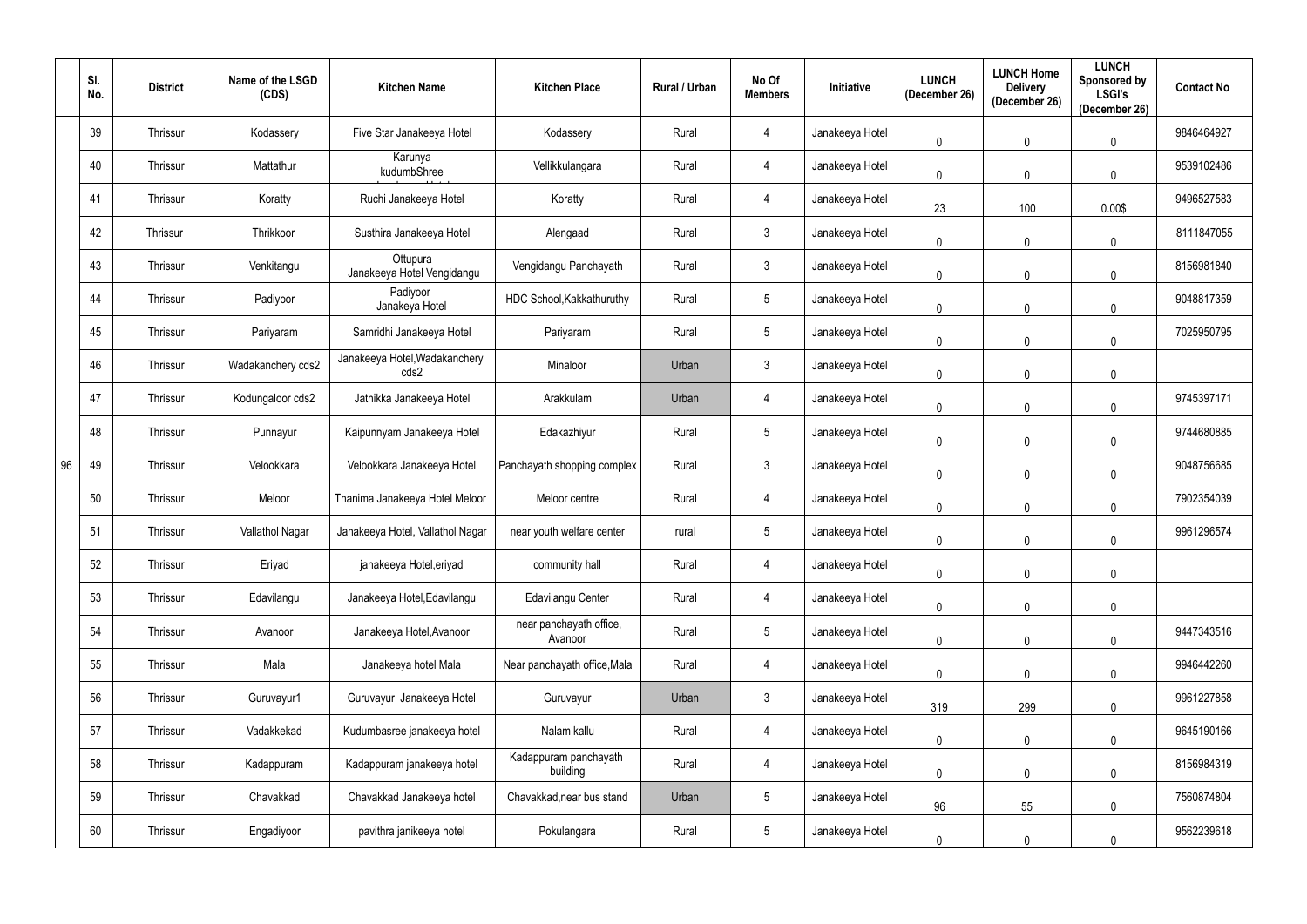| SI.<br>No. | <b>District</b> | Name of the LSGD<br>(CDS) | <b>Kitchen Name</b>               | <b>Kitchen Place</b>       | Rural / Urban | No Of<br><b>Members</b> | Initiative      | <b>LUNCH</b><br>(December 26) | <b>LUNCH Home</b><br><b>Delivery</b><br>(December 26) | <b>LUNCH</b><br>Sponsored by<br><b>LSGI's</b><br>(December 26) | <b>Contact No</b> |
|------------|-----------------|---------------------------|-----------------------------------|----------------------------|---------------|-------------------------|-----------------|-------------------------------|-------------------------------------------------------|----------------------------------------------------------------|-------------------|
| 61         | Thrissur        | Varavoor                  | Friends janakeeya hotel, Varavoor | Thichur                    | Rural         | $\mathbf{3}$            | Janakeeya Hotel | 0                             | $\mathbf 0$                                           | $\pmb{0}$                                                      |                   |
| 62         | Thrisssur       | Punnayurkulam             | Punnayurkkulam janakeeya hotel    | Althara centre             | Rural         | $5\phantom{.0}$         | Janakeeya Hotel | 0                             | $\mathbf 0$                                           | $\mathbf 0$                                                    | 8086093454        |
| 63         | Thrissur        | Thiruwilamala             | Villuadry Janakeeya hotel         | Thiruwilamala              | Rural         | $5\overline{)}$         | Janakeeya Hotel | 0                             | 0                                                     | $\mathbf 0$                                                    | 9846174729        |
| 64         | Thrissur        | Kattakampal               | Janakeeya Hotel Kattakampal       | Chirakkal                  | Rural         | $\overline{4}$          | Janakeeya Hotel | 0                             | 0                                                     | $\mathbf 0$                                                    |                   |
| 65         | Thrissur        | Kandanassery              | kandanassery janakeeya hotel      | kandanassery               | Rural         | $5\overline{)}$         | Janakeeya Hotel | 0                             | 0                                                     | $\mathbf 0$                                                    |                   |
| 66         | Thrissur        | Kaiparambu                | Janakeeya Hotel Kaiparambu        | Near mundoor health center | Rural         | $5\overline{)}$         | janakeeya hotel | 0                             | 0                                                     | $\mathbf 0$                                                    | 9645828069        |
| 67         | Thrissur        | Thrissur 2(new)           | kitchen girls janakeeya hotel     | Olari                      | urban         | 4                       | janakeeya hotel | 0                             | 0                                                     | $\mathbf{0}$                                                   | 9388828112        |
| 68         | Thrissur        | Kuzhur                    |                                   | kuzhur                     | Rural         | 4                       | janakeeya hotel | 0                             | $\mathbf 0$                                           | $\mathbf 0$                                                    | 9526566073        |
| 69         | Thrissur        | Chazhur                   | Chazur Janakeeya Hotel            | Pazhuvil Center            | Rural         | $\overline{4}$          | janakeeya hotel | $\mathbf 0$                   | $\mathbf 0$                                           | $\mathbf 0$                                                    | 9061946216        |
| 70         | Thrissur        | Nattika                   | uttupura                          | Thriprayar                 | Rural         | $5\overline{)}$         | janakeeya hotel | 65                            | $\Omega$                                              | $\mathbf 0$                                                    | 9544055637        |
| 71         | Thrissur        | Thalikulam                | Nidhi janakeeya hotel             | Puthenthodu                | Rural         | $5\phantom{.0}$         |                 | 0                             | 0                                                     | $\mathbf 0$                                                    | 8606213960        |
| 72         | Thrissur        | Vadanapilly               | vadanappilly janakeeya hotel      | vadanapilly                | Rural         | $5\overline{)}$         | janakeeya hotel | 0                             | $\mathbf 0$                                           | $\mathbf 0$                                                    | 9947728948        |
| 73         | Thrissur        | orumanayur                | orumanayur janakeeya hotel        | orumanayur                 | rural         | $5\overline{)}$         | janakeeya hotel | 0                             | $\mathbf 0$                                           | $\mathbf 0$                                                    | 9995588758        |
| 74         | Thrissur        | Panjal                    | Five-star Janakeeya hotel         | Panjal                     | Rural         | $5\overline{)}$         | janakeeya hotel | 0                             | $\mathbf 0$                                           | $\mathbf 0$                                                    | 9746847353        |
| 75         | Thrissur        | veloor                    | Veloor Janakeeya hotel            | veloor                     | Rural         | $5\phantom{.0}$         | janakeeya hotel | $\mathbf 0$                   | $\mathbf 0$                                           | $\mathbf 0$                                                    | 9447724685        |
| 76         | Thrissur        | Chowanoor                 | Chowanoor Janakeeya hotel         | Chowanoor                  | Rural         | $\mathbf{3}$            | janakeeya hotel | $\mathbf 0$                   | $\mathbf 0$                                           | $\mathbf 0$                                                    | 9,526,340,307     |
| 77         | Thrissur        | Puthur                    | Puthur janakeeyahotel             | puthur                     | Rural         | $5\phantom{.0}$         | janakeeya hotel | $\mathbf 0$                   | $\mathbf 0$                                           | $\mathbf 0$                                                    | 6238101595        |
| 78         | Thrissur        | Erumapetty                | subhiksha janakeeya hotel         | Erumapetty                 | Rural         | $5\overline{)}$         | janakeeya hotel | $\mathbf 0$                   | $\mathbf 0$                                           | $\mathbf 0$                                                    | 9207201880        |
| 79         | Thrissur        | Kondazhy                  | Santhwanam Janakeeya Hotel        | Kondazhy                   | Rural         | $\overline{4}$          | janakeeya hotel | 0                             | $\mathbf 0$                                           | $\mathbf 0$                                                    | 9526401759        |
| 80         | Thrissur        | Mullurkkara               | Kaniv Janakeeya Hotel             | Atoor                      | Rural         | $\overline{4}$          | janakeeya hotel | $\mathbf 0$                   | $\mathbf 0$                                           | $\mathbf 0$                                                    |                   |
| 81         | Thrissur        | Porkkulam                 | Porkulam janakeeya hotel          | Parempadam                 | Rural         | $5\phantom{.0}$         | Janakeeya hotel | 0                             | $\mathbf 0$                                           | $\pmb{0}$                                                      | 8129017841        |
| 82         | Thrissur        | Puthukkad                 | Puthukkad Janakeeya Hotel         | Puthukkad                  | Rural         | $5\overline{)}$         | Janakeeya hotel | 0                             |                                                       | $\mathbf 0$                                                    | 7356668644        |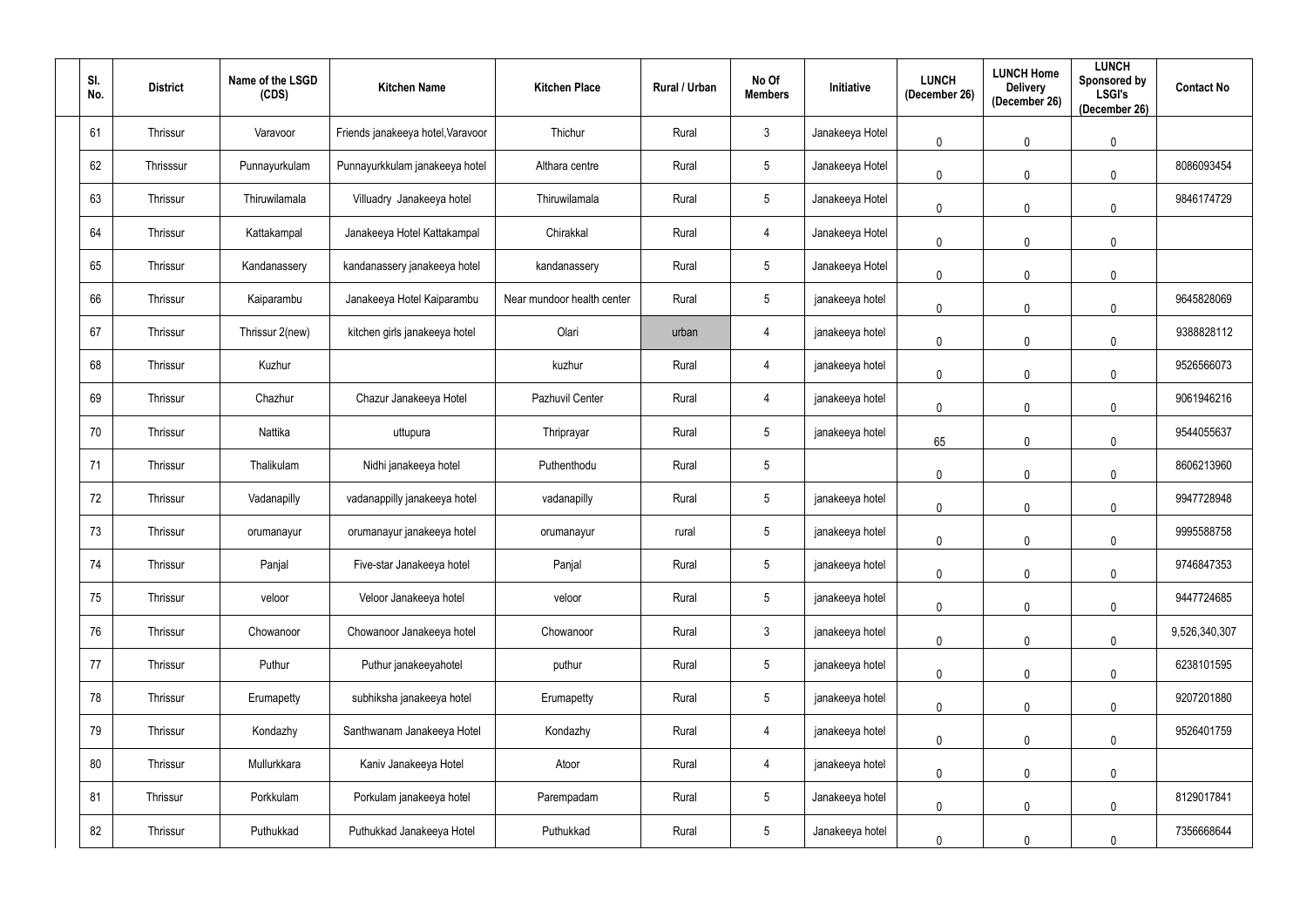| SI.<br>No.      | <b>District</b> | Name of the LSGD<br>(CDS) | <b>Kitchen Name</b>         | <b>Kitchen Place</b>                   | Rural / Urban | No Of<br><b>Members</b> | Initiative      | <b>LUNCH</b><br>(December 26) | <b>LUNCH Home</b><br><b>Delivery</b><br>(December 26) | <b>LUNCH</b><br>Sponsored by<br><b>LSGI's</b><br>(December 26) | <b>Contact No</b> |
|-----------------|-----------------|---------------------------|-----------------------------|----------------------------------------|---------------|-------------------------|-----------------|-------------------------------|-------------------------------------------------------|----------------------------------------------------------------|-------------------|
| 83              | Thrissur        | Choondal                  | Choondal Janakeeya Hotel    | <b>Kechery Centre</b>                  | Rural         | 8                       | Janakeeya Hotel | $\mathbf 0$                   | $\mathbf 0$                                           | $\mathbf 0$                                                    |                   |
| 84              | Thrissur        | Cherpu                    | Cherpu Janakeeya Hotel      | Cherpu                                 | Rural         | $3\overline{3}$         | Janakeeya Hotel | $\mathbf 0$                   | $\mathbf 0$                                           | 0                                                              | 9605375648        |
| 85              | Thrissur        | Mathilakam                | Mathilakam Janakeeya hotel  | Mathilakam gramapanchayath<br>compound | Rural         | $3\phantom{.0}$         | Janakeeya hotel | $\mathbf 0$                   | $\mathbf 0$                                           | $\mathbf 0$                                                    | 9995986808        |
| 86              | Thrissur        | Anthikad                  | Anthikad Janakeeya hotel    | Anthikad                               | Rural         | 4                       | Janakeeya hotel | $\mathbf 0$                   | $\mathbf 0$                                           | $\mathbf 0$                                                    |                   |
| 87              | Thrissur        | Mullassery                | Mullassery Janakeeya Hotel  | Mullassery centre                      | Rural         | 5 <sup>5</sup>          | Janakeeya hotel | $\mathbf 0$                   | $\mathbf 0$                                           | $\mathbf 0$                                                    |                   |
| 88              | Thrissur        | Karalam                   | Karalam Janakeeya Hotel     |                                        | Rural         | 4                       | Janakeeya hotel | $\mathbf 0$                   | $\mathbf 0$                                           | $\mathbf 0$                                                    | 6282924636        |
| 89              | Thrissur        | Poomangalam               | Poomangalam Janakeeya Hotel | Edakkulam                              | Rural         | $3\phantom{.0}$         | Janakeeya hotel | 30 <sup>°</sup>               | 12                                                    | $\mathbf 0$                                                    |                   |
| 90              | Thrissur        | <b>MG Kavu</b>            | Annapoorna Janakeeya Hotel  | <b>MG Kavu</b>                         | Rural         | $\overline{4}$          | Janakeeya hotel | $\mathbf 0$                   | $\mathbf 0$                                           | $\theta$                                                       | 7558080131        |
| 91              | Thrissur        | chelakkara                | Nila janakeeya hotel        | chelakkara                             | rural         | $5\phantom{.0}$         | janakeeya hotel | $\mathbf 0$                   | $\mathbf 0$                                           | $\mathbf 0$                                                    |                   |
| 92              | Thrissur        | Avinissery                | Avinissery Janakeeya Hotel  | Palakkal                               | Rural         | $\overline{4}$          | janakeeya hotel | $\mathbf 0$                   | $\mathbf 0$                                           | $\mathbf{0}$                                                   | 9446800192        |
| 93              | Thrissur        | Nadathara 2               | Grandmaas Janakeeya hotel   | Nadathara                              | Rural         | $5\phantom{.0}$         | Janakeeya Hotel | $\mathbf 0$                   | $\mathbf 0$                                           | $\overline{0}$                                                 |                   |
| 94              | Thrissur        | Chavakkad                 | Janakeeya hotel             | Chavakkad                              | Urban         | 5                       | Janakeeya hotel | $\mathbf 0$                   | $\mathbf 0$                                           | $\mathbf 0$                                                    | 7034752180        |
| 95              | Thrissur        | Mala 2                    | Janakeeya hotel             |                                        | Rural         | 5                       | janakeeya hotel | $\mathbf 0$                   | 0                                                     | $\mathbf{0}$                                                   |                   |
| 96              | Thrissur        | Thrissur1                 | Janakeeya hotel             | <b>Mannuthy</b>                        | Urban         | $5\phantom{.0}$         | janakeeya hotel | $\mathbf 0$                   | $\mathbf 0$                                           | $\mathbf 0$                                                    | 919746287281      |
| 96              |                 |                           |                             |                                        |               | 430                     |                 | 860                           | 492                                                   | $\bullet$                                                      |                   |
|                 | Wayanad         | Vellamunda                | Thanima mess                | 8/4 vellamuda                          | Rural         | $\overline{4}$          | janakeeya Hotel | $\mathbf 0$                   | $\overline{0}$                                        | $\mathbf 0$                                                    | 7025659685        |
| $\overline{2}$  | Wayanad         | Thavinjal                 | Sobhagya Vanitha mess       | Thalappuzha<br>chungam                 | Rural         | $\overline{4}$          | janakeeya Hotel | $\overline{0}$                | $\boldsymbol{0}$                                      | $\mathbf 0$                                                    | 9497247541        |
| $\mathbf{3}$    | Wayanad         | Vythiri                   | Dharshana catering          | Vythiri                                | Rural         | 4                       | janakeeya Hotel | $\mathbf 0$                   | $\boldsymbol{0}$                                      | $\boldsymbol{0}$                                               | 9074598184        |
| $\overline{4}$  | Wayanad         | Mullankolly               | Kairali catering group      | Mullankolli                            | Rural         | $\mathbf{3}$            | janakeeya Hotel | $\Omega$                      | $\mathbf 0$                                           | $\mathbf 0$                                                    | 9526706627        |
| $5\phantom{.0}$ | Wayanad         | Poothadi                  | Mary matha mess             | Kenichira                              | Rural         | $5\phantom{.0}$         | janakeeya Hotel | 0                             | $\boldsymbol{0}$                                      | $\overline{0}$                                                 | 9526376970        |
| 6               | Wayanad         | Meppadi                   | Cafe Kudumbashree           | Meppadi                                | Rural         | $5\overline{)}$         | janakeeya Hotel | 186                           | $\mathbf 0$                                           | $\overline{0}$                                                 | 9207935764        |
| $\overline{7}$  | Wayanad         | Pozhuthana                | Dhanya mess                 | Pozhuthana                             | Rural         | $\mathfrak{Z}$          | janakeeya Hotel | $\overline{0}$                | $\pmb{0}$                                             | $\boldsymbol{0}$                                               | 8111838165        |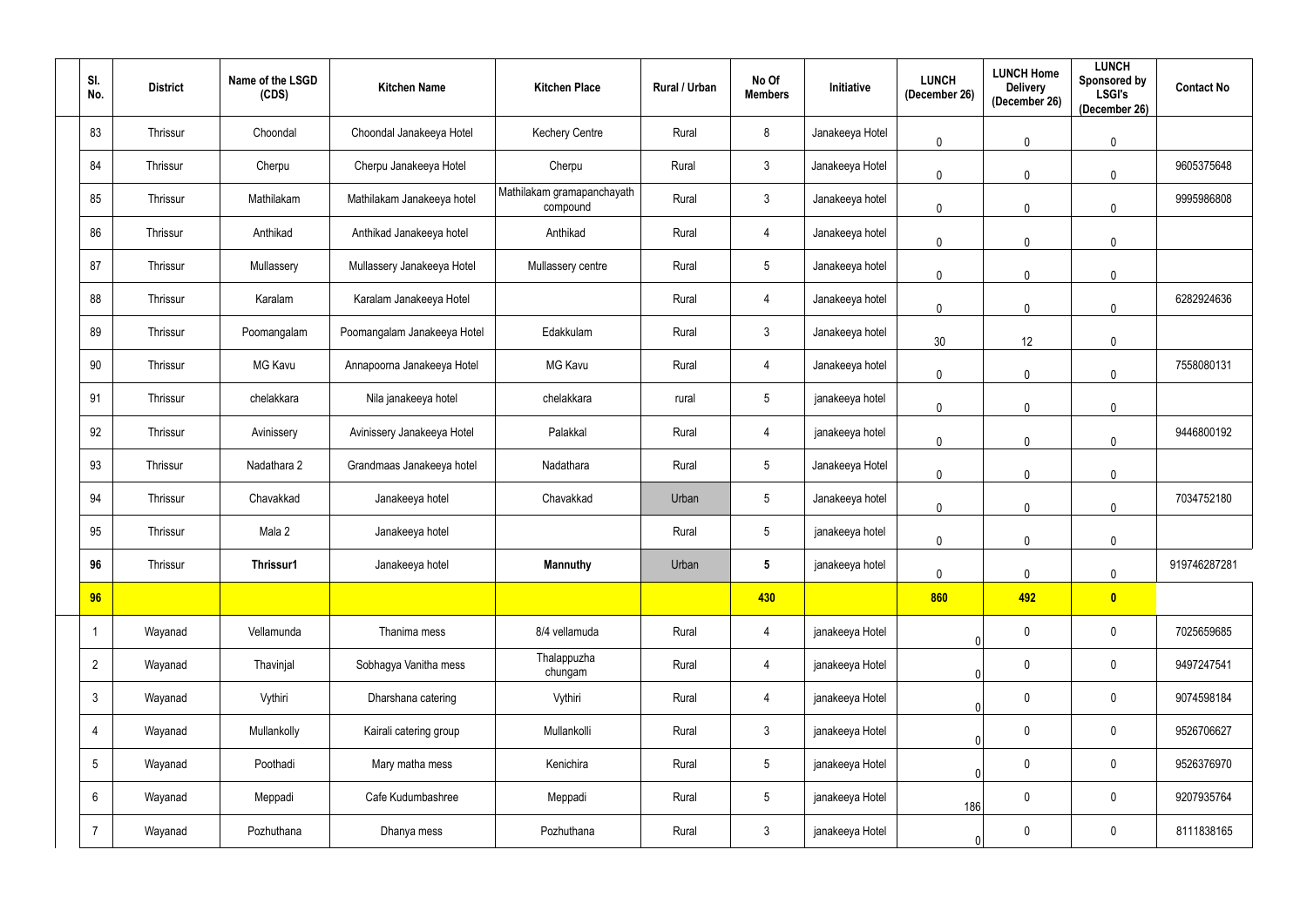|    | SI.<br>No. | <b>District</b> | Name of the LSGD<br>(CDS) | <b>Kitchen Name</b>                 | <b>Kitchen Place</b>                   | Rural / Urban | No Of<br><b>Members</b> | <b>Initiative</b> | <b>LUNCH</b><br>(December 26) | <b>LUNCH Home</b><br><b>Delivery</b><br>(December 26) | <b>LUNCH</b><br><b>Sponsored by</b><br><b>LSGI's</b><br>(December 26) | <b>Contact No</b> |
|----|------------|-----------------|---------------------------|-------------------------------------|----------------------------------------|---------------|-------------------------|-------------------|-------------------------------|-------------------------------------------------------|-----------------------------------------------------------------------|-------------------|
|    | 8          | Wayanad         | Thondernad                | Thanima canteen                     | Korom                                  | Rural         | $\mathfrak{Z}$          | janakeeya Hotel   | $\Omega$                      | $\mathbf 0$                                           | 0                                                                     | 8943476943        |
|    | 9          | Wayanad         | Meenangady                | Haritham Janakeeya Hotel            | Opposite police station,<br>Meenangadi | Rural         | 6                       | janakeeya Hotel   | $\Omega$                      | 0                                                     | $\mathbf{0}$                                                          | 9526895975        |
|    | 10         | Wayanad         | Nenmeni                   | Minnaram Mess and Chappathi<br>Unit | Cheeral                                | Rural         | 5                       | janakeeya Hotel   | $\Omega$                      | $\mathbf 0$                                           | $\mathbf 0$                                                           | 8086835886        |
|    | 11         | Wayanad         | Thirunelli                | Adigamanai Mess and Catering        | Kartikulam                             | Rural         | 5                       | janakeeya Hotel   | $\Omega$                      | 0                                                     | $\mathbf{0}$                                                          | 9207406211        |
|    | 12         | Wayanad         | Mananthavady              | Dhanasree canteen                   | Mananthavadi                           | Urban         | $5\phantom{.0}$         | janakeeya Hotel   | 0                             | 0                                                     | $\mathbf 0$                                                           | 9496997382        |
|    | 13         | Wayanad         | Ambalavayal               | <b>Ruchi Catering</b>               | kalathuvayal                           | Rural         | 5                       | janakeeya Hotel   | 0                             | 0                                                     | 0                                                                     | 9495084437        |
| 28 | 14         | Wayanad         | Kaniyambetta              | sree Vinayaka                       | millumukk                              | rural         | $5\phantom{.0}$         | janakeeya Hotel   | 0                             | $\overline{0}$                                        | $\mathbf 0$                                                           | 9061486938        |
|    | 15         | Wayanad         | Pulpally                  | Vinayaka catering                   | Pulpally                               | Rural         | 5                       | janakeeya Hotel   | 0                             | 0                                                     | $\mathbf 0$                                                           | 9947319307        |
|    | 16         | Wayanad         | Noolpuzha                 | Friends catering                    | Naikketty                              | Rural         | $5\phantom{.0}$         | janakeeya Hotel   | $\mathbf{0}$                  | $\mathbf 0$                                           | $\mathbf 0$                                                           | 7558019388        |
|    | 17         | Wayanad         | Panamaram                 | Testy mess                          | Panamaram                              | Rural         | 4                       | janakeeya Hotel   | $\Omega$                      | 0                                                     | $\mathbf{0}$                                                          | 9605814620        |
|    | 18         | wayanad         | Moopainad                 | vanitha mess                        | vaduvanchal                            | Rural         | $5\phantom{.0}$         | janakeeya Hotel   | $\Omega$                      | $\mathbf 0$                                           | $\mathbf{0}$                                                          | 974596708         |
|    | 19         | wayanad         | Edavaka                   | <b>Teasty Mess</b>                  | Irumbupalam                            | Rural         | $\overline{4}$          | janakeeya Hotel   | $\Omega$                      | 0                                                     | $\mathbf{0}$                                                          | 9847842390        |
|    | 20         | wayanad         | kalpetta                  | shiya catering                      | pallithazhe, kalpetta town             | urban         | 3 <sup>1</sup>          | janakeeya Hotel   | $\mathbf 0$                   | 0                                                     | $\mathbf{0}$                                                          | 6282822890        |
|    | 21         | wayanad         | sulthan bathery           | preethis                            | near telephone exchange                | urban         | $5\phantom{.0}$         | janakeeya Hotel   | $\mathbf{0}$                  | $\mathbf 0$                                           | $\mathbf 0$                                                           | 9961088393        |
|    | 22         | wayanad         | Muttil                    | swad cattering                      | Muttil bus stand                       | Rural         | $5\phantom{.0}$         | janakeeya Hotel   | $\Omega$                      | $\mathbf 0$                                           | $\mathbf 0$                                                           | 9074461322        |
|    | 23         | wayanad         | padinjarathara            | oruma                               | padinjarathara town                    | Rural         | $5\phantom{.0}$         | janakeeya Hotel   | 227                           | $\mathbf 0$                                           | $\mathbf 0$                                                           | 9495814542        |
|    | 24         | wayanad         | kalpetta                  | Anjuse cattering                    | kalpetta town                          | Urban         | 5                       | janakeeya Hotel   | $\Omega$                      | $\mathbf 0$                                           | $\mathbf 0$                                                           | 9745883809        |
|    | 25         | wayanad         | Thariyode                 | Haritham                            | kavumadham town                        | Rural         | $\mathfrak{Z}$          | janakeeya Hotel   | $\theta$                      | $\mathbf 0$                                           | $\mathbf 0$                                                           | 9074095457        |
|    | 26         | wayanad         | Mananthavady              | chothis mess                        | Kozhikode road,<br>Mananthavady        | Urban         | $\mathfrak{Z}$          | janakeeya Hotel   | 0                             | $\overline{0}$                                        | $\mathbf 0$                                                           | 9947376596        |
|    | 27         | wayanad         | vengapalli                | Annapoorna                          | vengapalli town                        | Rural         | $5\phantom{.0}$         | janakeeya Hotel   | $\Omega$                      | $\mathbf 0$                                           | $\mathbf 0$                                                           | 7592831851        |
|    | 28         | Wayanad         | Kottathara                | Jyothi vanitha mess                 | Venniyod                               | Rural         | 3 <sup>1</sup>          | janakeeya Hotel   | $\Omega$                      | $\mathbf 0$                                           | $\mathbf 0$                                                           | 9961844026        |
| 28 |            |                 |                           | 456                                 |                                        |               | 122                     |                   | 413                           | $\mathbf 0$                                           | $\mathbf 0$                                                           |                   |
|    |            |                 |                           |                                     |                                        | <b>TOTAL</b>  | 4638                    |                   |                               | 3423                                                  |                                                                       |                   |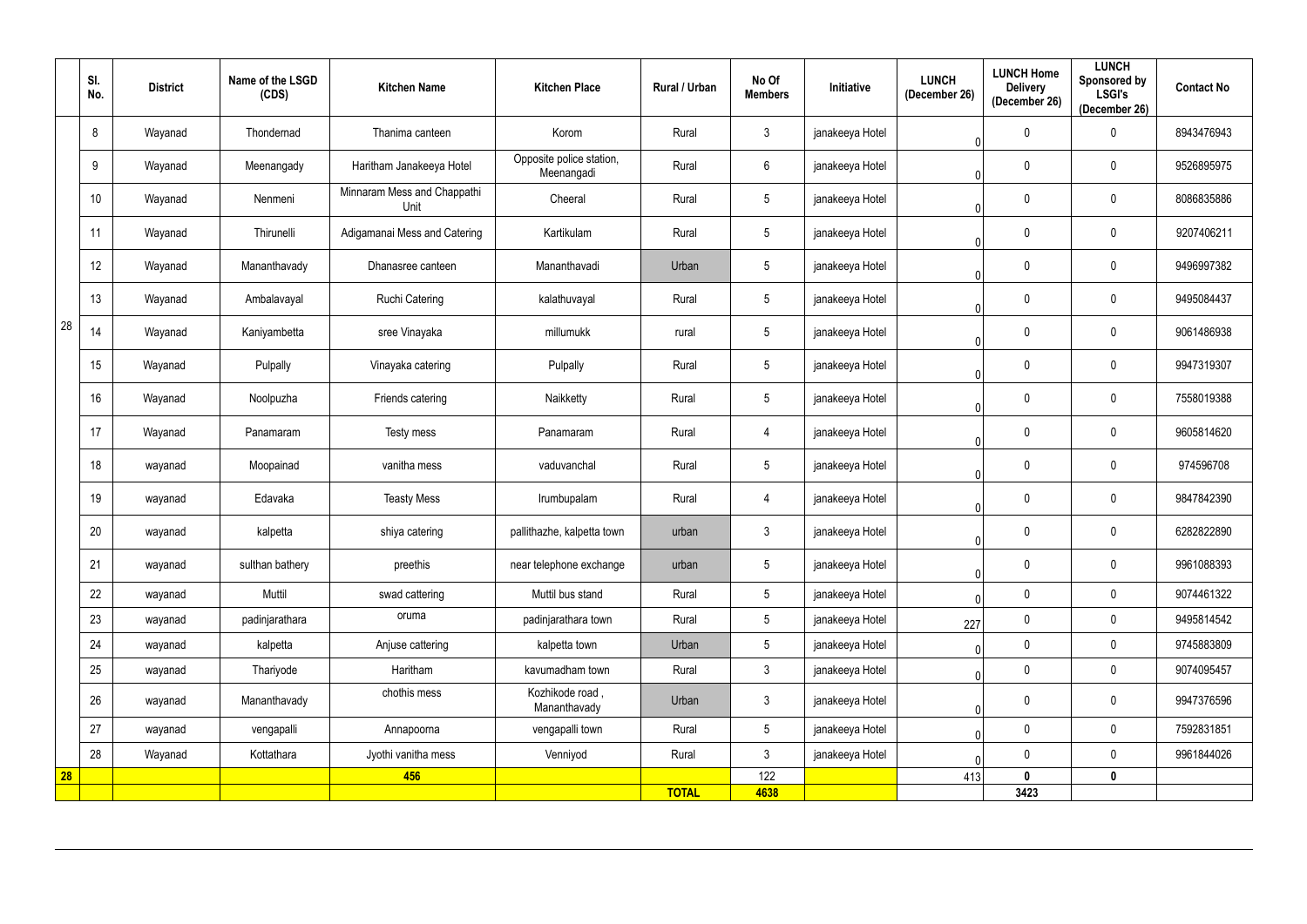| SI.<br>No. | <b>District</b> | Name of the LSGD<br>(CDS)                                                                        | <b>Kitchen Name</b>                                | <b>Kitchen Place</b>  | Rural / Urban                   | No Of<br><b>Members</b> | Initiative                                                           | <b>LUNCH</b><br>(December 26) | <b>LUNCH Home</b><br><b>Delivery</b><br>(December 26) | <b>LUNCH</b><br>Sponsored by<br><b>LSGI's</b><br>(December 26) | <b>Contact No</b> |  |  |  |  |
|------------|-----------------|--------------------------------------------------------------------------------------------------|----------------------------------------------------|-----------------------|---------------------------------|-------------------------|----------------------------------------------------------------------|-------------------------------|-------------------------------------------------------|----------------------------------------------------------------|-------------------|--|--|--|--|
|            |                 |                                                                                                  | STATUS OF JANAKEEYA HOTELS FUNCTIONING IN DISTRICT |                       |                                 |                         | STATUS OF FOOD DISTRIBUTED THROUGH JANAKEEYA HOTELS AS ON 26.12.2021 |                               |                                                       |                                                                |                   |  |  |  |  |
|            | <b>District</b> | <b>Total</b><br><b>Janakeeya Hotels</b>                                                          | <b>Rural Units</b>                                 | <b>Urban</b><br>units | <b>STATUS OF</b><br><b>FOOD</b> | Home<br><b>Delviery</b> | <b>Food Sponsored</b><br>by LSGIs                                    | <b>TOTAL Meals</b>            | <b>Distributed</b>                                    |                                                                |                   |  |  |  |  |
|            | <b>TVM</b>      | 108                                                                                              | 78                                                 | 30 <sub>1</sub>       | 4,375                           | 23                      | 13                                                                   | 4,411                         |                                                       |                                                                |                   |  |  |  |  |
|            | <b>KLM</b>      | 82                                                                                               | 72                                                 | 10 <sup>°</sup>       | 1790                            | $\overline{0}$          | 8                                                                    | 1,798                         |                                                       |                                                                |                   |  |  |  |  |
|            | <b>PTA</b>      | 59                                                                                               | 54                                                 | 5 <sup>1</sup>        | $\overline{0}$                  | 185                     | $\overline{0}$                                                       | 185                           |                                                       |                                                                |                   |  |  |  |  |
|            | <b>ALP</b>      | 86                                                                                               | 77                                                 | 9 <sub>1</sub>        | 810                             | 1368                    | 21                                                                   | 2,199                         |                                                       |                                                                |                   |  |  |  |  |
|            | <b>KTM</b>      | 82                                                                                               | 73                                                 | 9 <sup>°</sup>        | 310                             | $\overline{0}$          | $\overline{0}$                                                       | 310                           |                                                       |                                                                |                   |  |  |  |  |
|            | <b>IDK</b>      | 51                                                                                               | 50                                                 |                       | 2437                            | $\overline{0}$          | $\overline{0}$                                                       | 2,437                         |                                                       |                                                                |                   |  |  |  |  |
|            | <b>EKM</b>      | 114                                                                                              | 81                                                 | 33                    | 1664                            | 541                     | $\overline{0}$                                                       | 2,205                         |                                                       |                                                                |                   |  |  |  |  |
|            | <b>TSR</b>      | 96                                                                                               | 85                                                 | 11 <sub>1</sub>       | 860                             | 492                     | $\overline{0}$                                                       | 1,352                         |                                                       |                                                                |                   |  |  |  |  |
|            | PGT             | 102                                                                                              | 92                                                 | 10 <sup>°</sup>       | 1,888                           | $\overline{0}$          | $\overline{3}$                                                       | 1,891                         |                                                       |                                                                |                   |  |  |  |  |
|            | <b>MLP</b>      | 126                                                                                              | 107                                                | 19 <sup>°</sup>       | 3,322                           | 1201                    | $\overline{0}$                                                       | 4,523                         |                                                       |                                                                |                   |  |  |  |  |
|            | <b>WYD</b>      | 28                                                                                               | 23                                                 | 5 <sub>1</sub>        | 413                             | $\overline{0}$          | $\overline{0}$                                                       | 413                           |                                                       |                                                                |                   |  |  |  |  |
|            | <b>KKD</b>      | 106                                                                                              | 75                                                 | 31                    | 3,195                           | 105                     | $\overline{0}$                                                       | 3,300                         |                                                       |                                                                |                   |  |  |  |  |
|            | <b>KNR</b>      | 88                                                                                               | 74                                                 | 14                    | 996                             | $\overline{0}$          | $\overline{0}$                                                       |                               | 996                                                   |                                                                |                   |  |  |  |  |
|            | <b>KSG</b>      | 42                                                                                               | 36                                                 | 6 <sub>1</sub>        | 442                             | $\overline{0}$          | $\overline{0}$                                                       |                               | 442                                                   |                                                                |                   |  |  |  |  |
|            | <b>Total</b>    | 1170                                                                                             | 977                                                | 193                   | 22,502                          | 3,915                   | 45                                                                   |                               | 26,462                                                |                                                                |                   |  |  |  |  |
|            |                 |                                                                                                  | 2232                                               |                       |                                 | 26,462                  |                                                                      |                               |                                                       |                                                                |                   |  |  |  |  |
|            | <b>Date</b>     | <b>Grand Total of meals</b><br><b>Distributed through</b><br>Janakeeya hotel as<br>on 26.12.2021 | Urban<br>units                                     | <b>Total</b><br>units | Rs. 20 /Lunch<br><b>Parcel</b>  | Home<br><b>Delivery</b> | <b>LUNCH</b><br>sponsored by<br><b>LSGIs</b>                         |                               | <b>Total Meals</b>                                    |                                                                |                   |  |  |  |  |
|            | 26.12.2021      | 977                                                                                              | 193                                                | 1170                  | 22,502                          | 3,915                   | 45                                                                   |                               | 26,462                                                |                                                                |                   |  |  |  |  |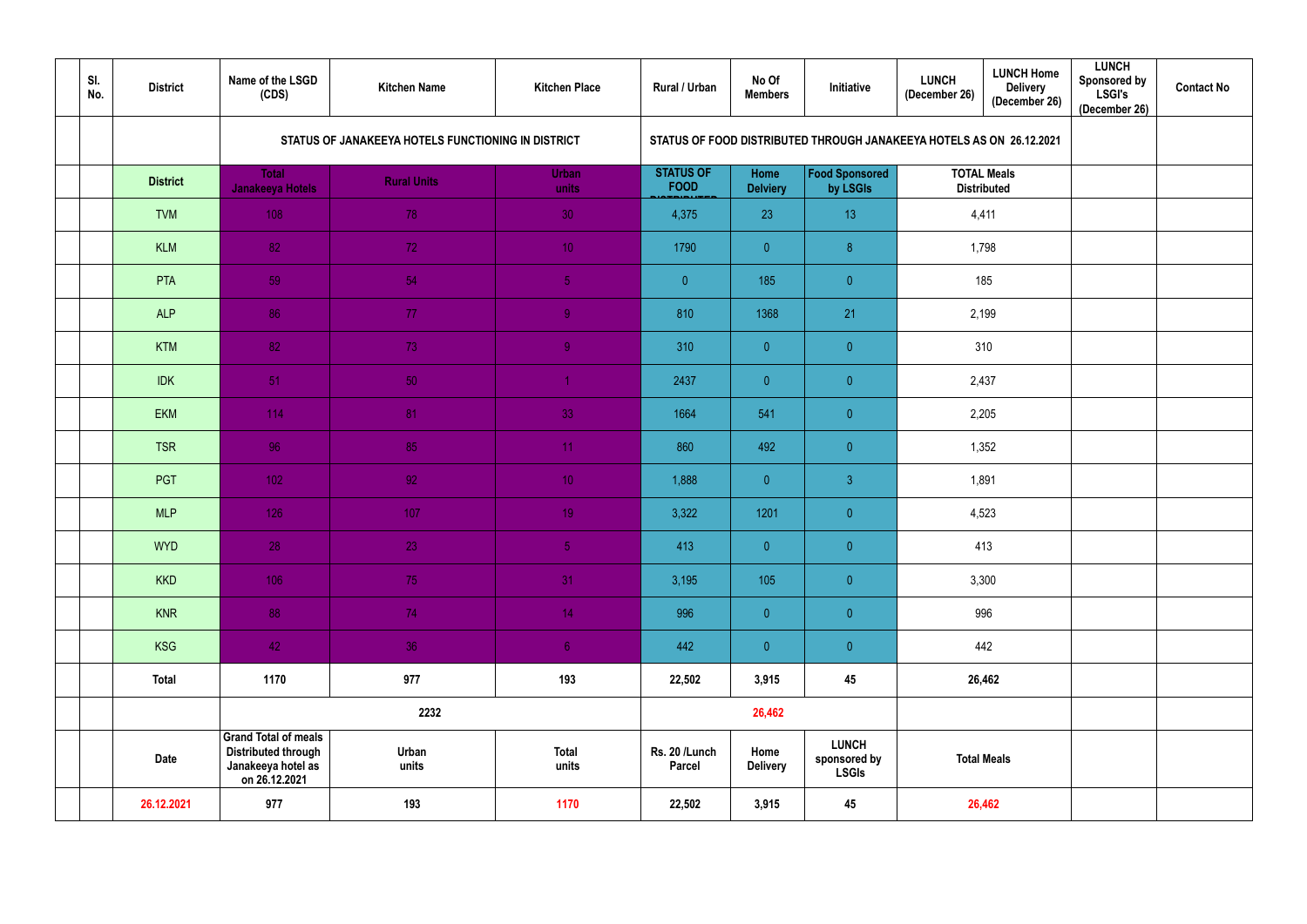| $\mathbf{C}$<br>.JI.<br>No. | <b>District</b> | Name of the LSGD<br>'CDS) | <b>Kitchen Name</b> | <b>Kitchen Place</b> | Rural / Urban | No Of<br><b>Members</b> | Initiative | <b>LUNCH</b><br>(December 26) |
|-----------------------------|-----------------|---------------------------|---------------------|----------------------|---------------|-------------------------|------------|-------------------------------|
|-----------------------------|-----------------|---------------------------|---------------------|----------------------|---------------|-------------------------|------------|-------------------------------|

| Kollam                     |                                                                                                                                                |                                                                                                                |
|----------------------------|------------------------------------------------------------------------------------------------------------------------------------------------|----------------------------------------------------------------------------------------------------------------|
| Idukki                     |                                                                                                                                                |                                                                                                                |
|                            |                                                                                                                                                |                                                                                                                |
|                            |                                                                                                                                                |                                                                                                                |
| Kannur- (82)               |                                                                                                                                                |                                                                                                                |
| Kollam(61)                 |                                                                                                                                                |                                                                                                                |
|                            |                                                                                                                                                |                                                                                                                |
| thura, Tvm Cds 4I, II, III |                                                                                                                                                | Nedumangad, anad,                                                                                              |
|                            | nekharamangalm, kallikkad, perumkadavila<br>m ,Chirayinkeezhu, Mudakkal, Kadakkavoor, Attingal,                                                | , vanitha                                                                                                      |
|                            | kunnam, Aymanam, Bharananganam, Changanassery,<br>chal, Kidangoor, Kooroppada, Koottickal, Koruthodu,                                          | i,Neendoor,Njeezhoor,Pala,Pala,Pallickathodu,Pampady,<br>dithanam, Udayanapuram, Uzhavoor, Vaikom, Vakathanam, |
| buram Veliyanad            | Bharanikavu Budhanoor Chambakulam Chenganoor<br>evikulangara Edathua Ezhupunna Harippad<br>unnu Puliyoor Punnapra North Punnapra South Purakad | annar Mavelikara Municipality Mavelikkara Thamarakulam                                                         |

| Districts with same number of hotels<br><b>Each district use seperate cell for filling the</b> | tvm                                                                                                                                                                                                                                                                                                                                                                                                                                                                                                                                                                                                                                                                                                                                                                                                                                                                                                              | Wayanad                                                                                                                                                                                                                                                                                                                                                                                                                                                                                                                                                                                                                                                                                                                                                                                                                                                     | Alappuzha                 | Malappuram   | Kozhikode                                                                                                                                                                                 | Thrissur      | Kollam       |  |                               |  |  |
|------------------------------------------------------------------------------------------------|------------------------------------------------------------------------------------------------------------------------------------------------------------------------------------------------------------------------------------------------------------------------------------------------------------------------------------------------------------------------------------------------------------------------------------------------------------------------------------------------------------------------------------------------------------------------------------------------------------------------------------------------------------------------------------------------------------------------------------------------------------------------------------------------------------------------------------------------------------------------------------------------------------------|-------------------------------------------------------------------------------------------------------------------------------------------------------------------------------------------------------------------------------------------------------------------------------------------------------------------------------------------------------------------------------------------------------------------------------------------------------------------------------------------------------------------------------------------------------------------------------------------------------------------------------------------------------------------------------------------------------------------------------------------------------------------------------------------------------------------------------------------------------------|---------------------------|--------------|-------------------------------------------------------------------------------------------------------------------------------------------------------------------------------------------|---------------|--------------|--|-------------------------------|--|--|
| details)                                                                                       | Kannur                                                                                                                                                                                                                                                                                                                                                                                                                                                                                                                                                                                                                                                                                                                                                                                                                                                                                                           | Kasaragod                                                                                                                                                                                                                                                                                                                                                                                                                                                                                                                                                                                                                                                                                                                                                                                                                                                   | Kottayam                  | Palakkad     | Pathanamthitta                                                                                                                                                                            | Ernakulam     | Idukki       |  |                               |  |  |
| Districts with number of hotels increased                                                      |                                                                                                                                                                                                                                                                                                                                                                                                                                                                                                                                                                                                                                                                                                                                                                                                                                                                                                                  |                                                                                                                                                                                                                                                                                                                                                                                                                                                                                                                                                                                                                                                                                                                                                                                                                                                             |                           |              |                                                                                                                                                                                           |               |              |  |                               |  |  |
| (Each district use seperate cell for filling the<br>details)                                   |                                                                                                                                                                                                                                                                                                                                                                                                                                                                                                                                                                                                                                                                                                                                                                                                                                                                                                                  |                                                                                                                                                                                                                                                                                                                                                                                                                                                                                                                                                                                                                                                                                                                                                                                                                                                             |                           |              |                                                                                                                                                                                           |               |              |  |                               |  |  |
| Districts with number of hotels with zero entry of<br>meals                                    | Thrissur(86)                                                                                                                                                                                                                                                                                                                                                                                                                                                                                                                                                                                                                                                                                                                                                                                                                                                                                                     | Kasargod (38)                                                                                                                                                                                                                                                                                                                                                                                                                                                                                                                                                                                                                                                                                                                                                                                                                                               | Kottayam(79)              |              | Alappuzha (69) Malappuram (104)                                                                                                                                                           | Kozhikode(94) | Kannur- (82) |  |                               |  |  |
| (Each district use seperate cell for filling the<br>details)                                   | pathanamthitta(56)                                                                                                                                                                                                                                                                                                                                                                                                                                                                                                                                                                                                                                                                                                                                                                                                                                                                                               | Trivandrum (84)                                                                                                                                                                                                                                                                                                                                                                                                                                                                                                                                                                                                                                                                                                                                                                                                                                             | <b>ERNAKULAM</b><br>(106) | Palakkad(90) | Wayanad (26)                                                                                                                                                                              | Idukki(42)    | Kollam(61)   |  |                               |  |  |
| New hotels started (numbers)                                                                   |                                                                                                                                                                                                                                                                                                                                                                                                                                                                                                                                                                                                                                                                                                                                                                                                                                                                                                                  |                                                                                                                                                                                                                                                                                                                                                                                                                                                                                                                                                                                                                                                                                                                                                                                                                                                             |                           |              |                                                                                                                                                                                           |               |              |  |                               |  |  |
| New hotels started at (location)                                                               |                                                                                                                                                                                                                                                                                                                                                                                                                                                                                                                                                                                                                                                                                                                                                                                                                                                                                                                  |                                                                                                                                                                                                                                                                                                                                                                                                                                                                                                                                                                                                                                                                                                                                                                                                                                                             |                           |              |                                                                                                                                                                                           |               |              |  |                               |  |  |
|                                                                                                | TVM:Chenkal, Thirupuram, Neyyattinkara Oottupura, Harsha, Devarose<br>aruvikkara, vembayam, Karakulam<br>Nellanad"<br>thripthi bhagyalekshmi ,kismath ,soubhagya ,Krishnakripa, mangalapuram ,swad,Ruchisagaram ,pothencode ,kadinamkulam ,Azhoor ,andoorkonam ,Chirayinkeezhu, Mudakkal, Kadakkavoor, Attingal,<br>kizhuvilam, Anchuthengu<br>kalliyoor                                                                                                                                                                                                                                                                                                                                                                                                                                                                                                                                                         | "Pullampara, Manickal, Vamanapuram, Kallara Amma,<br>pallichal, malayinkeezhu, vilappil, maranalloor, balaramapuram<br>Elakamon<br>kunnathukal amboori                                                                                                                                                                                                                                                                                                                                                                                                                                                                                                                                                                                                                                                                                                      | tvm cds 2                 |              | Poovachal, Kuttichal, Aryanad, Vellanad, Tholicode, uzhamalackal, Vithura, Tvm Cds 4I, II, III<br>vellarada Eden, Aryankode sthreesouhrida, ottashekharamangalm, kallikkad, perumkadavila |               |              |  | Nedumangad, anad,<br>vanitha, |  |  |
|                                                                                                |                                                                                                                                                                                                                                                                                                                                                                                                                                                                                                                                                                                                                                                                                                                                                                                                                                                                                                                  | Kottayam:Chembu,Kottayamnorth(4),kozhuvanal,melukav,Nedunkunnam,TVPuram,Udayanapuram,Akalakkunnam,Arpookkara,Athirampuzha,Ayarkunnam,Aymanam,Bharananganam,Changanassery,<br>Chirakkadav,Elikulam,Ettumanoor,Kadanad,Kadaplamattam,Kadaplamattam,Kaduthuruthy,Kallara,Kanakkari,Kangazha,Kanjirapally,Karoor,Karukachal,Kidangoor,Kooroppada,Koottickal,Koruthodu,<br>Kuravilangadu,Kurichi,Madappally,Manimala,Manjoor,Marangattupilly,Maravanthuruth,Meenachil,Meenadom,Moonnilav,Mulakkulam,Mundakkayam,Neendoor,Njeezhoor,Pala,Pala,Pallickathodu,Pampady,<br>Panachikkadu,Parathodu,Paippadu,Poonjar,poonjarsouth,Ramapuram,Teekkoy,Thalanad,Thalappulam,Thidanadu,Thidanadu,Thiruvarppu,Thrikkodithanam,Udayanapuram,Uzhavoor,Vaikom,Vakathanam,<br>Vazhappally, Vazhoor, Vazhoor, Vechoor, Veliyannoor, Vellavoor, Velloor, Vijayapuram, Vijayapuram |                           |              |                                                                                                                                                                                           |               |              |  |                               |  |  |
|                                                                                                | Alappuzha - Ala Alappuzha South Alappuzha South Ambalappuzha North Ambalappuzha North Ambalappuzha South Arattupuzha Arookutty Aroor Bharanikavu Budhanoor Chambakulam Chenganoor<br>Chennam Pallippuram Chennithala Cheriyanad Cherthala Municipality Cherthala Municipality Cherthala South Cheruthana Chingoli Chunakkara Devikulangara Edathua Ezhupunna Harippad<br>Kadakkarappally Kainakary Kandalloor Kanjikuzhy Karthikappally Karuvatta Kavalam Kodamthurath Kumarapuram Kumarapuram Kuthiyathode Mannar Mavelikara Municipality Mavelikkara Thamarakulam<br>Mavelikkara Thekkekara Mulakkuzha Muttar Nedumudy Neelamperoor Nooranad Pallippad Panavally Pandanad Pattanakkad Perumbalam Pulincunnu Puliyoor Punnapra North Punnapra South Purakad<br>Purakad Ramankary Thaicattussery Thakazhy Thalavady Thannermukkom Thrikkunnappuzha Thuravoor Vallikunnam Vayalar Veeyapuram Veeyapuram Veliyanad |                                                                                                                                                                                                                                                                                                                                                                                                                                                                                                                                                                                                                                                                                                                                                                                                                                                             |                           |              |                                                                                                                                                                                           |               |              |  |                               |  |  |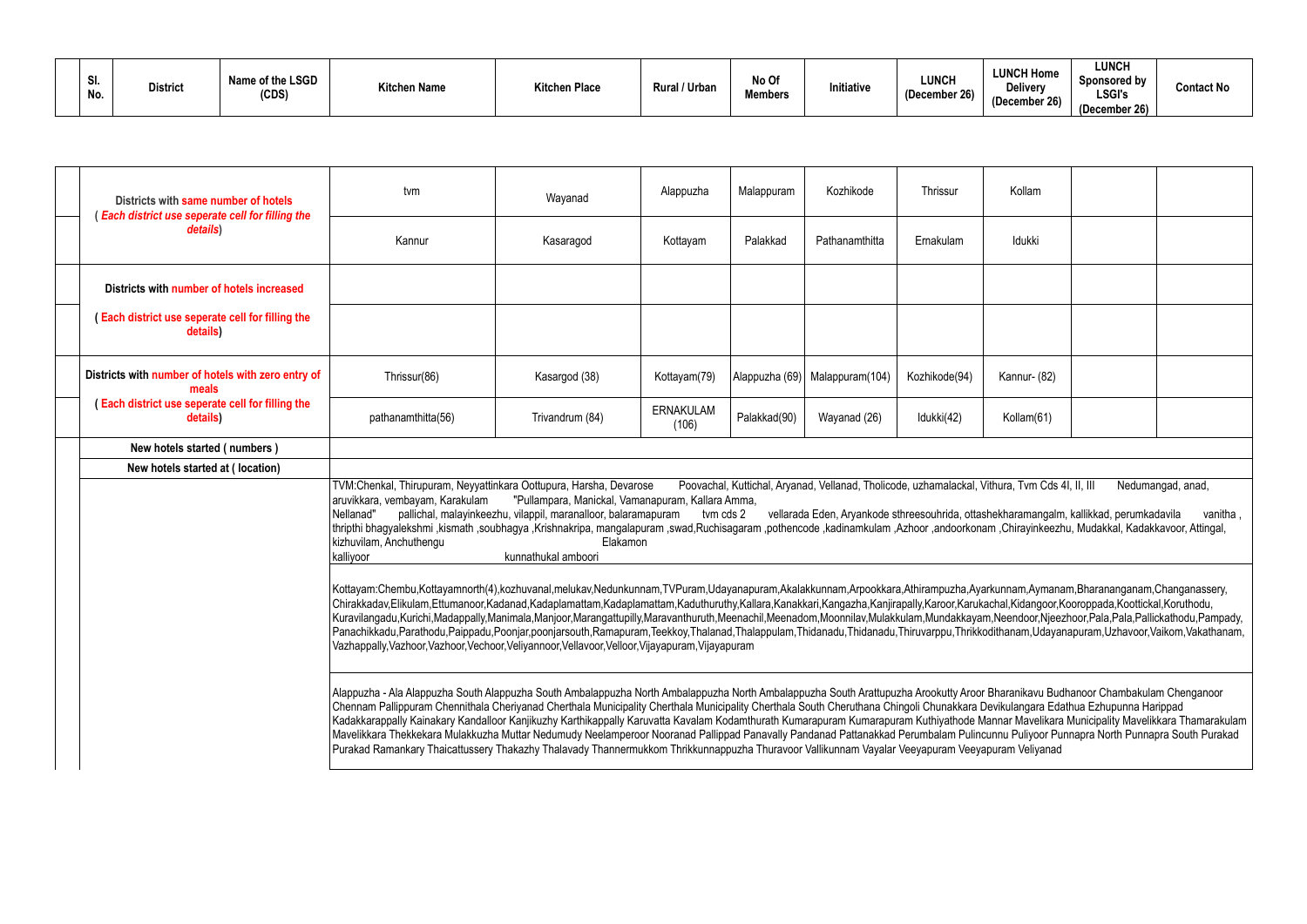hade,Cheranalloor,Choornikkara,Chottanikkara, ekutty,Karumalloor,Kavalangad,Keerampara,Keezhmad, Kochi East, Kochi South, Koothattukulan, Kooram, Koopangalan, Koopangalan, Kottumbalang, Kottumbalang<br>Innukara,Kuttampuzha,Kuzhippilly,Malayattoor,Maneed, Massery,Nellikuzhy,Njarakkal,Okkal,Paingottoor,Paipra,

ithura,Vadakkekkara.Vadavukode PuthancruzValakom,

hbetta, pulpally, panamaram, moopainad, edavaka, nenmeni, meengady, nenmeni, mananatha, pulpally, panamaram, m

nja, puthige, Bedaduka, Muliyar, Pallikara, Nileswaram,

di, vazhakkad, amarambalam, ozhur, keezhparamba,, puram, nannamukku, moorkkanad, edavanna, tirur, mampand, mampad, mampad, mampad, mannamukku, mampadipuram, nan .<br>ippuram, niiramaruthur, veliyankode, pulikkal, thuvvur,, atakand, areacode, cherukanan, manistirum, alaman<br>kalpakan manjeri, kalenthalmanna, manjeri, kalendary, manjeri, perintalny, munniyur, A. R nagar, thenhippalam, de, makkaraparamba, ponnani1, mangalam, nannamukkaraparam, nannamukkaraparam, nannamukkaraparam, nan n, othukkungal, pookkottur, edakkara, pulikkal 2,tanur, nilambur 3,tanur, nilambur 3,tanur, kuru

KoppamParuthurVilayurKulukkallurPattambi deVandazhiNelliayampathyElavancheryKollemkodeKoduva dambazhipuramKadambazhipuramKannambrakarakkurissi thusheryKarimbaNagalasseri MathurAnanganadi Palakkad ulb KuthanoorThachampara

Thrikkovilvattom Kollam-Athulya, West Kalllada, Sooranad ram, Veliyam, Velinallur-Quality,Elamadu, Kadakkal, ara, Chirakkara- Bhoomika, Kalluvathukkal, Chirakkara-Iy, Poothakkulam, Pathanapuram, Chadayamangalam, rth, Kulashekharapuram-Vinayka JHs not opened today,

dapra, Thiruvalla east,Thiruvalla west,Eraviperoor, anni Pazhavangadi,Ranni Angadi,Perunad,Ranni Chittar, al,Kalanjoor,Kodumon,Enadimangalam,Kadambanadu,

| SI.<br>No. | <b>District</b> | Name of the LSGD<br>(CDS) | <b>Kitchen Name</b>                                                                                                                                                                                                                                                                                                                                                                                                                                                                                                                                                                                                                                                                                                                                                                                                                                                                                                                                                                                         | <b>Kitchen Place</b> | Rural / Urban | No Of<br><b>Members</b> | <b>Initiative</b> | <b>LUNCH</b><br>(December 26) |
|------------|-----------------|---------------------------|-------------------------------------------------------------------------------------------------------------------------------------------------------------------------------------------------------------------------------------------------------------------------------------------------------------------------------------------------------------------------------------------------------------------------------------------------------------------------------------------------------------------------------------------------------------------------------------------------------------------------------------------------------------------------------------------------------------------------------------------------------------------------------------------------------------------------------------------------------------------------------------------------------------------------------------------------------------------------------------------------------------|----------------------|---------------|-------------------------|-------------------|-------------------------------|
|            |                 |                           | Ernakulam: Aikkaranad,Alengade,Aluva,Amballoor,Angamaly,Arakuzha,Assamannoor,Avoly,Ayavana,Ayyampuzha,Chendamangalam,Chengamar<br>Edakkattuvayal,Edathala,Edavanakkad,Elanji,Eloor,Ezhikkara,Kadungalloor,Kalady,Kalamassery East,Kalamassery West,Kalloorkkad,Kanjoor,Kar<br>Kochi East, Kochi South, Kochi West, Koothattukulam, Koovappady, Kothamangalam, Kottapady, Kottuvally, Kumbalam, Kumbalangy, Kunnathunad, Kun<br>Manjalloor,Manjapra,Maradu,Marady,Mazhuvannoor,Mookkannoor,Mudakkuzha,Mulanthuruthy,Mulavukad,Muvattupuzha,Nayarambalam,Nedumb<br>Pallarimangalam, Pallipuram Pambakkuda, Parakkadave, Paravoor, Perumbavoor, Pindimana, Piravam Pootrikka<br>,Pothanikkad,Puthanvelikkara,Ramamangalam,Rayamangalam,Thirumarady,Thiruvaniyoor,Thrikkakkara East,Thrikkakkara west,Thuravoor,Tripun<br>Varapuzha, Vazhakulam, Vengoor                                                                                                                                                        |                      |               |                         |                   |                               |
|            |                 |                           | Wayanad - Thavinjal, vythiri, mullankoly, pothadi, pozhuthana, thondernad, meengady, nenmeni, Thirunelli, mananathvady, ambalavayal, kaniyam<br>Kalpetta, sulthan bathery, muttil, Thariyode, vengapalli, kottathar, vellamunda, noolpuzha                                                                                                                                                                                                                                                                                                                                                                                                                                                                                                                                                                                                                                                                                                                                                                  |                      |               |                         |                   |                               |
|            |                 |                           | Kasargod-Kayyur cheemeni, Pilicode, Kodombelur, Chemnad, Trikarpur, Panathady, Westeleri, Madikai, Ajanur, Badiadka, Kuttikkol, Delampadi, Meer<br>Kanhangad 1, Kanhangad 1, paivalike, Manjeswaram, Kanhangad 2, Padne, Pallikkara, Kumbala, Karadka, Vorkady, Balal<br>Nileswaram, Kallar, Mangalpady, Uduma pullur periya, kumbadaje, Chengala<br>East elery                                                                                                                                                                                                                                                                                                                                                                                                                                                                                                                                                                                                                                             |                      |               |                         |                   |                               |
|            |                 |                           | Malappuram -triprangode, kondotty, Ponmundam, ponnani 1,Padappanagadi, edayur,kalady, tavanur, karulai, melattur, vallikkunnu, Padappanagad<br>irimbiliyam,, porur, tirunavaya, Moothedam, vazhayur, urgattiri, Athavanad, pothukallu, mampad, Marakkara, valancheri, chaliyar, kalikavu, Angadip<br>edappal, koottilangadi, vattamkulam, nilambur, Puzhakkattiri, vazhikkadavu, chungathara, vallikkunnu, tirurangadi, purathur, perumanna klari, kuttip<br>kottakkal, talakkad, areacode, cherukavu, tiruvali, alamkode, manjeri, kalpakanchery, kodur, anakkayam, Malappuram 1,tanur, perinthalmanna, mu<br>mankada, vengara, keezhattur, cheriyamundam, chelembra, tanalur, parappur, -Ederikkode, oorakam, nannamukku, pandikkad, chokkad, cheakod<br>thrikkalangode, Morayur, perumpadappu, pulamanthole, valavannur, kottakkal, vettom, nilambur 2,nilambur 3,vallikkunnu, kuruva, kannamangalam<br>pallikkal, chelembra, purathur, vazhayur, mangalam, kuttippuram, thazhekkode, munniyur, mangalam |                      |               |                         |                   |                               |
|            |                 |                           | Palakkad:- ElapullyNalleppillyChitturpolpullyEruthenpathyPerumattyVadakarapathyKozhinjamparaVadakkencheryPKD NorthOngallurMuthuthalaK<br>ErimayurKizhekkencheriPeringottukkurrissiMundoorKodumbuAkathetharaMarutharoadTrithalaKongadSreekrishnapuramNenmmaraAyilurMelarkod<br>yurPattancheryPudunagaramVadavanoorPeruvembaMuthalamadaCherppalasseriVellinezhiKeralasseriKottayianakkarakappurPuduppariyaramkad<br>ThenkaraAlanallurParaliMannurKuzhalmannamKavasserychalisseryKottopadam kumaramputhur AlathurKarimpuzhaThenkurissiAgali SholayurPut<br>LakkidiperurNellaya ShornurShornurThrikkadiriAmbalapparaVallappuzhaShoranur MankaraKanjirapuzha ThachanattukaraPuthukodeTarurPirayiriP<br>KannadiPattitharaMannarkkad Pirayiri Marutharoad                                                                                                                                                                                                                                                          |                      |               |                         |                   |                               |
|            |                 |                           | "Kollam:Ittiva, Melila, Kulakkada, Sooranad North, Clappana, Mayyanad-Krishna, Mayyanad -Souhrudha,Thekkumbhagom Oachira, Thodiyoor, ,T<br>South, Kollam - Niravu, Kundara, Neduvathoor, Thrikkaruva, Manrothuruthu, Karunagapally Kollam East-Bharathalekshmi,, Chavara, Pavithreswara<br>Ezhukone, Perayam, Adichanalloor, Poruvazhy, Panmana, Ummannoor, Kulathupuzha, Kareepra, Piravanthoor, Karavaloor, Alayamon, Kottarakka<br>Niram, Velinalloor-Mathruka, East Kallada, Anchal, Yeroor,Kollam -Iswarya, Nedumpana,Edamulakkal, Mylom, Thevalakkara, Thalavoor, Vilakkudy<br>Elampalloor Kottamkara, Vettikkavala, Pooyappally, Pattazhy, Neendakara, Panayam, Clappana-Vijayashree, Edamulakkal-Deepam,Pattazhy Norl                                                                                                                                                                                                                                                                               |                      |               |                         |                   |                               |
|            |                 |                           | Pathanamthitta :Anikad,Kaviyoor,Kottanadu,Kalloopara,Kunnamthanam,Mallapally,Kottangal,Kuttor,Niranam,Nedumbram,PeringaraPeringara, Kac<br>Koyipuram, Thottappuzhassery, Ayroor, Ezhumattoor, Elanthoor, Omalloor, Chennerkara, Kozhencherry, Cherukole, Mallappuzhassery, Naranganam, Ra<br>Seethathode, Naranammoozhi, Vechoochira, Vadasserikara, Vallicodu, Pramadom, Aruvappulam, Konni, Malayalappuzha, Mylapra, Thannithode, Pallicka<br>Thumpamon, Pandalam thekkekkara, Aranmula, Mezhuveli, Kulanada, Adoor, Pathanamthitta, Pandalam                                                                                                                                                                                                                                                                                                                                                                                                                                                             |                      |               |                         |                   |                               |